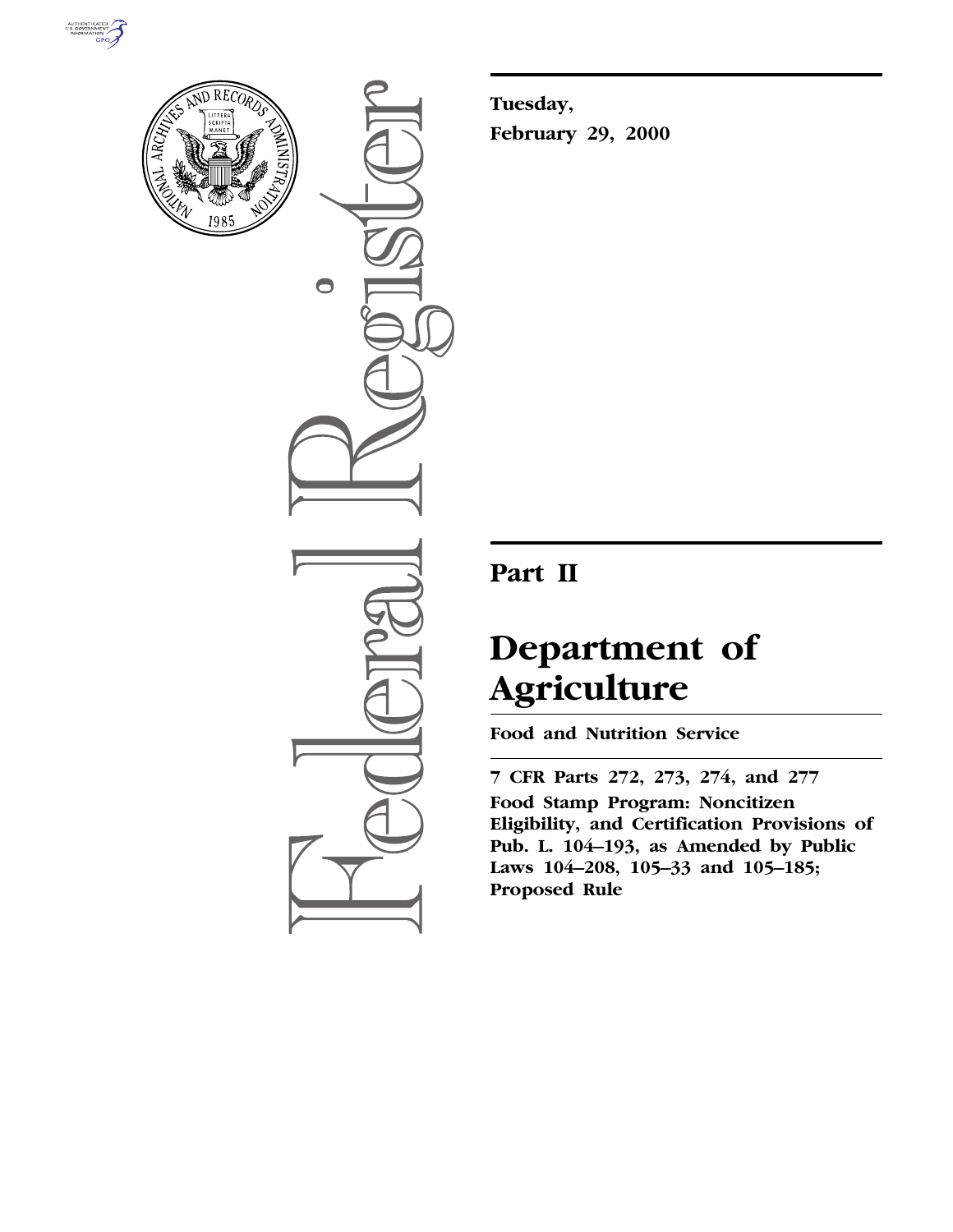#### **DEPARTMENT OF AGRICULTURE**

# **Food and Nutrition Service**

# **7 CFR Parts 272, 273, 274, and 277**

# **[Amendment Number ]**

# **RIN 0584–AC40**

# **Food Stamp Program: Noncitizen Eligibility, and Certification Provisions of Pub. L. 104–193, as Amended by Public Laws 104–208, 105–33 and 105– 185**

**AGENCY:** Food and Nutrition Service, USDA.

# **ACTION:** Proposed rule.

**SUMMARY:** This rule proposes to amend Food Stamp Program (Program) regulations to implement several provisions of the Personal Responsibility and Work Opportunity Reconciliation Act of 1996, and subsequent amendments to these provisions made by the Omnibus Consolidated Appropriations Act of 1996, the Balanced Budget Act of 1997, and the Agricultural Research Extension and Education Reform Act of 1998. This action proposes options related to matching activities, fair hearing and recipient services. This action proposes provisions which would increase State agency flexibility in processing applications for the Program and allow greater use of standard amounts for determining deductions and selfemployment expenses. This action also proposes revisions to the requirements for determining alien eligibility and the eligibility and benefits of sponsored aliens, and to require certain transitional housing payments and most State and local energy assistance to be counted as income, exclude the earnings of students under 18 from income, and require proration of benefits following any break in certification.

Other provisions of this proposed action would establish ground rules for implementing the Simplified Food Stamp Program, allow State agencies options to issue partial allotments for households in treatment centers, count all, part or, in some cases, none of the income of an ineligible alien in determining the benefits of the rest of the household, issue combined allotments to certain expedited service households, and certify elderly or disabled households up to 24 months and other households up to 12 months. The action also proposes several changes to existing regulations in response to the President's reform initiative to remove overly prescriptive, outdated, and unnecessary regulatory provisions.

We are also taking this opportunity to add vehicles to the assets which may be covered under the inaccessible resources provisions of the Food Stamp Act of 1977, to clarify what constitutes an adequate notice of adverse action period, and to make a change to exclude from income on-the-job training payments received under the Summer Youth Employment and Training Program as required by Section 702 of the Job Training Reform Amendments of 1992.

**DATES:** Comments must be received on or before May 1, 2000 to be assured of consideration.

**ADDRESSES:** Comments should be submitted to Patrick Waldron, Program Analyst, Certification Policy Branch, Program Development Division, Food and Nutrition Service, USDA, 3101 Park Center Drive, Alexandria, Virginia 22302, (703) 305–2805. Comments may also be faxed to the attention of Mr. Waldron at (703) 305–2486. The internet address is:

Patrick.Waldron@FNS.USDA.GOV. All written comments will be open for public inspection at the office of the Food and Nutrition Service during regular business hours (8:30 a.m. to 5 p.m., Monday through Friday) at 3101 Park Center Drive, Alexandria, Virginia, Room 720.

# **FOR FURTHER INFORMATION CONTACT:**

Questions regarding the proposed rulemaking should be addressed to Mr. Waldron at the above address or by telephone at (703) 305–2805.

# **SUPPLEMENTARY INFORMATION:**

#### **Executive Order 12866**

This proposed rule has been determined to be economically significant and was reviewed by the Office of Management and Budget in conformance with Executive Order 12866.

# **Executive Order 12372**

The Food Stamp Program (Program) is listed in the Catalog of Federal Domestic Assistance under Number 10.551. For the reasons set forth in the final rule in 7 CFR 3015, Subpart V and related Notice (48 FR 29115), this Program is excluded from the scope of Executive Order 12372 which requires intergovernmental consultation with State and local officials.

#### **Regulatory Flexibility Act**

This rule has been reviewed with regard to the requirements of the Regulatory Flexibility Act of 1980 (5 U.S.C. 601–612). Shirley R. Watkins, Under Secretary for Food, Nutrition and Consumer Services, has certified that

this rule will not have a significant economic impact on a substantial number of small entities. State and local welfare agencies will be the most affected to the extent that they administer the Program.

#### **Executive Order 12988**

This rule has been reviewed under Executive Order 12988, Civil Justice Reform. This rule is intended to have preemptive effect with respect to any State or local laws, regulations or policies which conflict with its provisions or which would otherwise impede its full implementation. This rule is not intended to have retroactive effect unless so specified in the ''Effective Date'' paragraph of this preamble. Prior to any judicial challenge to the provisions of this rule or the application of its provisions, all applicable administrative procedures must be exhausted.

#### **Unfunded Mandate Analysis**

Title II of the Unfunded Mandate Reform Act of 1995 (UMRA), Pub. L. 104–4, establishes requirements for Federal agencies to assess the effects of their regulatory actions on State, local, and tribal governments and the private sector. Under section 202 of the UMRA, the Department generally must prepare a written statement, including a costbenefit analysis, for proposed and final rules with ''Federal mandates'' that may result in expenditures to State, local, or tribal governments, in the aggregate, or to the private sector, of \$100 million or more in any one year. When such a statement is needed for a rule, section 205 of the UMRA generally requires the Department to identify and consider a reasonable number of regulatory alternatives and adopt the least costly, more cost-effective or least burdensome alternative that achieves the objectives of the rule.

This rule contains no Federal mandates (under the regulatory provisions of Title II of the UMRA) which impose costs on State, local, or tribal governments or to the private sector of \$100 million or more in any one year. Thus, this rule is not subject to the requirements of sections 202 and 205 of the UMRA.

#### **Civil Rights Impact Analysis**

FNS has reviewed this proposed rule in accordance with the Department Regulation 4300–4, ''Civil Rights Impact Analysis'' to identify and address any major civil rights impacts the proposed rule might have on minorities, women, and persons with disabilities. After a careful review of the rule's intent and provisions, and the characteristics of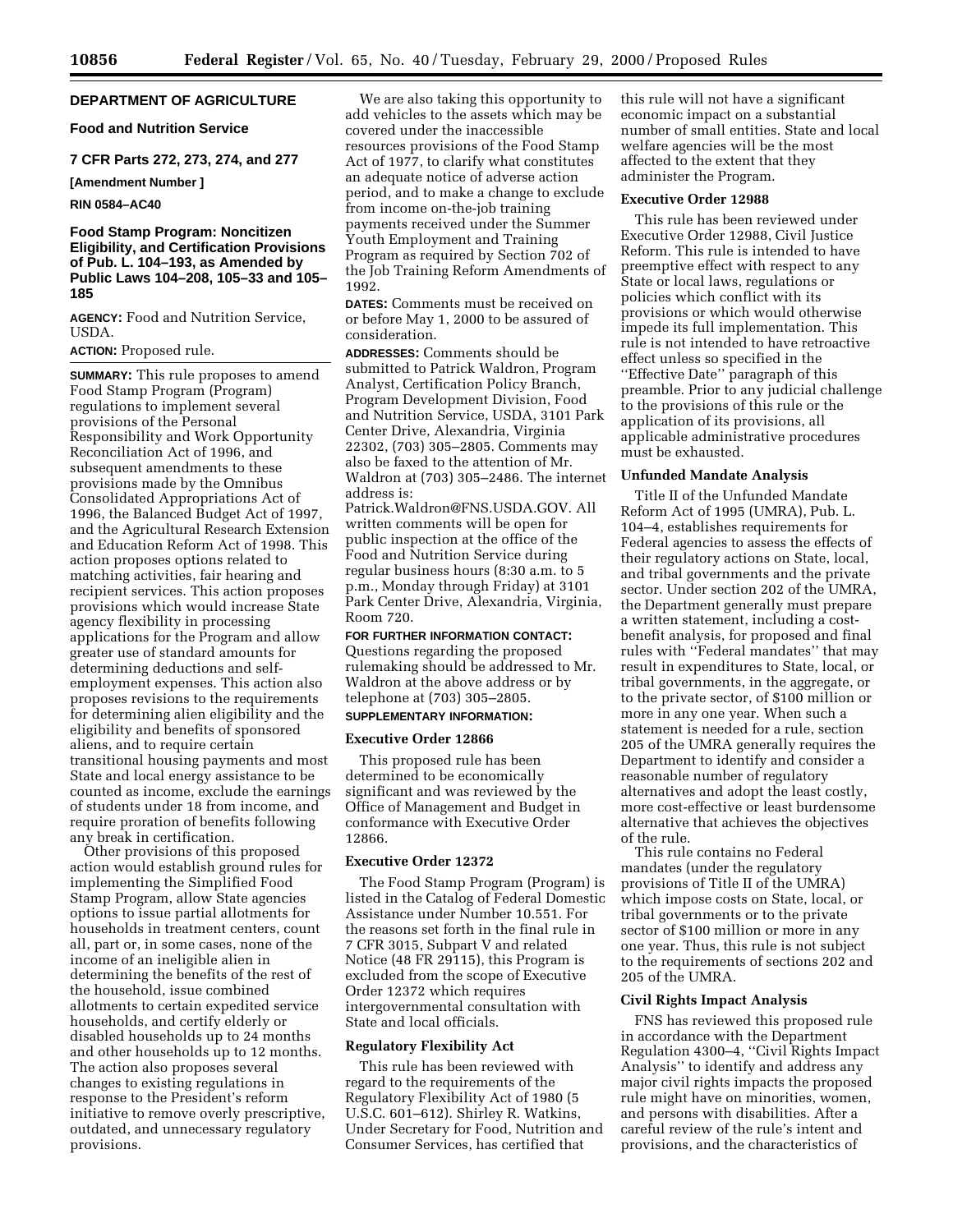food stamp households and individuals participants, FNS has determined that there is no way to soften their effect on any of the protected classes. FNS has no discretion in implementing many of these changes. The changes required to be implemented by law, have been implemented.

All data available to FNS indicate that protected individuals have the same opportunity to participate in the Food Stamp Program as non-protected individuals. FNS specifically prohibits the State and local government agencies that administer the program from engaging in actions that discriminate based on race, color, national origin, gender, age, disability, marital or family status. Regulations at 7 CFR 272.6 specifically state that ''State agencies shall not discriminate against any applicant or participant in any aspect of program administration, including, but not limited to, the certification of households, the issuance of coupons, the conduct of fair hearings, or the conduct of any other program service for reasons of age, race, color, sex, handicap, religious creed, national origin, or political beliefs.'' Discrimination in any aspect of program administration is prohibited by these regulations, the Food Stamp Act, the Age Discrimination Act of 1975 (Pub. L. 94–135), the Rehabilitation Act of 1973 (Pub. L. 93–112, section 504), and title VI of the Civil Rights Act of 1964 (42 U.S.C. 2000d). Enforcement action may be brought under any applicable Federal law. Title VI complaints shall be processed in accordance with 7 CFR part 15. Where State agencies have options, and they choose to implement a certain provision, they must implement it in such a way that it complies with the regulations at 7 CFR 272.6.

#### **Regulatory Impact Analysis**

#### *Need for Action*

This action is needed to implement provisions of Pub. L. 104–193 (PRWORA) which would: (1) Remove specific requirements for State agency processing of food stamp applications; (2) revise requirements for determining the eligibility of aliens; (3) count as income certain State and local energy assistance; (4) allow State agencies to count all or part of an alien's income in determining the benefits of the rest of the household; (5) require that the full amount of a sponsor's income and resources be counted in determining the eligibility of a sponsored alien; (6) allow State agencies to certify households consisting entirely of elderly or disabled members up to 24 months; (7) exclude

the earnings of students under age 18; (8) make use of a homeless shelter deduction optional; (9) allow State agencies to mandate use of a standard utility allowance if they have at least one standard that includes heating and cooling costs and one that does not; (10) eliminate the exclusion for vendored transitional housing payments for homeless households; (11) allow use of standard amounts in determining selfemployment expenses; (12) make optional the issuance of combined allotments to expedited service households that apply after the 15th of the month; (13) allow State agencies to issue partial allotments to households in treatment centers; (14) require proration of benefits following any break in certification; (15) allow State agencies to accept an oral withdrawal from the household for a fair hearing; (16) revise requirements for producing or displaying nutritional education materials; (17) eliminate mandated training standards; (18) eliminate requirement for reviewing and reporting on office hours; (19) revise mail issuance requirements in rural areas; (20) prohibit Federal reimbursement for recruitment activities and recruitment activities from being approved as part of a State agency's optional Outreach plan; (21) make optional rather than mandatory the use of the Income Eligibility and Verification System and the Systematic Alien Verification for Entitlements match programs; and (22) establish ground rules for implementing the Simplified Food Stamp Program (SFSP) . In addition, this action is needed to implement a Departmental initiative to revise the current policy on determining the resource value of licensed vehicles.

#### *PRWORA Provisions*

# **Benefits**

State agencies will benefit from this rule to the extent that it increases State agency flexibility and simplifies Program requirements.

#### **Costs**

The food stamp changes made in this rule would reduce Program costs for the 5-year period Fiscal Year (FY) 2000 through FY 2004 by approximately \$2.75 billion, primarily as a result of the provisions that make many aliens ineligible to participate (section 402) and the provision that requires that most State and local energy assistance be counted as income for food stamp purposes (section 808). The Program realizes smaller savings from the following provisions: Section 807, earnings of children; section 809,

standard utility allowances; section 811, transitional housing payments; and section 827, proration of benefits at recertification. The SFSP authorized under section 854 may result in savings or increased Program costs with respect to individual households; however, the net impact of SFSP implementation must be cost neutral. The Departmental initiative to revise the treatment of inaccessible resources produces a cost which slightly lowers the total savings from this rule. The savings from the remaining provisions in the rule are negligible; therefore, we will not discuss them in this analysis.

# *Section 402—Alien Eligibility*

Section 402 of the PRWORA significantly reduces the number of legal aliens who are eligible for food stamps. Effective August 22, 1996, for applicants and August 22, 1997, for current recipients, many aliens legally admitted for permanent residence who were previously eligible became ineligible. The exceptions are those admitted as refugees, asylees, Cubans, Haitians, Amerasians, and those who have had removal withheld who retain eligibility for the first 5 years (later changed to 7 years by the Agricultural Research Extension and Education Reform Act of 1998 (AREERA) after admission; lawful permanent residents who have earned at least 40 quarters of coverage as defined by the Social Security Administration; and those who are serving or have served in the U.S. armed forces and their spouses and children. Effective November 1, 1998, AREERA made certain Hmong, Highland Laotians, and American Indians born in Canada eligible for food stamps. It also made aliens who were lawfully living in the U.S. on August 22, 1996, eligible for food stamps if they are under 18 or are disabled, or were 65 or older on August 22, 1996.

Those aliens who lost eligibility will contribute to smaller State agency caseloads. However, determining the eligibility of individuals will be more complicated. For certain categories of aliens, State agencies will have to determine when the individuals were admitted. For other categories, State agencies will have to obtain information regarding the applicant's work history. Thus, there may be no significant savings in caseworker time.

In FY 2000, without taking into account the cost of restoring benefits to selected aliens through AREERA, we estimate that the savings would have been \$500 million. We estimate that in 1998, approximately 790,000 participants lost eligibility with an average benefit loss of \$75 a month and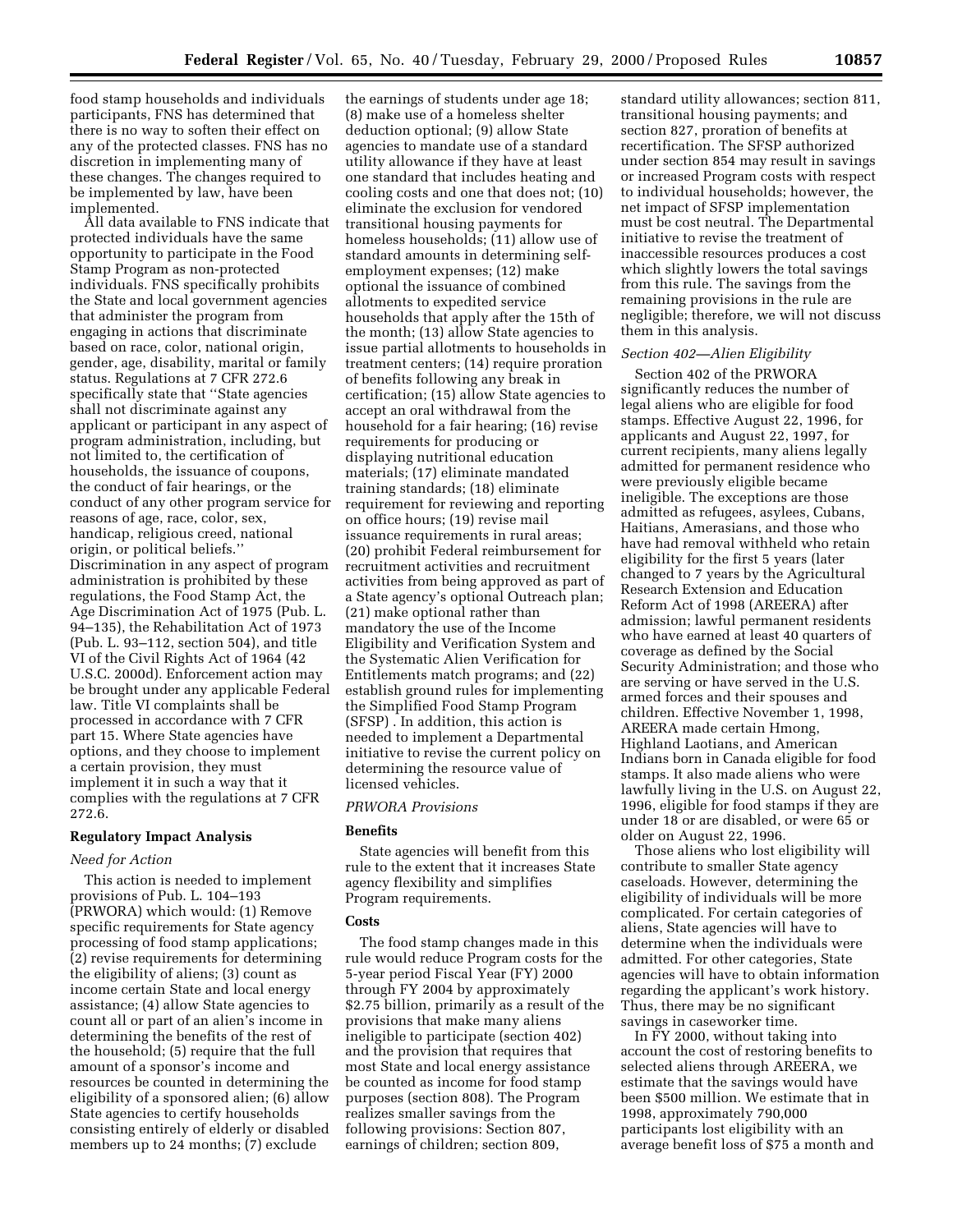another 285,000 people remained eligible but lost an average of \$15 a month. About 685,000 people living in households with ineligible aliens received a slightly larger per person benefit for those still eligible and participating in the Program, on average \$15 per month. This is because of economies of scale in the allotment tables which are by household size, *e.g.,* a two-person household based on no income would receive a larger per person allotment than a three-person household based on no income. It is important to realize that all of these ''gainers'' lived in households where the total food stamp benefit available to the household declined.

Based on information from a simulation model using 1996 Food Stamp Quality Control data, together with information from the Immigration and Naturalization Service on immigration and naturalization patterns and the Survey of Income and Program Participation (SIPP) on the work histories of aliens, we estimate that 20 percent of permanent residents meet the 40-quarters work exemption. Using information from the Current Population Survey on the veteran status of aliens, we estimate that less than 1 percent meet the veteran's exemption. Moreover, because applications for naturalization have increased dramatically over the last two years, it is anticipated that naturalizations will increase through FY 2001, reducing somewhat the number of persons losing eligibility and benefits through that time period compared to FY 1998.

The enactment of AREERA on November 1, 1998 restored benefits to an estimated 210,000 legal aliens, costing an additional \$185 million in 2000 and \$775 million for the 5-year period FY 2000–FY 2004.

PRWORA does not address how or whether to count the income or resources of the aliens made ineligible by PRWORA for purposes of determining eligibility or allotment amounts for the rest of the household. Alternatives were considered including counting ineligible aliens' resources and all income; counting resources and a pro-rated share of income; not counting the ineligible aliens' income, but capping the resulting allotment for the eligible members at the allotment a similarly situated all citizen household would receive; or counting neither income nor resources. The alternative chosen under the proposed rule would be to allow the State agency to pick one State-wide option for determining the eligibility and benefit level of households with members who are aliens made ineligible under PRWORA.

State agencies may either: (1) Count the resources and a pro-rated share of the ineligible aliens' income; or (2) count the resources, not count the ineligible aliens' income, but cap the resulting allotment for the eligible members at the allotment amount the household would receive were it not for the PRWORA eligibility restrictions.

Using a simulation based on the 2000 baseline version of the 1996 QC Minimodel, we estimate that the option of excluding the income of PRWORAineligible aliens increases costs by an estimated \$0 million for FY 2000 and \$20 million for FY 2000–FY 2004. These estimates take into account current State practices and an expected shift of some States from the first option.

As a result, the combined effect of these changes will cause savings to fall through FY 2002, and then rise after that with the expected increases in the average benefit. After accounting for increased naturalization, AREERA, and changes in the counting of PRWORAineligible aliens' income being implemented starting in FY 2001, savings are estimated at \$315 million in FY 2000, \$320 million in FY 2001, \$360 million in FY 2002, \$380 million in FY 2003, and \$410 million in FY 2004. Savings related to the alien provisions for the 5-year period FY 2000–FY 2004 are estimated to be \$1.785 billion.

#### *Section 807—Earnings of Children*

This provision revises the current exclusion from income of the earnings of elementary or secondary school students under age 22 to exclude the earnings of these students if they are under 18. Based on the 1996 Quality Control data, it is estimated that the benefits of approximately 2,700 students will be reduced an average of \$89 per month. FY 2000 savings are estimated at \$5 million and a 5-year savings of \$25 million.

#### *Section 808—Energy Assistance*

This provision eliminates the exclusion from income of most State and local energy assistance payments. Federal, State, or local one-time payments for weatherization and replacement or repair of heating or cooling devices are excluded. All federal energy assistance payments are excluded, except those provided under Title IV–A of the Social Security Act. State agencies are required to count as income the portion of the public assistance grant previously excluded as energy assistance. Using 1996 food stamp QC data on the number of AFDC/ FSP households in each State and 1996 Green Book data on the average AFDC disregard for state-provided energy

assistance, we estimated that benefits for approximately 3.959 million participants will be reduced, with each person losing an average of \$4.42 a month. This results in a savings of \$210 million for FY 2000 and a 5-year savings of \$1.05 billion.

# *Section 811—Transitional Housing Payments*

This provision removes the statutory exclusion from consideration as household income any State PA or GA payments made to a third party on behalf of a household residing in transitional housing for the homeless. State agencies may continue to exclude PA housing payments from income if they are emergency or special payments over and above the regular grant or are provided for migrant or seasonal farmworker households while they are in the job stream. GA housing payments may be excluded if they are provided by a State or local housing authority, are emergency or special payments, or the assistance is provided under a program in a State in which no GA payments may be made directly to the household in the form of cash. State agencies will have to notify affected households that their benefits will be reduced. Based on estimates derived from data on AFDC and shelter payments made to the number of food stamp households estimated to be living in welfare hotels, approximately 76,000 recipients will lose benefits, for a savings of \$10 million in FY 2000 and a 5-year savings of \$50 million. The average benefit loss per person is about \$11 a month.

# *Section 809—Standard Utility Allowances*

This provision allows State agencies to mandate use of a standard utility allowance that includes heating or cooling costs, provided the State agency has another standard allowance that does not include heating or cooling costs and the mandatory standards will not increase Program costs. The PRWORA also provides that in a State that does not choose to make standards mandatory, households are allowed to switch between actual expenses and a standard only at recertification.

The proposed rule provides requirements for a nonheating/cooling standard and would require State agencies to provide FNS with sufficient data to determine whether or not the State agency's proposed standards are cost-neutral. The proposed rule also provides that elderly or disabled households certified for 24 months may switch at the 12-month point when the State agency is required to contact the household. The State agency would be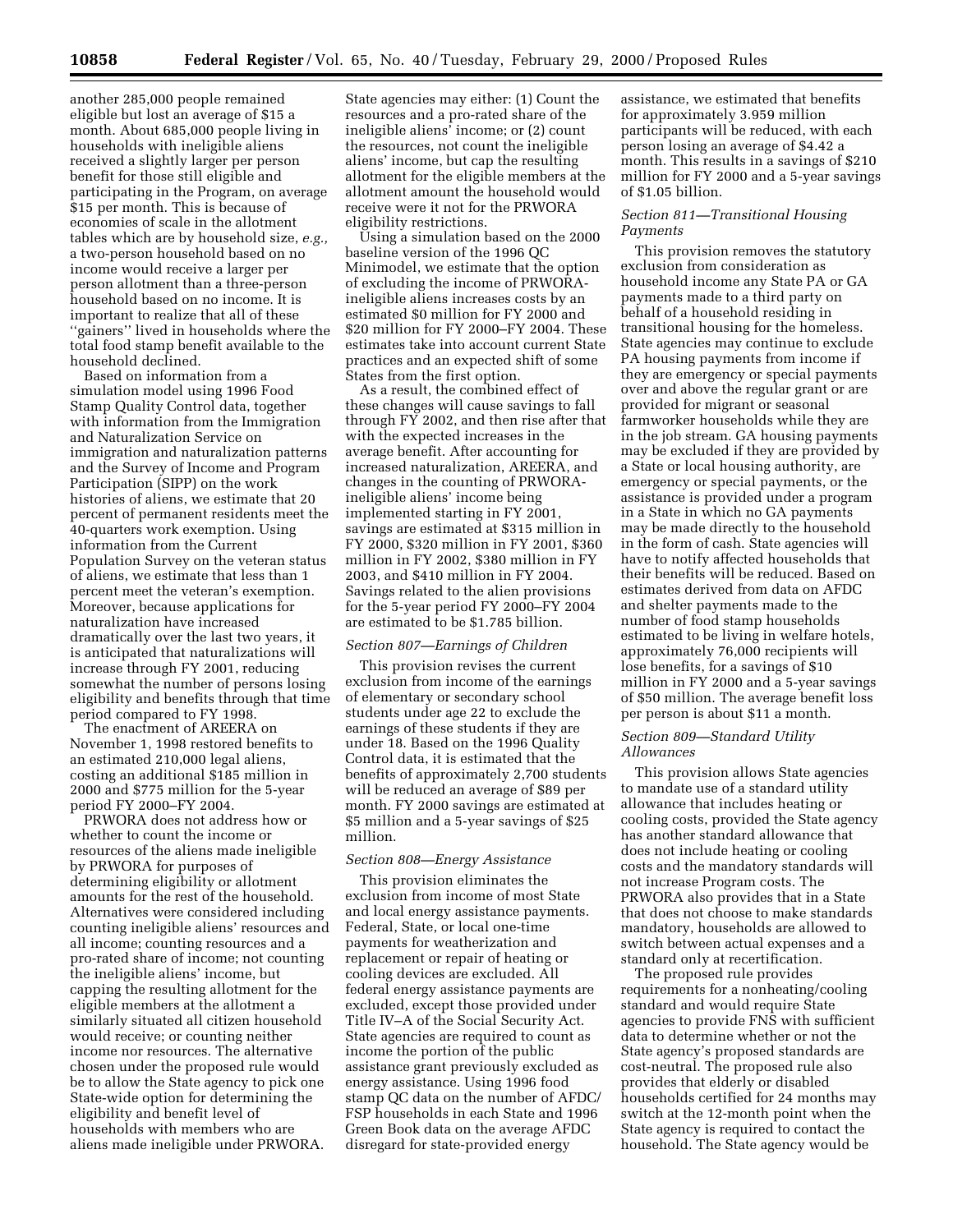required to allow households a choice between using actual expenses or a standard when they move and incur shelter expenses. The proposed rule also would allow households in private rental housing to use a standard allowance that includes heating or cooling costs if they incur an expense for heating or cooling separately from their rent. Many of these households are currently entitled to the standard because they receive Low-Income Home Energy Assistance (LIHEAP) payments. Households in public rental housing that incur only the cost of excess usage are prohibited by the Food Stamp Act from receiving a heating or cooling standard. Providing direct entitlement to a heating or cooling standard to households in private rental housing would eliminate the need for the State agency to verify receipt of LIHEAP, which has been problematic for State agencies and households.

The provision of the PRWORA allowing mandatory utility standards would increase State agency flexibility and reduce the time needed to calculate the shelter expenses of households which previously claimed actual costs. Savings result from two factors: (1) If a State mandates a standard, households with shelter costs higher than the SUA would no longer be allowed to claim actual costs and (2) households will no longer be allowed to switch between the SUA and actual costs one additional time during each 12-month period.

Using a simulation model based on 1994 data from the Survey of Income and Program Participation (SIPP), and adjusting for the fact that only five States (Delaware, Louisiana, Michigan, North Dakota, and Wyoming) with only seven percent of the caseload initially implemented this option, we estimate that the benefits of approximately 60,000 people were reduced in 1998 for an average loss of \$12 a month, and 783 people lost eligibility for an average monthly loss of \$31. The total savings were estimated to be \$10 million.

We assume that more States will implement this provision, once they turn their attention from implementing TANF. We estimate that in five years, States that account for 28 percent of total benefit issuance will have opted for required use of the SUA. Under these assumptions, total savings are \$20 million in FY 2000 and \$175 million over 5 years. By FY 2004, slightly over 3,000 people may lose eligibility.

#### *Section 818—Treatment of the Income of Ineligible Aliens*

This rule would implement the provision which allows State agencies to elect to count either all or part of an

ineligible alien's income if the alien is in a category that was ineligible *prior* to PRWORA when calculating the eligibility and benefits of the other individuals in the household. These aliens are primarily aliens admitted under color of law, those without documentation to establish eligible status, and those temporarily residing in the country legally, such as diplomats and students. (Treatment of the income and resources of the classes of aliens made ineligible by PRWORA is different, and it is discussed above.)

In order not to give preferential treatment to households with ineligible aliens in classes that were ineligible prior to PRWORA over citizen households, the rule would allow State agencies a further option to count all of the income for purposes of applying the gross income test, but use a prorated share to determine eligibility and level of benefits. For example, a household consisting of an undocumented alien and a citizen may have an income which would place the household over the maximum income limit if all of it is counted. However, if the undocumented alien is excluded from the household and only a prorated share of his or her income is counted, the remaining citizen member could be eligible. This option would allow the State agency to count all of the undocumented alien's income for purposes of determining if the household's gross income is below the gross income limit but only counting a prorated share for determining the household's allotment level. The State agency will need to consider if the number of cases affected will warrant two different income computations. Whatever option the States selects will have to be applied to all ineligible aliens in the same class.

Prior to the enactment of PRWORA, States were required to prorate only a share of the ineligible alien's income to the household. For example if a household consisted of one ineligible alien and two eligible participants, under prorating, two-thirds of the income of the ineligible alien would be counted as income available to the food stamp household. Under the 100 percent option, all of that ineligible alien's income would be counted.

Of the two States electing to count 100 percent of the income of ineligible aliens, only one State has continued this policy. The budget assumes only that one State will continue to opt for the 100 percent option. Deeming 100 percent of the income of an ineligible household member increases the countable income of food stamp households. Some households lose eligibility if deeming 100 percent of the

ineligible aliens' income causes their countable income to exceed the thresholds. Other households remain eligible but, with a higher net income, qualify for smaller benefits.

Using a simulation based on 1996 Food Stamp Quality Control data adjusted to reflect rules in place in FY 1999, we estimate that under the provision allowing States to count 100 percent of the income of aliens ineligible prior to enactment of PRWORA, approximately 1,000 people remained eligible but lost an average of \$95 a month in benefits and 1,000 recipients became ineligible losing \$190 a month in benefits. Savings are estimated at \$5 million for FY 2000 and \$25 million for FY 2000–FY 2004.

# *Section 827—Proration of Benefits at Recertification*

This provision requires that provisions for prorating benefits at recertification revert to those in place before enactment of the Mickey Leland Childhood Hunger Relief Act of 1993. Except for migrant and seasonal farmworker households, benefits would be prorated if there is any break in certification. State agencies are affected to the extent that they have to reprogram computers and revise guidance to staff. Based on a 1989 GAO study on recertification, entitled *Participants Temporarily Terminated for Procedural Noncompliance,* we estimate that the benefits of approximately 1.23 million people will be reduced, for a savings of \$20 million in FY 2000 and \$100 million over 5 years. Those losing benefits lose an estimated average of less than \$1.50 a month.

#### **Departmental Initiative—Inaccessible Resources and Vehicles**

#### *Benefits*

This proposed rule would allow some households with licensed vehicles of moderate value to participate in the program, if they are otherwise eligible and have little equity in the vehicle. State agencies could benefit from simplification of procedures as vehicles in which the household has little equity are excluded from consideration as resources.

# *Costs*

This provision will revise current procedures to include some vehicles under the inaccessible resources provision. Equity in a vehicle of less than one-half of the applicable resource standard for the household will exempt the vehicle from consideration as a resource. This provision has negligible costs in FY 2000. In FY 2001, the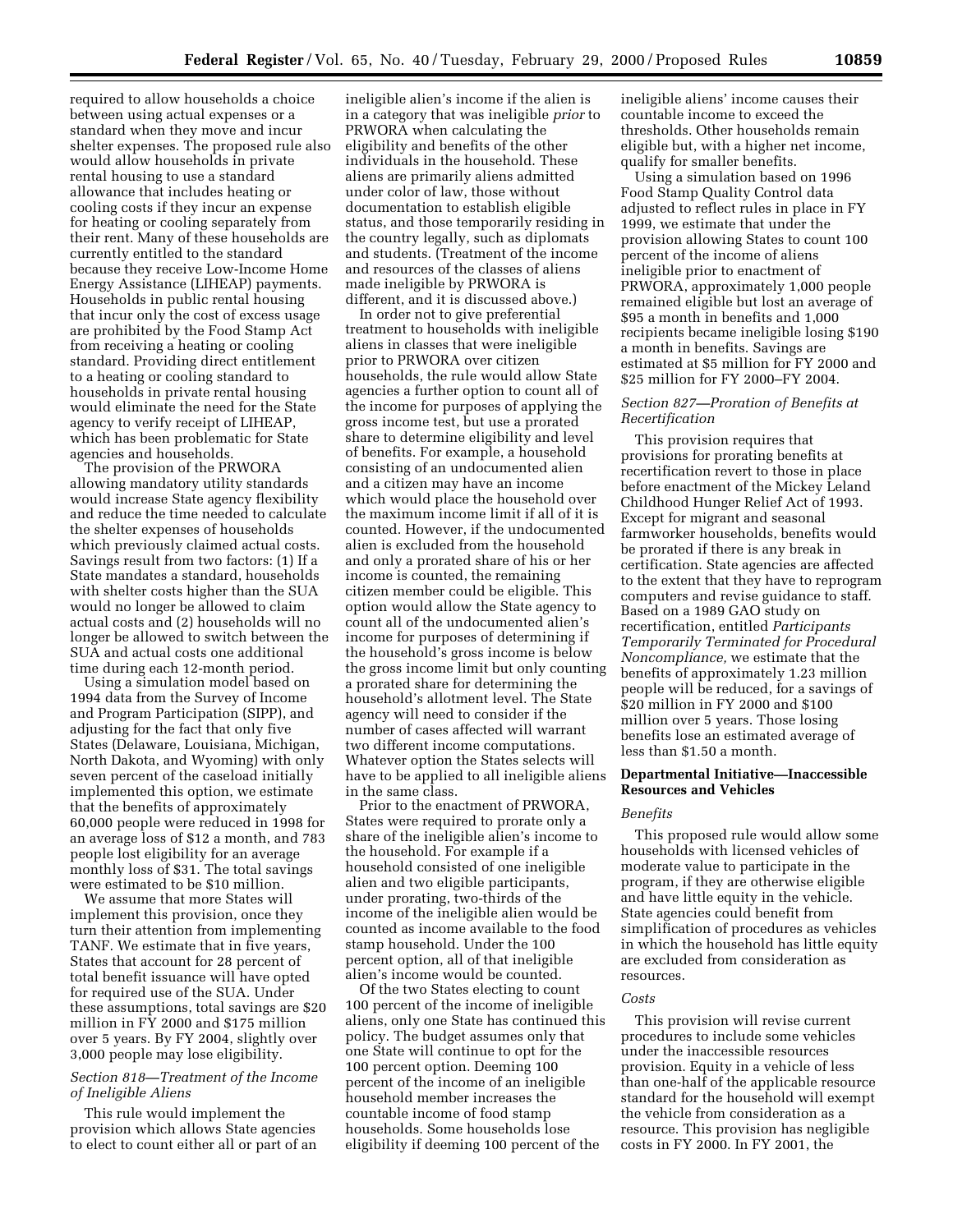estimated cost is \$55 million and the five year cost is \$430 million.

#### **Paperwork Reduction Act**

The information collection requirements described in § 273.2, § 273.14(b),and § 273.21 of this proposed rule governing the application, certification, and ongoing eligibility of food stamp households have been approved under OMB No. 0584–0064. The information collection requirements described in § 273.9(d) and § 273.11(b) of this proposed rule governing administration of the homeless shelter deduction, establishing and reviewing standard utility allowances, and establishing methodologies for offsetting the cost of producing self-employment income have been approved under OMB No. 0584–0096. See Vol. 64 FR 472, dated January 5, 1999, for a description of the information collection requirements and request for comment.

The information collection requirements governing State agency administration and management described in this proposed rule at Part 272 have been eliminated, made optional or significantly modified as a result of implementation of certain provisions of the PRWORA amending the Food Stamp Program. Therefore, current reporting and record keeping burden, previously approved by OMB and assigned control numbers 0584– 0064, 0584–0083, and 0584–0350, either remains the same or there is no longer an information collection burden associated with the provisions discussed in the preamble to this rule. Comments regarding this burden estimate or any other aspect of this collection of information, including suggestions to reduce this burden may be sent to: U.S. Department of Agriculture, Clearance Officer, OCIO, room 404–W, Washington, DC 20250 and to Wendy A. Taylor, OIRM, Office of Management and Budget, Washington, DC 20503.

# **Background and Discussion of Proposed Regulatory Changes**

On August 26, 1996, Pub. L. 104–193, the Personal Responsibility and Work Opportunity Reconciliation Act of 1996 (hereinafter referred to as ''PRWORA'') was enacted. PRWORA contained numerous provisions amending the Food Stamp Act of 1977 (hereinafter referred to as ''the Food Stamp Act'' or ''the Act''). The PRWORA contained several provisions designed to increase State agency flexibility in administering the Food Stamp Program—especially in the area of household application and certification for Program benefits and to

encourage individuals to take personal responsibility for their own welfare. These provisions are addressed in this proposal. In addition, this rule addresses provisions of PRWORA relating to the eligibility of aliens which did not amend the Act. State agencies were notified in an agency memorandum that they were required to implement the mandatory provisions upon enactment for applicant households and at recertification for participant households without waiting for formal regulations.

For those sections of the regulations we are proposing to amend as a result of PRWORA, we are also taking this opportunity to propose regulatory changes in response to the President's regulatory reform initiative to remove overly prescriptive, outdated and unnecessary provisions of the regulations.

The requirements of each provision of PRWORA addressed by this proposal and the proposed regulatory changes are discussed in the remaining pages of this preamble. Those changes being made in response to the President's regulatory reform initiative are also identified and discussed.

# **Part 272—Requirements for Participating State Agencies**

Operating Guidelines and Forms—7 CFR 272.3

The PRWORA contains several provisions offering State agencies optional courses of action in their administration of the Food Stamp Program. These options will be included in Program regulations at the appropriate location and are discussed later in this preamble. We propose that the options chosen by the State agencies be included in the State's Plan of Operation. However, we do not intend to make a conforming amendment at 7 CFR 272.3 as the current regulation sufficiently addresses this requirement. Under current rules at 7 CFR 272.3, when a State agency implements rule changes, including any optional provisions, the State agency is required to provide written procedures or guidelines to State staff. These written procedures or guidelines are also required to be submitted to FNS for review and comment at the same time they are issued to State staff.

The optional provisions referred to in the previous paragraph include State agency options to: (1) Issue separate or combined allotments to expedited service households that apply for benefits after the 15th of the month as is currently allowed for non-expedited service households; (2) have a homeless

shelter deduction; (3) require mandatory utility allowances; (4) certify households in which all members are elderly or disabled for 24 months; (5) determine the benefits of a household containing an ineligible alien in accordance with 7 CFR  $273.11(c)(1)$  or (c)(2); (5) make exceptions to using direct mail issuance in rural areas; and (6) accept an oral withdrawal from the household for a fair hearing request. The proposed provisions for including these options in the regulations are discussed in detail below in order of the regulatory citation.

#### State Employee Training—7 CFR 272.4(d)

Section 836 of PRWORA deleted all Federal requirements for State employee training. Prior to the enactment of PROWRA, Section 11(e)(6) of the Food Stamp Act (7 U.S.C. 2020(e)(6)) required State agencies to provide continuing training for all personnel involved with certification actions. The Food Stamp Act further provided State agencies with the option of contracting for training for persons who work with volunteers or nonprofit organizations that provide outreach or eligibility screening to persons who may be potentially eligible for food stamp benefits. The current rules at 7 CFR 272.4(d) include these provisions and require State agencies to provide training for all hearing officials and performance reporting system reviewers. Under current rules, FNS is also required to review the effectiveness of State agency training based on information obtained from Agency reviews and other sources.

To implement Section 836 of PRWORA, we are proposing to delete all the mandatory training requirements at 7 CFR 272.4(d). On the basis of their own experience, States will determine the training needs necessary to develop staff skills that assure efficient and effective program administration. FNS fully supports State training efforts and believes State agencies will maintain quality training programs as an essential element of effective Program administration. Deleting 7 CFR 272.4(d) reflects the change in the law.

# Hours of Operation—7 CFR 272.4(g)

Section 848 of PRWORA deleted previously designated Section 16(b) of the Food Stamp Act. That section required the Secretary of Agriculture to establish standards for the periodic review of food stamp office hours to ensure that employed individuals were adequately served by the FSP. It also required State agencies to submit regular reports specifying the administrative actions that the State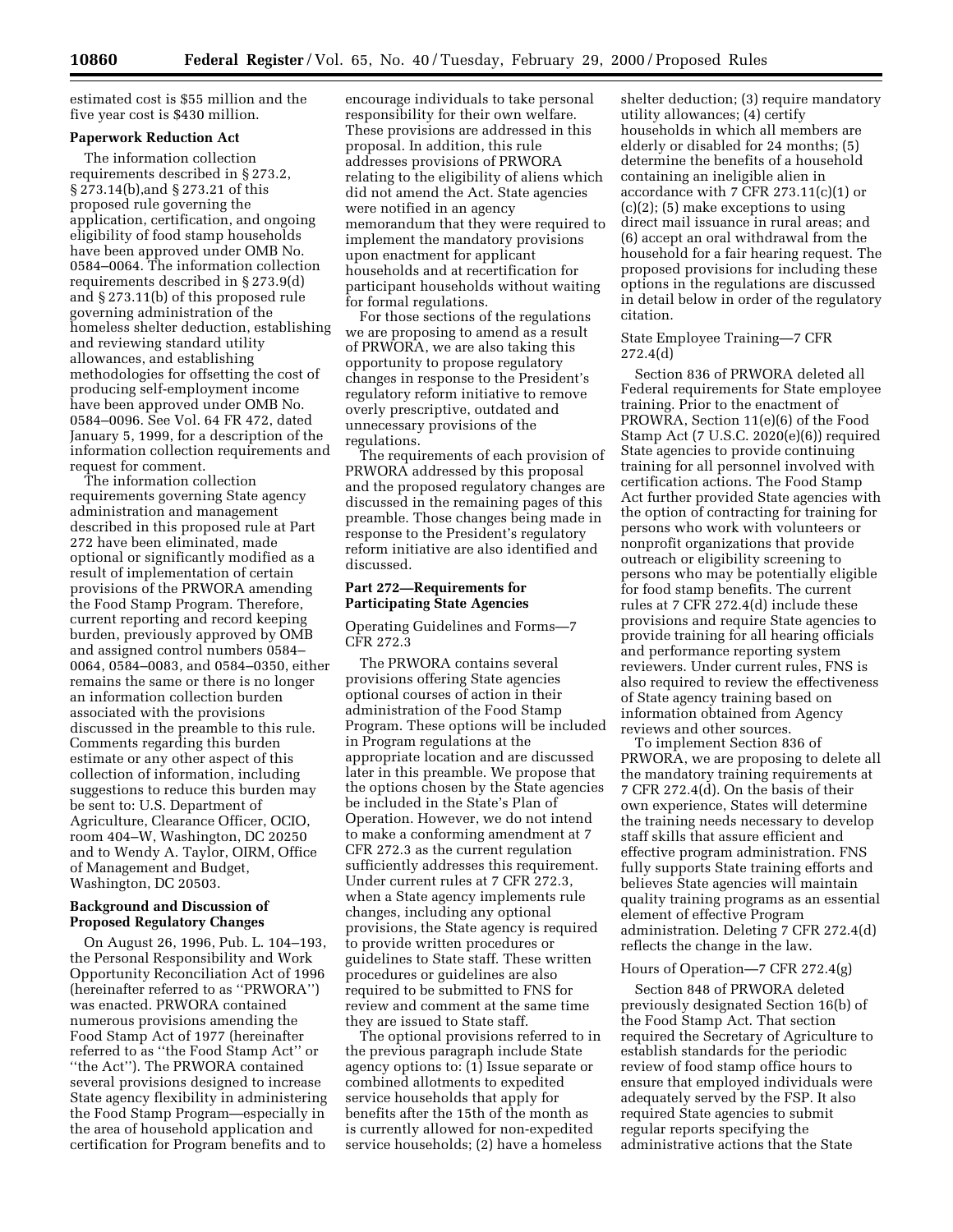planned to take to meet the standards prescribed in that section. The corresponding rules at 7 CFR 272.4(g) specify that State agencies are responsible for determining the hours that food stamp offices are open and that, at least once annually, State agencies must review the hours of operation and maintain the results of the reviews for review by FNS.

To implement Section 848 of PRWORA, we are proposing to make clear that State agencies are responsible for setting the hours of operation for their food stamp offices. However, we propose that in setting office hours State agencies are expected to take into account the special needs of the people they expect to serve. We ask them to be especially sensitive to the needs of households who contain working persons because these individuals may not be able to leave work to go to the food stamp office unless the food stamp office is open during non-traditional times such as evenings or weekends. In deciding what office hours will be offered, State agencies need to consider section 11(e)(2)(A) of the Food Stamp Act, as amended by section 835 of PRWORA, which requires them to accommodate special needs. In singling out the working poor, we recognize that the Program serves a vital role in helping families move to self-sufficiency and that even people working full-time at minimum wages and taking advantage of the Earned Income Tax Credit may continue to fall below the poverty level without food stamp assistance. In commenting on this provision, we would appreciate any recommendations on how eligible or potentially eligible working individuals can best be assured adequate access to the Program.

The proposed revisions at newly redesignated § 272.4(f) no longer require State agencies to assess or report on office hours. It is expected that they will do such assessment on their own without the need for a regulatory requirement.

Nutrition Education Materials—7 CFR 272.5(b)

Prior to the enactment of PRWORA, Section 11(e)(14) of the Food Stamp Act  $(7 \text{ U.S.C. } 2020(e)(14))$  and corresponding regulations at 7 CFR 272.5(b) required FNS to supply State agencies with posters and pamphlets containing information about nutrition and the relationship between diet and health. State agencies were required to display these posters and to make these pamphlets available at all food stamp and public assistance offices.

Section 835 of PRWORA deleted Section 11(e)(14) of the Food Stamp Act. The removal of this language requiring FNS to supply nutrition education materials to States in no way implies a lesser commitment to nutrition education in the FSP by FNS. In fact, it is our intention to strengthen and improve nutrition among low-income households through the vigorous promotion of nutrition education in the Program. Our commitment to the importance of nutrition education for food stamp recipients reflects the mandate of the Program which is, as specified by Section 2 of the Food Stamp Act, to "\* \* \* safeguard the health and well-being of the nation's population by raising levels of nutrition." (7 U.S.C. 2012) We will continue to expect States to help recipients use food stamp benefits to maximum nutritional advantage. States' growing levels of commitment to nutrition education and its importance are supported by the increasing number of States that have approved State plans for optional nutrition education over the past several years. As of Fiscal Year 1999, 46 State agencies have nutrition education plans and have committed over \$70 million in non-Federal resources to FSP nutrition education. It is expected in future years that additional States will become actively involved in nutrition education delivery. FNS will continue to encourage active State agency commitment to the delivery of nutrition education to FSP clients.

In response to changes in PRWORA, we are proposing to replace paragraphs 7 CFR 272.5(b)(1)(i), 7 CFR 272.5(b)(1)(ii), and 7 CFR 272.5(b)(1)(iii) with a new paragraph (b)(1). The proposed paragraph would specify FNS' commitment to encourage State agencies to develop Food Stamp Nutrition Education Plans as allowed under current rules at 7 CFR 272.2(d)(2). While most State agencies have a Nutrition Education Plan, FNS encourages all State agencies to seriously consider developing such plans so that FSP clients have access not only to food stamps, but also to nutrition education that promotes the effective and economical use of food stamps for healthier diets and healthier lives.

Paragraph 7 CFR 272.5(b)(1)(iv), which discusses the Expanded Food and Nutrition Education Program (EFNEP), would be redesignated as 7 CFR 272.5(b)(2). By law, State agencies must continue to encourage food stamp participants to participate in EFNEP and allow EFNEP personnel to distribute nutrition education materials or talk to participants in local food stamp offices.

Paragraphs (b)(2) and (b)(3), which reiterate certain State agencies' responsibilities, would be redesignated as paragraphs (b)(3) and (b)(4).

Optional Use of the Income and Eligibility Verification System (IEVS) and the Systematic Alien Verification for Entitlements (SAVE) Program—7 CFR 272.8, 272.11 and 273.2

Currently, 7 CFR 272.8 and 7 CFR 273.2 require State agencies to maintain and use an income and eligibility verification system (IEVS) to request and to exchange wage and benefit information on Food Stamp applicants and recipients from specified data sources. The provisions of 7 CFR 272.8 also require that, prior to requesting or exchanging data, State agencies enter into data exchange agreements with the data source agencies and that these agreements be included in the State Plan of Operation. The State Plan attachment details the State agency's IEVS targeting methods, number of information items acted upon, and a cost-benefit analysis justification. The regulations at 7 CFR 272.11 require State agencies to participate in the Immigration and Naturalization Service's Systematic Alien Verification for Entitlement (SAVE) Program.

Section 840 of PRWORA amended Section 11(e)(18) of the Food Stamp Act (7 U.S.C. 2020(e)(18)) to make IEVS and SAVE State options. Consequently, we are proposing in this rule to remove the requirement that State agencies operate either an IEVS or a SAVE system. We believe that many States will decide to continue to avail themselves of these opportunities to match their Food Stamp case files against other Federal data sources. Furthermore, it is in a State's best interest to utilize wage, income, and immigration status information as there is a Food Stamp error reduction and cost avoidance potential in the use of these matches. Therefore, since in all likelihood many States will wish to continue to take advantage of these matching opportunities, these proposed regulations would provide a maximum amount of latitude to States to use IEVS and SAVE to the best advantage of the State and with minimum Federal oversight and record keeping requirements. These proposed regulations would require only that State agencies which opt to use IEVS and SAVE observe the requirements of the data exchange agreements with agencies from which data will be obtained or exchanged. Current requirements to report targeting methods and provide cost-benefit justification would be rescinded in this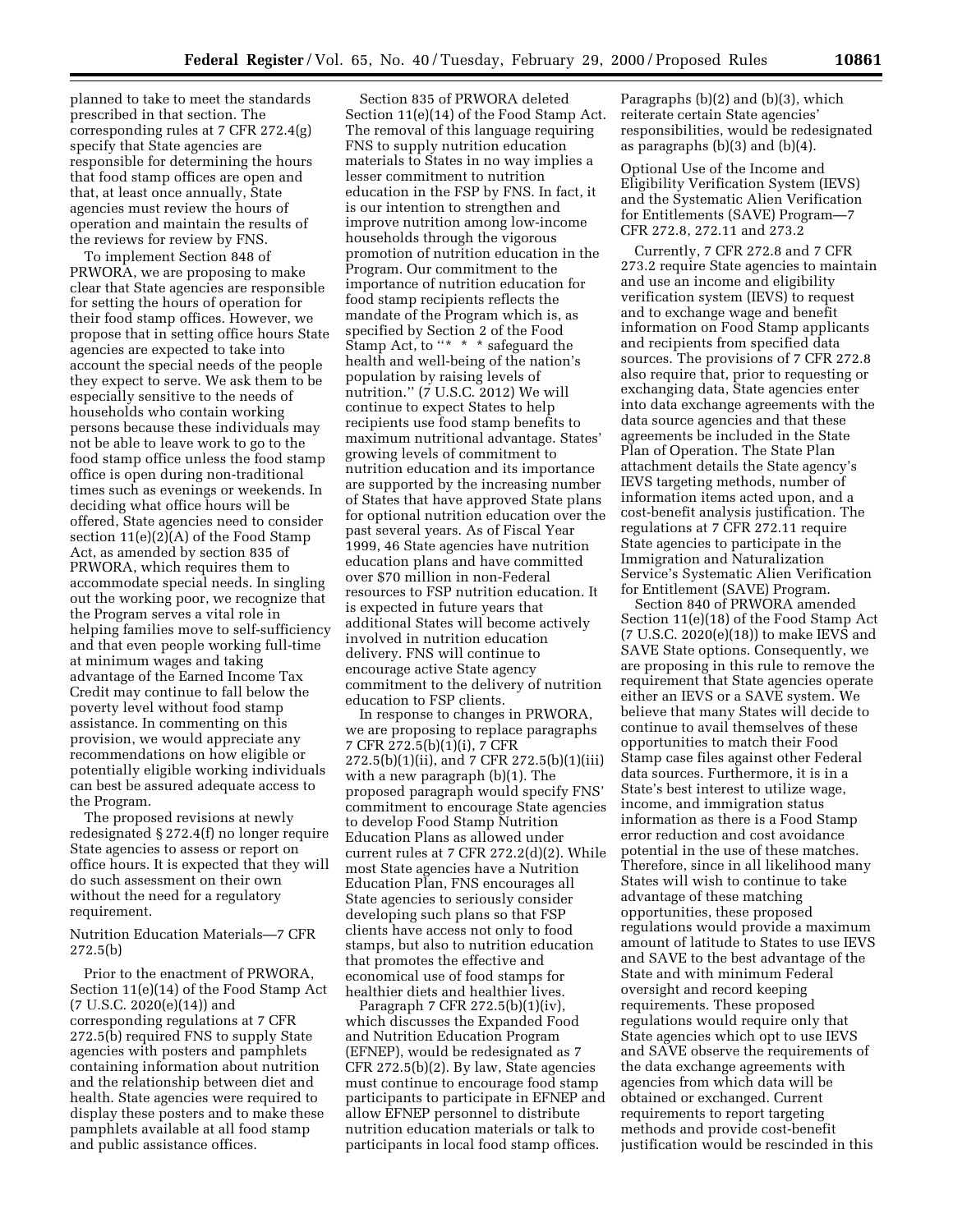rule. This proposed rule also eliminates requirements for meeting follow-up time frames. States should be aware, however, that quality control reviews will continue to use data obtained from IEVS and SAVE systems as a case analysis tool.

The proposed amendments to the current regulations are incorporated under 7 CFR 272.8, 7 CFR 272.11 and 7 CFR 273.2.

# **Part 273—Certification of Eligible Households**

Application Processing—7 CFR 273.2 (a) Through (j)

Section 835 of PRWORA amended sections  $11(e)(2)$  and  $(e)(3)$  of the Act, 7 U.S.C. 2020(e)(2) and (e)(3) which govern the food stamp application and certification process. Section 11(e) provides more flexibility for State agencies to tailor day-to-day operations of the Program to the needs of individual States while ensuring that households continue to receive timely, accurate and fair service. More specifically, Section 835 removed the requirement that the Secretary design a uniform national food stamp application form and eliminated dictates concerning what information had to be included on the application form and in what particular location on the form. Section 11(e) of the Act now provides that State agencies must develop their own food stamp application form and establish their own operating procedures for local food stamp offices. States may now use electronic storage of applications and other information, including the use of electronic signatures. States must provide a method of certifying and issuing coupons to eligible homeless individuals.

While the language of amended Section 11(e) encourages personal responsibility and provides more State agency flexibility, it retains a few specific provisions to protect a client's right to timely, accurate, and fair service. The Act continues to: (1) Require that applications be processed within 30 days; (2) permit households to apply for participation on the same day they first contact the food stamp office during office hours; (3) consider an application as ''filed'' on the date the applicant submits the application with the applicant's name, address, and signature (benefits are calculated based on the filing date of an application); (4) require that an adult representative certify the truth of the information on the application, including citizenship or alien status of each member, and that such signature is sufficient to comply with any provision of Federal law

requiring applicant signatures; and (5) require that the State agency provide each household, at the time of application, a clear written statement explaining what acts the household must perform to cooperate in obtaining verification and otherwise complete the application process.

Pursuant to Section 11(e) of the Act, as amended by Section 835 of PRWORA and the Department's response to the President's reform initiative to remove overly prescriptive, outdated, and unnecessary provisions of regulations, we are proposing to amend 7 CFR 273. 2, ''Application Processing.'' The changes that would be made are discussed in detail in the following paragraphs of this preamble. Some minor editing changes would also be made but are not discussed in detail.

#### Title of Part 273.2

The rulemaking would change the title of 7 CFR 273.2 from ''Application processing'' to ''Office operations and application processing.''

# General Purpose—7 CFR 273.2(a)

A new paragraph (a) would be added and titled ''Office operations.'' Current paragraphs (a), (b), and (c) of 7 CFR 273.2 would be revised and combined into a single new paragraph (b).

New paragraph (a) would incorporate the language contained in amended Section 11(e)(2)(A) requiring State agencies to establish their own procedures governing office operations that the State agency determines best serve households in the State, including households with special needs, such as, but not limited to, households with elderly or disabled members, households in rural areas with lowincome members, homeless individuals, households residing on reservations, and households in areas in which a substantial number of members of lowincome households speak a language other than English. It would also incorporate the requirements that the State agency provide timely, accurate, and fair service as required by Section 835 of PRWORA. This revised paragraph would also clarify that a State agency may not impose a processing requirement for another assistance program as a condition of food stamp eligibility. This is in accordance with Section 11(e)(5) of the Act (7 U.S.C. 2020(e)(5)) which provides that the State agency may not impose any additional eligibility requirements. Eligibility for food stamps must be based solely on the Act and food stamp regulations and not on another program's requirements. Pursuant to the requirement for fair service, we have

added a sentence that the State agency must have a procedure for informing persons who wish to apply for food stamps about the application process and their rights and responsibilities.

State agencies are reminded that pursuant to current regulations at 7 CFR 272.3(b), operating procedures or guidelines established by the State agency are required to be submitted to FNS as part of the State's Food Stamp Plan of Operation.

# Food Stamp Application—7 CFR 273.2(b) and (c)

New paragraph (b) would be titled ''Application processing.'' The introductory text for this paragraph would include language from the first sentence of current paragraph (a) which defines the application process to include filing of an application, being interviewed, and providing verification. The second, third, and fourth sentences of current paragraph (a) would be removed. The second sentence now requires State agencies to act promptly on applications and provide food stamp benefits retroactive to the month of application for those households determined eligible. The third sentence provides that expedited service must be available. These requirements are addressed in separate paragraphs under this section; therefore, there is no need to repeat them here. The fourth sentence simply introduces the rest of the provisions under 7 CFR 273.2(a) and is unnecessary.

New paragraph 7 CFR 273.2(b)(1) would be titled ''Application design'' and would include the requirement of amended Section 11(e)(2)(B)(ii) that State agencies design their own application forms. Pursuant to Section  $11(e)(2)(C)$ , the application form may include the electronic storage of information and the use of electronic signatures. The requirement in current paragraph (b)(3) regarding the need for prior FNS approval of State-designed applications which deviate from the Federally designed application would be removed because Section 835 eliminated the requirement that State agencies use a Federally-designed application.

Proposed paragraph (b)(1) would provide that the food stamp application may be designed separately or included in a State-designed multi-program application. As discussed later in this preamble under the section entitled ''PA, SSI, and GA categorical eligibility—7 CFR 273.2(j),'' PRWORA eliminated *mandatory* joint application processing for certain households. However, under Section 11(e), State agencies are not prohibited from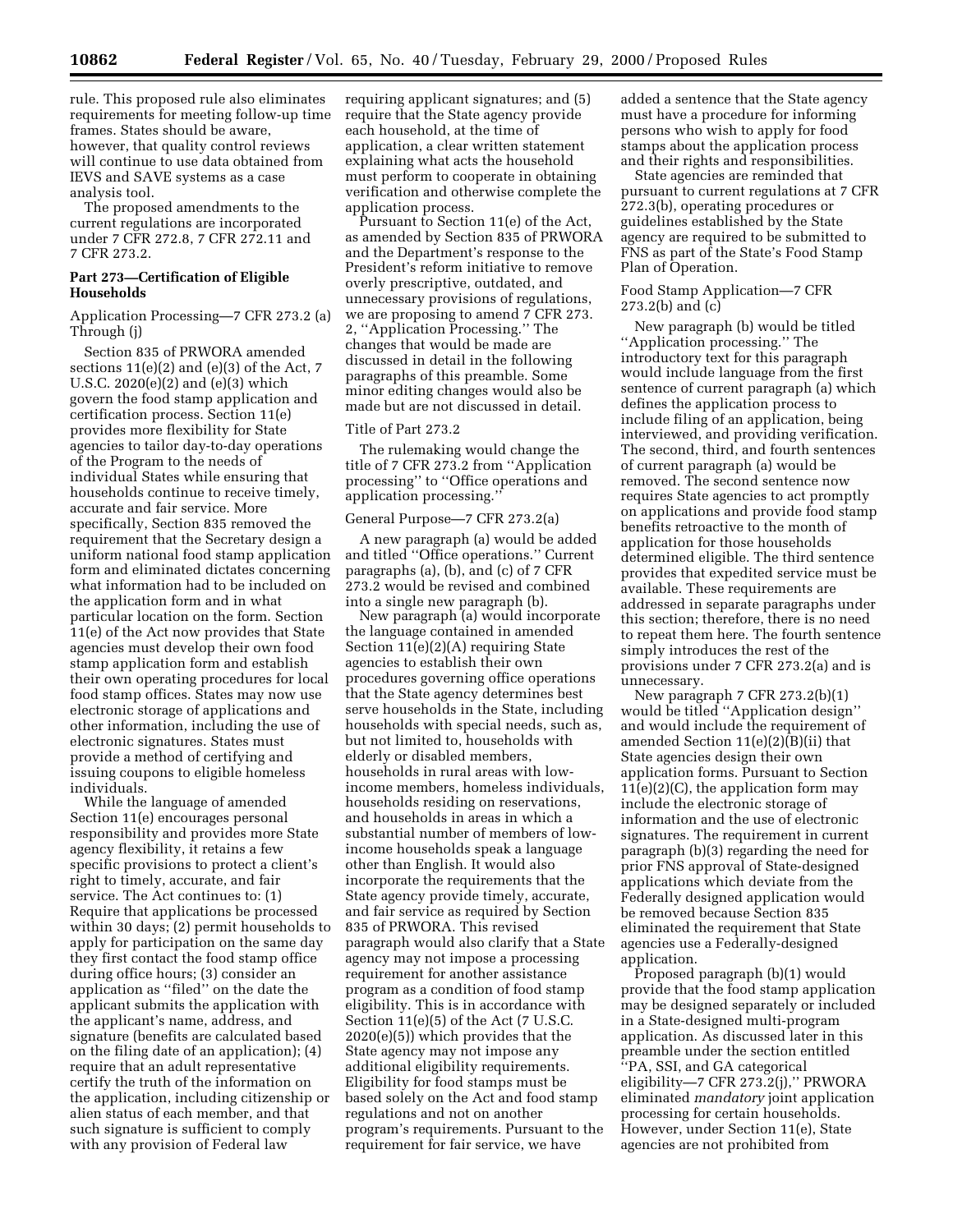continuing to use joint processing. If they do, the food stamp eligibility of jointly processed cases would continue to be based solely on food stamp eligibility criteria contained in the Act. The benefit levels of all households would also continue to be based solely on food stamp criteria.

New paragraph 7 CFR 273.2(b)(2) would be entitled ''Application contents.'' Section 835 of PRWORA amended section 11(e) of the Act to remove the list of mandatory application content requirements. This mandatory list currently appears at 7 CFR 273.2(b). New paragraph (b)(2) would replace this list with a general requirement that the application must contain all necessary information to comply with the Act and regulations. Notices that are required to be given to households by the Act may be included on the application itself or a document to accompany the application.

Departmental regulation 4300–3, dated February 25, 1998, requires that the following nondiscrimination statement appear on the application itself even if a joint program application is being used:

''The U.S. Department of Agriculture (USDA) prohibits discrimination in all its programs and activities on the basis of race, color, sex, religion, national origin, or political beliefs. Persons with disabilities who require alternative means for communication of program information (Braille, large print, audiotape, etc.) should contact USDA's TARGET Center at (202) 720–2600 (voice and TDD).

''To file a complaint of discrimination, write to USDA, Director, Office of Civil Rights, Room 326–W, Whiten Building, 14th and Independence Avenue, SW, Washington, D.C. 20250–9410 or call (202) 720–5964 (voice and TDD). USDA is an equal opportunity provider and employer.''

State agencies are reminded that Section 835 only affected application content requirements mandated by the Act. Some of the other notices appearing on the former model food stamp application form were included to ensure compliance with other laws or to ensure a stronger case against Program violators. The notices that are still required by other Federal laws include: (1) Collection of racial and ethnic data and notification to applicants that disclosure of such information is voluntary; (2) notification to applicants that the Act requires collection of the social security numbers of household members and that the Privacy Act requires notification of the intended use of the numbers; and (3) notification to

applicants of the use of IEVS, participation in the SAVE program, and other computer matching systems as governed by the Deficit Reduction Act and the Computer Matching and Privacy Protection Acts. These requirements are discussed at greater length in 7 CFR 273.2(f). Use of the IEVS and SAVE systems were made optional by Section 840 PRWORA; but if a State uses these systems, they must notify applicants pursuant to the Computer Matching and Privacy Protection Acts. As stated earlier, prior to PRWORA, Statedesigned applications were required to be modeled after the Federally-designed application; therefore, all State-designed applications were in compliance with these other requirements. We would include in new paragraph (b)(2) language necessary to ensure that State agencies continue to include this information on State-designed applications even though the applications are no longer subject to FNS approval.

We are proposing that a new statement be included on State-designed applications to ensure specific compliance with the Privacy Act as it relates to administrative offset programs as described in sections 3716 and 3720A of title 31 U.S.C. and section 5514 of title 5 U.S.C.

New paragraph 7 CFR 273.2(b)(3) would be entitled ''Jointly processed cases'' and would provide that if a State agency has a procedure that allows applicants to apply for the food stamp program and another program at the same time, the State agency shall notify applicants that they may file a joint application for more than one program or they may file a separate application for food stamps independent of their application for benefits from any other program. The proposed paragraph would continue to require joint applications to be processed for food stamp purposes in accordance with food stamp procedural, timeliness, notice, and fair hearing requirements. The proposed rule would continue to provide that no household shall have its food stamp benefits denied solely on the basis that its application to participate in another program has been denied or its benefits under another program have been terminated without a separate determination by the State agency that the household failed to satisfy a food stamp eligibility requirement. Section 835 of PRWORA added an exception to this prohibition for disqualifications as a penalty for failure to comply with a public assistance program rule or regulation. We have published a separate proposed rule (64 FR 70920) to address disqualifications as a penalty

for failure to comply with a public assistance program rule or regulation. The proposed regulation provides that households that file a joint application for food stamps and another program and are denied benefits for the other program shall not be required to resubmit the joint application or to file another application for food stamps but shall have their food stamp eligibility determined based on the joint application in accordance with the food stamp processing time frames for expedited service and normal processing time frames from the date the joint application was initially accepted by the State.

Pursuant to this rulemaking, new paragraph (c) would be entitled ''Filing an application'' and new paragraph (c)(1) would be entitled ''Filing process.'' This paragraph contains the requirement appearing in the first sentence of current paragraph (c)(1) regarding the manner in which applications can be submitted. The new language clarifies that the application may be submitted by facsimile transmission as well as in person, through an authorized representative, or by mail. The new language also recognizes that some State agencies are using on-line or other types of automated applications that may require the applicant to come into the local office to complete the application. New paragraph (c)(1) would also contain the requirement appearing in the fifth sentence of current paragraph (c)(1) that allows an applicant to file an incomplete application provided it contains at the least the applicant's name, address, and signature. The proposed language of new paragraph (c)(1) would also include PRWORA requirement which allows the use of electronic signatures. The new paragraph specifically provides that applications signed through the use of electronic signature techniques and applications containing handwritten signatures which are then transmitted to the appropriate office via fax or other electronic transmission technique are acceptable.

New paragraph 7 CFR 273.2(c)(2) would be entitled ''Household's right to file.'' It would provide that the State agency must make food stamp applications readily accessible to all potentially eligible households or to anyone who requests one which is currently required by 7 CFR 273.2(c)(3). The proposed paragraph would contain the requirement in current 7 CFR 273.2(c)(2)(i) that the State agency shall provide an application in person or by mail to anyone who requests one. The requirement in current paragraph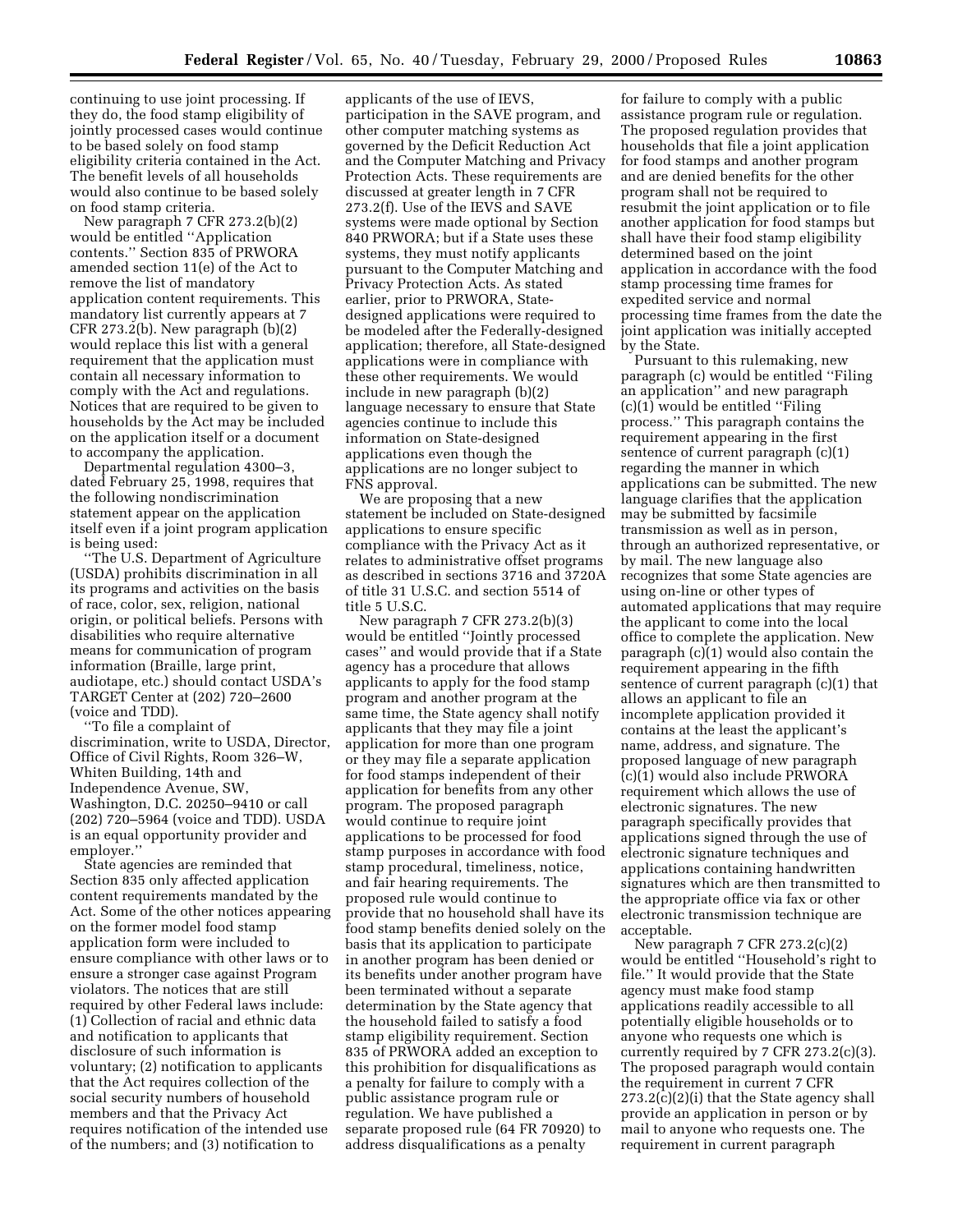(c)(2)(i) for mailing an application on the same day as initial contact by the household is modified to require mailing by the next business day. The proposed paragraph would contain the requirement in the fourth sentence of 7 CFR 273.2(c)(1) that a household be allowed to file an application on the same day it contacts the food stamp office during office hours.

The first sentence of 7 CFR 273.2(c)(4) provides that the State agency shall post signs in the certification offices which explain the application processing standards and the right to file an application on the day of initial contact. New paragraph (c)(2) would require State agencies to post signs or make available other advisory materials explaining a person's right to file an application on the day of their first contact with the food stamp office and the application processing procedures. State agencies would be required to notify all persons who contact a food stamp office and either request food assistance or express financial and other circumstances which indicate a probable need for food assistance, of their right to file an application and ''encourage'' them to do so. For purposes of this provision ''encourage'' does not mean recruitment or persuasion. It means that State agencies have a responsibility to inform individuals who express an interest in food assistance, or express concerns which indicate food insecurity, about the Food Stamp Program and their right to apply. We believe these requirements are necessary under Section 835 of PROWRA which requires fair, accurate, and timely service, and that applicant households be permitted to apply the same day they first contact the food stamp office in person. It is very important to notify households through some means of these rights because benefits are provided to eligible households retroactive to the date of application.

The second sentence of current 7 CFR 273.2(c)(4) requires State agencies to include information on the application form that explains the processing standards and the right to file an application on the day of initial contact. As explained above, State agencies are no longer required to have this information on the food stamp application form.

The language appearing in the fifth sentence of current paragraph (c)(1) requiring the State agency to advise households that they do not need to be interviewed before filing an application as long as it is signed by the applicant or an authorized representative would be removed. We do not believe this

provision is necessary if the State agency informs households of the right to file an application on the first day they contact the food stamp office.

New paragraph (c)(2) would address the handling of applications filed at the wrong certification office. The proposed rule would continue to allow the State agency to require households to file an application at a specific certification office or allow them to file an application at any certification office within the State or project area. The proposed rule would contain the requirement in the second sentence of 7 CFR  $273.2(c)(2)(ii)$  that if an application is received at an incorrect office, the State agency shall advise the household of the address and telephone number of the correct office. However, this proposal would modify the requirement in the third sentence that the State agency offer to forward the application to the correct office that same day. We would require the State agency to forward the application to the correct office not later than the next business day. The third sentence in 7 CFR  $273.2(c)(2)(ii)$  that requires the State agency to inform the household that its application will not be considered filed and the processing standards shall not begin until the application is received by the appropriate office would be removed, because this information should be included on the sign or other advisory information required above. The fourth sentence in 7 CFR 273.2(c)(2)(ii) that requires State agencies to forward applications mailed to the wrong office to the appropriate office the same day would be revised to require mailing by the next business day. As noted above, if an application is received at the incorrect office, the State agency would be required to inform the household of the address and telephone number of the correct office.

Section 7 CFR 273.2(c)(iii) provides that in States that have elected to have Statewide residency, the application processing time frames begin when the application is filed in any food stamp office in the State. This provision would be removed as unnecessary, because any office in the State would be considered the correct food stamp office.

The language appearing in the sixth sentence of current paragraph (c)(1) which requires State agencies to document the date the application was filed by recording on the application the date it was received by the food stamp office would be removed. State agencies have developed many ways of maintaining applications, through paper records and through automated systems. Depending on the system used by a State agency, an alternate method of

identifying the date an application was received may be more appropriate than the method specified in the regulations. We believe that State agencies are in the best position to decide the method for establishing the date of application. Removing the requirement to annotate the application does not eliminate a State agency's responsibility to process an application within 30 days of its receipt.

We would retain in new paragraph (c)(4) the requirement in current paragraph (c)(5), ''Notice of required verification,'' that State agencies provide households, at the time of application for certification and recertification, with a clear written statement of what acts the household must perform in cooperating with the application process, and identify potential sources of required verification. The requirement in current paragraph (c)(5) that State agencies assist in the verification processing would be retained, but modified, in the new provision. While PRWORA eliminated the specific requirement to assist in obtaining verification, it substituted a general requirement that State agencies address the requirements of ''special needs'' households in their administration of the Program. Such households include, but are not limited to, households with elderly or disabled members, households in rural areas with low-income members, homeless individuals, households residing on reservations, and households in areas in which a substantial number of members of low-income households speak a language other than English. We do not believe that PRWORA amendment should have the result of leaving households with limited mobility, transportation difficulties, or limited English language capabilities to complete verification requirements totally without State agency assistance. Accordingly, the State agency must continue to inform such households of the State agency's responsibility to assist the household in obtaining required verification, providing the household is cooperating with the State agency. The specific requirement in current paragraph (c)(5) that the State agency comply with bilingual requirements would not be included in the new provision, because a general requirement to comply with bilingual standards is set forth elsewhere in current regulations (7 CFR 272.4(b)), and it is not necessary to repeat the requirement here. With these changes, current paragraph (c)(5) would be removed.

Current 7 CFR 273.2(c)(6), ''Withdrawing an application,'' would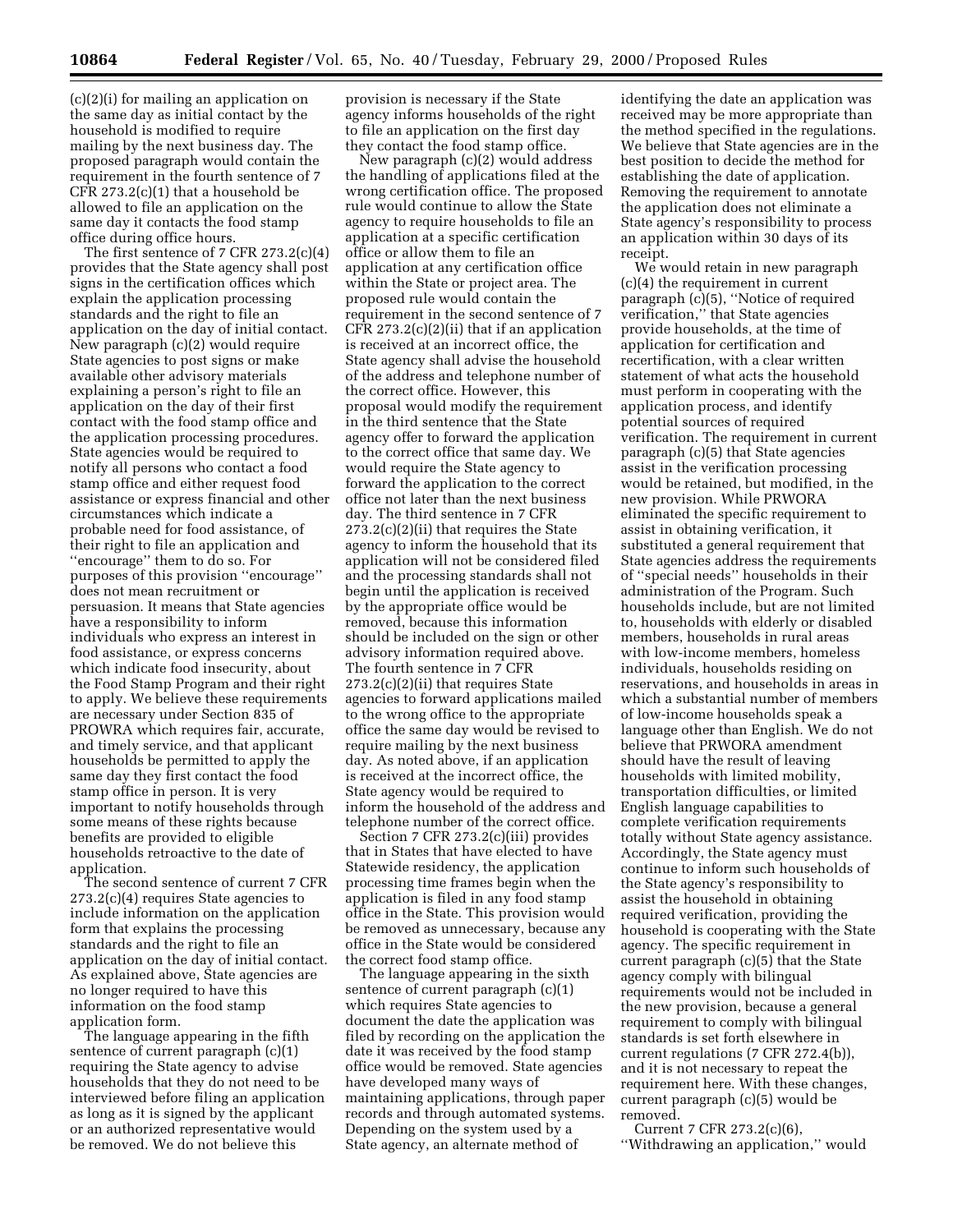be redesignated as the new paragraph  $(c)(3)$ .

#### Household Cooperation—7 CFR 273.2(d)

Current 7 CFR 273.2(d) contains provisions relative to household cooperation in the application process and quality control reviews. We propose to retain most of the language of current paragraph (d)(1) and all of the contents of current paragraph (d)(2). The changes to paragraph (d)(1) we would make are discussed below. Paragraph (d)(1) would be titled ''Cooperation with application process.'' We would remove the example of ''refusal to cooperate'' appearing in current paragraph (d)(1) as unnecessary. There are numerous ways that a household could refuse to cooperate, and the example is not definitive. While we are removing the example, we nonetheless expect State agencies to continue to determine noncooperation in accordance with the standard set forth in the regulation. If a household believes that it has been denied unjustly for refusal to cooperate, it retains the right to request a fair hearing.

We would expand on the policy regarding household cooperation with subsequent reviews to provide that a subsequent review can be in the form of an in-office interview. It is not our intent that State agencies routinely require households to appear for an interview to resolve discrepancies found during a household's certification period. However, we do believe State agencies should have the flexibility to require an in-office interview when the State agency has new information which calls into question the household's current eligibility or level of benefits. For example, a State agency may discover information indicating that a household is not reporting earned or unearned income, which would affect the household's eligibility and benefit level and raise questions about whether the failure to report is an intentional Program violation. Refusal to appear for the interview would result in the household's case being closed. In all cases, where the State agency determines that benefits will be reduced or terminated, the household is entitled to receive a notice of adverse action, unless exempt from such notice, pursuant to 7 CFR 273.13.

We would remove the last two sentences of current paragraph (d)(1). The first of these sentences provides that the State agency may not determine a household to be ineligible when a person outside of the household fails to cooperate with a request for verification. Section 835 of PRWORA amended

section 11(e)(3) of the Act to remove this requirement. As a result of this change, the last sentence of current paragraph (d)(1) is unnecessary and would be removed. That sentence describes certain individuals who are not considered ''outside'' the household for the purpose of the existing provision. Removal of these provisions does not change current policy because refusal to cooperate continues to be defined as refusal by a household member.

#### Interviews—7 CFR 273.2(e)

Current 7 CFR 273.2(e) requires households to participate in a face-toface interview with a caseworker at the time of certification and each recertification. Prior to PRWORA, the Act did not contain an explicit provision requiring food stamp applicants to be interviewed. This has always been a regulatory requirement. Section 11(e)(2) did provide language which allowed elderly/disabled households to request a waiver of the inoffice interview under certain conditions. Section 835 of PRWORA amended section 11(e)(2) of the Act to remove this waiver language, thereby eliminating any reference in the Act to the fact that in-office interviews are conducted. The Department believes that Congress did not seek to eliminate the Program's requirement for conducting in-office interviews; rather, by removing the in-office interview waiver language in the Act, Congress provided State agencies, rather than households, the flexibility to determine when the in-office interview should be waived. In consideration of the removal of the waiver language and in the spirit of PRWORA, the Department believes it is appropriate to reevaluate current policy and determine whether or not to continue requiring face-to-face interviews. A face-to-face interview affords an eligibility worker the best opportunity to explore and resolve questionable or unclear information on the application or other documents presented by the household in support of its application for benefits in order to make an informed eligibility determination. The face-to-face interview also provides an opportunity for households to ask questions to help them better understand the many facets of the Program and to obtain clarification of questions on the application.

At the same time, we want to allow some flexibility in this area. Therefore, after careful consideration, the Department is proposing that a face-toface interview be required at the time of initial certification and at least once every 12 months thereafter unless the

household is certified for longer than 12 months or the face-to-face interview is waived by the State agency. This would eliminate the requirement to conduct a face-to-face interview at the time a recertification if it occurs during the 12 month period since the last face-to-face interview. Conforming amendments would be made to the recertification provisions of existing rules at 7 CFR 273.14. Proposed provisions regarding State agency waiver of the face-to-face interview are discussed later in this section of the preamble.

In response to the President's regulatory reform initiative to remove outdated, unnecessary and overly prescriptive rules, we are also proposing additional changes to current interview requirements, as discussed below. The proposed changes are also consistent with the spirit of PRWORA to provide more State agency flexibility in the area of household application and certification.

Current 7 CFR 273.2(e)(1) requires that interviews be held in the food stamp office or other certification site. We propose to remove this requirement. State agencies could continue to conduct all interviews in a food stamp office or could choose to conduct interviews in other mutually convenient locations, including the household's home. If the interview is conducted in the household's residence, the proposal would continue to require that such interview be scheduled in advance with the household.

We would also remove the sixth and eighth sentences of paragraph (e)(1). These sentences address the need for privacy and confidentiality of the household's circumstances. The seventh sentence also addresses the need for privacy; therefore, the sixth and eighth sentences are repetitive and unnecessary.

The provision would continue to provide that the person interviewed may be the head of the household, spouse, or another responsible household member, or an authorized representative and that the applicant may bring any person to the interview he or she chooses, and that the applicant's right to privacy must be protected during the interview. The proposal also clarifies that the interview may be conducted separately or jointly with an interview for another assistance program.

Current 7 CFR 273.2(e)(2) addresses waivers of the interview requirement. Prior to enactment of PRWORA, the interview could *only* be waived if requested by the household because the household was unable to appoint an authorized representative and had no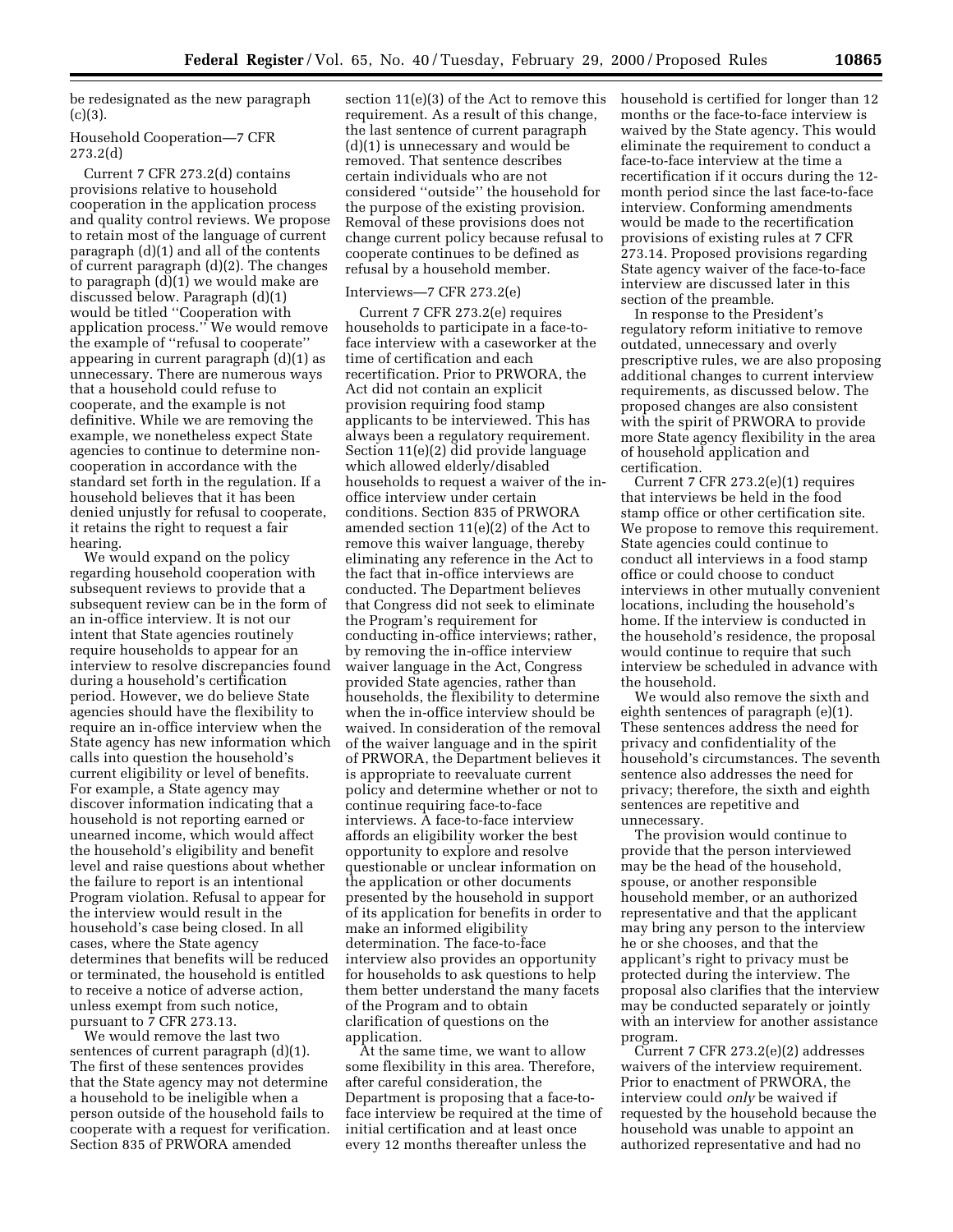adult household members able to come to the office because the members were elderly, mentally or physically handicapped, lived in a location not served by a certification office, had transportation difficulties, or had similar hardships as determined by the State agency. Section 835 of PRWORA struck this waiver provision from the Act and amended Section 11(e)(2) to provide State agencies the authority to waive an interview without first being requested by a household. Under this proposal, the State agency must waive the in-office face-to-face interview in favor of a telephone interview or announced home visit for household hardship cases. The proposal would allow the State agency to determine what constitutes hardship cases. State agencies could also waive the in-office interview in favor of a telephone interview or announced home visit for households with no earned income if all of its members are elderly or disabled. This change is consistent with existing waiver authority at 7 CFR 273.14 which allows the State agency to waive the inperson interview at recertification for such households. The State agency would continue to be required to grant a face-to-face interview to any household that requests one.

We would remove 7 CFR 273.2(e)(2)(i) regarding State agency options to conduct telephone or announced home visit interviews as this policy is incorporated in the new introductory language of paragraph (e)(2) discussed above. We would also remove current paragraphs (e)(2)(ii) and (iii) as unnecessary and overly prescriptive. Paragraph (e)(2)(ii) provides that the waiver of the face-to-face interview does not exempt the household from the verification requirements. Paragraph (e)(2)(iii) provides that the waiver of the face-to-face interview must not affect the length of the household's certification period.

We would remove current paragraph (e)(3). The first sentence requires the State agency to schedule all interviews as promptly as possible to insure that eligible households receive an opportunity to participate within 30 days after the application is filed. We would remove this sentence and add a sentence to remind State agencies that they should schedule interviews so as to allow the household at least 10 days to provide required verification before the end of the 30 day processing period. The remainder of current paragraph (e)(3) requires State agencies to schedule a second interview if a household fails to attend the first scheduled interview. Under the waiver authority in 7 CFR 272.3(c), we have granted waivers to the

requirement that State agencies schedule a second interview if the applicant fails to attend the first scheduled interview. Some State agencies have found it burdensome to schedule multiple interviews and have found that a household that fails to attend the first scheduled interview frequently does not attend a second scheduled interview. We recognize that a household may not be able to attend a scheduled interview. However, in the spirit of PRWORA, which focuses on State agency flexibility in the certification process and household responsibility, we do not want to mandate that the State agency be responsible for rescheduling a missed interview. State agencies that want to may continue to do this. To be consistent with the waiver approvals noted above, we are adding a requirement to proposed paragraph (c)(1) that State agencies advise households that they may reschedule any missed appointment.

#### Verification—7 CFR 273.2(f)

Current 7 CFR 273.2(f) sets forth the procedures, including the types of documents required, for providing verification to establish the accuracy of statements on the application. Some information must be verified in all cases and other information must be verified if questionable. The mandatory verification requirements are specified in paragraph (f)(1), and the verification requirements for questionable information are specified in paragraph  $(f)(2)$ .

In response to the President's regulatory reform initiative, we propose to simplify the current provisions of paragraphs (f)(1) and (f)(2) by removing repetitive information and overly prescriptive requirements for use of specific documents wherever possible. We also propose to change the order of the subparagraphs in paragraph (f)(1) so those that relate to financial criteria will be grouped together toward the end of the paragraph. Current paragraph (f)(1)(i) regarding gross nonexempt income would be renumbered (f)(1)(vi). Current paragraph (f)(1)(ii) regarding alien status would be revised and renumbered as (f)(1)(iv).

Section 402 of PRWORA and Sections 503 through 509 AREERA made extensive changes in requirements for alien eligibility which affect the verification requirements. The changes affecting eligibility are described below under the discussion of *Alien eligibility—7 CFR 273.4.* Section 432 of PRWORA also affects the requirements for verification of alien eligibility. Section 432(a) of PRWORA required the

Attorney General to publish regulations not later than 18 months after the date of enactment of PRWORA (August 22, 1996) providing requirements for verifying that a person applying for a Federal public benefit is a qualified alien and is eligible to receive the benefit. Section 504 of the Omnibus Consolidated Appropriations Act (OCAA), Pub. L. 104–208 amended section 432(a) to provide that by the same date the Attorney General, in consultation with the Secretary of Health and Human Services (HHS), must also establish procedures for a person applying for a Federal public benefit to provide proof of citizenship. Section 5572(a) of the Balanced Budget Act of 1997, Pub. L. 105–33 provides that not later than 90 days after enactment of the law, the Attorney General, in consultation with HHS, must issue interim guidance for verifying qualified alien status and eligibility for a Federal public benefit. The interim guidance developed by the Department of Justice (DOJ) was published in the **Federal Register** on November 17, 1997 (62 FR 61344). State agencies should also be aware that DOJ will be publishing a final rule on Verification of Eligibility for Public Benefits. The proposed rule has been published in the **Federal Register**, 63 FR 41662, August 4, 1998. Our proposed rule references the forthcoming final rule. Relevant changes to alien verification procedures made by DOJ's final rule will be incorporated into the final version of this rule. The interim guidance provides currently acceptable procedures for the verification of citizenship, alien status, and military connections. Section 432(b) of PRWORA provided that not later than 24 months after the date the verification regulations are adopted, States that administer a program that provides a Federal public benefit must have in effect a verification system that complies with the new regulations. We would remove current paragraphs  $(f)(1)(ii)(B)$ ,  $(C)$ , and  $(D)$ , which mandate the types of documents that must be used for verification. State agencies may refer to the interim guidance developed by DOJ, Program policy interpretations, and procedures developed by the Social Security Administration (SSA) for obtaining work history information. These sources provide examples of verification, including verification provided by the household, which State agencies may use in developing their own verification requirements.

Current 7 CFR  $273.2(f)(1)(ii)(A)$  which requires the household to provide verification that each alien is eligible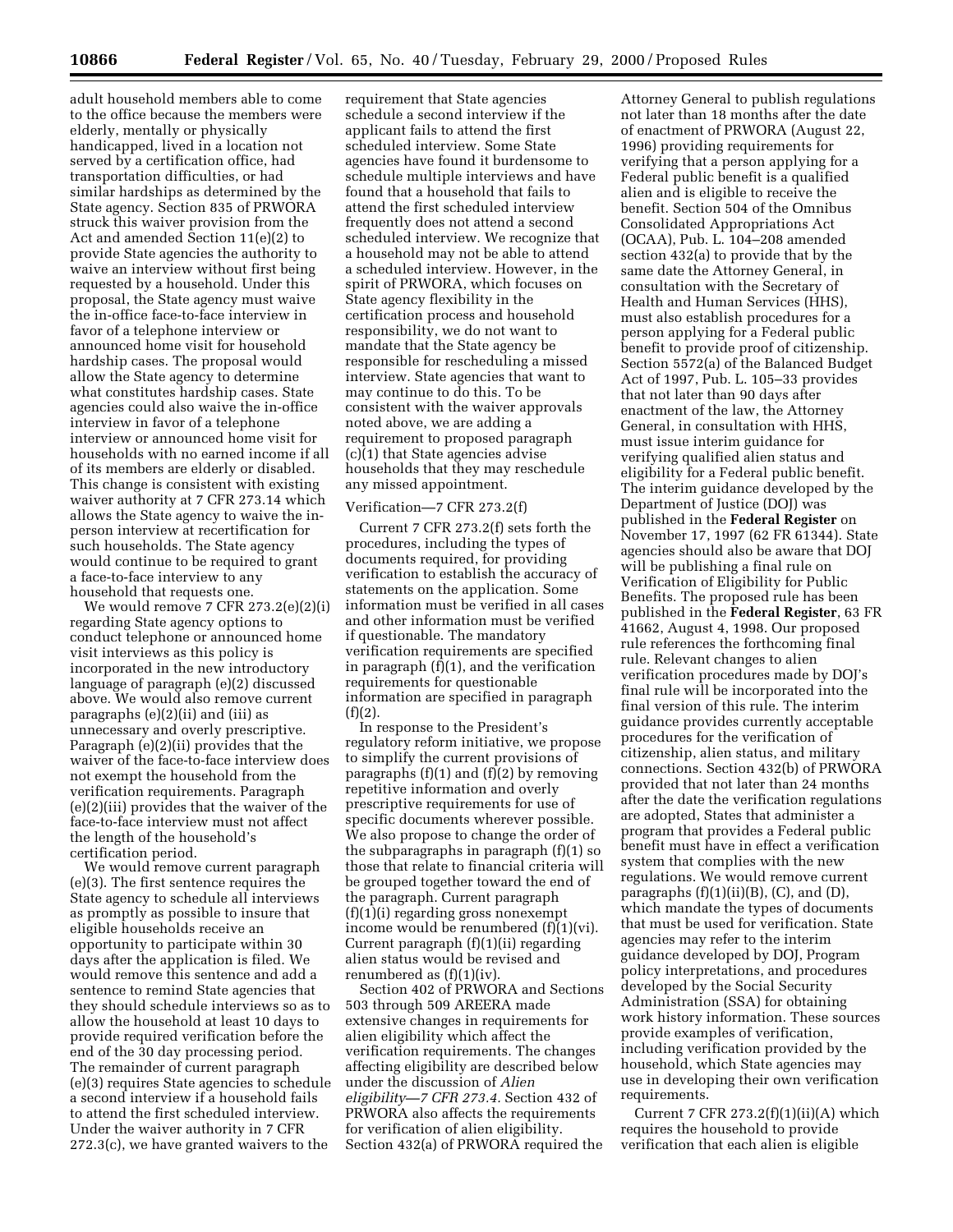would be removed. In the introductory paragraph (f)(1)(iv), we would provide that the immigration status of all aliens and other factors relevant to the eligibility of individual aliens must be verified prior to certification. Other factors relevant to the eligibility of individual aliens could be the date of admission or date status was granted; military connection; 40 qualifying quarters of work coverage; battered status; Indian, Hmong or Highland Laotian status; place of residence on August 22, 1996; or age on August 22, 1996. We would also include in new paragraph (f)(1)(iv) the provision from the first sentence of current paragraph (f)(1)(ii)(G), which provides that an alien whose eligibility is questionable is ineligible until the alien provides acceptable documentation, with two exceptions which would be contained in new paragraphs  $(f)(1)(ii)(A)$  and  $(B)$ . The last sentence of current paragraph (f)(1)(ii)(G) would be removed because the reference to 7 CFR 273.11(c) is unnecessary. With these changes, current paragraph (f)(1)(ii)(G) would be eliminated. In regard to expedited service, the eligible status of aliens would have to be determined prior to certification, but verification could be postponed in accordance with paragraph (i).

Pursuant to the President's regulatory reform initiative, the first two sentences and the last sentence of current paragraph (f)(1)(ii)(E) would be removed because they do not provide any significant guidance to State agencies and are unnecessary. New paragraph  $(f)(1)(ii)(A)$  would include the provisions appearing in the third and fourth sentences of current paragraph  $(f)(1)(ii)(E)$ , with some changes in wording for clarity. The third sentence of current paragraph (f)(1)(ii)(E) provides that when a State agency accepts a non-Immigration and Naturalization Service (INS) document from the household as reasonable evidence of alien status, the State agency must send the document to INS for verification. The fourth sentence of current paragraph (f)(1)(ii)(E) provides that the agency must not delay, deny, reduce or terminate an individual's benefits while awaiting such verification. With these changes, current paragraph (f)(1)(ii)(E) would be eliminated.

New paragraph  $(f)(1)(iv)(B)$  would be added to address verification of alien eligibility when work history is questionable. Section 402(a)(2)(B) of PRWORA provides that aliens lawfully admitted for permanent residence may be eligible for food stamps if they can be credited with 40 qualifying quarters

of work. The conforming amendment proposed here would provide that verification of eligibility based on 40 qualifying quarters of work must be obtained before the alien can be certified unless the State agency or the applicant has submitted a request to SSA regarding the number of quarters of work that can be credited, SSA has responded that the individual has fewer than 40 quarters, and the individual or the State agency has documentation from SSA that SSA is conducting an investigation to determine if more quarters can be credited. If it can be documented that SSA is conducting an investigation, the individual may participate for up to 6 months from the date of the first determination that the number of quarters was insufficient for eligibility. This provision is based on an interpretation of the phrase ''has worked 40 qualifying quarters of coverage'' set forth in section  $402(a)(2)(B)(ii)$  of PRWORA. An immigrant, under the express terms of section 402(a)(2)(B), would be eligible for food stamp benefits if the immigrant had actually worked 40 qualifying quarters of coverage, notwithstanding SSA's inaccurate or incomplete recording of the immigrant's work history. Food stamp eligibility is premised on the immigrant's act of working the 40 quarters rather than SSA's recording of the immigrant's work history. Thus, in keeping with past practice concerning the receipt of benefits pending the completion of Federal government verification, we propose to permit immigrants to receive food stamp benefits for a maximum period of 6 months. We emphasize that food stamp benefits pending the completion of an SSA investigation are only available to an alien who: (1) Is admitted as a lawful permanent resident under the INA (*i.e.,* an immigrant); (2) SSA has determined has fewer than 40 quarters of coverage; and (3) provides the State agency with documentation produced by SSA indicating SSA is investigating the number of quarters creditable to the alien.

Current 7 CFR  $273.2(f)(1)(ii)(F)$  would be removed. That paragraph specifies that alien applicants must be provided sufficient time (at least 10 days) to provide verification and that benefits must be provided timely. The time period for providing verification would be included in the introductory text of paragraph (f).

Current paragraph (f)(1)(iii) would be renumbered  $(f)(1)(x)$ , and the first sentence would be revised to conform to Section 809 of PRWORA which amended Section 5(e) of the Act, 7 U.S.C. 2014(e), to allow State agencies

to mandate use of standard utility allowances. The revised paragraph would require that actual utility costs be verified if they are used. Current paragraphs (f)(1)(iv) regarding the verification of medical costs would be renumbered (f)(1)(vii).

Current paragraph  $(f)(1)(v)$  regarding verification of social security numbers (SSN) would be revised and renumbered (f)(1)(iii). The third sentence of current paragraph  $(f)(1)(v)$  requires that once an SSN is verified, the State agency must permanently annotate in the case file the verification provided by the household to prevent unnecessary reverification. Section 835 of PRWORA amended Section 11(e) of the Act to remove the prohibition against requiring a household to submit additional verification for information already currently verified. Therefore, we would remove this requirement currently found in paragraph 273.2(f). We would make the fourth sentence of current paragraph (f)(1)(v), which provides that the State agency must accept as verified an SSN which has been verified by another program participating in the Income Eligibility and Verification System (IEVS), optional except for households which are categorically eligible. We believe this provision is overly prescriptive, and State agencies should have the flexibility to determine if they want to continue such verification polices. We would remove the last two sentences of current paragraph (f)(1)(v) which instruct State agencies on what to do if an individual is unable to provide an SSN or does not have an SSN. These procedures are established in 7 CFR 273.6 and do not need to be repeated here. We would include a reference to 7 CFR 273.6 instead. We would add the requirement in 7 CFR  $273.2(f)(8)(i)(B)$  to verify newly obtained SSNs at recertification.

Current 7 CFR  $273.2(f)(1)(vi)$  would be revised and renumbered (f)(1)(ii). This paragraph requires the verification of residency, specifies that to the extent possible residency must be verified in conjunction with the verification of other information, and includes examples of sources of verification. We would remove the requirement that residency be verified in conjunction with other information and remove the examples. The list is not inclusive, and the eligibility worker is in the best position to know whether the other documentation provided is sufficient to verify residency. We would also remove the last sentence in current paragraph (f)(1)(vi) which specifies that no durational requirement may be established. This requirement is already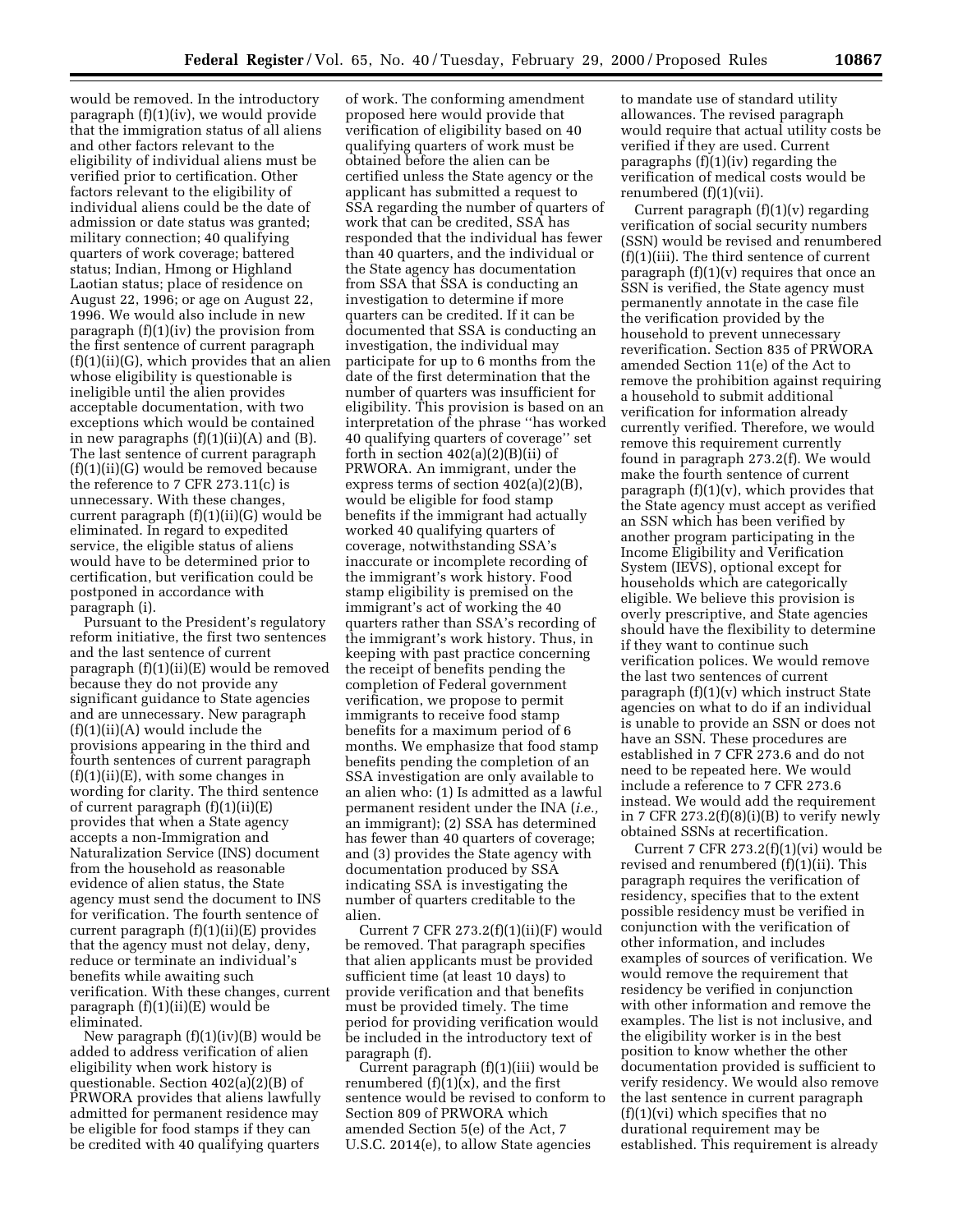established in 7 CFR 273.3 and does not need to be repeated here.

Current paragraph (f)(1)(vii) specifies the requirements for verifying identity and includes a list of examples of acceptable documentary evidence. We would renumber it as (f)(1)(i) and remove the list of examples of acceptable documentary evidence. State agencies may establish their own documentation standards, provided those standards do not exceed the general standards provided in this paragraph.

Current paragraph (f)(1)(viii) would be renumbered as  $(f)(1)(v)$ . Current paragraph (f)(1)(viii)(A) specifies the types of documentation required to verify disability as defined in 7 CFR 271.2. We would remove the detailed listing of required documentation. Some of the documentation listed is selfevident and does not need to be regulated. Other documentation requirements that may be necessary are best left to the discretion of the eligibility worker. In current paragraph  $(f)(1)(viii)(B)$ , we would make some minor editing changes for clarity.

Current paragraph  $(f)(1)(ix)$  contains provisions regarding verification required when a household reapplies after being disqualified for refusal to cooperate with quality control (QC) reviewers. We would renumber this paragraph (f)(1)(xii) and add the title ''Refusal to cooperate with QC reviewer'' to the paragraph for consistency.

We would remove current paragraph  $(f)(1)(x)$ . The requirement in this paragraph to verify household composition if it is questionable is not necessary since paragraph (f)(2) requires verification of all questionable information. The remainder of the text of current paragraph  $(f)(1)(x)$  requires individuals who claim separate household status to provide documentation to the State agency that they are separate. We believe that this requirement is unnecessary and provides no meaningful guidance to the State agency. If the individual(s) meets the requirements in regulations at 7 CFR 273.1 to be a separate household, the State agencies can request proof; however, the primary evidence that would need to be provided is proof that the individual purchases food and prepares meals separately. Signed statements by the individuals involved would in most cases be the only documentation that could be provided.

Current paragraph (f)(1)(ix) concerning shelter costs for homeless households would be renumbered  $(f)(1)(x)$  and the first sentence would be revised to conform with Section 5(e) of

the Act, 7 U.S.C. 2015(e)(5), as amended by Section 809 of PRWORA which establishes an optional homeless household shelter deduction. This PRWORA change is discussed later in this preamble. We would not include the language currently appearing in the second and third sentences of this newly designated paragraph which requires the eligibility worker to use prudent judgment in determining if the homeless household's verification of shelter expenses is adequate and provides an example. These sentences do not provide specific verification requirements and thus are not necessary.

It should be noted that through a regulatory publishing error, the current regulations at 7 CFR 273.2(f) contain two paragraphs designated as (f)(1)(xii). The first paragraph (f)(1)(xii) regarding the verification of physical or mental fitness of a student claiming to be an eligible student because of a disability would be removed. Since the verification is not mandatory in every case and State agencies are allowed by current paragraph (f)(2) to verify questionable information, we believe the current provision is unnecessary.

The second paragraph (f)(1)(xii) pertains to child support payments. This paragraph would be revised and renumbered (f)(1)(vii). We would retain the requirement for verification of the information. We would remove the third and fourth sentences because they are unnecessary. The third sentence encourages, but does not require, State agencies to use information from the State's Child Support Enforcement (CSE) automated data files in verifying child support payments. The fourth sentence provides that the State agency must give the household an opportunity to resolve discrepancies between household and CSE verification. Since this is the standard procedure for use of computer match data, it is not necessary to include the requirement here.

We would add a new paragraph (xi), ''Unverified expenses.'' Currently 7 CFR 273.2(f)(3)(ii) contains procedures a State agency must follow if a household fails to provide required verification of a deductible expense within the required processing time. We believe this provision should be simplified and moved to paragraph (f)(1) because it applies to that paragraph as well.

Current 7 CFR 273.2(f)(2)(i) provides that the State agency must verify, prior to certification of the household, all other factors of eligibility which are questionable and affect a household's eligibility and benefit level. This section also requires State agencies to establish guidelines to be used in determining

what will be considered questionable and prohibits any requirement for verification based on race, religion, ethnic background, or national origin or targeting the guidelines to groups such as migrant workers or Native Americans for more intensive verification. These provisions would be retained.

Paragraph (f)(2)(ii) currently provides requirements for verification of citizenship if a household's statement that a household member is a U.S. citizen is questionable. We would combine paragraphs  $(f)(2)(i)$  and  $(f)(2)(ii)$ into a new paragraph (f)(2) and revise the provisions regarding verification of citizenship. We are retaining the requirement that citizenship be verified only if it is questionable and the provision that participation in another program that requires verification of citizenship is acceptable if verification was obtained for the other program. As indicated above under the discussion of verification of alien eligibility, DOJ has provided guidelines for verification of citizenship as well as alien eligibility. Therefore, we propose to remove the verification guidance in current paragraph (f)(2)(ii) and provide in new paragraph (f)(2) that State agencies must verify citizenship in accordance with the DOJ guidance if a household member's citizenship status is questionable.

Current paragraph (f)(3) allows the State agency to mandate verification of any other factor which affects household eligibility or benefit level, including household size where not questionable. We would remove the phrase ''including household size where not questionable.'' The provision already allows the State agency to mandate verification of any factor not already mandated by the regulations. Therefore, this phrase is unnecessary.

Current paragraph (f)(3)(i) provides that the State agency may establish its own standards to provide that all questionable information is verified in accordance with 7 CFR 273.2(f)(2), that such standards do not allow for inadvertent discrimination, and that the standards cannot be applied to households certified by SSA in accordance with 7 CFR 273.2(k) without SSA concurrence. We would remove the references to verifying questionable information and nondiscrimination because these requirements are covered in the new paragraph (f)(2) and § 272.6 respectively.

We would remove 7 CFR 273.2(f)(3)(ii) which contains procedures for handling a case if a State agency opts to verify a deductible expense and obtaining the verification would delay a household's certification.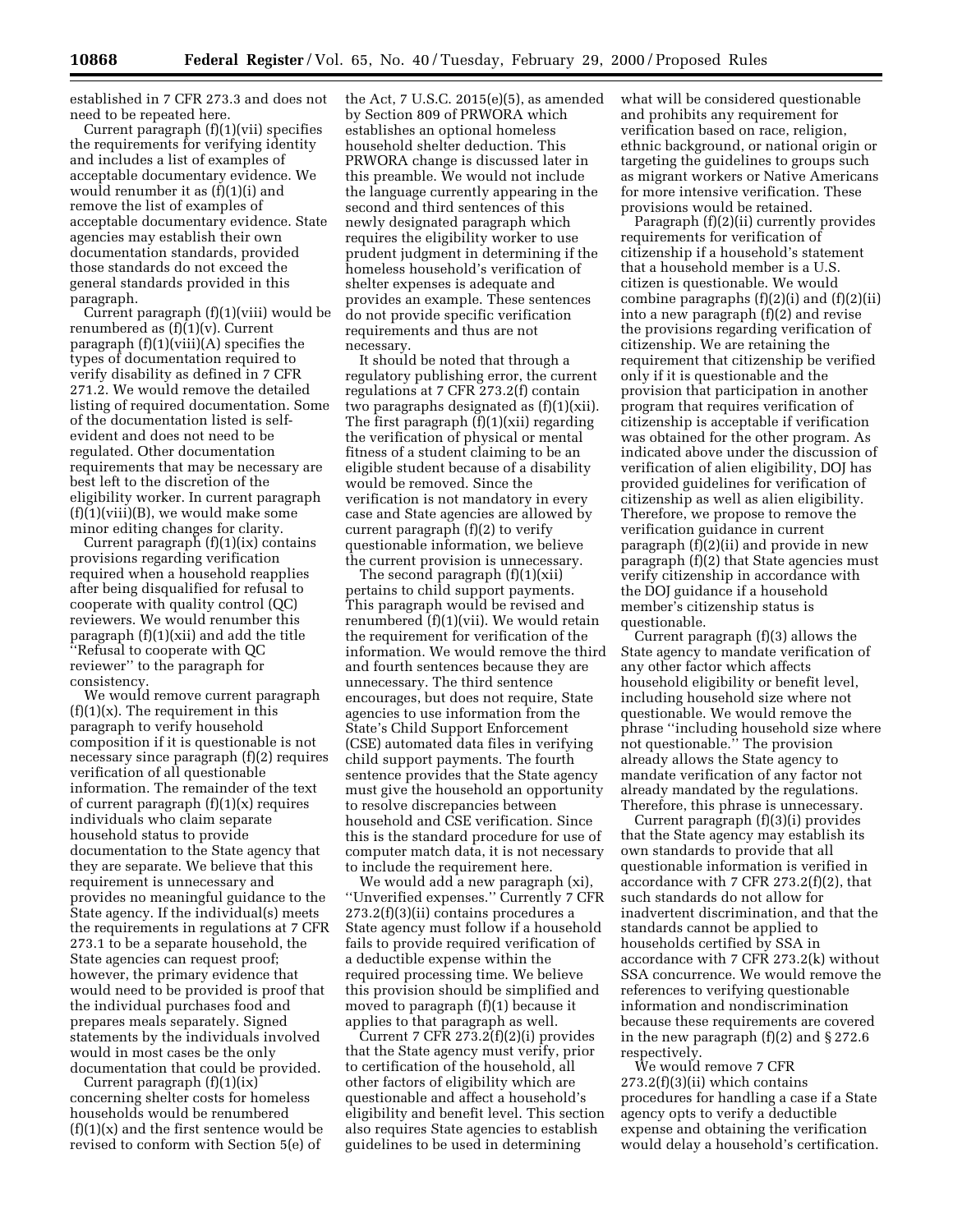The first sentence provides that if a State agency opts to verify a deductible expense and obtaining the verification may delay the certification, the State agency must advise the household that its eligibility and benefit level may be determined without providing a deduction for the claimed but unverified expense. As all expenses for which verification is mandatory are covered by this provision, we would include it under new paragraph  $(f)(1)(xi)$ of this section. The second and third sentences identify specific deductions covered by this provision, and they would be removed because they are unnecessary. The provision in the fourth sentence regarding use of the standard utility allowance would be included in new paragraph (f)(1)(xi) of this section. The remaining text concerning delayed processing would be removed because it is covered by new paragraph (h)(3) of this section regarding delays in application processing.

We would combine the provisions of 7 CFR 273.2 (f)(4)(i), (ii), (iii) and (iv) regarding sources of verification into a single paragraph designated as (f)(4). Current paragraphs (f)(4)(i), (ii) and (iii) provide that documentary evidence must be the primary source of verification and that collateral contacts and home visits may be used only when documentary evidence is insufficient. We recognize that each State agency needs the flexibility to decide what sources of verification are appropriate in that State. Technological advances have made verification of many items achievable through computer checks. In many instances, the eligibility worker is best able to decide what verification is appropriate in a specific situation. However, State agencies should afford households some flexibility in providing necessary verifications. Therefore, in the new paragraph (f)(4), we would replace the specific requirements on sources of verification with a general statement requiring State agencies to establish their own standards for sources of verification. The standards would focus on determining the adequacy of the documentary evidence the household provides to support the statement on the application. State agencies may not limit households to one specific form of verification, if other documents can prove equally its statements. The new paragraph (f)(4) would continue to prohibit home visits unless scheduled in advance with the household. In some contexts such visits have been found to be violations of the Fourth Amendment to the Constitution (See, e.g., *Reyes* v.

*Edmunds* 472 F. Supp 1218 (D. Minn. 1979). The new paragraph (f)(4) would also retain the requirement in current paragraph (f)(4)(iv) on the handling of verification discrepancies.

We would condense the provisions of 7 CFR 273.2(f)(5)(i) and (f)(5)(ii) into a single new paragraph (f)(5). This paragraph would include the requirement in the first sentence of current paragraph (f)(5)(i) which provides that the household has primary responsibility for providing documentary evidence to support statements on the application and to resolve any questionable information. The remaining sentences of current paragraph (f)(5)(i) require State agencies to help applicants with verification, allow households to supply documentary evidence in person or through another means, prohibit State agencies from requiring households to present verification in person, and require the State agency to accept any reasonable documentary evidence provided by households. Section 835 of PRWORA revised section 11(e) of the Act to remove the requirement that State agencies assist households in obtaining verification and the prohibition against requiring households to present additional proof of a matter for which the State agency already possesses current verification. While PRWORA removed the requirement to assist all households in the verification process, there remains a mandate to offer assistance to special needs households. As previously stated in the discussion relating to the notice of required verification, the proposal would require State agencies to offer assistance in completing verification requirements for such households. We would retain the sentences allowing households to provide verification through whatever means they choose, prohibiting States from requiring the household to supply verification in person, except in the case of a suspected intentional Program violation, and requiring the State agency to accept any reasonable documentary evidence provided by households. We believe these long standing policies are a necessary adjunct of the PRWORA requirement that State agencies provide accurate, timely, and fair service.

We would also remove current paragraph (f)(5)(ii) which provides that the State agency may use collateral contacts or announced home visits when documentary evidence is insufficient to make a determination of eligibility or benefit level and establishes specific requirements for obtaining a reliable collateral contact. Proposed paragraph (f)(4) would allow State agencies to set their own

verification standards, establishes collateral contact requirements, and requires that home visits be scheduled in advance. Therefore, these statements are unnecessary.

Current paragraph (f)(6) requires the State agency to document eligibility, ineligibility, and benefit level determinations. This documentation must be in sufficient detail to allow a reviewer to determine the reasonableness and accuracy of the determination. For obvious reasons, we do not intend to change the requirements of this paragraph.

We would remove  $7$  CFR  $273.2(f)(7)$ regarding use of the State Data Exchange (SDX) and Beneficiary Data Exchange (BENDEX) databases. The provisions in this section are also contained in 7 CFR 272.8 and are not necessary here. Consistent with the removal of paragraph (f)(7), we would renumber current paragraphs (f)(8), (9), and (10) as paragraphs  $(f)(7)$ ,  $(8)$ , and  $(9)$ , respectively.

Newly redesignated paragraph (f)(7) provides procedures for verification of household circumstances reported subsequent to initial certification. Current paragraph (f)(7)(i) contains requirements for verifying changes reported at the time of recertification. Current paragraph (c)(7)(ii) contains requirements for verifying changes reported during the certification period. We would combine paragraphs (f)(7)(i) and (f)(7)(ii) into a single paragraph designated as (f)(7) and establish new verification requirements for changes that occur at any time subsequent to the initial certification.

Section 11(e)(3)(C) of the Act prior to PROWRA prohibited a State agency from requiring additional proof of a matter on which the State agency already has current verification, unless the State agency has reason to believe that the information possessed by the agency is inaccurate, incomplete, or inconsistent. The current regulations require verification for a change in income or actual utility expenses if the source has changed or the amount has changed by more than \$25 and for previously unreported medical expenses and total recurring medical expenses which have changed by more than \$25. Income may not be verified if the source has not changed or if the amount has not changed by more than \$25, unless the information is incomplete, inaccurate, inconsistent or outdated.

Section 835 of PROWRA removed the prohibition on requiring households to submit additional information. Therefore, we propose to replace the current regulatory requirements with a general requirement that the State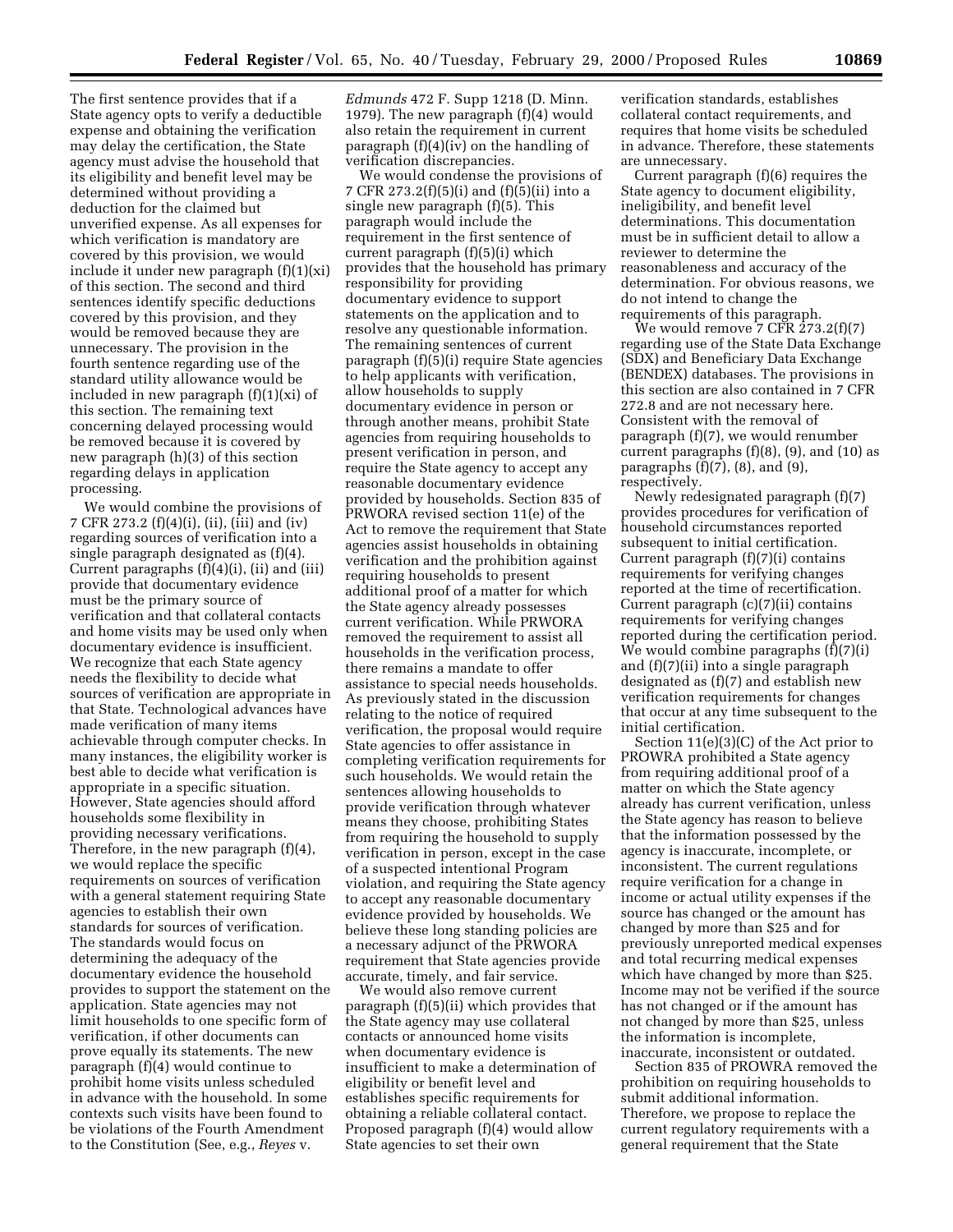agency verify information as required by 7 CFR 273.2(f)(1), (2), and (3), as proposed to be amended by this action, when a household reports any changes during the certification period or at recertification which would affect eligibility or the benefit level, or if unchanged information becomes questionable. Although this may increase verification efforts in a few instances, *e.g.*, when income changes by less than \$25, we believe that this requirement is simpler to understand and administer, because the procedure is the same for all household circumstances. We believe that the proposed requirement that the change would have to affect eligibility or the benefit level will limit the increase in verification efforts significantly. The Department is particularly interested in receiving comments on this proposal.

We would remove newly designated paragraph (f)(8)(ii) regarding disclosure safeguards and agreements because 7 CFR 272.8 contains these requirements. With the removal of newly designated paragraph (f)(8)(ii), newly designated paragraphs (f)(8)(iii), (iv), and (v) would be redesignated as paragraphs (f)(8)(ii), (iii), and (iv), respectively. Minor editing changes would be made to the newly designated paragraphs (f)(8)(ii) and (iii).

Current paragraph (f)(9), newly designated as paragraph (f)(8), contains procedures for using the Income Eligibility Verification System (IEVS) information to verify eligibility and benefits. As previously discussed in this preamble, section 840 of PRWORA amended Section 11(i)(18) of the Act, 7 U.S.C. 2020(e)(18), to make use of IEVS a State agency option. This provision was effective upon enactment of the law, and States were allowed to implement this provision as of that date. If State agencies do access IEVS, most of the procedures contained in this paragraph are still appropriate. However, in newly redesignated paragraph (f)(8)(iv), we would remove the requirement that the State agency put in writing any information it has received from IEVS if it is requesting independent verification from the household. State agencies may be obtaining this information on-line while the household is present or may be able to request the independent verification more readily through a telephone call. Therefore, specifying that the request for verification be in writing restricts the State agency unnecessarily. Currently the section specifies the household's right to a fair hearing if it is terminated for failure to respond to a request for verification of IEVS data and again if it verifies information that results in a

negative action. We would remove the repetitive language regarding a household's right to a fair hearing.

Newly designated paragraph (f)(9) provides procedures for verifying alien status through the SAVE system. As previously discussed in this preamble, section 11(p) of the Act, as amended by section 840 of PRWORA, makes use of the SAVE system a State agency option. If the State agency uses the SAVE system, the procedures in this paragraph would apply. We would simplify the language of paragraph (f)(9) and eliminate repetitive statements contained in paragraph (f)(9)(i) regarding the procedures for obtaining verification from the household and the first sentence of (f)(9)(iii) regarding the procedures for accessing the SAVE system.

Normal Processing—7 CFR 273.2(g); Delays in Processing—7 CFR 273.2(h)

Current 7 CFR 273.2(g) requires State agencies to process applications within 30 days. Current 7 CFR 273.2(h) provides requirements for handling applications when the process is delayed beyond the legislatively mandated 30 days. We would remove paragraph (h) entirely. We would revise paragraph (g) and redesignate it as paragraph (h). New paragraph (g) would contain provisions related to authorized representatives, and it will be addressed later. Proposed changes are made in response to the President's regulatory reform initiative to remove overly prescriptive regulations. The changes are also consistent with the spirit of PRWORA allowing State agencies to establish their own operating procedures and our belief that State agencies should have more flexibility with regard to application processing.

New paragraph (h)(1) would retain the policy contained in current paragraph (g)(1) that State agencies provide eligible households an opportunity to participate within 30 days of the date of application. We would remove, as unnecessary, the third sentence of current paragraph (g)(1) referring to the special procedures in 7 CFR 273.2(i) for expedited service.

The first sentence of current paragraph (g)(3), which requires that a notice of denial be sent within 30 days if the household is found to be ineligible, would be added to new paragraph (h)(1). The remainder of current paragraph (g)(3) would be removed to enhance State agency flexibility. The second sentence requires the State agency to send a notice of denial on the 30th day if a household has failed to appear for two scheduled interviews and made no subsequent

contact with the State agency to express interest in pursuing the application and requires the household to file a new application if it is denied under these circumstances. This paragraph also requires that the State agency deny an application on the 30th day if it was able to conduct an interview and request all of the necessary verification, but the household failed to provide the verification.

As stated above, under the Department's proposal, current paragraph (h) would be removed. It provides detailed procedures for State agencies to follow in the event that final action is not taken on an application within 30 days from the date a household applies. We propose to replace the provisions under current paragraph (h) with a new paragraph (h)(2) which would require State agencies to continue to process cases if the State agency is at fault for not processing the case within the 30-day time period. If the State agency is at fault for delaying the application process, benefits would be restored back to the application filing date. If the household is at fault for the delay, the State agency may either deny the case or hold it pending for an additional period of time to be determined by the State agency but not more than 2 months. If the household is at fault for the delay, benefits would be provided retroactive to the date the household takes the required action.

In new paragraph (h)(3), we would retain, but consolidate, the procedures for determining the cause of a delay, taking into account the changes mandated by PRWORA. Delays that are the fault of the State agency include, but are not limited, to failure to explore and attempt to resolve with the household any unclear and incomplete information provided at the interview; failure to inform the household of the need for one or members to register for work and allow the members at least 10 days to complete work registration; failure to provide the household with a statement of required verification and allow the household at least 10 days to provide the missing verification; and failure to notify the household that it could reschedule a missed interview. Delays that are the fault of the household include, but are not limited to, failure to cooperate with the State agency in resolving any unclear or incomplete information provided at the interview; failure to register household members for work; failure to provide missing verification; and failure to reschedule a missed interview appointment.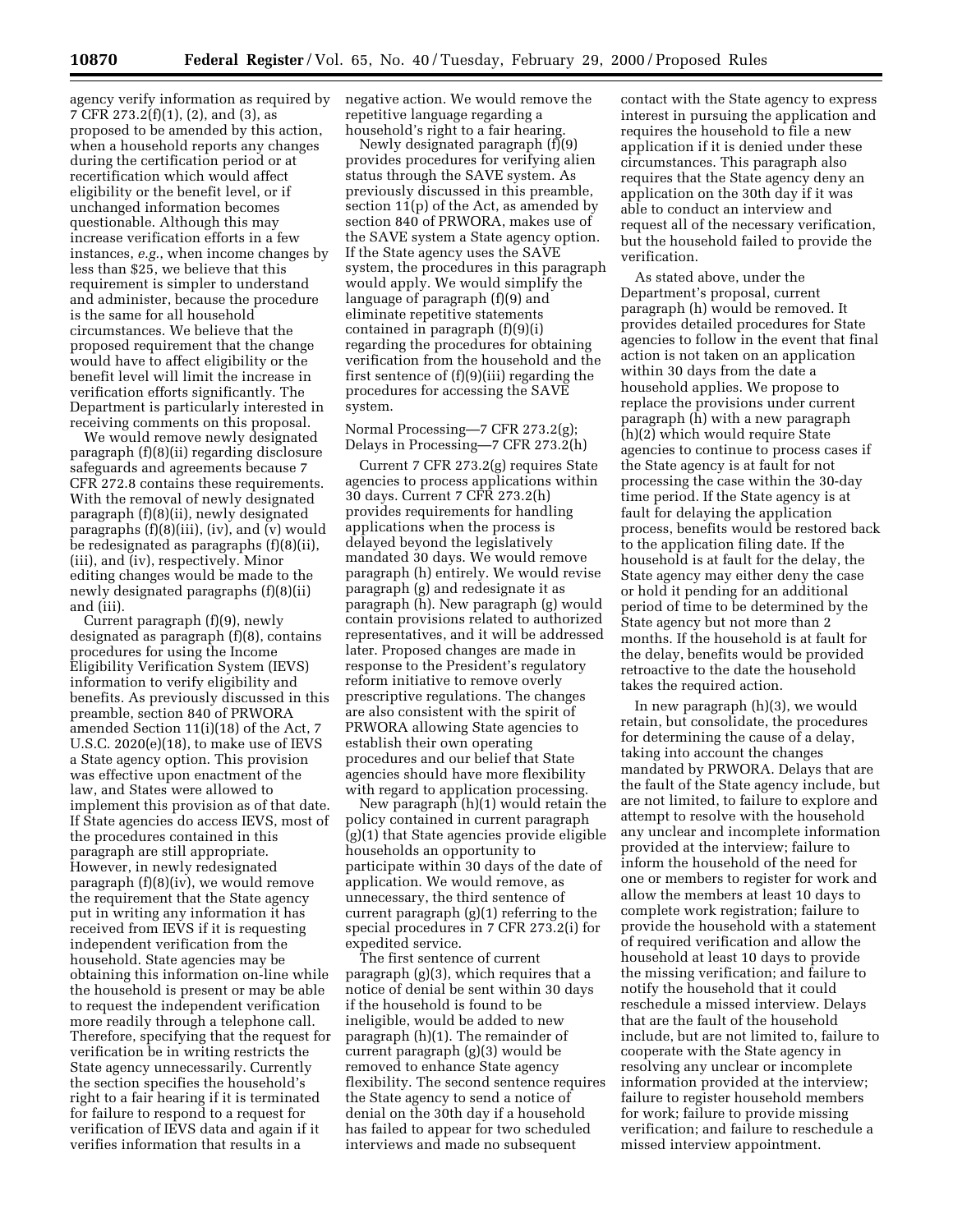Authorized Representatives—7 CFR 273.2(g)

We propose to redesignate the provisions of current 7 CFR 273.1(f) on authorized representatives as paragraph 7 CFR 273.2(g). We believe the authorized representative provisions more appropriately belong under 7 CFR 273.2. We also propose to amend the authorized representative provisions as discussed below.

Current provisions regarding the use of authorized representatives in the application process are contained in several sections of the regulations. Section 273.1(f) contains general requirements for using an authorized representative to apply for the program, special procedures for drug addict and alcoholic treatment centers and group homes acting as authorized representatives, special procedures for use of an authorized representative for minor household members, restrictions on the use of authorized representatives, and provisions for disqualification of authorized representatives. Sections 273.11(e) and (f) also contain requirements for use of authorized representatives in the certification of residents of treatment centers and group homes, respectively. Section 274.5 contains requirements for use of authorized representatives to obtain benefits and current 7 CFR 274.10(c) contains requirements for emergency authorized representatives. In proposed new paragraph (g), we would condense and revise requirements for use of authorized representatives that appear in 7 CFR 273.1(f), 7 CFR 273.11(e) and (f), and 7 CFR 274.5.

We would move to 7 CFR 273.11(e) and (f) the requirements for treatment centers and group homes. The introductory paragraph of 7 CFR 273.1(f)(2) would be removed as unnecessary. The discussion in subparagraph (i) regarding addict and alcoholic treatment centers would be included in 7 CFR 273.11(e)(1) in place of the reference to 7 CFR 273.1(f)(2). In current subparagraph (ii) regarding group living arrangements, similar references in the first, second, fourth, fifth, and last sentences would be included in 7 CFR 273.11(f)(1). The 6th sentence would be included in 7 CFR 273.11(f)(7). The remainder of the paragraph would be removed as unnecessary. A reference to 7 CFR 273.11(e) and (f) would be included in the new paragraph 7 CFR  $273.2(g)(1)(iii)$ .

Proposed 7 CFR 273.2(g)(1) would be entitled ''Applying for benefits.'' In new paragraph (g)(1)(i) we would include the provisions of current 7 CFR 273.1(f),

 $(f)(1)(i)$  and  $(f)(1)(ii)$  with minor editorial changes. The new paragraph would include the current provisions that allow an authorized representative to act for the household in the application process and to complete work registration forms for those household members required to register for work. It would also continue to require the State agency to inform the household of its liability for overissuances which result from erroneous information given by the authorized representative. We would remove the two regulatory references, because they are misleading. The reference to 7 CFR 273.11 is intended to assure that, except when the drug and alcoholic treatment centers and certain group living arrangements act as authorized representatives, the household is told of its liability for erroneous information given by the authorized representative. We would add regulatory language and remove the regulatory reference to ensure proper application of the policy. The intent of the reference to 7 CFR 273.16 is unclear so we are removing it. The new paragraph would retain the criteria in current paragraphs  $(f)(1)(i)$  and  $(f)(1)(ii)$ that nonhousehold members may be designated as authorized representatives only if the authorized representative has been designated in writing by the head of the household, the spouse, or another responsible member of the household, and the authorized representative is an adult who is sufficiently aware of relevant household circumstances to properly represent the household. We would remove current paragraph (3) regarding nonhousehold members who can apply for minors and include the content in new paragraph (f)(ii).

The information in introductory paragraph 7 CFR 274.5(a) and the first sentence of paragraph (b) would be removed as unnecessary. The contents of paragraph (a)(1) and the second sentence of (a)(2) would be included in new paragraph (g)(2) entitled ''Obtaining food stamp benefits'' with minor editorial changes. The new paragraph would include the current provisions for encouraging the household to name an authorized representative for obtaining benefits at the time of application, that the representative's name be recorded in the household's casefile and on its ID, and that the representative for obtaining benefits may be the same person designated to make application on behalf of the household. In proposed new paragraph (g)(2)(ii), we would include a reference to 7 CFR 274.10(c) which provides for designating an

emergency authorized representative subsequent to the time of certification.

A new paragraph (3) entitled ''Using benefits'' would be added. This paragraph would include the information currently contained in 7 CFR 274.5(a)(6) and (7) and 274.5(c). The last sentence in 7 CFR 274.5(c) which prohibits a person disqualified for committing an intentional Program violation from using coupons on behalf of the household would be removed because it is not administratively feasible to enforce this provision.

The current restrictions on designating authorized representatives in 7 CFR 273.1(f)(4) for application processing and 7 CFR 274.5 for obtaining benefits would be combined in proposed paragraph 7 CFR 273.2(g)(4), entitled ''Restrictions on designations of authorized representatives.'' We would revise the provisions to omit examples and other unnecessary language. Proposed paragraph (4)(i) would provide that State agency employees involved in certification and issuance and retailers authorized to accept food stamp benefits may not act as authorized representatives without the specific written approval of the designated State agency official and only if that official determines that no one else is available to serve as an authorized representative. Proposed paragraph (4)(ii) would provide that individuals disqualified for intentional Program violations cannot act as authorized representatives while they are disqualified unless no one else is available. Proposed paragraph (4)(iii) would include the provisions for disqualifying authorized representatives for misrepresentation or abuse, and paragraph (4)(iv) would contain the current provision that homeless meal providers may not act as authorized representatives for homeless food stamp recipients.

The current restrictions provide that the State agency cannot impose a limit on the number of households an authorized representative may represent. In the event an employer is designated as the authorized representative for his or her employee or that a single authorized representative has access to a large amount of benefits, the State agency must exercise caution to assure that the household has freely requested the assistance of the authorized representative, the household's circumstances are correctly represented, the household is receiving the correct amount of benefits, and the authorized representative is properly using the coupons. We believe these are unrealistic expectations for the State agency. Section 11(e)(7) of the Act, 7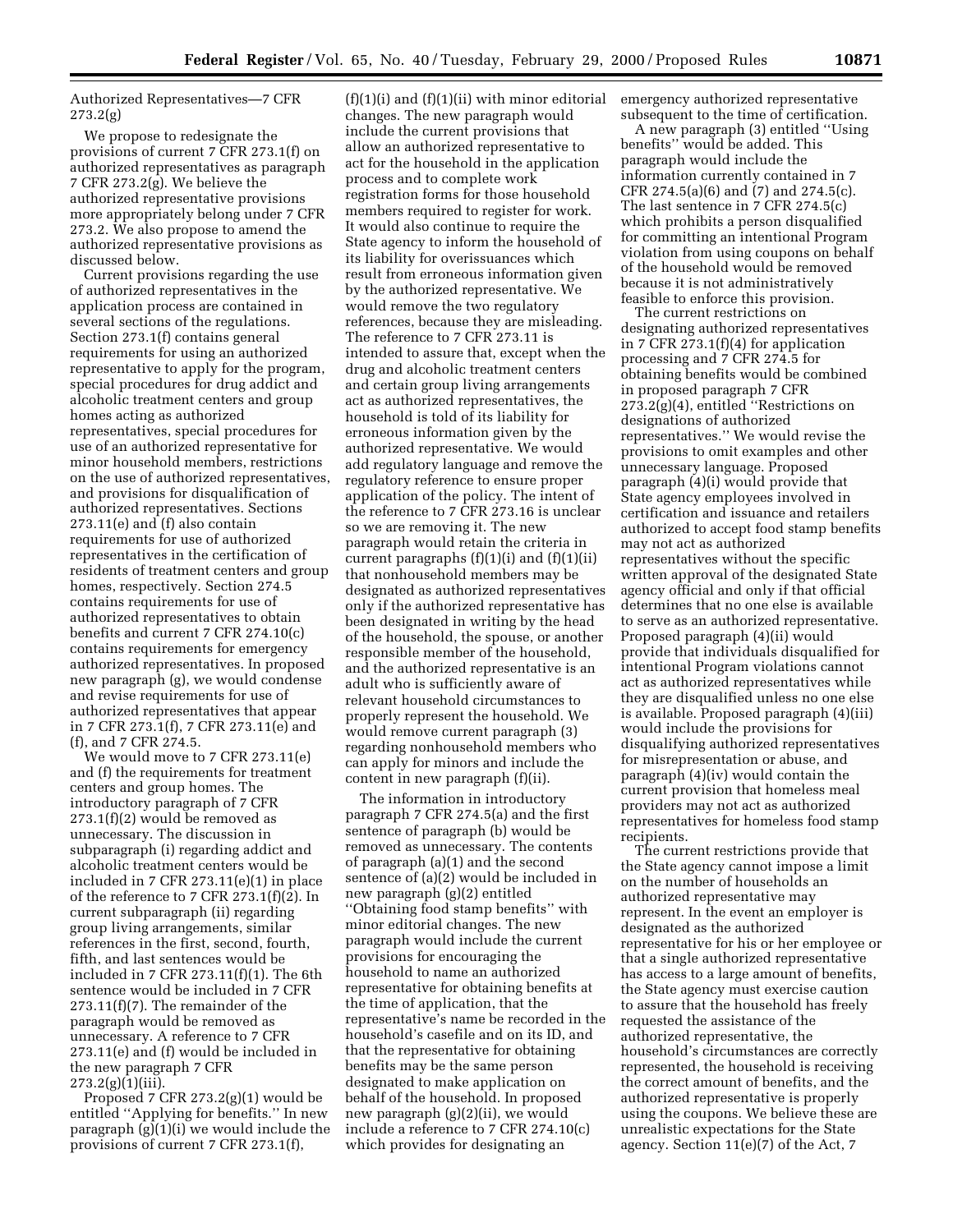U.S.C. 2020(e)(7), allows the Secretary to restrict the number of households which may be represented by an individual. We would delegate this authority to the State agency in lieu of the current provision in order to enable the State agency to prevent abuse.

With these proposed changes, current 7 CFR 273.1(f) and 7 CFR 274.5 would be removed. The regulatory site of 7 CFR 274.5 would be reserved for future use.

#### Expedited Service—7 CFR 273.2(i)

Currently, 7 CFR 273.2 (i) lists the categories of households entitled to expedited service and establishes the procedures that State agencies must use in providing that service. The PRWORA included several provisions affecting the expedited service requirements.

Section 838 of PRWORA amended Section 11(e)(9) of the Act, 7 U.S.C. 2020(e)(9) by removing households consisting entirely of homeless people as a category of households entitled to expedited service. Section 838 also increased the number of days which State agencies have to provide expedited service from 5 to 7 calendar days. In accordance with these provisions, this rule removes the reference to homeless households in current paragraph (i)(1)(iii), renumbers paragraph (iv) as (iii), and changes the expedited processing timeframe appearing in current paragraph (i)(3) from 5 days to 7 days. Note: These changes are also included in another rule which may be published before this rule. These are nondiscretionary changes that are being made here to avoid unnecessary confusion.

In response to the President's regulatory reform initiative to remove unnecessary, redundant, outdated, or overly prescriptive rules, we would remove repetitive definitions and make several changes in the procedures for providing expedited service, as discussed below.

Under current paragraph (i)(2), State agencies are required to design their application procedures to identify households eligible for expedited service at the time they apply. The proposed rule would continue to require State agencies to prescreen applications for entitlement to expedited service. In addition, the proposed rule would require State agencies to document their evaluations. The current paragraph provides screening examples. The examples would be removed in the proposed rule, because they are unnecessary.

We would amend the first sentence of 7 CFR 273.2(i)(3)(i) to add language referring to access to benefits through an

Electronic Benefit Transfer (EBT) system or other electronic access devices in the first sentence. We would remove the reference to households residing in institutions applying jointly for SSI and food stamps as procedures for these households are addressed elsewhere in the regulations. We would remove paragraphs  $(i)(3)(ii)$  and  $(i)(3)(v)$ . These two paragraphs provide the expedited time frame within which benefits must be provided to residents of drug addiction or alcoholic treatment and rehabilitation centers, residents of group living arrangements, and residents of shelters for battered women and children who are eligible for expedited service. As the expedited time frame is no different from the requirements for other households eligible for expedited service, there is no need for separate regulatory sections for these households.

We would renumber 7 CFR  $273.2(i)(3)(iii)$  and  $(i)(3)(iv)$  as paragraphs (i)(3)(ii) and (i)(3)(iii), respectively, to reflect the proposed removal of paragraph (i)(3)(ii). We would amend newly designated paragraph (i)(3)(ii) to reflect the proposed removal of the requirement for an in-office interview discussed earlier in this preamble. We would also remove the sentence that provides that the first day of the 7-day period within which expedited service must commence is the calendar day following application. The first day for all application processing requirements is the calendar day following application. This sentence is, therefore, repetitive and unnecessary.

Current paragraph (i)(4) provides the special procedures State agencies must use for expedited service. These procedures are very detailed requirements that State agencies must follow, including a multitude of options. In this rule we propose to significantly streamline these requirements as discussed below.

In 7 CFR  $273.2(i)(4)(i)$ , we would remove the references to the sources of verification. We would subdivide current paragraph (i)(4)(i) into paragraphs entitled ''Verification,'' ''Social security numbers,'' and ''Work registration.'' Under new paragraph (i)(4)(iii), we would include a requirement that the applicant register for work, but we would remove the language about attempting to register other members prior to certification. If an authorized representative applies on behalf of the household, that person may register a member for work so this should not delay the process.

Current paragraph (i)(4)(i)(B) already provides that the State agency may verify factors other than identity,

residency, and income provided that verification can be accomplished within expedited processing standards. We believe that providing specific directions for certain additional items is therefore unnecessary. The eligibility worker is in the best position to decide what information can be verified and how verification can be achieved in a specific case.

Paragraph (i)(4)(i)(B) currently provides that households entitled to expedited service will be asked to furnish an SSN or apply for one for each person before the second full month of participation. Households entitled to expedited service were allowed to participate for the first full month without providing or applying for an SSN because of the requirement to combine the prorated allotment for the month of application and benefits for the first full month for households applying after the 15th of the month. Since Section 828 of PRWORA made use of combined allotments a State agency option, as discussed below, we propose to provide that households must furnish or apply for an SSN prior to the second month's issuance or, if the State agency issues combined allotments, prior to the third month's issuance. For newborns, we would require the household to provide an SSN or proof of an application for an SSN at its next recertification or within 6 months following the month the baby is born, whichever is later, in accordance with 7 CFR 273.6(b)(4). Those household members who do not meet these requirements must be allowed to continue to participate if they satisfy the good cause requirements specified in 7 CFR 273.6(d).

We would remove 7 CFR 273.2(i)(4)(ii). This paragraph requires the State agency to promptly contact the collateral contact to obtain verification. State agencies have the option of verifying information provided by the household either through a collateral contact or through readily available documentation pursuant to current paragraph (i)(4)(i)(A). There is no requirement that verification be accomplished solely through a collateral contact. Further, the State agency is required to process an application so that benefits can be provided within the expedited service time standard, regardless of the method of verification used. Therefore, this paragraph is unnecessary.

We would remove 7 CFR 273.2(i)(4)(iii). The provisions regarding certification periods would be removed because they are unnecessary. The provisions regarding postponed verification would be included in new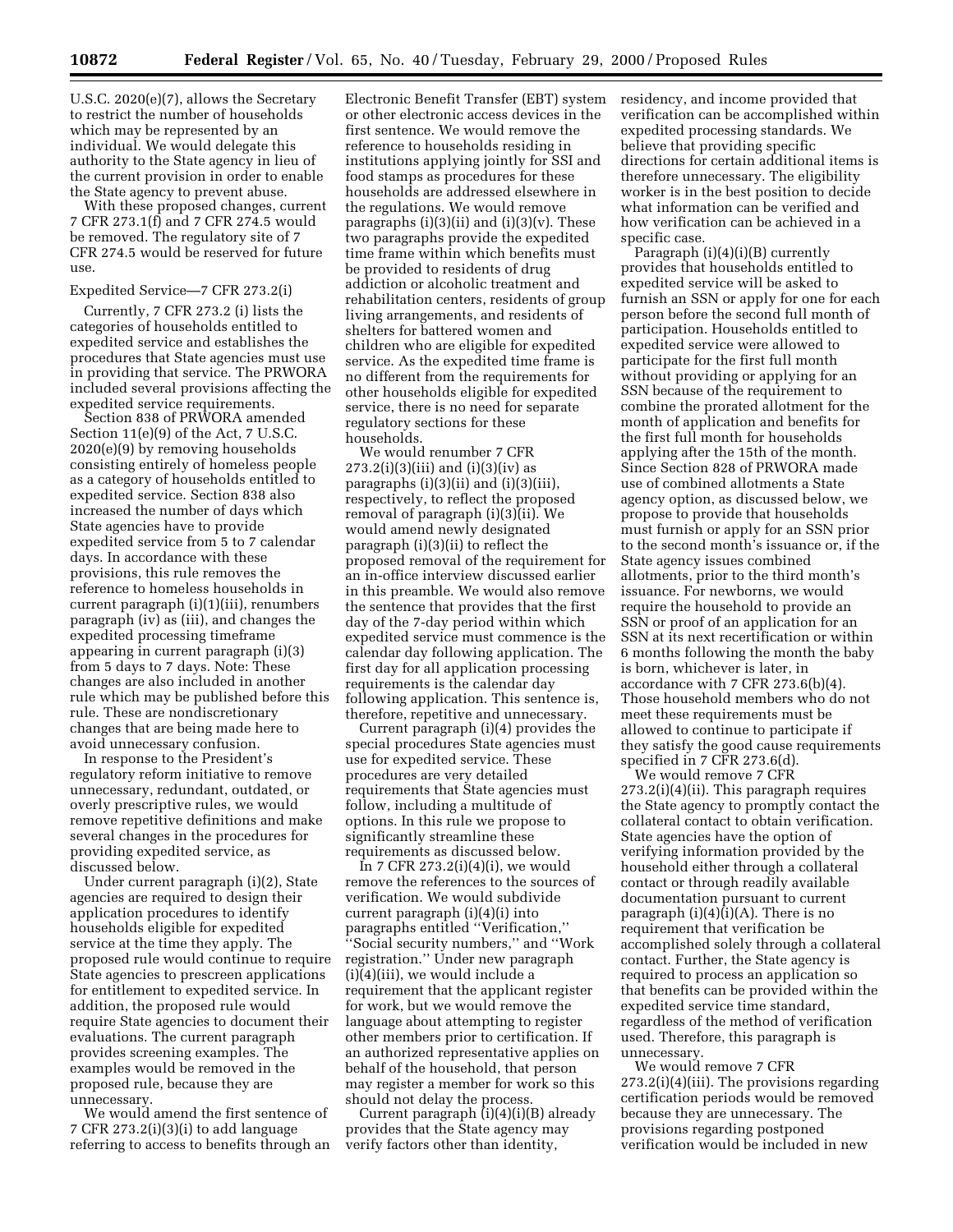paragraph  $(i)(4)(i)(B)$ . The provisions regarding notices of eligibility and expiration would be removed because they are also included in 7 CFR  $273.10(g)(1)$ .

Proposed paragraph (i)(4)(ii)(A) would provide that if a household applies on or before the 15th of the month and is assigned a certification period of longer than one month postponed verification must be obtained prior to the second month's issuance. The State agency must issue the second month's benefits within seven working days from receipt of the verification but not before the first day of the second month.

Proposed paragraph (i)(4)(ii)(B) would provide that if a household applies after the 15th of the month postponed verification must be submitted prior to the third month's issuance. The third month's benefits must be provided within seven working days from the receipt of the necessary verification, but not before the first day of the third month.

Newly designated paragraph (i)(5) allows State agencies to issue combined allotments to households that apply after the 15th of the month and have their applications processed under the expedited service procedures. The combined allotment consists of a prorated amount for the month of application and the benefits for the first full month of participation. Section 203 of the Hunger Prevention Act of 1988 (Pub. L. 100–435) amended section 8(c) of the Act, 7 U.S.C. 2017(c), to require State agencies to provide combined allotments to all households applying after the 15th of the month. Regulations dated June 7, 1989 (54 FR 24518) implemented this requirement. Section 1732 of the 1990 Leland Act (Pub. L. 101–624) amended section  $8(c)(3)$  of the Act to make use of combined allotments for households processed under the 30 day standard a State agency option. This provision was added to 7 CFR 273.2(g) by regulations dated October 17, 1996 (61 FR 54303). Combined allotments were still required for households entitled to expedited service. The October 17, 1996 regulations moved that requirement from 7 CFR 274.2(b)(2) to 7 CFR 273.2(i)(4) and provided that, if necessary, verification should be postponed to meet the expedited time frame. Section 828 of PRWORA amended section 8(c) of the Act again to make combined allotments optional for expedited service households as well as households processed under normal procedures. We would amend newly designated paragraph (i)(5) to provide that, at State agency option, households applying after the 15th of the month may receive a combined allotment.

We would remove 7 CFR 273.2(i)(4)(iii)(D) which prohibits providing benefits to households determined ineligible in the month of application or the following month or which have failed to provide postponed verification. This paragraph would be removed because it is not necessary.

Current paragraph (i)(4)(iv) would be renumbered as paragraph (i)(6), and it would be entitled ''Frequency.'' The provision would continue to provide that there is no limit to the number of times a household can be certified under the expedited service procedures but the expedited procedures would not apply at the time of recertification if a household reapplies before the end of its current certification period.

Current paragraph  $(i)(4)(v)$  would be removed as unnecessary. That paragraph provides that households requesting, but not entitled to, expedited service must have their applications processed according to normal standards.

We are also proposing to make additional editing changes throughout paragraph (i) which are not discussed in detail in this preamble. These changes do not affect the procedural requirements but simply provide clarity or brevity.

#### PA, GA and Categorically Eligible Households—7 CFR 273.2(j)

Current regulations at 7 CFR 273.2(j) mandate categorical eligibility for certain households and mandate joint application processing requirements for households in which all members are receiving public assistance, supplemental security income (SSI), or general assistance (GA). Section 835 of PRWORA amended Section 11(e) of the Act to eliminate the mandate for joint processing of such cases. However, State agencies may opt to continue to jointly process these cases. Accordingly, we would revise current paragraph (j) in its entirety to: (1) Retain pertinent categorical eligibility provisions; (2) remove provisions or references associated with mandatory joint application processing; and (3) retain those joint processing provisions we believe are necessary to protect the client should a State agency opt to continue joint processing of TANF, SSI or GA households.

We would change the title of 7 CFR 273.2(j) to ''Categorical eligibility.'' We would remove current paragraphs (j)(1),  $(j)(3)$  and  $(j)(5)$  which set forth mandatory joint processing requirements. Although we would remove paragraphs (j)(1) and (j)(3), some statements in these paragraphs would be retained but moved to other locations in

the regulations or in the new paragraph (j). Current paragraph (j)(5) also provides that a separate application must be used for TANF/GA food stamp applicants. Under the provisions of PRWORA, the type of application used is a State agency option; therefore, the provision is being removed. With the removal of paragraphs (j)(1) and (j)(3), current paragraphs (j)(2) and (j)(4) would be redesignated as paragraphs (j)(1) and (j)(2), respectively.

New paragraph (j)(1) would be entitled ''TANF and SSI households.'' and it would be revised in its entirety. We would retain the policy but simplify the language. New paragraph (j)(2) would be entitled ''GA households.'' The new paragraph would be revised. We would retain the policy but make some editorial changes. We would remove current paragraphs (j)(4)(vi) regarding categorical eligibility for combination households as unnecessary.

#### Alien Eligibility—7 CFR 273.4

Under section 6(f) of the Act, 7 U.S.C. 2015(f), and current rules at 7 CFR 273.4(a), citizens, nationals, and aliens lawfully admitted for permanent residence, refugees, asylees, parolees, and certain other specifically listed categories of aliens were eligible to participate in the Food Stamp Program, if they met the other eligibility criteria. Under section 402 of PRWORA, as amended, citizens and non-citizen nationals remain eligible, but the remaining categories of eligible aliens have been changed.

We propose to revise 7 CFR 273.4(a) to remove references to those aliens no longer eligible and add provisions referencing the alien provisions of Title IV of PRWORA, as amended. We also propose to revise the section to remove unnecessary and overly prescriptive requirements. As discussed above, we would also make conforming amendments to 7 CFR 273.2(f)(1)(ii) to address verification of alien eligibility under the new alien eligibility requirements and to reference the DOJ interim guidance.

Current regulations at 7 CFR 273.4(a) which provide that a citizen is eligible for food stamp benefits do not define ''citizen.'' We propose to add a reference in paragraph (a)(1) to the DOJ interim guidance which includes a definition of the term. According to Step 3 A. of the guidance, a citizen is one of the following (subject to certain exceptions and qualifications):

1. A person (other than the child of a foreign diplomat) born in one of the several States or in the District of Columbia, Puerto Rico, Guam, the U.S.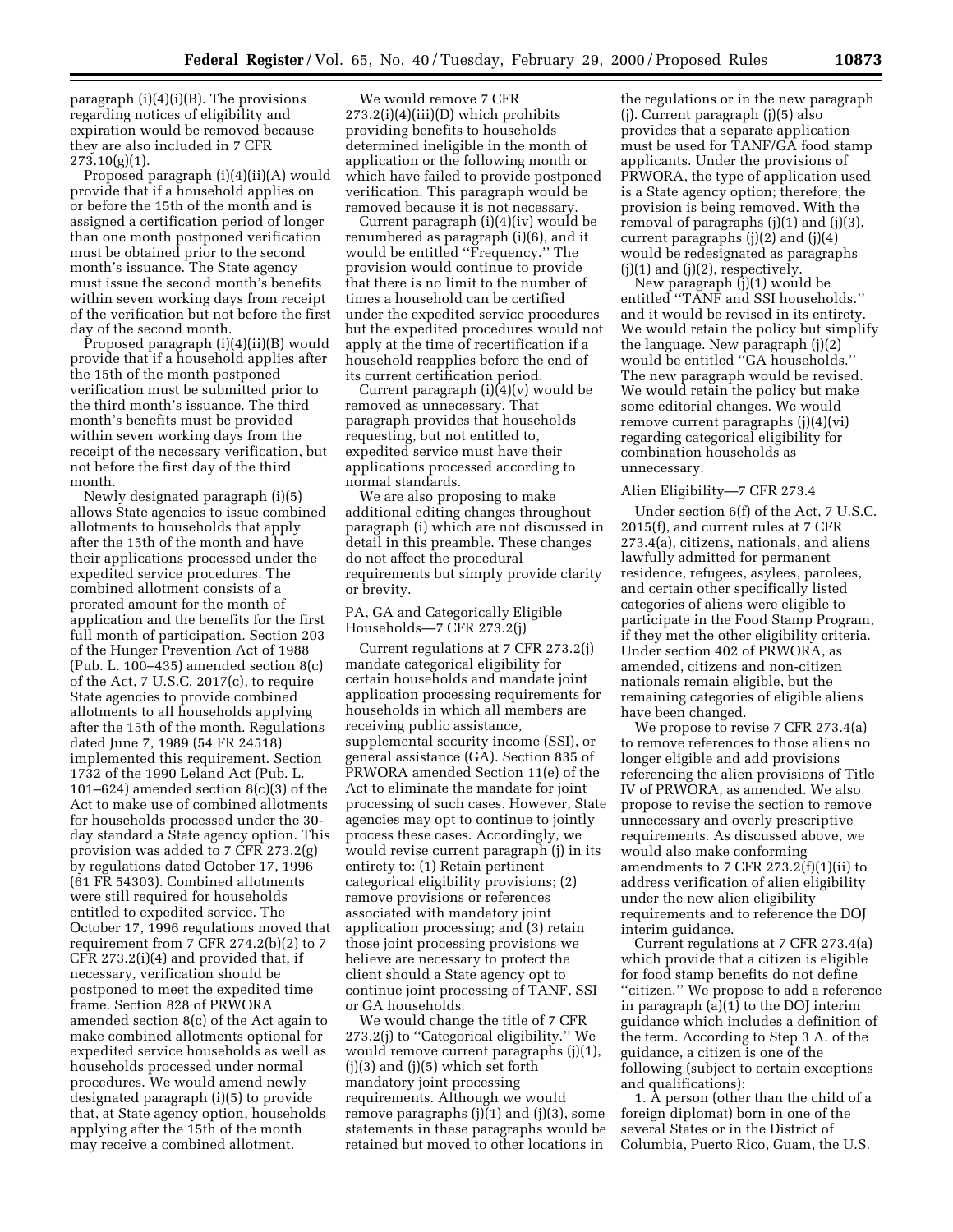Virgin Islands, or the Northern Mariana Islands who has not renounced or otherwise lost citizenship;

2. A person born outside of the United States to at least one U.S. citizen parent (sometimes referred to as a ''derivative citizen''); or

3. A naturalized U.S. citizen.

The DOJ interim guidance also includes non-citizen nationals under the discussion of citizenship. A non-citizen national is a person born in an outlying possession of the United States (American Samoa or Swain's Island) on or after the date the U.S. acquired the possession, a person whose parents are U.S. non-citizen nationals (subject to certain residency requirements), or certain persons who elected to become nationals but not citizens of the United States pursuant to section 302 of the Covenant to Establish a Commonwealth of the Northern Mariana Islands in Political Union with the United States of America (Pub. L. 94–241, 90 Stat. 263, 48 U.S.C. 1801 note). In the past, Food Stamp Program regulations did not distinguish between citizens and noncitizen nationals. For clarity, we propose to add the term ''non-citizen national'' to paragraph (a)(2) to provide that non-citizen nationals are eligible to participate.

Section 431 of PRWORA, as amended by section 501 of the OCAA and sections 5302, 5562, and 5571 of the Balanced Budget Act, defines a qualified alien as:

(1) An alien who is lawfully admitted for permanent residence under the Immigration and Nationality Act (INA);

(2) An alien who is granted asylum under section 208 of the INA;

(3) A refugee who is admitted to the United States under section 207 of the  $Act$ 

(4) An alien who is paroled into the United States under section 212(d)(5) of the INA for a period of at least 1 year;

(5) An alien whose removal or deportation is being withheld under section 241(b)(3) or 243(h) of the INA;

(6) An alien who is granted conditional entry pursuant to section 203(a)(7) of the INA as in effect prior to April 1, 1980;

(7) A battered alien, an alien whose child has been battered, or an alien child of a battered parent; or

(8) A Cuban or Haitian entrant as defined in section 501(e) of the Refugee Education Assistance Act of 1980.

Section 5562 of the Balanced Budget Act amended the INA citation for aliens whose deportation has been withheld to add a reference to section 241(b) of the INA. The OCAA amended section 243(h) of the INA to consolidate the two former procedures of deportation and

exclusion into one procedure called removal. The section was renumbered as 241(b)(3) but appropriate conforming amendments were not made to section 402 and other sections of PRWORA which referenced section 243(h). The Balanced Budget Act corrected that omission.

Section 501 of the OCAA amended section 431 of PRWORA by adding a new paragraph (c) to provide that certain aliens who have been battered or subject to extreme cruelty are considered qualified aliens if they meet certain criteria. Section 5571(c) of the Balanced Budget Act further amended section 431(c) by adding a new paragraph (3) to include the alien child of a battered parent as a qualified alien. To be a qualified alien based on battery or extreme cruelty, the alien must meet the following conditions:

(1) The alien or the alien's child has been battered or subjected to extreme cruelty in the U.S. by a spouse or parent or by a member of the spouse or parent's family residing in the same household as the alien, but only if the spouse or parent consents to or acquiesces in such battery or cruelty; in the case of a battered child, the alien did not actively participate in the battery or cruelty; in the case of an alien child whose parent has been battered, the child must be living in the same household as a parent who has been battered under these circumstances;

(2) The battered alien or child no longer resides in the same household as the abuser;

(3) There is a substantial connection between the battery or cruelty and the need for benefits;

(4) The alien described in paragraph (1) must also have been approved or have a petition pending with INS that sets forth a prima facie case for status as a spouse or a child of a U.S. citizen under INA section 204(a)(1)(A)(ii), (iii) or (iv); classification under section  $204(a)(1)(B)(ii)$  or (iii); suspension of deportation and adjustment of status under section 244(a)(3); status as a spouse or child of a citizen under section  $204(a)(1)(A)(i)$ ; or classification under section 204(a)(1)(B)(i). An alien whose child has been battered or subjected to extreme cruelty by a spouse of a parent of the alien must have been approved or have a petition pending with INS for classification under section  $204(a)(1)(B)(ii)$  or (iii).

Section 5571 of the Balanced Budget Act also amended section 431 of PRWORA to provide that the agency providing the benefits will be responsible for determining whether there is a substantial connection between the need for benefits and the

abuse. Section 5571 also provides that the Attorney General must issue guidance concerning the meaning of the terms ''battery'' and ''extreme cruelty'' and the standards to be used for determining whether there is a substantial connection between the abuse and the need for benefits. The Attorney General's guidance was published in the **Federal Register** on December 11, 1997 (62 FR 75285).

We do not propose to include in the regulatory language all the provisions of the law for establishing eligibility as a battered alien because detailed information is available in the DOJ interim guidance and the battered aliens are not eligible for food stamps unless they meet one of the criteria we propose to list in new paragraph (a)(5)(ii).

Section 5302 of the Balanced Budget Act added Cuban and Haitian entrants, as defined in section 501(e) of the Refugee Education Assistance Act of 1980, to the list of qualified aliens in section 431 of PRWORA. We would include the list of qualified aliens in the proposed paragraph (a)(5)(i).

To be eligible for food stamps, most aliens must be both a qualified alien as defined in section 431 of PRWORA and meet one of the food stamp criteria in section 402 of PRWORA. Section 402, as amended by the Balanced Budget Act, limits eligibility for food stamps to qualified refugees, asylees, deportees, specified Amerasians, Cuban and Haitian entrants, certain legal permanent residents, and veterans and active duty personnel and the spouse and unmarried dependent children of the veterans and active duty personnel. We would include the list in proposed paragraph (a)(5)(ii).

Under section 402(a)(2)(B) of PRWORA, the eligibility of aliens lawfully admitted for permanent residence is limited to those who have earned or can be credited with 40 qualifying quarters of work as determined under title II of the Social Security Act and as provided under section 435 of PRWORA, as amended by section 5573 of the Balanced Budget Act. An alien may be credited with all of the qualifying quarters worked by a parent of the alien before the alien becomes 18 and the quarters worked by a spouse of the alien during their marriage, if they are still married or the spouse is deceased. We propose to include this requirement in the introductory language of the new paragraph (b)(1).

To establish eligibility based on 40 quarters of work, the State agency may request information from the Social Security Administration through the Quarters of Coverage History System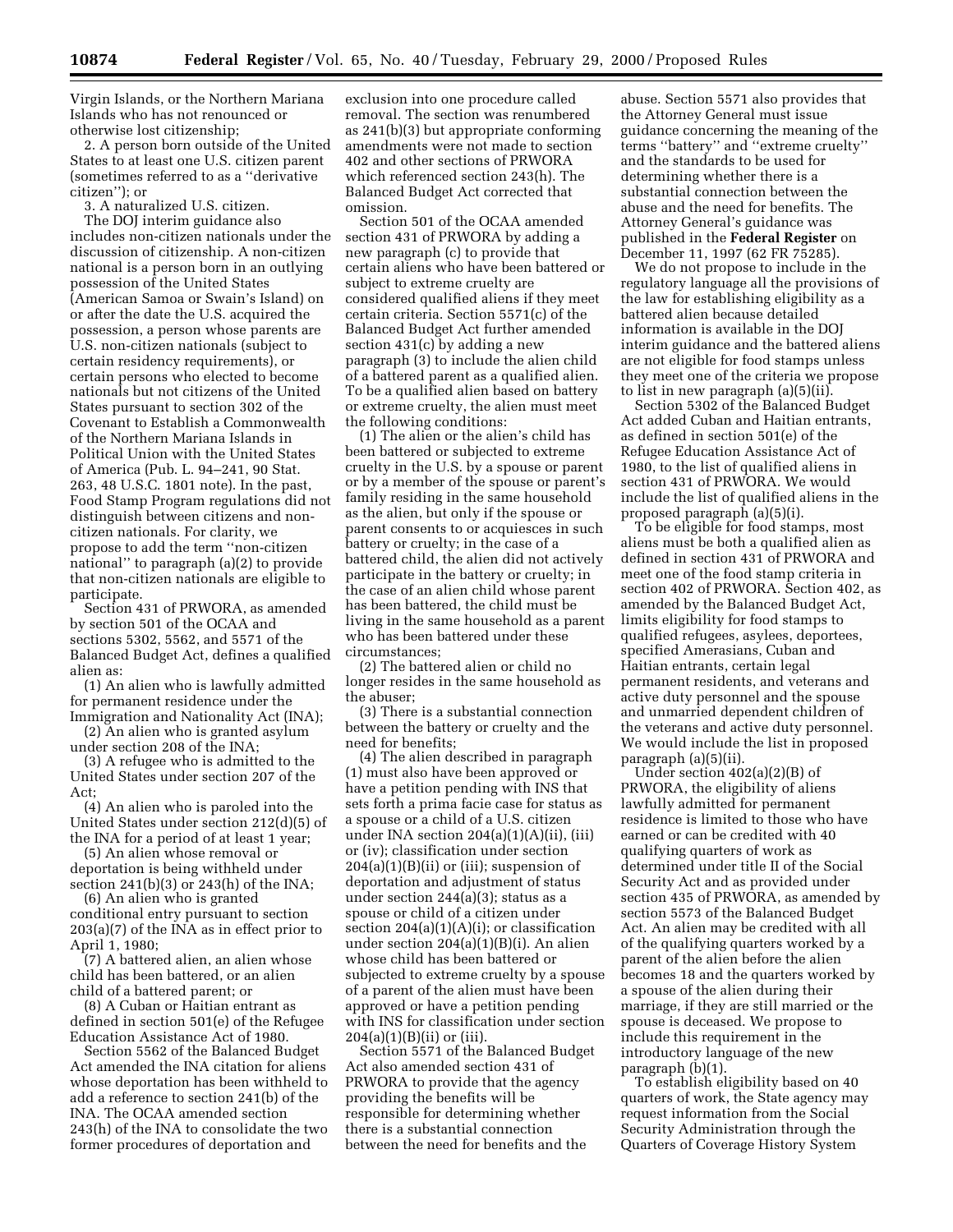(QCHS) and/or obtain verification from the household. State agencies may request and receive information regarding qualifying quarters from SSA according to SSA instructions. For each individual (other than the person who signed the application) whose SSN is submitted to SSA with a request for quarters of coverage information, the State agency must obtain a signed form consenting to the release of the information. This form is to be filed in the household's case file. Section 5573 of the Balanced Budget Act authorizes SSA to disclose quarters of coverage information concerning an alien and an alien's spouse or parents to other government agencies. Therefore, if quarters of coverage based on relationship are needed and a signed form cannot be obtained, the State agency may submit a request to SSA for information regarding the individual's work history. These requests will be processed manually by SSA. Procedures for requesting information from SSA are contained in SSA's manual for obtaining quarters of coverage information.

Aliens who can be credited with 40 qualifying quarters, as reported by SSA, would be certified, if otherwise eligible. Those who do not have 40 quarters according to SSA records and who accept that determination would be denied participation. However, individuals who believe they should be credited with more quarters of work may request that SSA investigate their work history to determine if more quarters can be credited. As indicated above under the discussion of verification of alien eligibility, we propose to require that if SSA is conducting an investigation to determine if more quarters can be credited, the applicant may participate pending the results of the investigation for up to 6 months from the date of SSA's original finding of insufficient quarters. A conforming amendment is being proposed to include this requirement in the verification requirements in new 7 CFR  $273.2(f)(1)(iv)(B)$ .

SSA has prepared guidance for State agencies to use in requesting work history information through the QCHS. Through this system, State agencies are able to obtain information about work performed in jobs covered by Title II of the Social Security Act and some work that is not covered by Title II, such as some employment with federal, State, or local governments or nonprofit organizations. If the State agency cannot obtain work history information from SSA, the State agency will have to obtain verification of work from the applicant or other available data

sources. This will always be the case for recent quarters worked because of the time it takes SSA to update the database using the most recent tax returns. Lag quarters are quarters for which SSA has not had time to update the information.

Section 402(a)(2)(B)(ii) of PRWORA also provides that no qualifying quarter creditable for a period beginning after December 31, 1996, can be included as one of the credited quarters if the individual received any Federal meanstested public benefit (as provided under section 403) during that quarter. Section 435 of PRWORA provides that no qualifying quarter for any period after December 31, 1996, by a parent or spouse of the alien may be included if the parent or spouse received any Federal means-tested public benefit during that quarter. Section 403(c) includes a list of types of assistance or benefits that are exempt from the prohibition (exempt assistance). The list includes certain emergency medical assistance; short-term, non-cash emergency disaster relief; assistance under the National School Lunch Act; assistance under the Child Nutrition Act of 1966; certain non-Title XIX public health assistance; certain foster care and adoption payments; student assistance provided under titles IV, V, IX, and X of the Higher Education Act of 1965, and titles III, VII, and VIII of the Public Health Service Act; benefits under the Head Start Act; and benefits under the Workforce Reinvestment Act. The list also includes in-kind services which may not be means-tested, such as soup kitchens and short-term shelter, specified by the Attorney General. The DOJ published a Notice in the **Federal Register** on August 30, 1996 (61 FR 45985), containing a non-exclusive list of the types of exempt in-kind services.

Each federal agency which issues means-tested public benefits is responsible for identifying and publishing a list of benefits to which the term ''Federal means-tested public benefit'' as used in PRWORA applies. According to **Federal Register** Notices published by HHS (62 FR 45256) and SSA (62 FR 5284) on August 26, 1997, TANF, Medicaid, and SSI are Federal means-tested public benefits. According to a **Federal Register** Notice published by this Department on July 7, 1998 (63 FR 36653), the Food Stamp Program and the block grant food assistance programs in Puerto Rico, American Samoa, and the Commonwealth of the Northern Mariana Islands are the only FNS program to which the term applies. We are proposing that "received" means that the alien actually received the assistance or food stamps in the quarter in question.

We propose to provide in paragraph  $(a)(5)(ii)(A)$  that if an alien was determined eligible for any Federal means-tested public benefit as defined by the agency providing the benefit or was certified to receive food stamps during any quarter after December 31, 1996, the quarter cannot be credited toward the 40-quarter total. Likewise, if the alien needs a quarter from a parent or spouse, the parent or spouse's quarter cannot be counted if the parent or spouse was determined eligible for any Federal means-tested public benefit or was certified to receive food stamps during the quarter. For example, if the alien worked and his parents received SSI in the first quarter of 1997, the alien would have one quarter counted because he worked and he did not receive assistance; if the alien did not work, but his parents worked and received SSI, the alien would not have any countable quarters.

Section 402(a)(2)(A) of PRWORA provided that refugees admitted under section 207 of the INA, asylees admitted under section 208 of the INA, and aliens whose deportation or removal has been withheld under sections 243(h) or 241(b)(3) of the INA would be eligible for 5 years. Refugees would be eligible for 5 years from the date of entry into the country, asylees would be eligible for 5 years from the date asylum was granted, and deportees would be eligible for 5 years from the date deportation or removal was withheld. Section 5302 of the Balanced Budget Act reorganized section 402(a)(2)(A) to separate the requirements for eligibility for SSI and food stamps and to provide in paragraph (A)(ii)(IV) that an alien granted status as a Cuban or Haitian entrant, as defined in section 501(e) of the Refugee Education Assistance Act of 1980, would be eligible for 5 years from the date granted that status. Section 5306 of the Balanced Budget Act further amended section 402(a)(2)(A) of PRWORA to add a new paragraph (A)(ii)(V) which provided that certain Amerasians would be eligible for 5 years from date admitted to the United States as an Amerasian immigrant pursuant to section 584 of the Foreign Operations Appropriations Act, incorporated as section 101(e) of Public Law 100–202 and amended by Public Law 100–461. This legislation provided for certain Amerasians in Vietnam, with their close family members, to be admitted to the U.S. as immigrants through the Orderly Departure Program beginning on March 20, 1988. These Amerasians will be admitted for permanent residence at the point of entry.

The AREERA further amended section 402 of PRWORA. Section 503 of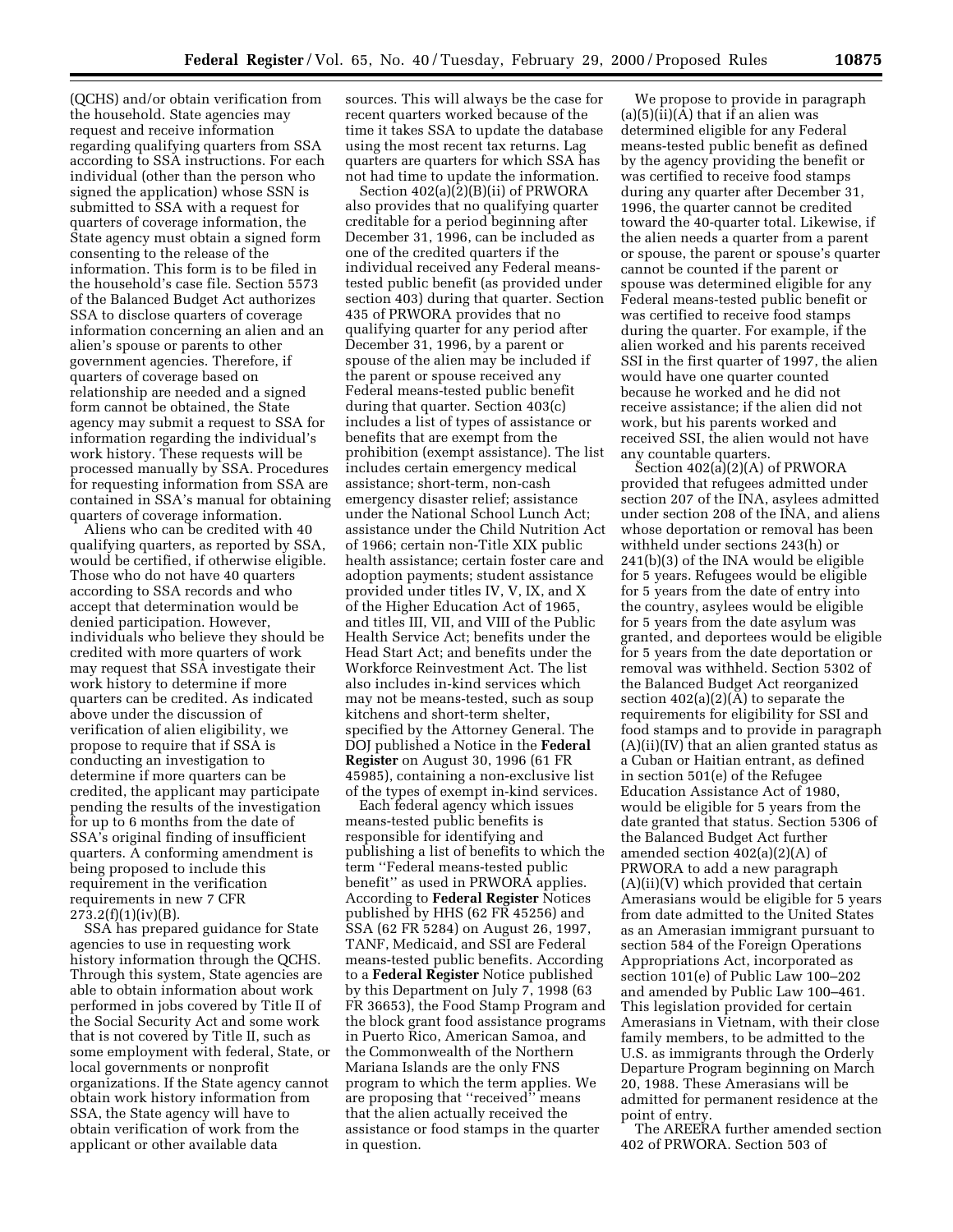AREERA amended section 402(a)(2)(A) of PRWORA to extend the time period that refugees, asylees, deportees, Cubans, Haitians, and Amerasians can be eligible from 5 years to 7 years. Section 402(a)(1) of PRWORA makes all other types of qualified aliens (with the exceptions of lawful permanent residents with 40 qualifying quarters of work and alien members of the armed forces, alien veterans, and certain members of such an alien's family) ineligible for food stamps for as long as they maintain their current alien status; all other non-qualified aliens are ineligible under section 401(a) of PRWORA. Section 504 of AREERA amended section 402(a)(2)(F) of PRWORA to provide that aliens who are receiving benefits or assistance for blindness or disability as defined in section 3(r) of the Food Stamp Act may be eligible for food stamps provided that they were lawfully residing in the United States on August 22, 1996. Section 505 of AREERA amended section 402(a)(2)(G) of PRWORA to provide that aliens who are American Indians born in Canada to whom the provisions of section 289 of the Immigration and Nationality Act apply or who are members of an Indian tribe as defined in section 4(e) of the Indian Self-Determination and Education Assistance Act may be eligible for food stamps. Section 506 of AREERA added a new section (I) to section 402(a)(2) of PRWORA to make aliens eligible if they were lawfully residing in the United States on August 22, 1996 and they were 65 years of age or older on that date. Section 507 of AREERA added a new section  $(I)$  to section  $402(a)(2)$  of PRWORA to make aliens eligible if they were lawfully residing in the United States on August 22, 1996 and are currently under 18 years of age. Section 508 of AREERA added a new section (K) to section 402(a)(2) of PRWORA to make any individual eligible who is lawfully residing in the United States and was a member of a Hmong or Highland Laotian tribe at the time that the tribe rendered assistance to United States personnel by taking part in a military or rescue operation during the Vietnam era (8/5/64–5/7/75.) Section 508 further extends food stamp eligibility to the spouse, or unremarried surviving spouse, and unmarried dependent children of such Hmong or Laotian.

Section 509 of AREERA amended section 403(b) of PROWRA to provide that American Indians made eligible by Section 505 and Hmong and Highland Laotians and their families made eligible by Section 508 do not have to be qualified aliens to be eligible for food stamps. These are the only aliens who can be eligible for food stamps without being a qualified alien as defined in Section 431 of PROWRA.

We propose to include the alien eligibility criteria added by AREERA in section 7 CFR 273.4(a).

The aliens provisions contained in AREERA are effective November 1, 1998.

Section 403 of PRWORA, as amended by Balanced Budget Act, provides that, with certain exceptions, aliens, including those admitted for lawful permanent residence, who enter the country on or after August 22, 1996, are barred from Federal means-tested public benefits for 5 years. As noted above, section 402 of PRWORA, as amended by the Balanced Budget Act, contains a specific timeframe for the Food Stamp Program which is somewhat different. Section 402, as amended, provides that for food stamp purposes refugees, asylees, aliens whose deportation have been withheld, Cubans, Haitians and Amerasians are only eligible for 7 years. The time limits imposed by section 402, as amended, govern the Food Stamp Program because that section specifically references the Food Stamp Program. Section 403 of PRWORA arguably also applies to the Food Stamp Program. This is because food stamps are a ''Federal means-tested public benefit under section 403. See 63 FR 36653, 36654. However, section 402(a)(2)(A) of PRWORA makes refugees, asylees, deportees, Cubans, Haitian, and Amerasians eligible for food stamps for 7 years. Following this 7-year eligibility period, these groups of qualified aliens are ineligible for as long as they remain in one of the described alien categories. Conversely, section 403(b)(1) exempts these same groups of qualified aliens from the initial 5-year ban on the receipt of Federal meanstested public benefits. At the expiration of the 5-year ban, a qualified alien falling into one of the described alien categories is eligible for Federal meanstested public benefits without any time limitation. Thus, the application of both sections 402 and 403 of the Food Stamp Program would result in an unavoidable conflict: under section 402, aliens within the described categories would be eligible for 7 years followed by a ban on the receipt of further benefits, while under section 403, these same aliens would be eligible for benefits from the time they fall within one of the described alien categories without time limitation.

In order to avoid this conflict, we propose to apply the requirements of section 402 uniformly to the Food Stamp Program. This interpretation

avoids the absurd result of separate provisions of PRWORA mandating mutually inconsistent eligibility determinations. Additionally, this interpretation is supported by Congress' express citation to the Food Stamp Act within the body of section 402 (see 402(a)(3))(B), 7 U.S.C. 1612(a)(3)(B)), while section 403 contains no such cross-reference. Thus, we believe the strictures of section 402 more closely express Congress' intentions for alien participation in the Food Stamp Program.

Section 402, as amended, does not impose any time limit on aliens admitted for legal permanent residence who can be credited with 40 quarters of work. We propose that the five-year ban in section 403 not apply to aliens admitted for lawful permanent residence for food stamp purposes. We propose to include the seven-year time limit in section 402 for refugees, asylees, deportees, Cubans, Haitians, and Amerasians in new paragraph (a)(2).

Under section  $402(a)(2)(C)$  of PRWORA, an alien lawfully residing in any State who is a veteran honorably discharged for reasons other than alien status or who is on active duty in the Armed Forces of the United States for reasons other than training or the spouse or unmarried dependent child of a veteran or person on active duty is eligible to participate. Section 5563 of the Balanced Budget Act amended the provision regarding military-related eligibility to: (1) Apply the minimum active duty service requirement (24 months or the period for which the person was called to active duty); (2) expand the definition of ''veteran'' to include military personnel who die while on active duty and certain aliens who served in the Philippine Commonwealth Army during World War II or served as Philippine Scouts after World War II; and (3) add eligibility for the unremarried surviving spouse of a deceased veteran, provided the couple was married for at least one year or for any period if a child was born of the marriage or was born to the veteran and the spouse before the marriage and the spouse has not remarried.

We propose to define an unmarried dependent child for purposes of section 402(a)(2)(C) regarding persons with a military connection to include a legally adopted or biological dependent child of an honorably discharged veteran or active duty member of the Armed Forces if the child is under the age of 18 or if a full-time student under the age of 22. It would also include a child of a decreased veteran provided the child was dependent upon the veteran at the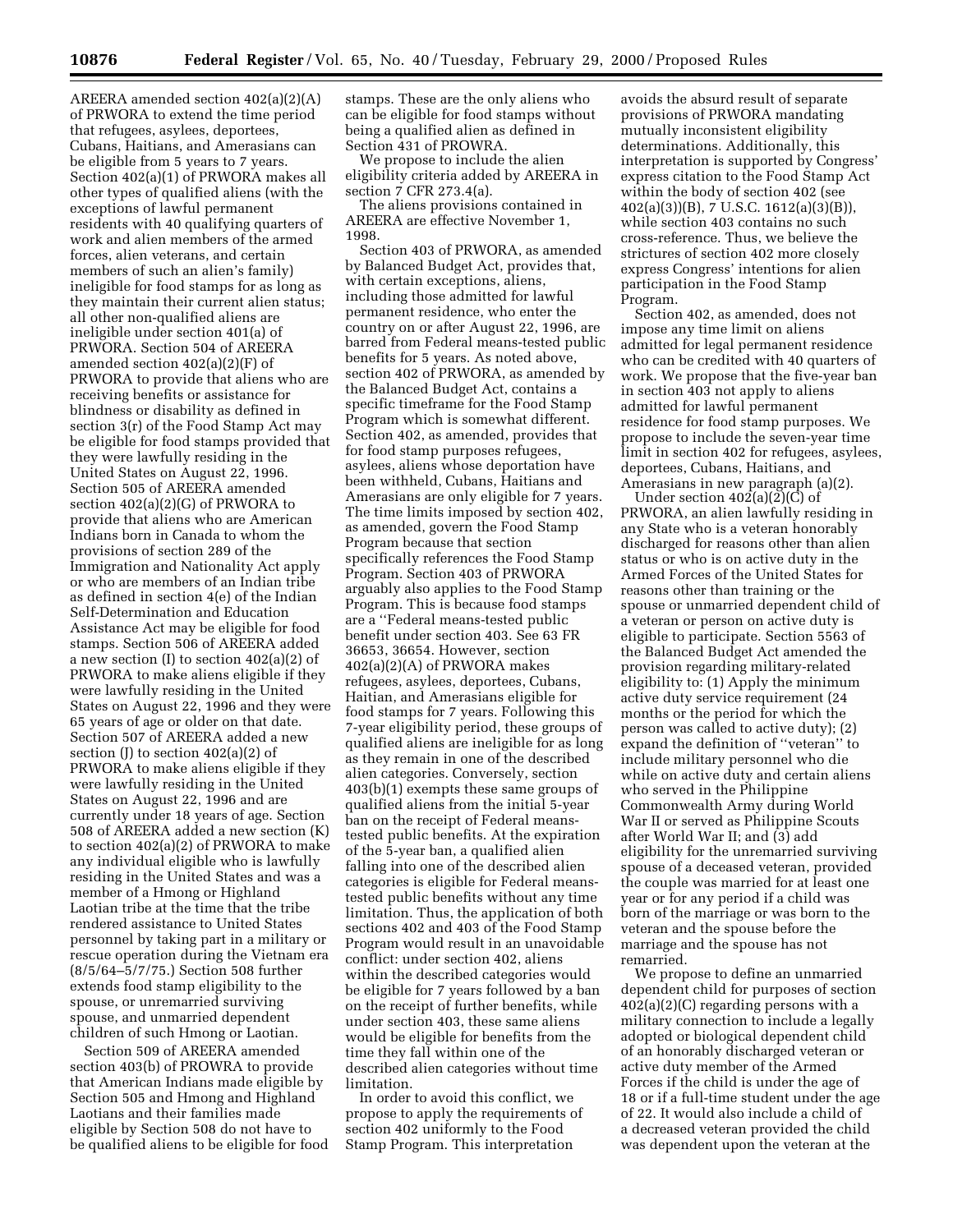time of the veteran's death. In addition, we propose to include a disabled child age 18 or older if the child was disabled and dependent on the active duty member or veteran prior to the child's 18th birthday. This definition is consistent with that developed for the Supplemental Security Income (SSI) program. We also propose to apply this definition of an unmarried dependent child to section 402(a)(2)(K) regarding unmarried dependent children of Hmong and Highland Laotians. Section 431(a) of PROWRA provides that except as otherwise provided, the terms used have the same meaning given such terms in section 101(a) of the Immigration and Nationality Act (INA). However, there is no definition of a child in section 101(a), and there are two definitions in 101(b), one for immigration purposes and one for nationality purposes. Because of the ambiguity of the law and the fact that both of the INS definitions are much more complicated than the definition used for SSI purposes, we propose to use the SSI definition of dependent child. We also considered using dependent as used for other food stamp purposes such as the work registration exemption, but believe they are too restrictive for this purpose.

We propose to include the eligibility provision for individuals with a military connection in new paragraph  $(a)(5)(ii)(G).$ 

Under current regulations at 7 CFR 273.4(a)(8) and (a)(9), aged, blind, or disabled aliens admitted for temporary or permanent residence under section 245A(b)(1) of the INA and special agricultural workers admitted for temporary residence under section 210(a) of the INA are eligible to participate. The PRWORA does not address the status of aliens admitted for temporary residence. Therefore, these aliens are eligible only if they meet the requirements of section 402 of PRWORA described above, and we propose to remove paragraphs (a)(8) and (a)(9).

We also propose to remove 7 CFR 273.4(b), (c) and (d) as unnecessary and redesignate paragraph (e) as paragraph (b). Current paragraph (b) is a partial list of ineligible aliens. Current paragraph (c) refers to the provisions in 7 CFR 273.11(c)(2) for treatment of the income and resources of an ineligible alien and is unnecessary. Current paragraph (d) explains how to treat the income and resources of an alien while awaiting a determination of an individual's eligible alien status. Provisions governing the treatment of individuals while awaiting verification of eligible alien status are located at 7 CFR  $273.2(f)(1)(ii)$ , and it is not necessary to repeat the procedure at

7 CFR 273.4. We would retain in redesignated paragraph 7 CFR 273.4(b) the requirement in current 7 CFR 273.4(e) to report illegal aliens to INS.

We are proposing a conforming amendment to 7 CFR 273.1(b)(2)(ii), concerning ineligible household members. We propose to change the reference in 7  $\overline{CFR}$  273.1(b)(2)(ii) from ''§ 273.4(a)'' to ''§ 273.4'' because both paragraphs 273.4(a) and (b) describe eligibility requirements for aliens.

We are proposing to move the sponsored alien provisions from 7 CFR 273.11(j) to new 7 CFR 273.4(c) and to renumber 7 CFR 273.11(k) as 7 CFR 273.11(j). This will consolidate most of the alien provisions.

# Inaccessible Resources—Vehicles—7 CFR 273.8(e) and (g)

On August 21, 1995, we published a final rule implementing section 1719 of the Mickey Leland Memorial Domestic Hunger Relief Act of 1990 (Pub. L. 101– 624, 104 Stat. 3783), as amended by section 904 of the Food, Agriculture, Conservation, and Trade Act of 1991 (Pub. L. 102–237, 105 Stat.1818). These statutory provisions, which amended section 5(g) of the Act (7 U.S.C. 2014(g)(5)), expanded the criteria under which a resource is considered inaccessible. The final rule required State agencies to develop standards for identifying resources which, as a practical matter, the household is unable to sell for any significant return because the household's interest is relatively slight or because the costs of selling the household's interest would be relatively great. Under the final rule, a resource so identified is excluded if the estimated amount returned to the household from its sale would be less than half of the amount of the applicable resource standard for the household. For reasons cited in the preamble discussion, we determined that the amendment did not apply to negotiable instruments or vehicles. Subsequently, through litigation, various courts determined that our policy was a reasonable, but not the only possible, interpretation of the statute. In the absence of clear Congressional direction, the courts gave deference to the decision of the administering agency in this matter.

We now are proposing to pursue a different policy which would include vehicles under the inaccessible resources provisions. Since we established the current policy in the early 1990's, public policy has focused on the challenges of enabling families to attain self-sufficiency. It has become evident that a more flexible resource policy with respect to vehicle

ownership would greatly assist individuals and families in achieving self-sufficiency. In rural areas, ownership of a reliable vehicle is a virtual prerequisite to employment. Even for residents of urban areas, ownership of a vehicle to drive to work is an increasing necessity as more desirable, higher paying jobs move to suburban areas with little or no mass transit access. The current food stamp vehicle policy seems antithetical to the broader goal of assisting families to become self-sufficient. Too many times low-income working households face ''Hobson's choice'' in applying for food stamps. If they dispose of a dependable vehicle because its excess fair market value would cause the household to exceed the resource limit, they may thereby lose the means necessary to seek or maintain employment. If they choose to retain the vehicle, they must do without the important nutrition support food stamps provide, even though their income level would otherwise qualify them for participation.

We believe it is possible, under our new policy, to eliminate this undesirable obstacle to self-sufficiency while not allowing households that own expensive vehicles to qualify for food stamps. Under the proposed method of evaluating vehicles' resource value, together with the existing food stamp income tests, households would have to have income significantly higher than 130 per cent of the poverty guidelines to be able to afford the monthly payments and insurance to maintain a vehicle of more than modest value. Moreover, research findings from our Vehicle Exclusion Limit Demonstration Project (VELD) in North Carolina, which ran from November 1994 through September 1996, indicate that very few low income households have vehicles of more than modest value. See (http:// www.fns.usda.gov/oane/MENU/ Published/FSP/FSP.HTM). The vehicles of the substantial majority of households participating in the VELD were worth \$8,000 or less. The mean fair market value of the households' first vehicle excluded was \$7,253. It is our judgment that, in appropriate circumstances, possession of such a vehicle can be compatible with the purposes of the Program.

Even vehicles of such modest value might not, however, qualify for exclusion from countable resources under the proposed rule. Thirty-nine percent of VELD participants, for example, had less than \$1,000 equity in the first vehicle. Thus a significant portion of those households, but not all of them, would have benefited from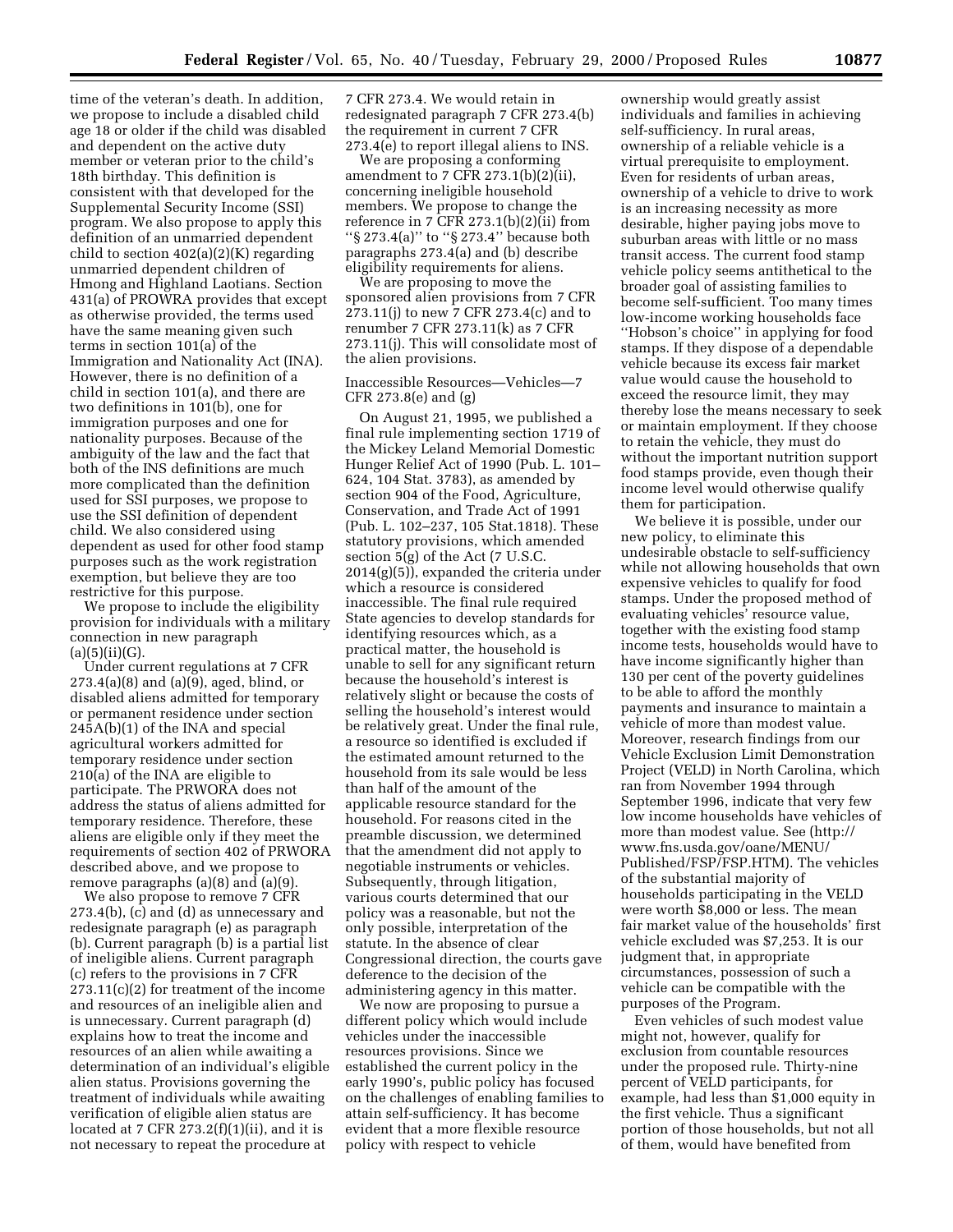application of the inaccessible resource rule to vehicles.

For these reasons, we have reexamined and proposed to change our policy against applying the inaccessible resource provision to vehicles. We believe this interpretation is permissible under the current statutory authority. We previously took the position that the inaccessible resource provision, 7 U.S.C. 2014(g)(5), was inapplicable to vehicles. See 60 FR 43347, 43349 (1994). In sustaining our earlier interpretation, however, the Federal Courts of Appeals in *Alexander* v. *Glickman,* 139 F.3d 733 (9th Cir. 1997), and *Warren* v. *North Carolina Dept. of Human Resources,* 65 F.3d 385 (4th Cir. 1995), concluded that the Secretary's interpretation was plausible, but was not the only valid interpretation of the statute. The Ninth Circuit opined that ''Congress clearly intended that the Secretary would determine what was and what was not an 'inaccessible resource,'' and identified as a ''plausible construction'' of the statute one that would count vehicles ''as assets under (g)(2) unless they are inaccessible under (g)(5) \* \* \*.'' *Alexander,* 139 F.3d at 736. The Fourth Circuit concluded that the statute was best read not to treat vehicles as subject to the inaccessible resource provision, but nonetheless noted that the statute was ''ambiguous'' on that issue. *Warren,* 65 F.3d at 391.

Accordingly, since the statute affords discretion on the issue of whether vehicles may be treated as inaccessible resources, the Secretary proposes to exercise his discretion to propose a revision of the current policy through this rulemaking. He would amend section 273.8(e)(18) to allow vehicles to be treated as inaccessible resources as described herein. Specifically, he would amend section 273.8(h)(1) to add a provision for excluding the value of a vehicle that the household is unable to sell for any significant return because the household's interest is relatively slight or the costs of selling the household's interest would be relatively great.

In summary State agencies would handle vehicles as follows:

(1) A vehicle would be completely excluded from the resource test if necessary to produce income, used as a home, necessary to transport a disabled household member, necessary to carry fuel for heating or water for home use, or classified as an inaccessible resource (*i.e.,* likely to produce a return of less than \$1,000 or \$1,500, depending on the household's resource limit);

(2) One nonexempt licensed vehicle regardless of use, plus any vehicles which are used for employment or

training purposes, would be subject to the excess fair market value test only; and

(3) Any other vehicle the household possesses would be subject to a dual test, that is, the higher of the fair market value in excess of  $$4,650<sup>1</sup>$  or the equity value.

The following examples show how the new policy would work: (1) A household is making payments on a 1994 sedan with a fair market value of \$7,000. The household has no elderly members. The household has no other vehicles and it has \$500 equity (fair market value less debt) in the 1994 sedan. As the household's equity in the vehicle is less than \$1,000, the entire value of the vehicle would be deemed to be an inaccessible resource and would thus be excluded from consideration as a resource for eligibility purposes. (2) Alternatively, assume a household has a single vehicle with a fair market value of \$6,200, the sale of which would produce a return of \$1,000 or more. In that case, the inaccessible resource provision would not apply. The State agency would thus evaluate the vehicle according to its excess fair market value. The countable fair market value of the vehicle as a resource would be \$1,350  $($6,000 - $4,650]$ . Assuming the household did not have any other countable resources that, combined with the \$1,350, would exceed the applicable resource limit for the household, the household would remain eligible for participation. (3) Assume the household has two non-excludable cars, neither of which is used for employment-related purposes. The State agency would evaluate the first car, which is exempt from the equity test regardless of use, for excess fair market value only as in example (2). Because the second car is not used to transport household members for employment-related purposes, the State agency would establish both this vehicle's fair market value and its equity value, and would count toward the household's resources the greater of the two amounts. Assuming the second car has fair market value of \$6,000 and a equity value of \$2,200, for example, the equity value would exceed the excess fair market value of \$1,350, and the equity value would be counted. The \$2,200 equity value would render ineligible a household subject to the \$2,000 resource limit.

We are interested in receiving public comment on this significant proposed change in policy. We would also like to receive public comment on the ways in which we could simplify the method for evaluating vehicles. Currently, the rules are fairly complex. Some vehicles are exempted from consideration as a resource. Others which are nonexempt, but are the household's only transportation or are used for employment or training are subject only to the fair market test. A third category of household vehicles is subject to a dual test, which counts as a resource the higher of the fair market value in excess of \$4,650 or the equity value. Commenters should be mindful that the fair market value test is established by statute, while the equity test is subject to Departmental discretion.

#### JTPA Payments—7 CFR 273.9(b)(1)(v)

Current regulations at 7 CFR  $273.9(b)(1)(v)$  provide that earnings of individuals 19 years of age or older who are participating in on-the-job training programs under Section 204(5), Title II, of the Job Training Partnership Act (JTPA), Pub. L. 97–300, must be counted as income, unless otherwise excluded under the provisions of 7 CFR 273.9(c)(7). Section 142 (b) of the original JTPA provided that allowances, earnings, and payments to individuals participating in programs under JTPA could not be considered as income for Federal means-tested programs. Subsequently Pub. L. 99–198, the Food Security Act of 1985, amended Section 5(l) of the Act, 7 U.S.C. 2014(l), to require counting as income on-the-job training payments provided under Section 204(5) of Title II of the JTPA, except for dependents less than 19 years old. Section 702(b) of Pub. L. 102–367, the Job Training Reform Amendments of 1992, restructured the provisions in the JTPA and further amended Section 5(l) of the Food Stamp Act by replacing the reference to Section 204(5) with references to Section 204(b)(1)(C) and Section  $264(c)(1)(A)$ . This change requires the exclusion of all on-the-job training payments received under the Summer Youth Employment and Training Program. Moreover, section 199A(c) of the Workforce Investment Act (WIA) of 1998 states that all references in any other provision of law to a provision of the Comprehensive Employment and Training Act (CETA), or of the Job Training Partnership Act (JTPA), as the case may be, shall be deemed to refer to the corresponding provision of that law. We propose to change the references in 7 CFR  $273.9(b)(1)(v)$  accordingly.

<sup>1</sup>Effective October 1, 1996, section 810 of PRWORA amended section (5)(g) of the Act to set the fair market value exclusion limit at \$4,650. See the proposed rule published at 64 FR 37456 for further information.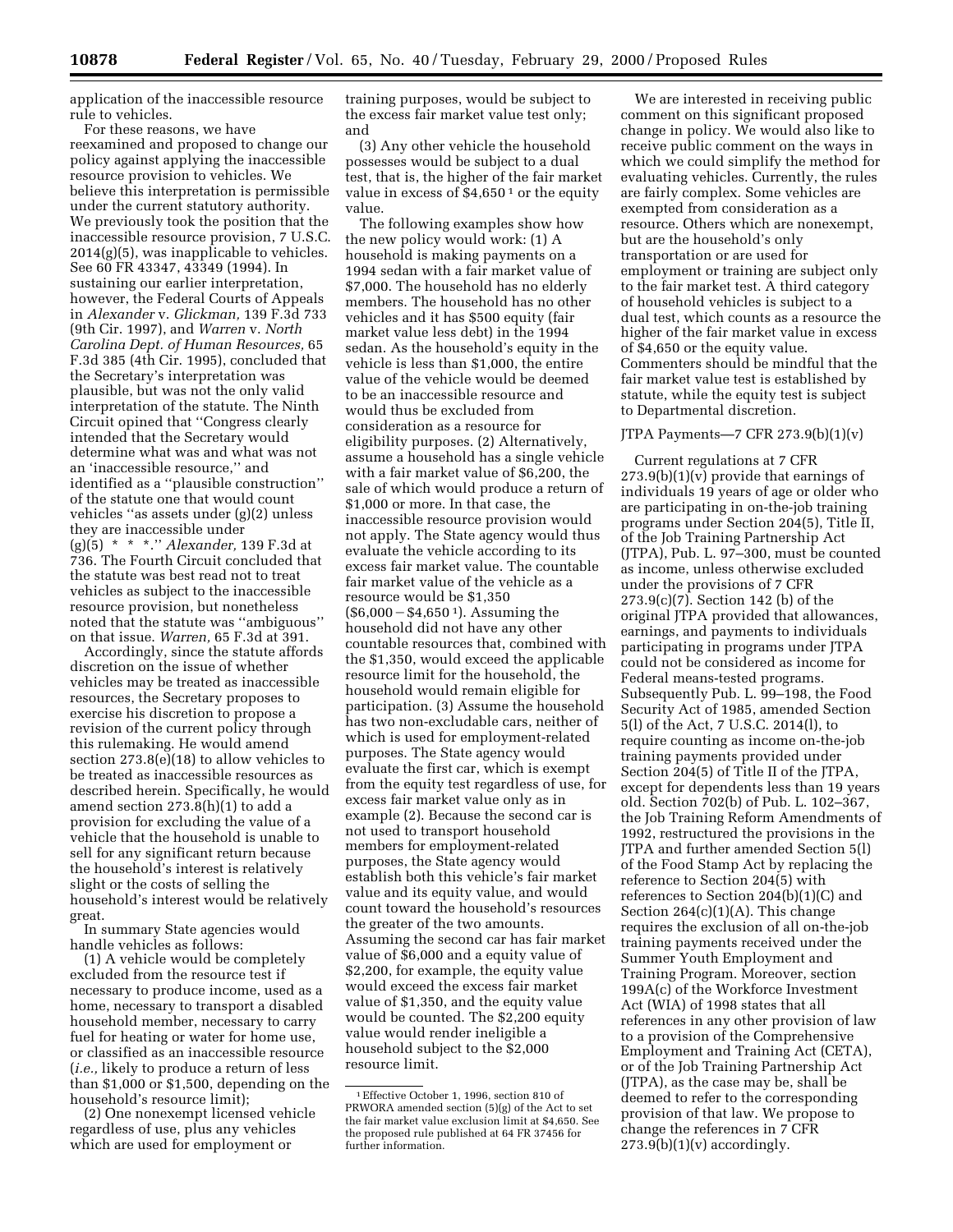Transitional Housing Payments—7 CFR  $273.9(c)(1)(i)(E)$  and  $(c)(1)(ii)(E)$ 

Current regulations at 7 CFR  $273.9(c)(1)(i)$  and (ii) exclude the full amount of any PA or GA grant made to a third party (vendor payment) on behalf of a household residing in transitional housing for the homeless. The regulations are based on a provision of the Mickey Leland Childhood Hunger Relief Act (Pub. L. 103–66), which was implemented in final regulations dated August 29, 1994 (59 FR 44309). Section 811 of PRWORA amended Section 5(k)(2)(F) of the Act to remove the exclusion for transitional housing payments.

Because of the many changes in this provision in recent years, we are providing a brief historical summary that may be helpful to readers. The Food Security Act of 1985 (Pub. L. 99–198), implemented by regulations dated September 29, 1987 (52 FR 36390), specifically provided that PA or GA payments diverted to a third party on behalf of the household for living expenses should be considered income. The law reinforced previous policy that payments from governmental assistance programs be treated as income. However, the law also provided an exclusion for State or local emergency or special assistance vendor payments. These payments are excluded to the extent that the payment is not normally provided as part of a PA grant and is provided over and above the normal grant. In 1987, Pub. L. 100–77, the Stewart B. McKinney Homeless Assistance Act, amended the Act by excluding PA or GA housing assistance made to a third party on behalf of households residing in temporary housing facilities, if the temporary housing unit did not have a stove or refrigerator. The provision was to expire on September 30, 1989. The Mickey Leland Memorial Domestic Hunger Relief Act (Pub. L. 101–624) amended the Act to allow an exclusion for households living in transitional housing equal to 50 percent of the maximum shelter allowance provided to households receiving assistance under Title IV–A of the Social Security Act who live in permanent housing and made the provision retroactive to October 1, 1990. Section 906 of the Food, Agriculture, Conservation, and Trade Act Amendments of 1991 (Pub. L. 102–237) clarified that the subject provision was effective only if the State calculates a shelter allowance to be paid under the State Plan of Operation separate and apart from payments for other household needs. The 1993 Leland Act (Pub. L. 103–66) provided an exclusion for the full amount of the assistance.

In accordance with PRWORA requirement, we propose to rescind 7 CFR  $273.9(c)(1)(i)(E)$  and  $(c)(1)(ii)(E)$  to eliminate the exclusion for PA or GA transitional housing vendor payments. State agencies may continue to exclude emergency housing assistance to migrant or seasonal farmworker households while they are in the migrant stream and emergency and special assistance that is above the normal grant. GA payments from a State or local housing authority and assistance provided under a program in a State in which no cash GA payments are provided may also be excluded. With the removal of paragraph  $(c)(1)(i)(E)$ , current paragraph  $(c)(1)(i)(F)$ would become paragraph (c)(1)(i)(E). With the removal of paragraph (c)(1)(ii)(E) and the removal of paragraph (c)(1)(ii)(A), as described under ''Energy Assistance'' below, current paragraphs (c)(1)(ii)(B) through (G) would become paragraphs  $(c)(1)(ii)(A)$  though  $(c)(1)(ii)(E)$ .

#### Earnings of Children—7 CFR 273.9(c)(7)

Current regulations at 7 CFR 273.9(c)(7) exclude the earned income of any household member who is under age 22 and an elementary or secondary school student living with a natural, adoptive or stepparent or under the parental control of a household member other than a parent. Section 807 of PRWORA amended section 5(d)(7) of the Act (7 U.S.C. 2014(d)(7)) to exclude the income of children age 17 and under. Accordingly, we propose to amend 7 CFR 273.9(c)(7) to exclude the earned income of any household member who is under age 18. We propose to retain all the other provisions of 7 CFR 273.9(c)(7) regarding this exclusion which were implemented in the rule published October 17, 1996 (61 FR 54292).

Currently, 7 CFR 273.10(e)(2)(i) provides that for prospective eligibility and benefit determination, the earned income of a high school or elementary school student must be counted beginning with the month following the month in which the student turns 22. Section  $273.21(j)(1)(vii)(A)$  provides that the student's income must be counted beginning with the budget month after the month in which the student turns 22. We propose to make conforming amendments to these sections to change the age from 22 to 18.

# Nonrecurring Lump-sum Payments—7 CFR 273.9(c)(8)

In 7 CFR  $273.9(c)(8)$  regarding nonrecurring lump-sum payments, we

plan to add a sentence to allow TANF diversion payments to be excluded under certain conditions. Current policy is that they may be excluded if no more than one payment is anticipated in any 12-month period to meet needs that do not extend beyond a 90-day period, the payment is designed to address barriers to achieving self-sufficiency rather than provide assistance for normal living expenses, and the household did not receive a regular monthy TANF payment in the prior month or the current month. We are proposing to include this policy except that we plan to change the 90-day period to a 4 month period. The Department of Health and Human Services uses a 4 month period as the regulatory framework for its definition of shortterm. (See **Federal Register** Volume 64, No. 69, dated April 12, 1999, page 17759.)

#### Energy Assistance—7 CFR 273.9(c)(11)

Under current regulations at 7 CFR 273.9(c)(11), energy assistance provided under any Federal law is excluded from consideration as income. Energy assistance provided under State or local law which meets the requirements specified in the regulations is excluded from income if FNS has approved the exclusion. That section also contains detailed guidance for determining when assistance is actually provided for the ''purpose'' of energy assistance.

Section 808 of PRWORA replaced section 5(d)(11) of the Act with a new section 5(d)(11) , 7 U.S.C. 2014(d)(11), which modifies the exclusion for Federal and State agency energy assistance payments. Federal energy assistance payments are excluded under this provision, with one exception. Energy assistance provided under Title IV–A of the Social Security Act is not excluded. This eliminates the exclusion of energy assistance provided as part of a State's public assistance grant. The new provision allows an exclusion for one-time payments or allowances made under a Federal or State law for the costs of weatherization or emergency repair or replacement of an unsafe or inoperative furnace or other heating or cooling device.

In accordance with PRWORA provisions, we propose to revise 7 CFR  $273.9(c)(11)$  in its entirety. In the new paragraph (c)(11)(i) we would add an exclusion for any payments or allowances made for the purpose of providing energy assistance under any Federal law other than Part A of Title IV of the Social Security Act. In new paragraph (c)(11)(ii) we would add an exclusion for one-time payments issued on an as-needed basis under State or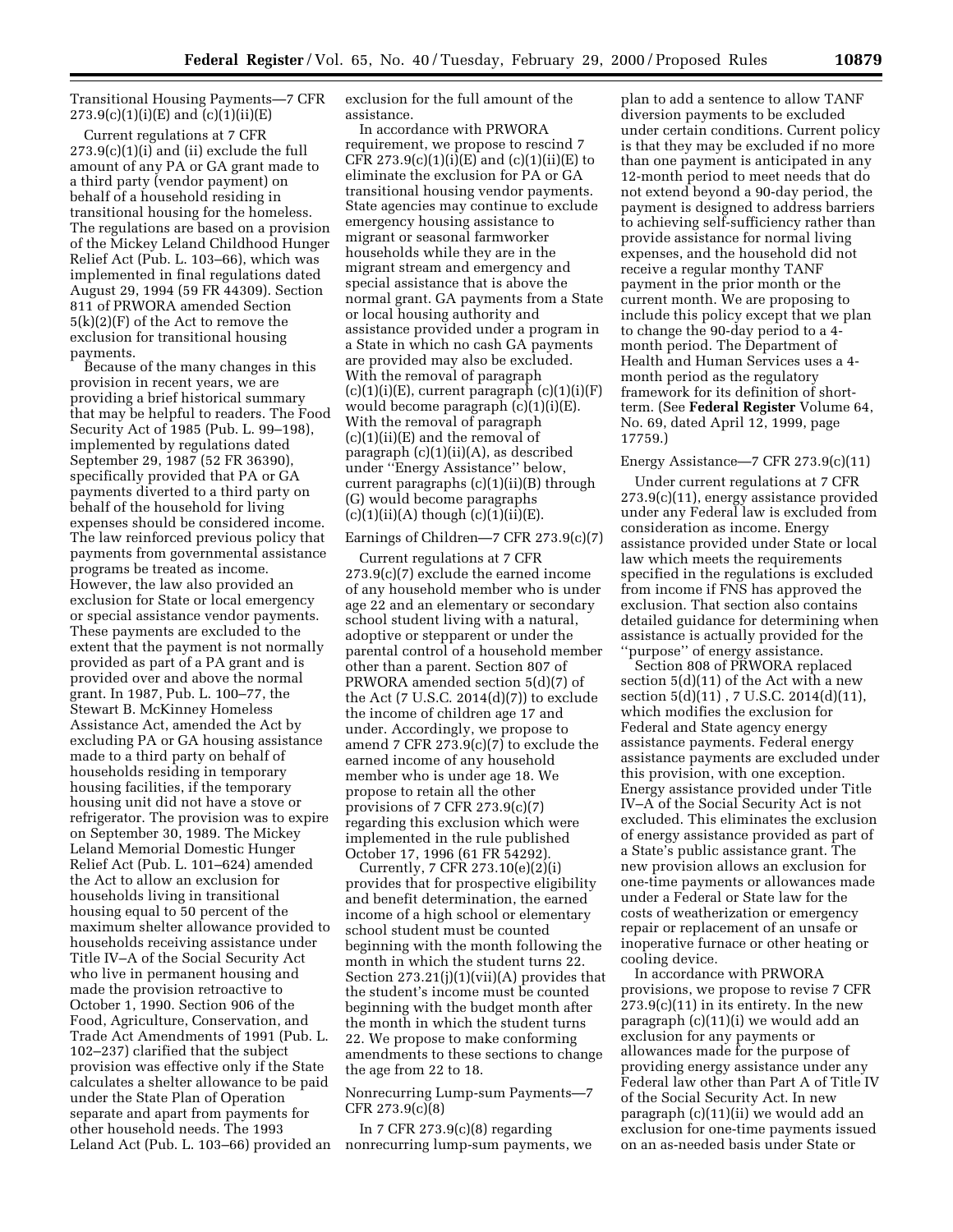Federal law for weatherization or emergency replacement or repair of heating or cooling devices. For the purposes of this provision, we would consider a one-time payment as one which is provided on an as-needed basis rather than in a regular series of payments. A household would have to apply for this assistance each time it incurred a cost for weatherization or emergency repair or replacement of a heating or cooling device. If one payment is received to replace windows and another payment is later received to replace a furnace, each payment could be considered a one-time payment. If a down payment on an expense is made and the final payment is made when the work is completed this would be one payment. All other provisions appearing under current paragraph (c)(11) would be removed.

Section 808 of PRWORA also made a conforming amendment to section 5(k) of the Act (7 U.S.C. 2014(k)) to remove existing exclusions for energy assistance in sections 5(k)(1)(B) and (C). These exclusions appear in current regulations at 7 CFR 273.9(c)(1). Previously, section 5(k)(1)(B) of the Act excluded thirdparty housing assistance for energy and utility expenses, and section  $5(k)(1)(C)$ excluded third-party energy assistance payments. PRWORA added a new paragraph  $(C)$  to section  $5(k)(1)$  to exclude only the types of energy assistance listed in section 5(d)(11) of the Act, as amended by PRWORA, when the assistance is provided in the form of third-party payments. Accordingly, we would make a conforming amendment at 7 CFR 273.9(c) to remove the income exclusion for GA vendor payments for utility expenses in paragraph  $(c)(1)(ii)(A)$ . It is not necessary to make a conforming amendment to the income exclusion provisions at 7 CFR  $273.9(c)(1)(i)(C)$  and  $(c)(1)(ii)(B)$ regarding energy assistance because they refer to paragraph (c)(11), which contains the new exclusion.

Section 808 of PRWORA also added a new paragraph (4)(A) to section 5(k) of the Act to provide that, with one exception, a third-party payment under a State law for energy assistance is considered to be money paid directly to the household. The exception is contained in paragraph  $5(k)(2)(G)$  of the Act and refers to assistance provided to a third party on behalf of a household under a State or local GA program, or comparable program, if, under State law, no assistance under the program may be provided directly to the household in the form of a cash payment. This exclusion is located in current regulations at 7 CFR  $273.9(c)(1)(ii)(G)$ . Therefore, no changes

are needed to implement this PRWORA provision. Paragraph 5(k)(4)(B) of the Act, as amended, also provides that for purposes of the excess shelter deduction, an expense paid on behalf of a household under a State law to provide energy assistance is considered an out-of-pocket expense incurred and paid by the household. Therefore, the household is entitled to claim the expense as a shelter cost. This provision is discussed further under the standard utility allowance provision below.

Shelter Costs—7 CFR 273.9(d)(5), Standard Utility Allowance—7 CFR 273.9(d)(6), and Adjustment of Shelter Deduction—7 CFR 273.9(d)(9)

We propose to reorganize 7 CFR  $273.9(d)(5)$  and  $(6)$  to include all provisions related to shelter expenses in revised 7 CFR 273.9(d)(6). Current paragraph (d)(5) sets forth the requirements for allowing a deduction from the household's income for shelter expenses, including a description of allowable shelter costs and the special provisions for homeless households. Current paragraph (d)(6) describes the procedures for establishing and using a standard utility allowance as a shelter cost deduction. We believe these two sections of regulations are closely related and should be combined. Therefore, we would move the provisions of paragraph (d)(5), combine them with the provisions in paragraph (d)(6), and retitle the revised paragraph (d)(6) as ''Shelter costs.'' Paragraph (d)(7) regarding child support would be redesignated as (d)(5).

1. *Homeless households.* Current regulations at 7 CFR  $273.9(d)(5)(i)$ provide that State agencies must use a standard estimate of the shelter expenses for households in which all members are homeless and are not receiving free shelter throughout the month. State agencies may develop their own standards or use an annually adjusted standard provided by FNS. In October 1995, the standard was updated to \$143 per month for FY 1996. The regulation is based on a provision of the Mickey Leland Domestic Hunger Relief Act (Pub. L. 104–624) which amended section  $11(e)(3)(E)$  of the Act (7 U.S.C. 2020(e)(3)(E)) to require that State agencies develop standard shelter estimates. The provision authorized the Secretary to issue regulations to preclude the use of the standard shelter estimate for homeless households with extremely low shelter costs. The State agency was required to use the estimate in determining benefits unless a household verified higher expenses. Readers may refer to the final regulations implementing this provision

published on December 4, 1991 (56 FR 63594) for a more complete discussion of the issues involved. In implementing this provision, FNS provided that the homeless shelter estimate would be used in determining the household's excess shelter deduction. That is, if the household claimed no shelter costs exceeding the estimate, the estimate would be considered to be the household's total shelter cost and the amount of the estimate over 50 percent of the household's income would be the household's excess shelter deduction.

Section 809 of PRWORA amended section 11(e)(3) of the Act to remove the homeless shelter provision and added a new paragraph (5) to section 5(d) of the Act  $(7 \text{ U.S.C. } 2014(d)(5))$  to provide that State agencies may develop an optional standard homeless shelter allowance not to exceed \$143 per month. The new paragraph provides that the State agency may use the allowance in determining eligibility and allotments for homeless households and that the State agency may make a household with extremely low shelter costs ineligible for the allowance.

The Conference Report accompanying PRWORA (House Report 104–725) indicates that the homeless shelter allowance is to be used in determining a homeless household's excess shelter deduction. However, the provision was added to the Act as a separate deduction. The language of the law is clear that the allowance is to be used as a deduction in determining eligibility and allotments. The law does not indicate that the standard is to be used in computing the excess shelter expense, as is the case with the standard utility allowance. Since the language is clear, there is no reason to refer to the legislative history of the provision. Therefore, we propose to revise current 7 CFR 273.9 $(d)(5)(i)$  (redesignated as paragraph (d)(6)(i)) to add an optional homeless shelter deduction from net income. Households claiming the homeless shelter deduction would be entitled to no other shelter deduction. They could, however, be entitled to a deduction for excess shelter expenses instead of the homeless shelter deduction if they verified actual costs. We are also proposing a conforming amendment to 7 CFR  $273.10(e)(1)(i)$  to add a new paragraph (G) to include the standard homeless shelter deduction.

2. *Excess shelter deduction.* Currently, 7 CFR 273.9(d)(5)(ii) provides that households are allowed a deduction for shelter costs in excess of 50 percent of the household's income after all other deductions have been subtracted. It provides that the shelter deduction cannot exceed the maximum limit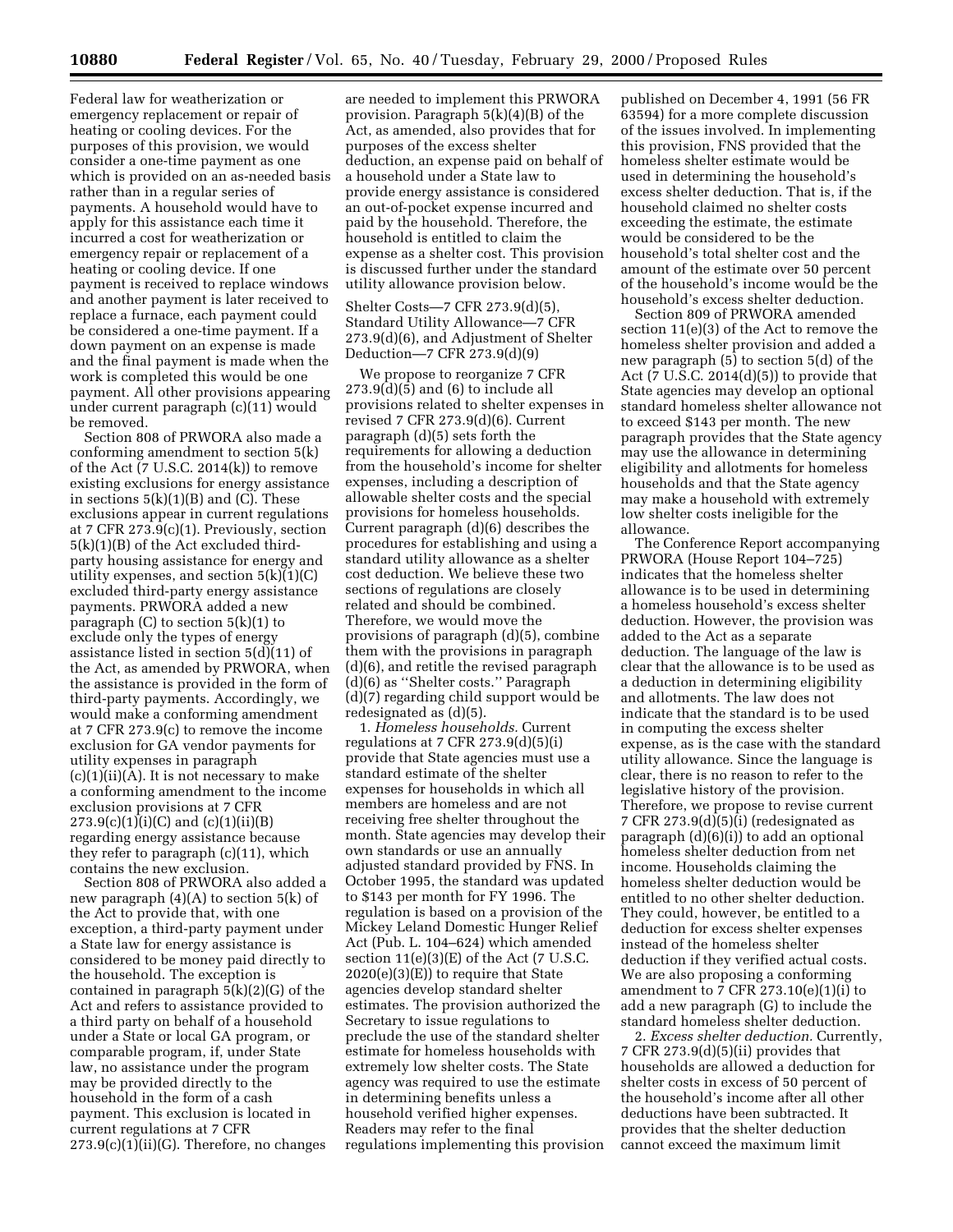established for the area, unless the household contains a member who is elderly or disabled. It indicates that the shelter deduction limit applicable for use in the States, the District of Columbia, Guam, and the Virgin Islands will be prescribed in **Federal Register** notices. Paragraphs (5)(d)(ii)(A) through (E) describe allowable shelter expenses.

The provisions of current paragraph (d)(5)(ii) concerning application of the excess shelter expense limit in households with and without an elderly or disabled member would be included in the introductory language of new 7 CFR 273.9(d)(6)(ii).

Current paragraph (d)(5)(ii) provides that the maximum shelter deduction amounts will be published in General Notices published in the **Federal Register**. In 7 CFR 273.9(d)(9), the shelter deduction amounts and adjustments are described. Section 809 of PRWORA sets the limits for the various areas by year. Therefore, we propose to remove these provisions and provide instead that FNS will notify State agencies when the amount of the excess shelter limits change.

We propose to amend current 7 CFR  $273.9(d)(5)(ii)(C)$  to expand the list of allowable utility costs to include fuel or electricity used for household purposes other than heating or cooling (including cooking) as an allowable utility expense. These additions are being made in response to comments on the proposed rule published November 22, 1994 (59 FR 60087) titled Excess Shelter Expense Limit and Standard Utility Allowances (ESE) rule.

The provisions of current (d)(5)(ii)(A) through (E), with the modifications outlined above, would be included in new paragraph  $(d)(6)(ii)(A)$  through  $(E)$ . In addition, we would remove an unnecessary sentence referring to the excess shelter deduction from 7 CFR 273.10(e)(1)(i)(E).

3. *Standard utility allowance—7 CFR 273.9(d)(6)* Under the proposed reorganization of 7 CFR 273.9(d)(6) outlined above, provisions for utility standards would be contained in 7 CFR 273.9(d)(6)(iii) and would be organized as follows. The provisions for developing standards would be located in paragraph (iii)(A), and requirements for updating standards would be contained in paragraph (iii)(B). Provisions governing entitlement to the standard containing heating or cooling expenses would be included in paragraph (iii)(C). Household options would be addressed in paragraph (iii)(D), a new option to allow States to mandate use of the standards would be addressed in paragraph (iii)(E), and the requirements for shared expenses would

be addressed in paragraph (iii)(F). Changes are being proposed as required by PRWORA and to enhance State flexibility and simplify the regulations. In addition, we are taking this opportunity to review the proposed changes in the ESE rule and to repropose several provisions which have been modified in response to comments. The final ESE rule was withdrawn from clearance when it became apparent that pending legislation would make several of the proposed provisions obsolete.

#### A. Developing Standards

Current regulations at 7 CFR  $273.9(d)(6)(i)$  allow State agencies to offer a single standard utility allowance that includes the cost of heating and/or cooling, cooking fuel, electricity not used to heat or cool the residence, the basic service fee for one telephone, water, sewerage, and garbage and trash collection to households that incur a heating or cooling cost, receive energy assistance under the Low-Income Home Energy Assistance Act of 1981 (LIHEA), or receive other energy assistance but still incur out-of-pocket expenses. For the purposes of this proposed rule, we propose to identify this allowance as the heating and/or cooling standard utility allowance (HCSUA). Instead of offering a single HCSUA, State agencies may offer an individual standard allowance for each utility expense, such as electricity, water, sewerage, or trash collection.

Section 890 of the PWORA, which amended section 5(d) of the Act, allows State agencies to develop one or more standards that include the cost of heating and cooling and one or more standards that do not include the cost or heating and cooling. Currently, there is no regulatory provision for a limited utility allowance (LUA) that includes utility expenses other than heating or cooling and is offered to households that do not have a heating or cooling expense but do incur the costs of other utilities. However, prior to enactment of PRWORA, approximately half of the State agencies had been granted waivers to offer an LUA to households that do not qualify for the SUA. The new authority for developing an LUA would be contained in proposed paragraph  $(d)(6)(iii)(A).$ 

We propose to provide in paragraph (d)(6)(iii)(A) that State agencies may establish an LUA that includes at least two utilities other than telephone. State agencies may offer individual standards to households that incur only one utility expense. We would also provide that State agencies may use different types of standards but cannot allow households

to use two standards that include the same expense. The State agency may vary the standards by factors such as household size, geographical area, or season. However, only utility costs identified in proposed paragraph (d)(6)(ii)(C) are allowable expenses. As provided in Policy Memo 3–97–04, dated May 9, 1997, States in which the cooling expense is minimal may include the cooling cost in the LUA as part of the electricity component.

The proposed ESE rule would have allowed State agencies to establish an LUA that includes electricity, water, sewerage, and garbage or trash collection and is available only to households that have no heating or cooling costs but incur the cost of electricity and either water or sewerage. Four of the nine State agencies that commented on this proposal objected to the requirement that households incur specific utility costs to qualify for an LUA. They asked that the rule be revised to give State agencies greater latitude in developing an appropriate LUA and that the regulations not mandate which expenses a household would have to incur to receive the LUA.

We are not reproposing the LUA provisions of the ESE rule in this proposed rule because they have been superseded by Section 809 of PRWORA as discussed above. However, in this proposed rule, we are including several ESE provisions regarding standards and entitlement to a HCSUA.

#### B. Updating Standards

Current regulations at 7 CFR 273.9(d)(6)(iv) require State agencies to submit the methodology used in developing a standard to FNS for approval. These current rules also require State agencies to review and adjust the standard annually to reflect changes in the cost of utilities. The proposed ESE rule would have required State agencies that develop new standards to use FNS-approved methodologies, review and adjust the standards annually, and submit revised amounts to FNS for approval. The final ESE rule would have required State agencies to submit methodologies used in developing and updating standards to FNS every 3 years, when they are revised, or upon a request from FNS.

Two State agencies commented on these provisions. One asked whether standards would have to be submitted each year or only if costs have risen significantly and whether a threshold would be established for increases. The other objected to the requirement to submit methodologies every 3 years and suggested that FNS redistribute FNS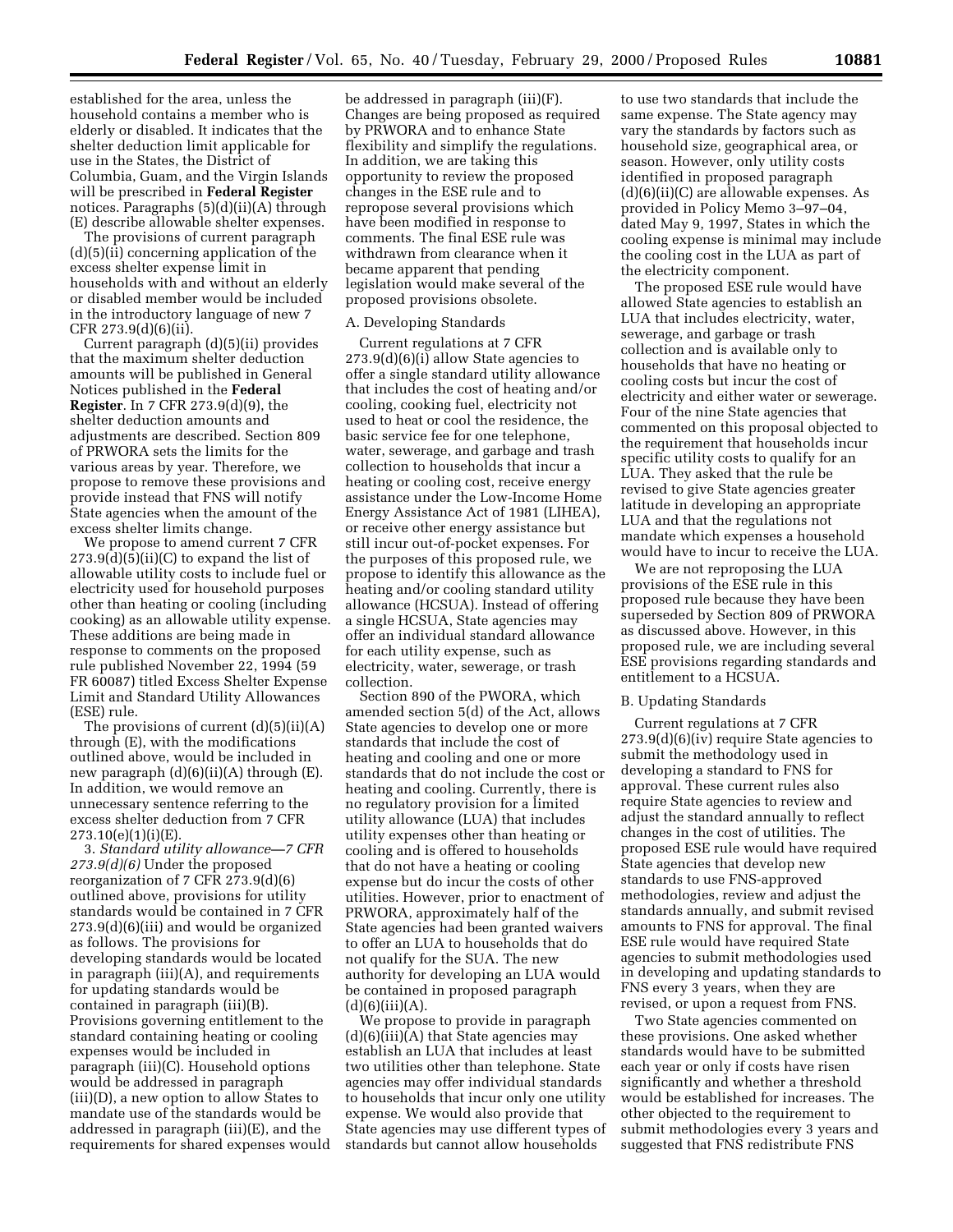Notice 79–47, which contained methodology guidance and examples.

In response to comments received and the desire to eliminate burdensome mandates, we would remove the requirement for annual submission of the amounts of the standards. Under this proposal, in new 7 CFR 273.9(d)(6)(ii), State agencies would be required to review standards periodically, make adjustments, and to notify FNS if the amount changes. They may, at their option, establish thresholds for making adjustments. We would also require that methodologies be submitted for approval when a standard is developed or changed. We plan to provide guidance on methodologies similar to FNS Notice 79–47. In the interim, we will make copies of the Notice or similar guidance available for distribution upon request.

#### C. Entitlement

Section 5(e)(7)(iv) of the Act, as revised by section 809 of PRWORA, provides that recipients of LIHEA are entitled to use an HCSUA only if they incur out-of-pocket heating or cooling expenses in excess of the amount of the assistance paid on behalf of the household to an energy provider, that a State agency may use a separate HCSUA for households receiving LIHEA, and that the LIHEA must be considered to be prorated over the heating or cooling season. Section 2605(f)(2) of the LIHEA Act of 1981 (42 U.S.C. 8624(f)), provides that LIHEA payments must be deemed to be expended by such household for heating or cooling expenses, without regard to whether such payments or allowances are provided directly to, or indirectly for the benefit of such household.

Current regulations at 7 CFR 273.9(d)(6)(ii) provide that the standard utility allowance which includes a heating or cooling component must be made available only to households which incur heating and cooling costs separately and apart from their rent or mortgage. These households include residents of rental housing who are billed on a monthly basis by their landlords for actual usage as determined through individual metering, recipients of LIHEA, or recipients of indirect energy assistance payments other than LIHEA who continue to incur out-ofpocket heating or cooling expenses during any month covered by the certification period. Households in public or private housing with a central meter who are billed only for excess usage are not permitted to use the HCSUA. (Renters must be billed on a monthly basis by their landlords for actual usage as determined through

individual metering to be entitled to use the HCSUA.) A household not entitled to the HCSUA may claim actual expenses.

In the ESE rule published November 22, 1994, we proposed to revise 7 CFR 273.9(d)(6)(ii) to clarify and simplify the rules for determining entitlement to an HCSUA. For more information regarding the background of the provisions governing entitlement to the HCSUA, readers may refer to the preamble to the proposed rule.

One proposed change in the ESE rule would have extended use of the HCSUA to households that live in separate residences but share a single utility meter. For example, there may be two separate houses on a lot that share one gas meter. Under current policy, if two households live separately but have one meter, the households are prohibited from sharing the HCSUA, and the State agency cannot grant the HCSUA to both households even though both incur heating or cooling costs separately from their rent. Under the ESE proposed change, the State agency was required to grant the full heating or cooling standard to both households if both incur or anticipate incurring out-ofpocket heating or cooling expenses separately from their rent or receive or anticipate receiving LIHEA. Five commenters supported the proposal, and under this rule both households would be entitled to the full HCSUA.

Under another proposed change in the ESE rule, the HCSUA would have been made available to households in private rental housing who are billed by their landlords on the basis of individual usage or who are charged a flat rate separately from their rent. One commenter suggested that all households that incur heating or cooling costs as part of their rent should be allowed to use the HCSUA because all landlords who include heating or cooling costs in the rent are passing the cost on to the renter. The State agency believes it is cumbersome and errorprone to require verification from the landlord concerning the ''flat amount'' that is charged for heating or cooling. We realize that State agencies may experience some problems in verifying whether a particular household incurs a heating or cooling expense separately from the rent amount. However, section 5(e)(7)(C)(ii)(I) of the Act does not permit use of an HCSUA for a household that does not incur such a heating or cooling expense. Therefore, only those households with an identifiable heating or cooling expense may use the HCSUA. We have considered the comments and are including the ESE proposed rule

changes regarding the entitlement of renters to the HCSUA with minor revisions for clarity in this proposed rule at new 7 CFR 273.9(d)(6)(iii).

Three comments were received concerning residents of public housing and entitlement to the HCSUA. Two State agencies requested that residents of public housing be allowed the HCSUA and one suggested that ''public housing'' be defined. One commenter suggested that the rule clarify that households in public housing that incur a heating or cooling expense separately from their rent (not just for excess usage) are entitled to the HCSUA. As explained in the preamble to the proposed ESE rule (59 FR 60088), households in public housing that incur only the cost of excess usage are not allowed to use an HCSUA. Section 5(e)(7)(C)(ii)(II) of the Act prohibits State agencies from allowing the HCSUA to households in a public housing unit which has central utility meters and charges households only for excess heating or cooling costs. However, to address State agency concerns and to simplify administration we are proposing that State agencies may elect to include excess heating and cooling costs in the LUA and offer the lower standard to public housing residents. Households in public housing that incur an out-of-pocket expense for heating or cooling that is other than an expense for excess usage would be entitled to use the HCSUA. As used in the proposed new paragraph (d)(6)(iii), ''public housing'' refers to housing provided by local Public Housing Authorities under provisions of the U.S. Housing Act of 1937, as amended, 42 U.S.C. 1401, *et seq*.

The ESE proposed rule would have allowed State agencies to anticipate entitlement to an annualized HCSUA based on the expectation that the household would incur heating or cooling costs or receive a LIHEA payment in the next heating or cooling season. This change was intended to reduce the problems associated with determining when a household is entitled to an annualized HCSUA. Under the ESE rule proposal, a household that incurs or expects to incur out-of-pocket heating or cooling costs during the next heating or cooling season (except a household in public housing with a central meter where the household is billed only for excess usage) would be entitled to an HCSUA regardless of when the certification period begins or ends. The ESE rule further proposed that the household would continue to be entitled to the HCSUA until it no longer expects to incur heating or cooling costs during the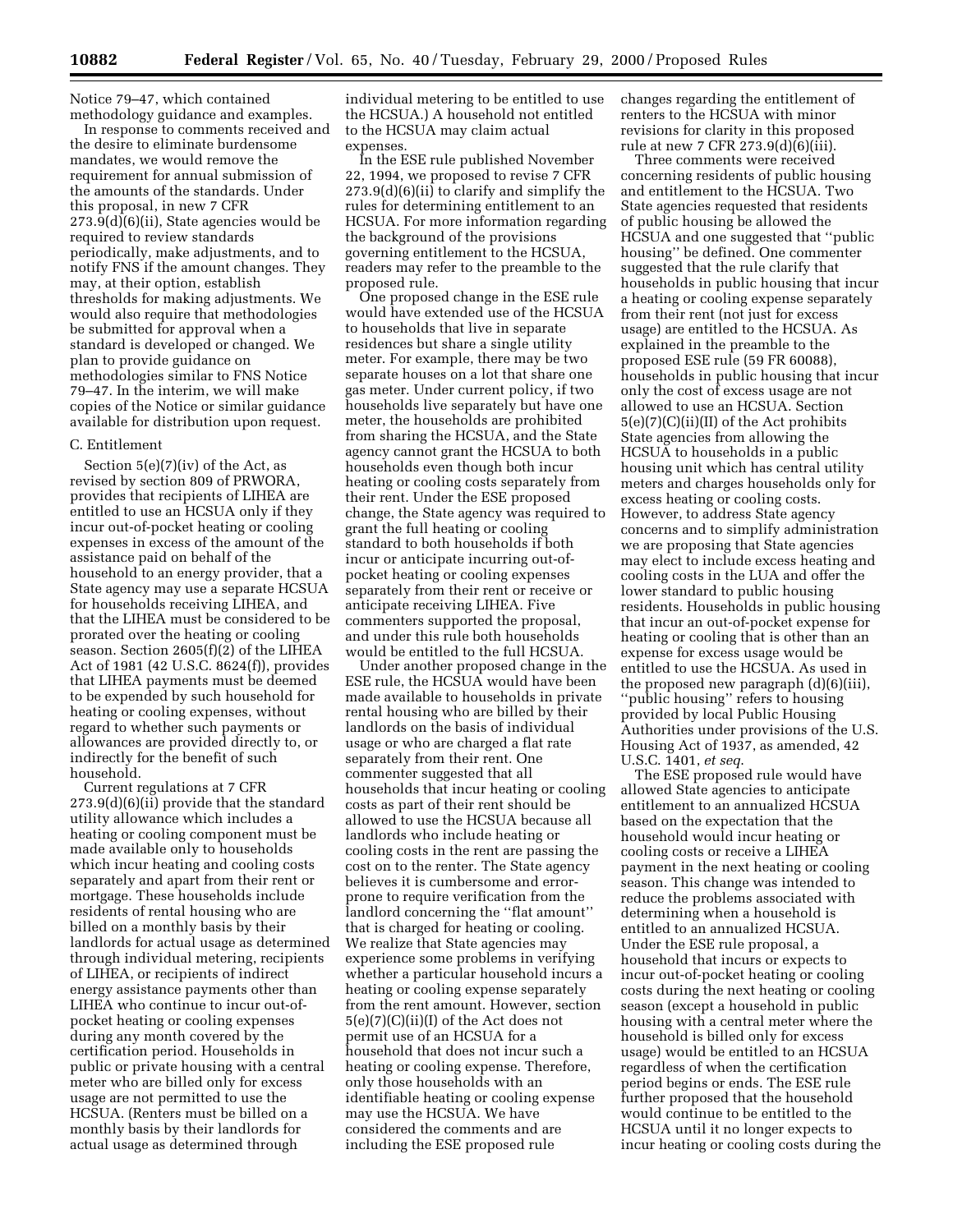next heating or cooling season. The State agency would be required to reexamine a household's entitlement to the HCSUA at recertification, when the household moves, or when the household voluntarily reports a change affecting entitlement to the HCSUA.

In response to comments and the desire to increase State agency flexibility in using utility standards, this new proposal does not contain the changes proposed in the ESE regarding anticipation of entitlement to an HCSUA. Instead, this proposed rule in 7 CFR 273.9(d)(6)(iii) would allow State agencies the discretion to develop and use whatever procedures they deem appropriate so long as they comply with the requirements of the Act and the LIHEA Act regarding use of an HCSUA. The following requirements of the Act and the LIHEA Act are included in proposed 7 CFR 273.9(d)(6)(iii) for clarity:

(1) An allowance for a heating or cooling expense may not be used for a household that does not incur a heating or cooling expense.

(2) A household that incurs a heating or cooling expense but is located in a public housing unit which has central utility meters and charges households only for excess heating or cooling costs is not entitled to a standard that includes heating or cooling costs. However, the State agency may use the excess costs in developing an overall LUA or develop a standard specifically for households which pay excess heating or cooling costs.

(3) For purposes of determining any excess shelter expense deduction, the full amount of LIHEA energy assistance payments must be deemed to be expended by such household for heating or cooling expenses, without regard to whether such payments or allowances are provided directly or indirectly to the household.

(4) An HCSUA must be made available to households receiving energy assistance (other than LIHEA) only if the household incurs out-of-pocket heating or cooling expenses. A State agency may use a separate utility standard for these households.

(5) An HCSUA may not be used for a household that shares the heating or cooling costs with and lives with another individual not participating in the Program, another participating household, or both, unless the HCSUA is prorated between the household and the other individual, household, or both.

(6) A State agency that has not made the use of a standard mandatory (as provided in paragraph (d)(6)(iii)(E)) must allow a household to switch

between the standard and a deduction based on actual utility costs at the end of any certification period.

As indicated above and in the preamble to the proposed ESE rule (59 FR 60089), provisions of LIHEA control (without specifically repealing) sections 5(e)(7)(iv)(I) through (IV) of the Food Stamp Act which provides that (1) recipients of LIHEA are entitled to the HCSUA only if they incur expenses that exceed the LIHEA payments, (2) State agencies may use a separate standard for households that receive LIHEA, (3) State agencies using a single allowance are not required to reduce the allowance for households that receive LIHEA, and (4) the LIHEA must be prorated over the entire heating or cooling season. Section 2704(f)(2) of the LIEHA (42 U.S.C. 8624(f)) provides that LIHEA payments must be treated consistently regardless of whether the payments are received directly or indirectly and that the full amount of the payments must be considered to be expended by the household for heating or cooling expenses. These requirements would be included in new paragraph (d)(6)(ii)(C).

The proposed ESE rule provided that households receiving indirect energy assistance other than LIHEA must incur an out-of-pocket expense to qualify for the HCSUA. One State agency commented that households receiving direct non-LIHEA energy assistance, such as utility reimbursements from the Department of Housing and Urban Development (HUD), should be entitled to the HCSUA regardless of whether they incur out-of-pocket utility expenses. The State agency asked that the term ''indirect'' be removed from the final ESE rule because it could create the impression that HCSUA entitlement is affected by the method in which non-LIHEA energy assistance is received. In response to this comment, we are including in new paragraph (d)(6)(iii) the basic requirements for allowing a deduction when a household receives direct or indirect assistance in paying its shelter expenses. If a household receives direct assistance that is counted as income and incurs a deductible cost, the entire expense is included in the excess shelter deduction computation. If the household's bill is paid by a vendor payment that is counted as income, the household is likewise entitled to the expense.

However, there is a distinction in Program regulations between entitlement to a deduction for an expense paid directly by the household and an expense paid by a vendor payment if the vendor payment is *excluded* from income consideration. As provided in 7 CFR 273.10(d)(1)(i), in all

cases except vendored assistance provided under the LIHEA Act, a deduction is not allowed for an expense paid by a vendor payment that is excluded from income. The LIHEA Act requires that households receiving LIHEA payments be treated as if they had incurred the expense. HUD utility reimbursement payments and some other utility assistance are excluded from income and there is no legislative provision requiring that households receiving these payments be treated as if they had incurred the expense. If a heating or cooling expense is paid by an excluded vendor payment other than a LIHEA payment, the household is not entitled to the HCSUA unless the household incurs an expense that exceeds the amount of the payment. We agree with the commenter that this area of the proposed ESE rule needed clarification and have attempted to clarify the provision in this rule.

In summary, this proposed rule would amend 7 CFR 273.9(d)(6)(iii) to provide increased State agency flexibility in applying the requirements of the Act and the LIHEA Act regarding entitlement to an HCSUA.

We are proposing to delete the last sentence in 7 CFR 273.2(f)(1)(iii) which prohibits a household that wishes to claim expenses for an unoccupied home from using the standard utility allowance. We are proposing to add a sentence to 7 CFR  $273.9(d)(6)(ii)(C)$  to provide that only one standard utility allowance can be allowed if the household has both an occupied home and an unoccupied home.

# D. Household Options

Current regulations at 7 CFR 273.9(d)(6)(vii) provide that households may claim verified actual costs rather than a standard allowance (except for the telephone standard). Under current rules at 7 CFR 273.9(d)(6)(viii), households have the right to switch between the use of actual utility costs and a standard at the time of recertification and one additional time during each 12-month period. Section 5(e)(7)(iii)(II) of the Act, as amended by section 809 of PRWORA, provides that a State agency that has not made use of a standard mandatory must allow a household to switch between actual expenses and the standard or vice versa only at recertification. Therefore, the option to switch one additional time during each 12-month period is being removed. Since some households may be certified for 24 months under the certification period requirements of section 3(c) of the Act, as amended by PRWORA, we propose that these households be allowed to switch at the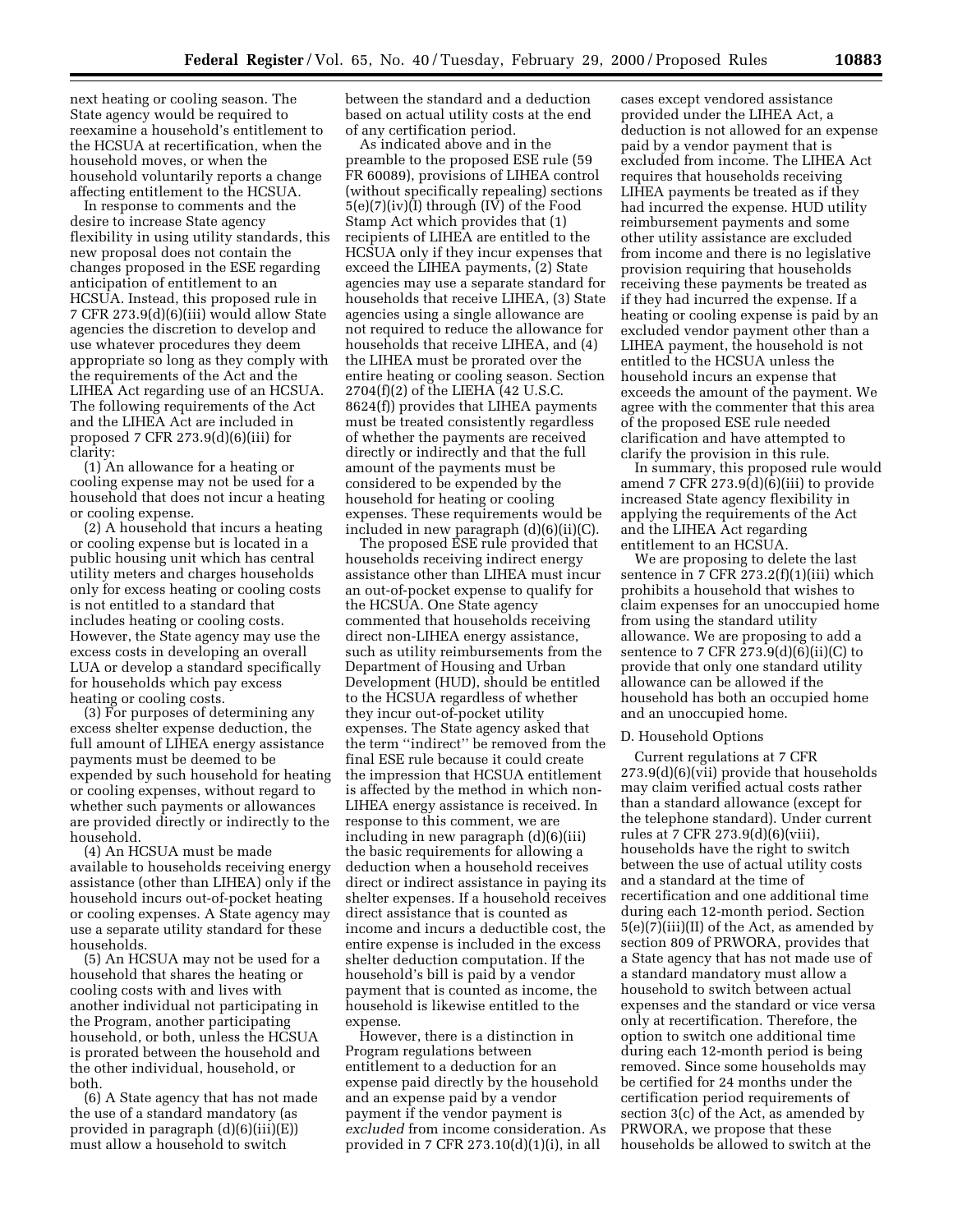time of the mandatory interim contact. Under the proposed reorganization of the regulations, the ''switching'' requirements would be included in 7  $CFR 273.9(d)(6)(iii)(D).$ 

As indicated in the preamble to the ESE rule (59 FR 60092), current policy is that households may choose between actual expenses and a standard when they move. We proposed that the redetermination of entitlement to a standard when a household moves would not be considered a ''switch.''

Four State agencies supported this provision in their comments. One of these recommended that it would be preferable to remove the switching provision from the regulations. However, the limitation on changing from actual costs to a standard or vice versa is contained in section 5(e) of the Food Stamp Act and cannot be removed by regulation. Another commenter supported the proposal but requested that the rule be clarified to indicate that the household can opt for either the standard or actual costs when it moves.

The proposed ESE rule provision to require a State agency to provide an opportunity for a household that moves to select either the standard or actual costs at the new address is included in this proposed rule in new paragraph (d)(6)(iii)(D) with clarification.

#### E. Mandatory standards

Section 809 of PRWORA amends section 5(d) of the Act to provide in section 5(d)(7)(C)(iii)(I) that a State agency may, at its option, make use of a standard utility allowance mandatory for all households with qualifying utility costs, provided:

(a) The State agency has developed one or more standards that include the cost of heating and cooling and one or more standards that do not include the cost of heating and cooling, and

(b) The standards will not increase Program costs.

Households that are entitled to the standard will not be able to claim actual costs even if they are higher. Households not entitled to the standard will be able to claim actual allowable costs. Using mandatory standards does not bestow entitlement to a standard a household would not otherwise be entitled to receive. For example, households in public housing units which have central utility meters and charge households only for excess heating or cooling costs are not entitled to a standard that includes heating or cooling costs, but they may claim the LUA.

We propose to provide in paragraph (d)(6)(iii)(E) that States using both an HCSUA and LUA may mandate use of a standard, provided that use of the mandatory standard does not increase Program costs and the standards have been approved by FNS. Requests for approval to use a single standard for a utility (such as a water standard) would be required to include the figures upon which the standard is based. If a State wants to mandate use of utility standards but does not want individual standards for each utility, the State would be required to submit information showing the approximate number of food stamp households that would be entitled to the nonheating and noncooling standard and their average utility costs before implementation of the mandatory standards, the standards the State proposes to use, and an explanation of how the standards were computed.

#### F. Sharing

Section 5(e)(7)(iii)(II) of the Act requires proration of an HCSUA when households live together and share the cost. Current regulations at 7 CFR  $273.9(d)(6)(viii)$  provide that if a household lives with and shares utility expenses with another household, the State agency must prorate a standard among the households or allow the actual costs of each household. The State agency determines the proration method if a standard is used.

The ESE proposed rule would have revised paragraph (d)(6)(viii) to provide that households living together and sharing expenses could claim actual costs or a share of a standard. It would have prohibited State agencies from allowing households to use a combination of actual costs and a share of the standard. That is, State agencies could not allow one household to claim a share of the utility standard and allow another household sharing the expense to claim actual costs.

Four of the eight comments we received on this provision supported it. Two State agencies objected to the requirement to prorate the telephone allowance and recommended that this be a State agency option. One State agency did not see how the proposal would simplify the policy regarding households that live together and share heating or cooling costs. The State agency suggested that each household be allowed the full standard. One State agency objected to the provision prohibiting State agencies from mixing a share of the standard and actual costs because the cases involved might be handled by different eligibility workers.

Although the Act requires that an HCSUA be prorated among households that share the heating or cooling expense, it does not require that all

standards be prorated and does not specify how the HCSUA should be prorated. Therefore, we are not proposing to regulate in this area.

G. Adjustment of standard deduction— 7 CFR 273.9(d)(8)

Current paragraph (d)(8) describes adjustments to be made to the standard deduction. Section 809 of PRWORA sets the amounts by area. This paragraph would be removed since the amounts are now specified in the law.

Proration of benefits at recertification— 7 CFR 273.10(a)

Current regulations at 7 CFR 273.10(a)(1)(ii) provide that the term ''initial month'' means the first month for which the household is certified for participation in the Food Stamp Program following any period of more than one month, fiscal or calendar depending on the State's issuance cycle, during which the household was not certified. By revising section 8(c)(2)(B) of the Act to provide that ''initial month'' means the first month for which an allotment is issued to a household following any period in which the household was not certified, section 827 of PRWORA reinstated the requirement to prorate benefits which existed prior to the Mickey Leland Childhood Hunger Relief Act (Pub. L. 104–624). Under the new statutory provision, benefits are prorated at initial certification and at recertification if there has been any break in certification following the last month of certification, except for migrant and seasonal farmworker households. For migrant and seasonal farmworkers, the term initial month means the first month for which the household is certified following any period of more than 30 days during which the household was not certified. We propose to amend 7 CFR 273.10(a)(1)(ii) and 7 CFR 274.10(a)(2) to provide that for all other households ''initial month'' means the first month for which a household is certified following any break in participation.

# Certification periods—7 CFR 273.10(f)

Under current regulations at 7 CFR 273.10(f), certification periods are assigned according to the stability of a household's circumstances. Households consisting entirely of unemployable or elderly individuals with very stable income are certified for up to 12 months, provided other household circumstances are expected to remain stable. Current regulations are based on Section 3(c) of the Act (7 U.S.C. 2012(c)), which, prior to enactment of PRWORA, provided specific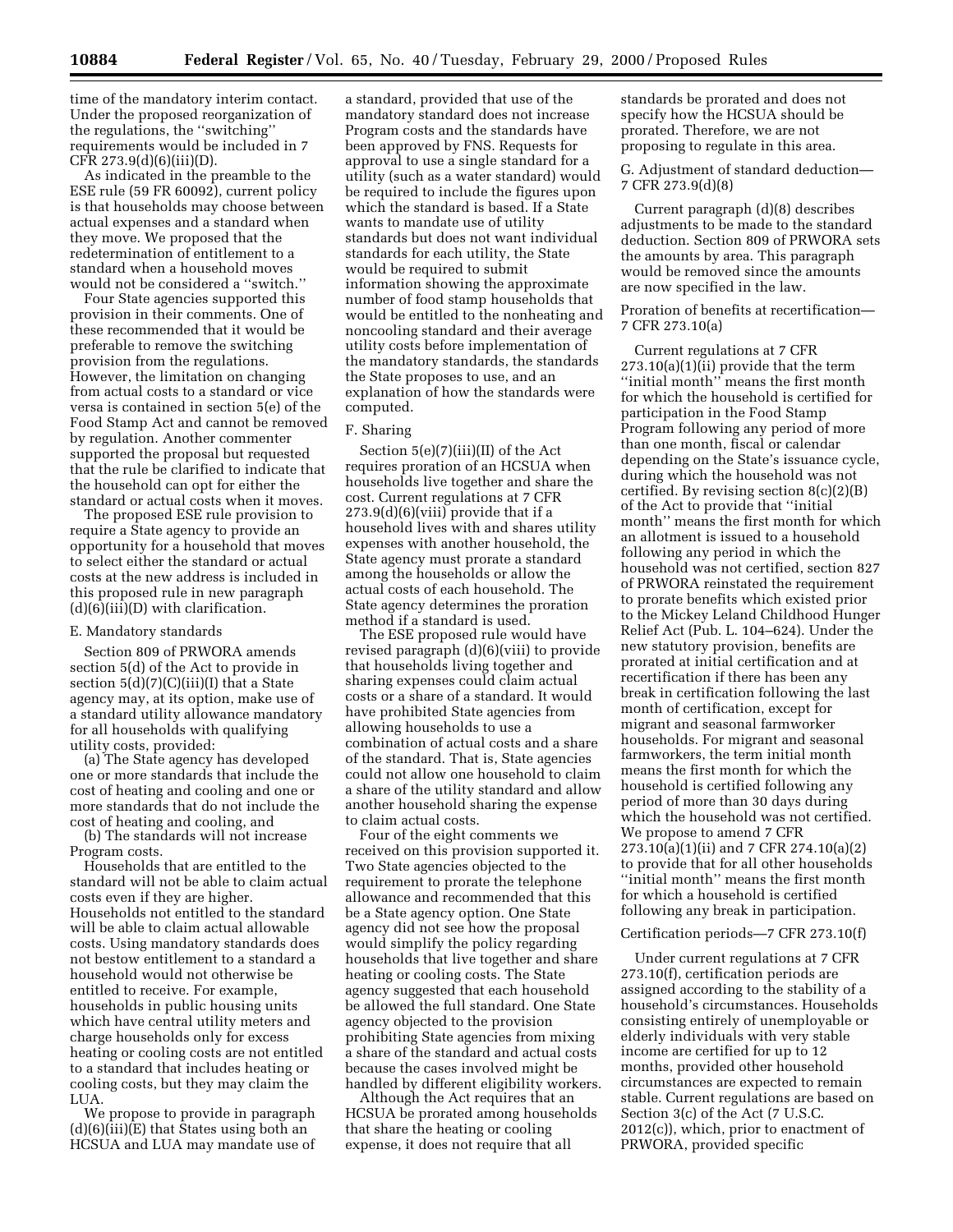certification period requirements depending on the type of household.

Section 801 of PRWORA amended section 3(c) of the Act and eliminated specific certification periods by type of household. PRWORA now provides that the certification period cannot exceed 12 months, except that the certification period may be up to 24 months for households in which all adult household members are elderly or disabled. Section 801 requires that the State agency have at least one contact with each certified household every 12 months.

We have granted waivers to several State agencies to allow certification periods of 24 months for households consisting entirely of elderly or disabled members with no earned income. These waivers will no longer be necessary since section 801 increases State agency flexibility to assign 24-month certification periods to households whose only adult members are elderly or disabled. However, Section 801 also amended the Act to remove the Department's authority to waive the requirements of the Act concerning certification periods. Therefore, we will no longer be able to grant waivers of the 12-month certification period limit for households that are not elderly or disabled. We note that the language in the law provides that all adult members must be elderly or disabled rather than the language in the waivers which provided that all members had to be elderly or disabled. Therefore households in which all adult members are elderly or disabled may be certified up to 24 months even if there are children in the household.

Accordingly, we propose to amend 7 CFR 273.10(f) to reflect the new certification period requirements of PRWORA. We propose that households cannot be certified for no more than 12 months, except households in which all adult members are elderly or disabled may be certified for no more than 24 months, and that the State agency must have at least one contact every 12 months with each certified household. Therefore, if a household in which all adult members are elderly or disabled is certified for 18 months, the State agency must have at least one contact with the household by the end of the first 12 months. State agencies may use any method they choose for this contact, including a change report form or a telephone call.

In approving waivers to allow 24 month certification periods for elderly or disabled households, we included a special condition for treatment of onetime medical expenses. Current regulations at 7 CFR  $273.10(d)(3)$ 

provide that households reporting onetime-only medical expenses during their certification period may elect to have a one-time deduction or to have the expense averaged over the remaining months of the certification period. This provision assumes a certification period of no more than 12 months. Averaging an expense over more than 12 months could result in a very small expense each month. Therefore, we required as a condition of waiver approval that State agencies give the household three options for budgeting the expense. We propose to include those options in 7 CFR  $273.10(f)(1)(iii)$  as follows: Households certified for more than 12 months that incur a one-time medical expense in the first 12 months of the certification period may elect to (a) budget the expense in one month, (b) average the expense over the remainder of the first 12 months of the certification period, or (c) average it over the remainder of the certification period. One-time expenses reported after the 12th month of the certification period would be allowed in one month or averaged over the remainder of the certification period, at the household's option. This guarantees that households will not be adversely affected because averaging the cost over more than 12 months would have a negligible benefit impact in each month. A reference to the budgeting options is also proposed to be added to 7 CFR 273.10(d)(3) for conformity.

In addition to removing the provision of section 3(c) of the Act that the 12 month limit on certification periods could be waived, section 801 of PRWORA removed the requirement that the certification period of households in which all members received PA or GA must coincide with the period of the grant. It also removed the requirement that monthly reporting households be certified for 6 or 12 months, unless a waiver was granted. We propose to revise 7 CFR 273.10(f) and to remove 7 CFR 273.21(a)(3) to reflect these changes. We also propose to include in the new 7 CFR 273.10(f)(2), the provision at 7 CFR 273.21(t) that monthly reporting households residing on reservations must be certified for 2 years, unless a waiver is approved. This requirement is based on section  $6(c)(1)(C)(iv)$  of the Act, which was not affected by the amendment to section 3(c).

We propose to include in revised 7 CFR 273.10(f)(3) the provision of current 7 CFR 273.10(f)(9) concerning the assignment of certification periods to households claiming a deduction for legally obligated child support payments. We believe the law allows us

to mandate certification periods that are less than 12 months if the household is not required to report child support information monthly or quarterly.

We also propose to make a conforming amendment to remove 7 CFR 272.3(c)(5) from the regulations and renumber paragraphs (c)(6) and (c)(7). Paragraph (c)(5), which authorized waivers of the certification period requirements in section 3(c) of the Act, is now obsolete. We also propose to make a conforming amendment to remove 7 CFR 273.11(a)(5), which addresses certification period requirements for households with selfemployment income. This paragraph is unnecessary because the provision regarding certification period length for these households was removed from the Act by PRWORA.

To provide more State agency flexibility in its day-to-day operations of the Program, we would amend the regulations to add a new paragraph 7 CFR 273.10(f)(4) allowing the State agency to shorten a household's currently assigned certification period under certain circumstances with a notice of adverse action. We have traditionally prohibited shortening certification periods once established, except in the following instances: a PA or GA household's certification period is shortened in accordance with 7 CFR 273.12(f); in accordance with Policy Memo 85–03, the State agency needs to adjust the caseload to more evenly distribute the workload, a household reports a change that indicates that the new circumstances are very unstable, or the household fails to provide required information regarding a change in household circumstances. When a household's certification period is shortened under these circumstances, a notice of expiration must be sent; or for households subject to monthly reporting, a State agency must shorten the certification period with an adequate notice in accordance with 7 CFR 273.21(m).

State agencies have continually argued that there are other situations under which the State agency should have the authority to shorten the certification period and close the case. The situations described by State agencies over time have been: a household is not using its benefits timely (*i.e.,* not drawing down on their EBT account or not redeeming their Authorization to Participate card for coupons); a household is suspected of trafficking or otherwise misusing benefits; a household is not reporting earned or unearned income properly; a change in program operations (such as converting the caseload to a new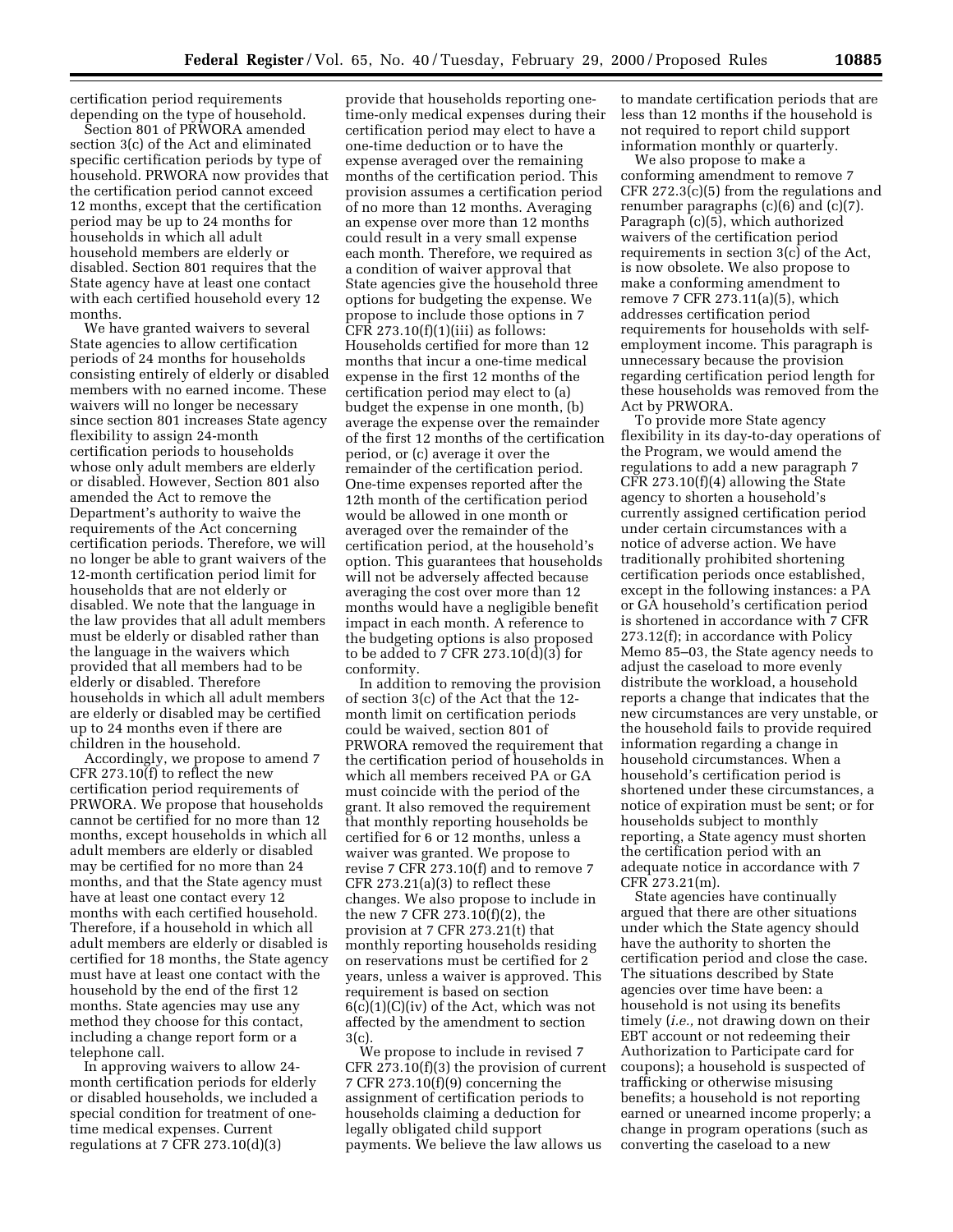computer system) warrants the adjustment of certification periods of all or part of a State agency's caseload; or the State agency wants to align food stamp certification periods with the certification periods of other programs.

We have carefully considered the current policy in light of State agency concerns and our current statutory authority. To recap the pertinent statutory provisions, section 11(e)(4) of the Act (7 U.S.C. 2019(e)(4)) provides that the State agency must issue a notice of expiration to households prior to the start of the last month of the assigned certification period. Section 11(e)(10) of the Act (7 U.S.C. 2019(e)(10)) provides that the State agency must issue a notice of adverse action to reduce or terminate a household's benefits within an assigned certification period. Further, if the household timely requests a hearing to contest the proposed reduction or termination of benefits, the State agency must continue benefits at the level authorized immediately prior to the notice of adverse action. Once continued, benefits will remain at the prior level until a hearing official issues an adverse decision or the certification period ends, whichever comes first. These statutory provisions act independently of one another. In other words, section 11(e)(4) of the Act contemplates that States will use the notice of expiration to advise a household that its certification period is ending. Section 11(e)(10) of the Act contemplates that once a household receives notification that it is authorized for benefits, States will use the notice of adverse action if it becomes necessary to reduce or terminate benefits within an assigned certification period. We have come to believe that the current practice of shortening certification periods with the notice of expiration is not the best reading of section 11(e)(10) of the Act. Use of the notice of expiration in the situations noted previously improperly shortens the period of continued benefits the household is entitled to receive had it instead received a notice of adverse action. Accordingly, we are proposing to eliminate the use of the notice of expiration as a vehicle for shortening certification periods, with one exception, which we will discuss below. Despite our concerns over the use of the notice of expiration, we will not require State agencies to change their procedures pending issuance of final rules on this issue.

We propose to retain the longstanding procedure for adjusting the certification periods of households leaving the TANF rolls, with a modification. Current 7 CFR 273.10(f)(4) requires that State agencies adjust food

stamp participation of TANF leavers with a notice of adverse action when it is clear that changes in the household's circumstances require a reduction or termination of benefits. In this instance, the State agency already has sufficient information about the household to enable a seamless transition to nonassistance status. Current 7 CFR 273.10(f)(5) outlines the procedures a State agency must follow when TANF leavers do not fully apprise the State agency of their new circumstances and the State agency does not possess enough information to make an informed determination about their continuing food stamp eligibility. In some cases, the State agency may need only one or two pieces of information or documentation to determine continuing eligibility; in others, a more thorough review of the circumstances may be in order, depending on the level of information available in the case file. We believe it would be preferable to avoid requiring the household to report for a full recertification, if a response to a notice to the household requesting information could clear up a few remaining points of eligibility. Thus adjusting the household's participation with a notice of adverse action may be an appropriate option. However, there are instances where the changes in circumstances may be extensive and questions concerning continuing eligibility would not be resolved easily through a limited contact with the household. In this regard, a household receiving TANF participates in the Program based on categorical eligibility. Eligibility is deemed because of receipt of TANF, and not necessarily verified as in the case of nonassistance households. Thus, when receipt of TANF assistance ends, the household may be considered to be more closely in the position of a new applicant for food stamps. The State agency might not have collected information about or considered eligibility factors pertinent to nonassistance households in the initial certification process. Factors of eligibility not pertinent to the eligibility of a categorically eligible household now may become relevant. We feel that this situation justifies use of the notice of expiration, in lieu of the notice of adverse action. Closing the case with a notice of expiration allows the State agency to request that the household report for an interview and recertification in a non-confrontational way. However, we are proposing an option which would allow State agencies to close cases with a notice of adverse action, provided the State agency has sent the household a notice

clearly specifying the actions a household must take to continue its eligibility. This two-step procedure is discussed in detail in the following paragraph. States have used the procedures outlined in 7 CFR 273.10(f)(5) since the implementation of the Food Stamp Act of 1977. We encourage public comment on the continuing workability of these procedures and the possibility of alternatives to the current procedure. Our aim is to find the most effective way to allow States to continue to provide nutritional support for families leaving TANF.

Outside the context of transitioning TANF households to nonassistance status, we believe that State agencies should be allowed to require households to explain changes in household circumstances during a certification period, especially in suspected intentional Program violation situations, and shorten certification periods if warranted by no response or an unsatisfactory response from the household. Therefore, we propose to consolidate in new paragraph (f)(4) most situations where shortening the certification period would be allowed. The vehicle for early closure of cases would be the notice of adverse action. State agencies may no longer use the notice of expiration to shorten certification periods for the reasons cited previously. The new paragraph provides specific authority to shorten the certification period when the State agency has information indicating that the household is not reporting income properly, the household has become ineligible, a household reports a change that indicates that the new circumstances are very unstable, or the household fails to provide adequate information regarding a change in household circumstances other than income. We considered other situations where States felt that they needed authority to close food stamp cases earlier than originally authorized. However, we determined that only the instances listed above rose to a level of urgency requiring early termination of benefits.

The proposal limits such action to those situations specifically described here to ensure that State agencies apply this new policy only under the most compelling circumstances. We are proposing a two-step process for shortening certification periods. First, the State agency must provide the household written notice that it has reason to believe the household's circumstance have changed. The notice must clearly specify the basis for the State agency's belief and the actions the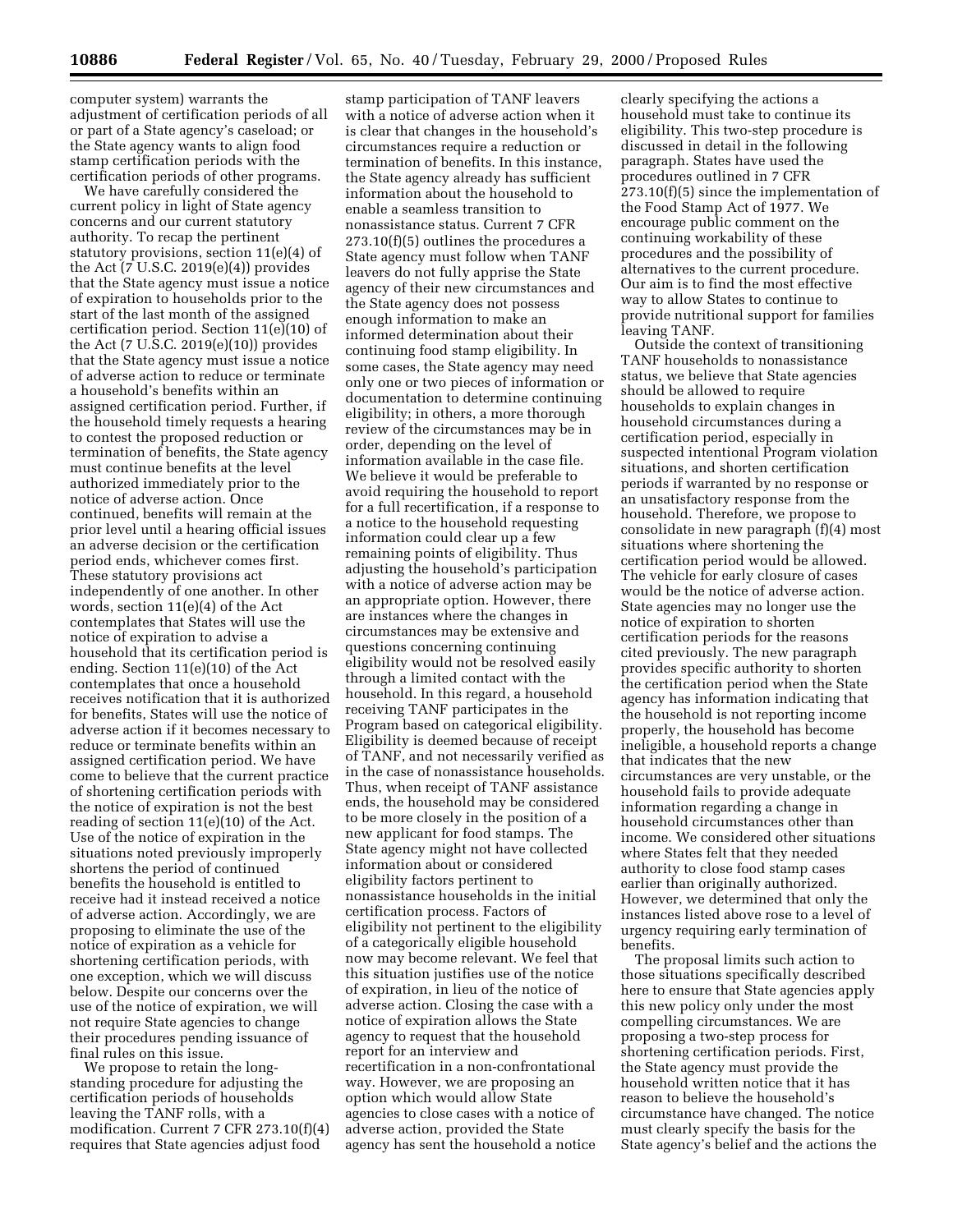State agency expects the household to take. The notice must give the household at least 10 days to contact the State agency and clarify its situation. Second, at the end of the period allowed for responding to the notice, the State agency may issue a notice of adverse action shorten the certification period if: (1) the household does not respond; (2) the household does not provide sufficient information to clarify its circumstances; or (3) the household agrees that changes in its circumstances warrant filing a new application. The notice of adverse action must meet the requirements of 7 CFR 273.13 and explain the reason for the action. After hearing from the household, State agencies may also find that no further action is required or that benefits may be adjusted without shortening the assigned certification period. We are also proposing conforming changes to new 7 CFR 273.10(f)(2) and 7 CFR 273.11(g)(5) in light of the above.

Lastly, under the proposal in paragraph (f)(5), we would continue to prohibit lengthening of a household's current certification period once it is established. The lengthening of certification periods could result in some households continuing to receive benefits that they should not. FNS would continue to consider waiver requests from State agencies to lengthen assigned certification periods. Some State agencies have requested and have been granted a waiver by FNS to lengthen certifications, usually due to a specific one-time problem situation such as implementing a new computer system. It should be noted, however, that PRWORA limits certification periods to 12 months, except for households in which all adult members are elderly or disabled. Therefore, FNS cannot allow extension of certification periods beyond 24 months for households in which all adult members are elderly or disabled or beyond 12 months for other households. This limitation is reflected in the proposed language.

# Self-employment Expenses—7 CFR 273.11(a)(4) and (b)(2)

Current regulations at 7 CFR 273.11(a)(4) contain requirements for determining the allowable costs that can be excluded in determining the amount of self-employment income to be counted. Paragraph (a)(4)(i) provides that the allowable costs of producing self-employment income include, but are not limited to, certain identifiable costs. Section 273.11(b)(1) provides that households with income from boarders may elect from among several methods of determining the cost of doing

business, including a flat amount or fixed percentage of the gross income, provided that the method used to determine the flat amount or fixed percentage is objective and justifiable and is stated in the State's food stamp manual. Paragraph (b)(2) provides that households with income from day care may choose one of the following in determining the cost of meals provided to the individuals: the actual documented costs of meals, a standard per-day amount based on estimated permeal costs, or the current reimbursement amounts used in the Child and Adult Care Food Program. These procedures for using standard estimates of costs for households with self-employment from boarders or day care were added to the regulations in a final rule dated October 17, 1996 (61 FR 54318). In this rule, we propose to consolidate allowable costs of producing self-employment income and include them in a revised paragraph (b).

To simplify the certification process and respond to State agency requests for increased flexibility, we would add in new paragraph (b)(3)(iii) an option for State agencies to use the same standard self-employment expense amounts or percents established for households receiving TANF benefits under Title IV– A of the Social Security Act.

In addition, section 812 of PRWORA required the Department to establish by August 22, 1997, a procedure by which a State may submit a method for producing a reasonable estimate of the cost of producing self-employment income in place of calculating actual costs. FNS issued a guidance memorandum in compliance with the statutory requirement on August 1, 1997. The method proposed by the State agency and submitted to FNS for approval must be designed so that it does not increase Program costs. The method may be different for different types of self-employment.

To implement the provisions of section 812 of PRWORA, we propose to amend 7 CFR 273.11 to provide in new paragraph (b)(3)(iv) that State agencies may submit requests to FNS to use a simplified method of calculating selfemployment expenses for specified categories of businesses. The request must include a description of the proposed method, information concerning the number and type of households affected, and documentation indicating that the proposed procedure would not increase Program costs. We are soliciting comments on this proposed procedure for submission of State agency requests and suggestions for other methods.

Current regulations allow households to choose between a standard amount or actual costs in claiming expenses incurred in producing boarder and daycare income. However, section 812 of PRWORA requires FNS to establish a procedure whereby States may request to use a method of producing a reasonable estimate of excludable expenses ''in lieu of calculating the actual cost of producing selfemployment income.'' In accordance with this provision, we propose that State agencies, rather than households, must determine whether to use actual costs or another approved method to determine self-employment expenses.

We also propose to take this opportunity to completely revise 7 CFR 273.11(a) to simplify the regulations and increase State agency flexibility. Currently, 7 CFR 273.11(a) contains special procedures for determining a household's income from selfemployment. Current regulations provide that income received from selfemployment is offset by the cost of producing the self-employment income. The remaining income is then averaged over the number of months it is intended to cover. We would revise and combine portions of paragraphs (a)(1),  $(a)(2)$ , and  $(a)(3)$  and remove superfluous language and examples without changing any policy contained in those provisions. We would not include in the proposed paragraph (a) the provision of current paragraph (a)(5) regarding certification periods for certain self-employment households because it is no longer necessary, as discussed earlier in this preamble under the section title ''Certification periods.''

To increase State agency flexibility, we would eliminate some prescriptive requirements in the current regulations at 7 CFR 273.11(b) regarding the treatment of shelter expenses paid by boarders. Currently, paragraph (b)(1)(i) specifies that contributions made by the boarder to the household to cover its shelter expenses are included as income to the household. The current provision further specifies that expenses paid by the boarder to someone outside of the household cannot be counted as income to the proprietor household. In addition, the current regulation in paragraph (b)(1)(iii) provides requirements addressing whether costs paid by the boarder count in determining the proprietor household's entitlement to a shelter deduction. We would eliminate these prescriptive requirements in favor of letting State agencies determine the appropriate way to handle these shelter expenses. The provision of current paragraph (b)(1)(ii) allowing options for determining the cost of doing business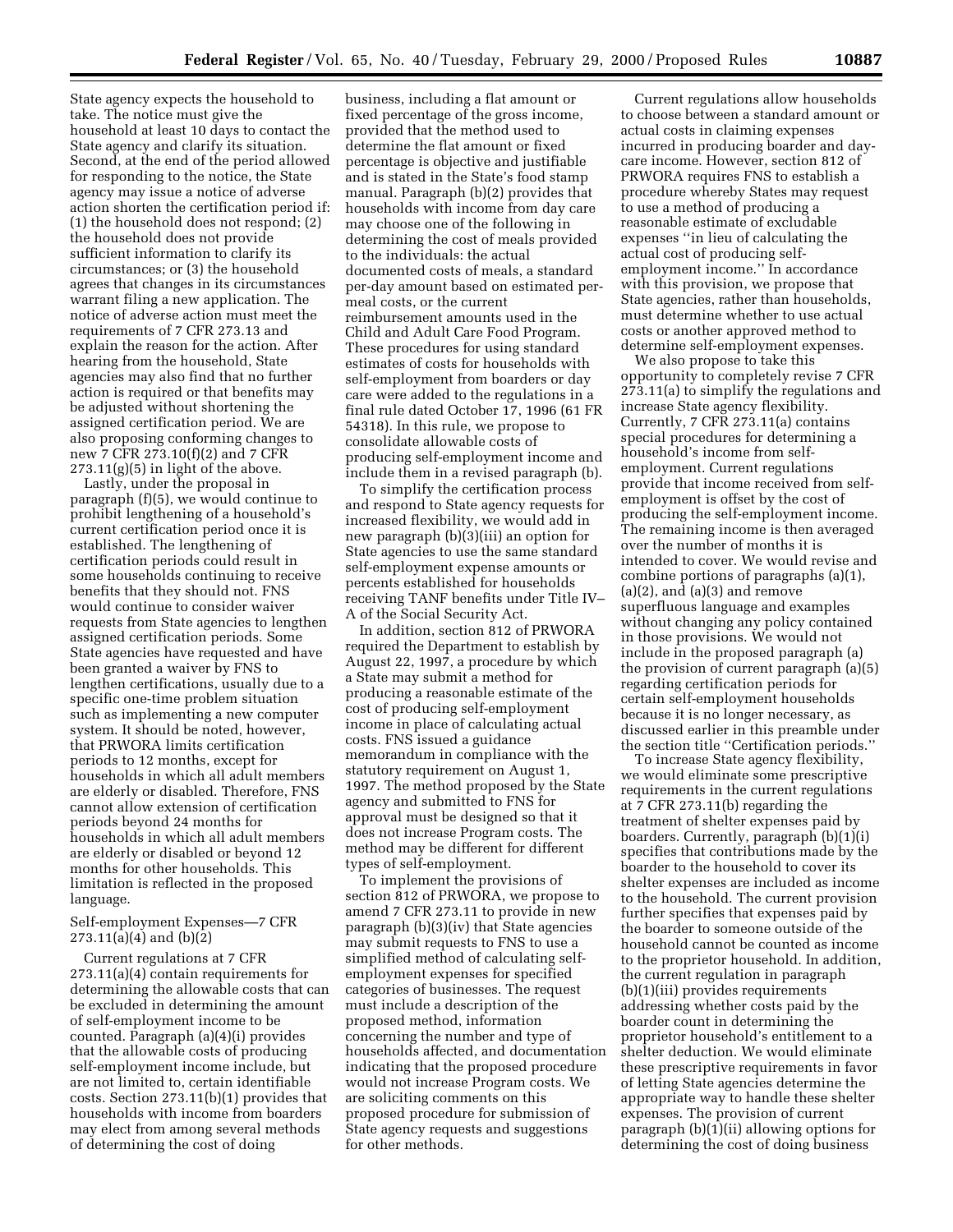for households with boarders would be included in proposed new paragraph (b)(3)(ii) and modified to remove overly prescriptive language.

Treatment of the Income and Resources of Ineligible Aliens—7 CFR 273.11(c)(2)

Current regulations at 7 CFR 273.11(c)(2) provide that the benefits of a household containing either a person disqualified for failure to provide a social security number or an ineligible alien must be determined as follows: the resources of the ineligible member count in their entirety to the rest of the household; all but a pro rata share of the ineligible household member's income is counted; and the 20 percent earned income deduction is applied to the prorated income earned by the ineligible member, and all but the ineligible member's pro rata share of the household's allowable shelter, child support, and dependent care expenses which are either paid by or billed to the ineligible member is allowed as a deductible expense for the household. We propose to renumber paragraph  $(c)(3)$  as  $(c)(4)$ , to remove the provisions regarding ineligible aliens from (c)(2), and add a new paragraph (c)(3) for ineligible aliens.

Section 818 of PRWORA amended section 6(f) of the Act (7 U.S.C. 2015(f)) and grants State agencies the statutory authority to count all or all but a pro rata share of the income of an alien who is in an ineligible category listed under the alien provisions of 6(f) of the Act, *i.e.*, those ineligible prior to PRWORA. They are primarily visitors, tourists, diplomats, students, and undocumented aliens. We propose to list the categories of aliens eligible under the Act in new paragraphs (c)(3)(i)(A) through (D). Proposed paragraph (c)(3)(i) would provide that State agencies must count all of the resources and either all or all but a pro rata share of the income and deductions of these ineligible aliens.

One State agency asked if it could count all of the alien's income for purposes of applying the gross income test and only all but a pro rata share for other purposes. The State agency was concerned that counting a pro rata share of the alien's income could result in some households with ineligible aliens being eligible whereas a similar household made up of citizens with the same income would be ineligible based on gross income. To remedy this situation, we propose to allow the State agency to count all of the alien's income for purposes of applying the gross income test for eligibility purposes but only count a pro rata share for applying the net income test and determining the level of benefits. This State agency

option applies to aliens who do not meet the alien eligibility requirements in section 6(f) of the Food Stamp Act.

Additional categories of aliens were made ineligible for food stamp benefits by PRWORA, beyond those ineligible under section 6(f) of the Act. The majority of these aliens are refugees and asylees who have been in this country for more than 7 years and lawful permanent residents except those who can be credited with 40-quarters of work or who were living in this country on August 22, 1996, and were elderly on that date or are now disabled or under age 18. The treatment of the income and resources of these additional categories of ineligible aliens were not addressed by PRWORA. Congress did not grant State agencies statutory authority to count all or all but a pro rata share of the income of aliens made ineligible by PRWORA. Further, the amended version of subsection 6(f) of the Act is explicitly limited by its plain language to aliens in categories ineligible prior to the enactment of PRWORA. Therefore, we have examined various options for counting the resources and income of those categories of aliens newly made ineligible by PRWORA.

Current regulations at 7 CFR 273.11(c) and (d) provide several methods for the treatment of ineligible household members. Section 273.11(c)(1) provides that all of the income and resources of a household member who is ineligible because of an intentional program violation disqualification or workfare or work requirement sanction must be counted in determining the eligibility and benefits of the rest of the household. Section 273.11(c)(2) provides that all of the resources and all but a pro rata share of the income of a member who is an ineligible alien or who does not provide a social security number must be counted. Section 273.11(d) provides that the resources and income of other ineligible household members, such as an ineligible student, cannot be considered available to the household with whom the individual resides. In addition, 7 CFR 273.1(b)(1) provides that the income and resources of certain nonhousehold members, including roomers and live-in attendants who may participate as separate households, are excluded in determining the eligibility and benefits of the individuals with whom they live.

Data from the Integrated Quality Control System indicate that most of the ineligible lawful permanent resident aliens live in households with children, many of whom are citizens. Further, these ineligible aliens have not violated any Program rules and have been legally

admitted for permanent residence. Therefore, we are proposing to allow the State agency to pick one State-wide option for determining the eligibility and benefit level of households with members who are aliens made ineligible under PRWORA. State agencies may either: (1) count all of the aliens' resources and a pro-rated share of the aliens' income and deductions; or (2) count all of the aliens' resources, not count the aliens' income and deductions, but cap the resulting allotment for the eligible members at the allotment amount the household would receive were it not for the PRWORA eligibility restrictions. Option (1) merely continues the policy that most State agencies are pursuing with respect to PRWORA-ineligible aliens. State agencies operating State Option Programs under section 8(j) of the Act may find option (2) attractive in terms of simplifying administration. This option would require two benefit calculations. In calculation (1), the State agency would determine eligibility and benefit level as if all PRWORAineligible aliens could still receive Federal benefits. In calculation (2), the State agency would determine eligibility and level of benefits for the eligible members, excluding the income and deductions of the PRWORA-ineligible aliens; however, the benefit amount could not exceed the amount determined in calculation (1). In State Option Programs, the difference between calculation (1) and calculation (2) would be the State's share of benefits payable to FNS. Funding for state-tostate technical assistance visits will be available through our State Exchange program for States wishing to learn about the automation procedures necessary for implementation of this option. We are proposing to allow a second variance exclusion period under 7 CFR 275.12(d)(2)(vii) for States which implement option 1, and then decide at a later date to implement option 2. For aliens ineligible under section 6(f) of the Act and for those unable or unwilling to document their alien status, the proposed rule would reflect the statute which permits the State agency the option to count all or all but a pro rata share of such an alien's income and require that all of such an alien's resources be counted.

Congress has explicitly and in plain statutory language specified how the income and resources of aliens ineligible under section 6(f) of the Act should be counted. Conversely, Congress has been silent as to how such counting should be accomplished for aliens eligible under section 6(f) of the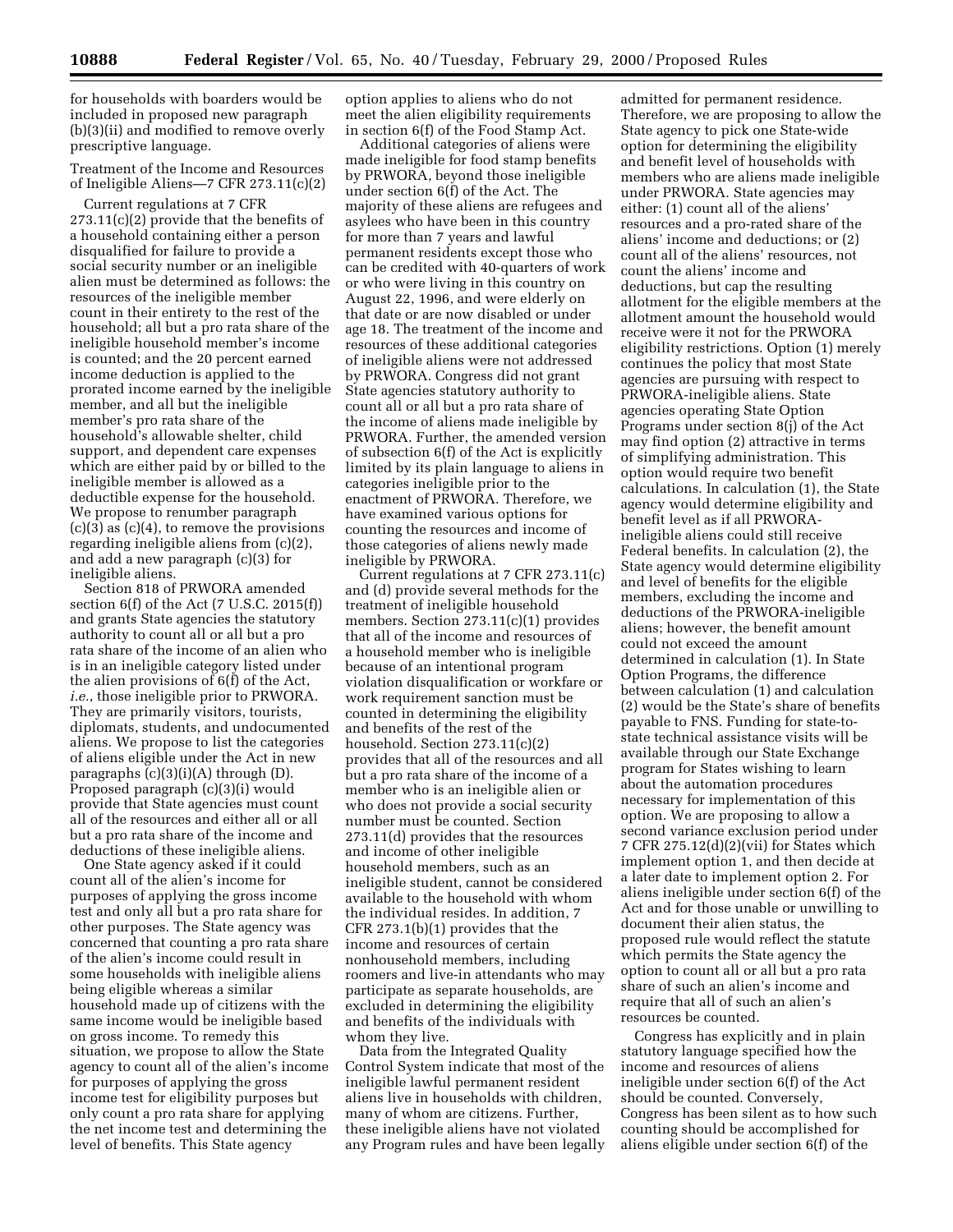Act but ineligible under PRWORA. With this in mind, we specifically invite comments on our proposal to treat the income and resources of aliens made ineligible by PRWORA.

Residents of Drug and Alcoholic Treatment and Rehabilitation Centers— 7 CFR 273.11(e)

Current rules at 7 CFR 273.11(e) set forth the procedures for certifying residents of a drug addict or alcoholic treatment and rehabilitation (DAA) centers for Program participation. The Department is proposing to revise the title of paragraph (e) and paragraphs (e)(1) through (5) to make the procedures clearer, to take into account electronic benefit transfer (EBT) issuances, and to add two new provisions contained in Section 830 of PRWORA.

Paragraph 11(e)(1) provides that individuals in DAA centers may individually apply for food stamp benefits, but certification must be accomplished through an authorized representative who is an employee of the treatment center. Section 830 of PRWORA amended section 8 of the Act  $(7 \text{ U.S.C. } 2017(f))$  to allow the State agency the option of requiring households to designate the DAA center as their authorized representative for the purpose of receiving allotments on behalf of the households. We are proposing that this change be included in new paragraph (e)(1) and that it would only apply with regard to obtaining and using benefits on behalf of the household. The current regulatory requirement in paragraph (e)(1) that households residing in treatment centers must apply and be certified through an authorized representative would continue to apply. We are proposing that a reference to this section be added to new 7 CFR 273(g)(3)(i) as contained in this proposed action which concerns authorized representative for other households.

Paragraph (e)(5)(i) of current rules provides that if a resident leaves the DAA center, the center must provide the household with its full allotment if the allotment has been issued and no portion of the allotment has been spent by the center on behalf of the household. If a resident household leaves the center prior to the 16th of the month and a portion of the allotment has already been spent by the center on behalf of the household, the center must provide the departing household with one-half of its monthly allotment. If the household leaves the center on or after the 16th of the month, the household is not be entitled to any portion of the allotment. The center must return any

unspent benefits of a household that has left the center to the State agency. Section 830 of PRWORA amended section 8 of the Act to allow State agencies the option of providing an allotment for the individual to: (a) the center as an authorized representative for a period that is less than 1 month; and (b) the individual, if the individual leaves the center. Since State agencies will generally not know in advance when a resident is going to leave the center, we are proposing that State agencies be allowed to routinely issue allotments for household's in DAA centers on a semi-monthly basis, e.g., half of the allotment could be issued on the first of the month and half could be issued on the 16th of the month. We are proposing to include this option in new paragraph (e)(4).

We are also taking this opportunity to propose provisions to take into account various EBT systems being used, but still maintain the requirement that the household have access to one-half of its monthly allotment if it leaves the DAA before the 16th of the month.

Under some EBT systems, DAA centers are authorized as retail stores and have point of sale devices (POS) located at the centers. This occurs only if the State has obtained the appropriate waivers from FNS to do so. The amounts transacted through the POS are deposited into the authorized retailer's bank account. The households' EBT cards may be transacted at the facility's POS either by the household or a representative of the DAA. An amount per meal, per day, per week or the full allotment may be transacted at one time. All POS devices must have refund capabilities. Therefore, if the DAA has a POS an amount could be refunded to the household's account and debited from the DAA's daily settlement amount.

Other State EBT systems allow the State agency to transfer, via computer terminal, the allotments of individual households into a single account for the DAA. The DAA is given its own EBT card which it can use at authorized food stores. When a household leaves the facility and this is properly reported, the State can transfer benefits from the DAA aggregated account back to the individual household account. States remain responsible for monitoring DAA facilities. EBT systems help the State in monitoring because States may review the DAA records showing when clients leave the DAA and then review EBT data to determine if benefits had been properly returned to the client's EBT account.

We do not intend to endorse a single EBT design, but any design or State

procedures used as part of the design used to accommodate DAA facilities must assure that a household has access to one-half of its allotment when it leaves the center before the 16th of the month. This policy requirement may be easily met if the State opts to issue semimonthly allotments. However, the requirement must be met regardless of issuance frequency or the issuance system.

The Department proposes to delete current paragraphs (e)(3)(i) through (iii) which provide that the expedited and regular processing standards apply to residents of DAA centers as well as other households and the requirement for the State agency to process changes in circumstances and recertification for these households the same as other households. These provisions still apply, but it is not necessary to specifically mention them.

# **Sponsored Aliens—7 CFR 273.11(j)**

We are proposing to move the sponsored alien provisions from 7 CFR 273.11(j) to new paragraph 7 CFR 273.4(c) and to renumber 7 CFR 273.11(k) as 7 CFR 273.11(j). This will consolidate most of the alien provisions.

Current rules at 7 CFR 273.11(j) establish special procedures for determining the income and resources of sponsored aliens. Sponsored aliens are individuals lawfully admitted to the United States for permanent residence. A sponsor is a person who executed an affidavit of support on behalf of an alien as one of the conditions required for the alien's entry into the United States. The current rules require that a portion of the gross income and resources of the sponsor and the sponsor's spouse (if living with the sponsor) be deemed to the sponsored alien for a period of 3 years from the date of the sponsored alien's entry into the country as a lawfully admitted permanent resident alien. Under Section 5(i) of the Food Stamp Act, the income of the sponsor and the sponsor's spouse (if living with the sponsor) is the total annual income reduced by the income eligibility standard for a household equal in size to the sponsor's household and deeming continues for only 3 years. The Act also requires that \$1,500 be subtracted from the resources of the sponsor and the sponsor's spouse to be deemed to the alien.

Section 421 of PRWORA, as modified by the OCAA and the Balanced Budget Act, contains several provisions which revise the current requirements. First, section 421(a)(1) provides that, notwithstanding any other provision of law, the income and resources of the alien must be deemed to include all of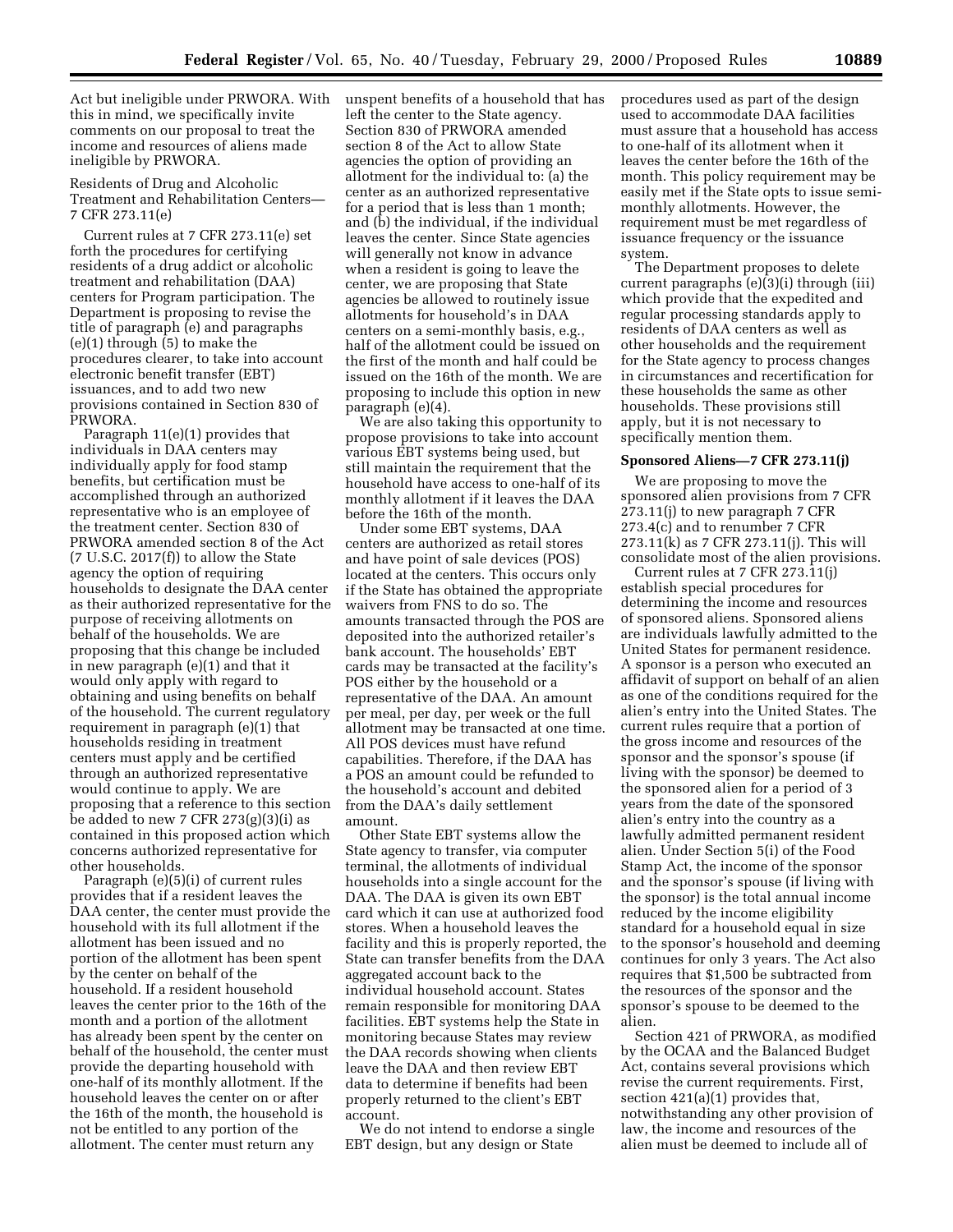the income and resources of any person who executed an affidavit of support pursuant to section 423 of PRWORA which is a legally binding affidavit. Section 421(a)(2) provides that the income and resources of the spouse (if any) of the person executing the affidavit are to be deemed to the alien. Section 421(b) provides that the deeming must continue until the alien becomes a citizen or has worked 40 qualifying quarters of coverage as defined under title II of the Social Security Act or can be credited with such qualifying quarters. Any quarter creditable for a period beginning after December 31, 1996, cannot be credited if the alien received any Federal meanstested public benefit during the quarter. Section 403 includes a list of types of assistance exempt from the prohibition against allowing a quarter of work credit for a quarter in which an alien received any means-tested public benefit. This list of exempt assistance is addressed in the discussion of alien eligibility requirements above.

The income and resources of ineligible sponsored aliens would include the income and resources of the sponsor and would be counted in determining the eligibility and benefits of the rest of the household, in accordance with 7 CFR 273.11(c).

Section 552 of OCAA amends section 421 of PRWORA to provide two exceptions to the requirement that all of the income and resources of the sponsor(s) and sponsor's spouse be deemed to the sponsored alien. For indigent aliens deeming is limited to the amount actually provided by the sponsor to the alien for a period beginning on the date of such determination and ending 12 months after such date. The Department proposes that the State agency establish criteria for determining when an alien is unable to obtain food and shelter considering all income and assistance provided by individuals and thus should be considered indigent. The agency must notify the Attorney General of each such determination, including the names of the sponsor and the sponsored alien involved. Deeming is eliminated for 12 months for battered alien spouses and children and parents of battered children if the benefit provider determines that the battering is substantially connected to the need for benefits. Section 5571 of the Balanced Budget Act includes the alien child of a battered parent in this provision. Deeming of the batterer's income and resources is eliminated after 12 months if the battery is: (1) Recognized by a court or the Immigration and Naturalization Service; and (2) has a

substantial connection to the need for benefits. These provisions do not apply if the battered alien lives with the batterer.

Section 423, as amended by section 551(a) of the OCAA, provides that the sponsored alien provisions in PRWORA apply to aliens who are sponsored under a new legally binding affidavit of support. It also requires that if a sponsored alien has received any benefits under a means-tested public benefit program, the State agency must request reimbursement by the sponsor in the amount of such assistance. If within 45 days after requesting reimbursement, the sponsor has not indicated a willingness to commence payment, legal action may be brought against the sponsor pursuant to the affidavit of support. The Department of Justice (DOJ) published an interim rule with request for comments on the new affidavits of support and reimbursement provisions in the **Federal Register** on October 20, 1997 (62 FR 54346). The rule is effective on December 19, 1997, and the new affidavits of support should be used for all aliens who become sponsored after that date.

We propose to revise 7 CFR 273.11(j) to incorporate PRWORA, OCAA, and Balanced Budget Act provisions and to streamline the section by increasing State agency flexibility and removing redundant requirements. The following revisions are proposed:

1. Paragraph  $(j)(1)$  would be revised to add a reference to section 213A of the INA, which contains requirements for the affidavit of support. We would incorporate the definition of ''sponsor'' in the definition of ''sponsored alien'' and remove the definitions of ''Date of entry'' and ''Date of admission'' because those terms are no longer relevant to the new deeming requirements.

2. The introductory text of current paragraph (j)(2) would be revised to incorporate the requirement of PRWORA that all of the sponsor's income and resources be counted in determining the eligibility and benefits of the sponsored alien and that deeming lasts until the alien becomes a citizen or can be credited with 40 qualifying quarters of coverage. The current provision in paragraph (j)(2)(v) requiring that the income and resources of both the sponsor and sponsor's spouse be counted in determining eligibility would be removed. We would remove the provisions of current regulations in paragraph (j)(2)(i)(A) allowing a 20 percent deduction from the sponsor's earned income and paragraph (j)(2)(i)(B) allowing a deduction for an amount equal to the Food Stamp Program's monthly gross income eligibility limit

for a household equal in size to the sponsor's household. We would also remove the provision allowing use of the income amount reported for AFDC purposes in current paragraph (j)((2)(ii). We would remove the provision of paragraph (j)(2)(iv) which limits the deemed amount of the sponsors' resources to those in excess of \$1,500 because PRWORA requires deeming all of the sponsors' resources. With the removal of these provisions, current paragraphs (j)(2)(iii) regarding money paid to the alien by the sponsor and (j)(2)(iv) requiring that the income and resources of the sponsor be divided among the number of aliens sponsored by that sponsor would be retained and be designated as paragraphs (j)(2)(i) and (j)(2)(ii), respectively. Current paragraph (j)(2)(vii) which provides specific procedures for handling changes in sponsors would not be included in this proposal in order to provide State agency flexibility. We believe that the State agency is in the best position to make these decisions. Requirements contained elsewhere in current regulations for reporting and acting on changes that affect a household's eligibility or benefit levels are already comprehensive and we believe there is no additional Federal interest to be protected by providing specific procedures for this particular kind of change.

3. Current paragraph (j)(3) exempts the following aliens from the deeming provisions: aliens whose sponsor is participating in the Food Stamp Program in the same household as the sponsored alien or in a separate household, aliens who are sponsored by a group as opposed to an individual, and aliens not required to have sponsors. We propose to delete the exemption for aliens whose sponsor is participating in the Food Stamp Program in a separate household from the sponsored alien. We propose to retain the exemption for sponsored aliens who are included in the same household as the sponsor so that the sponsor's income and resources will not be double counted. We propose to add exemptions for indigent aliens and certain battered aliens and the child of a battered alien as provided in the OCAA and the Balanced Budget Act and to require reporting to Attorney General of each indigent determination.

4. We would retain the provisions of current paragraph (j)(4) concerning the sponsored alien's responsibility for obtaining the cooperation of the sponsor and providing information about the sponsor to the State agency.

5. We would not include the provisions of current paragraph (j)(5)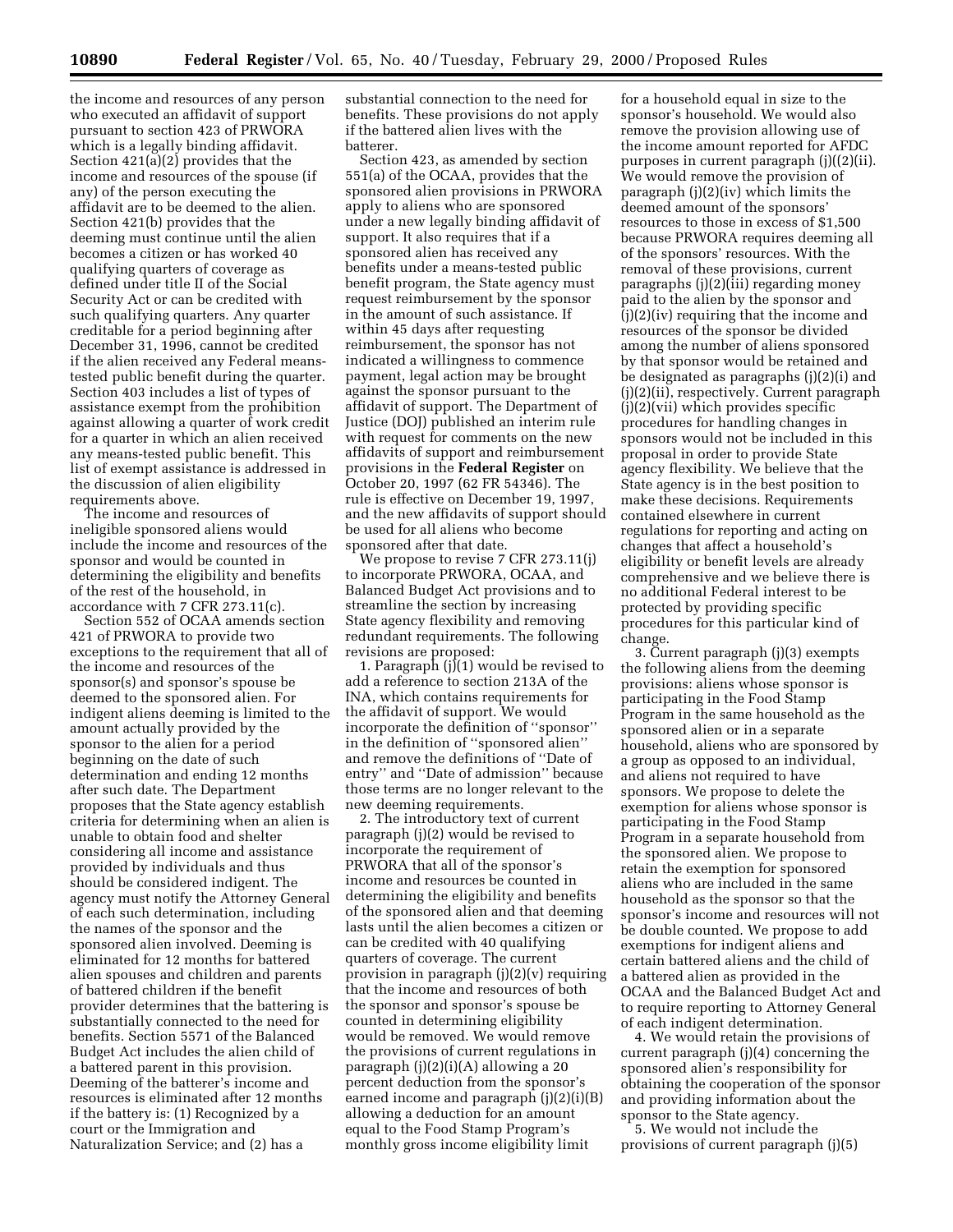which lists specific responsibilities of the State agency for processing cases involving households with sponsored aliens. We believe that these requirements are unnecessary because the State agency is aware of the information about the sponsor that must be obtained and there is no need to provide detailed regulatory requirements.

6. We would renumber current paragraph (j)(6) concerning procedures for acting on a household's application pending receipt of verification about the sponsor's income and resources as paragraph (j)(5). We would not include the last sentence of current paragraph  $(i)(6)$  in the new paragraph  $(i)(5)$ . That sentence requires State agencies to assist aliens in obtaining verification in accordance with the provisions of current 7 CFR 273.2(f)(5). In accordance with amendments made by PRWORA discussed above, the requirement to assist households in obtaining verification is being removed from the regulations.

7. We propose to remove current paragraph (j)(7) requiring the Department to enter into a Memorandum of Agreement between the Department and other Federal agencies as this is a Federal responsibility, and it is addressed by DOJ's interim rule published on October 20, 1997, (62 FR 54346).

8. We also propose to remove the provisions of current paragraph (j)(8) concerning overissuances which may result from the use of incorrect sponsor information. Section 423(e) of PRWORA requires State agencies to request reimbursement from sponsors for food stamps issued to sponsored aliens. State agencies shall follow the collection procedures prescribed in INS regulations at 8 CFR 213a.4. Amounts collected shall be transmitted to FNS.

# **Notice of Adverse Action—7 CFR 273.13**

We are also taking this opportunity to clarify what is meant by a Notice of Adverse Action (NOAA) period. Current rules at 7 CFR 273.13(a) require a State agency to provide a household timely and adequate advance notice before taking any action to reduce or terminate a household's benefits, unless exempt from these requirements pursuant to 7 CFR 273.13(b). This procedure allows households an opportunity to request a fair hearing and continuation of benefits until the matter is settled by hearing officials. If the household does not request a continuation of benefits, the adverse action is effective no later than the month following the month in

which the notice of adverse action period expires.

Pursuant to current regulations at 7 CFR 273.13(a)(1), the NOAA is considered timely if the advance notice period conforms to that period of time defined by the State agency as an adequate notice for its public assistance caseload, provided that the notice period includes at least 10 days from the date the notice is mailed to the date upon which the action becomes effective. At the time the regulations were written, the adequate notice period for public assistance cases in most States was 10–15 days. With the increased flexibility under PRWORA for State agencies to make changes in public assistance procedures, we anticipate that many States may make significant changes in the NOAA procedures for public assistance. Such changes could result in shorter or longer NOAA periods. Current regulations restrict using public assistance NOAA periods which are less than 10 days from the date the notice is issued, but do not limit using public assistance notice periods which may be unnecessarily lengthy. The purpose of the current provision is to provide due process for households by establishing a set period of time for household to request a fair hearing and continuation of benefits while awaiting the hearing decision. We do not believe it is appropriate to have a lengthy time period for households to request a fair hearing and continuation of benefits. In addition, longer NOAA periods have the potential to increase Program costs.

In order to ensure that food stamp households have adequate time to reply to a NOAA and request a fair hearing and continuation of benefits while limiting the potential for increased Program costs, we are proposing to change the regulations at 7 CFR 273.13 to clarify that the NOAA period must be a set period of time. Most State agencies currently have a notice period of 10–18 days for household's to respond. There is nothing in our current records to indicate that this time span has caused problems for either households or State agencies. We propose to amend 7 CFR 273.13(a)(1) to clarify that the NOAA is considered timely if the advance notice period conforms to that period of time defined by the State agency as an adequate notice for its public assistance caseload, provided that the notice period is a set period of time which is no less than 10 days and no more than 18 days from the date the notice is mailed to the date the notice period expires. We are not proposing any change to current regulations which provide that the adverse action take

affect in the month following the month in which the notice expires, unless the household has requested a continuation of benefits pending the outcome of a fair hearing.

# **Recertification—7 CFR 273.14**

We would propose amendments to 7 CFR 273.14 to conform the recertification application process to the changes made pursuant to PRWORA relative to the initial application process (discussed earlier in this preamble). More specifically, we would:

1. Remove the second sentence of paragraph (b)(1)(ii) which provides that a model notice of expiration (NOE) is available from FNS. FNS will no longer be developing model forms.

2. Remove paragraph (b)(1)(iii), which encourages State agencies to send a recertification form, interview appointment letter, and statement of required verification with the NOE. Since this was only a recommendation, it is not necessary.

3. Revise paragraph (b)(2)(i) to remove those statements which provide that a new application form must be obtained, that the application can be the same as that used at initial certification or a special recertification form, and that the forms must be approved by FNS. Under PRWORA, as discussed earlier, these procedures are no longer required. We would also remove, as unnecessary or overly prescriptive, those statements regarding the use and/or approval of joint applications for PA, GA and/or SSI households and the use of recertification forms for monthly reporting and nonmonthly reporting households. The proposal would provide: (a) That the recertification process must only be used for those households applying for recertification prior to the end of the current certification period; (b) that the State agency must, at a minimum, obtain sufficient information that, when added to information already contained in the casefile, will ensure an accurate determination of eligibility; (c) that the method of obtaining and recording information from the applicant household must be established by the State agency and may include a specially designed recertification application or the State agency may choose to simply annotate changes since the last certification on an existing application; (d) that the State agency must issue a notice of required verification, which would provide a clear written statement of the acts a household must perform to cooperate with the application process, identify potential sources of verification, and offer assistance to special needs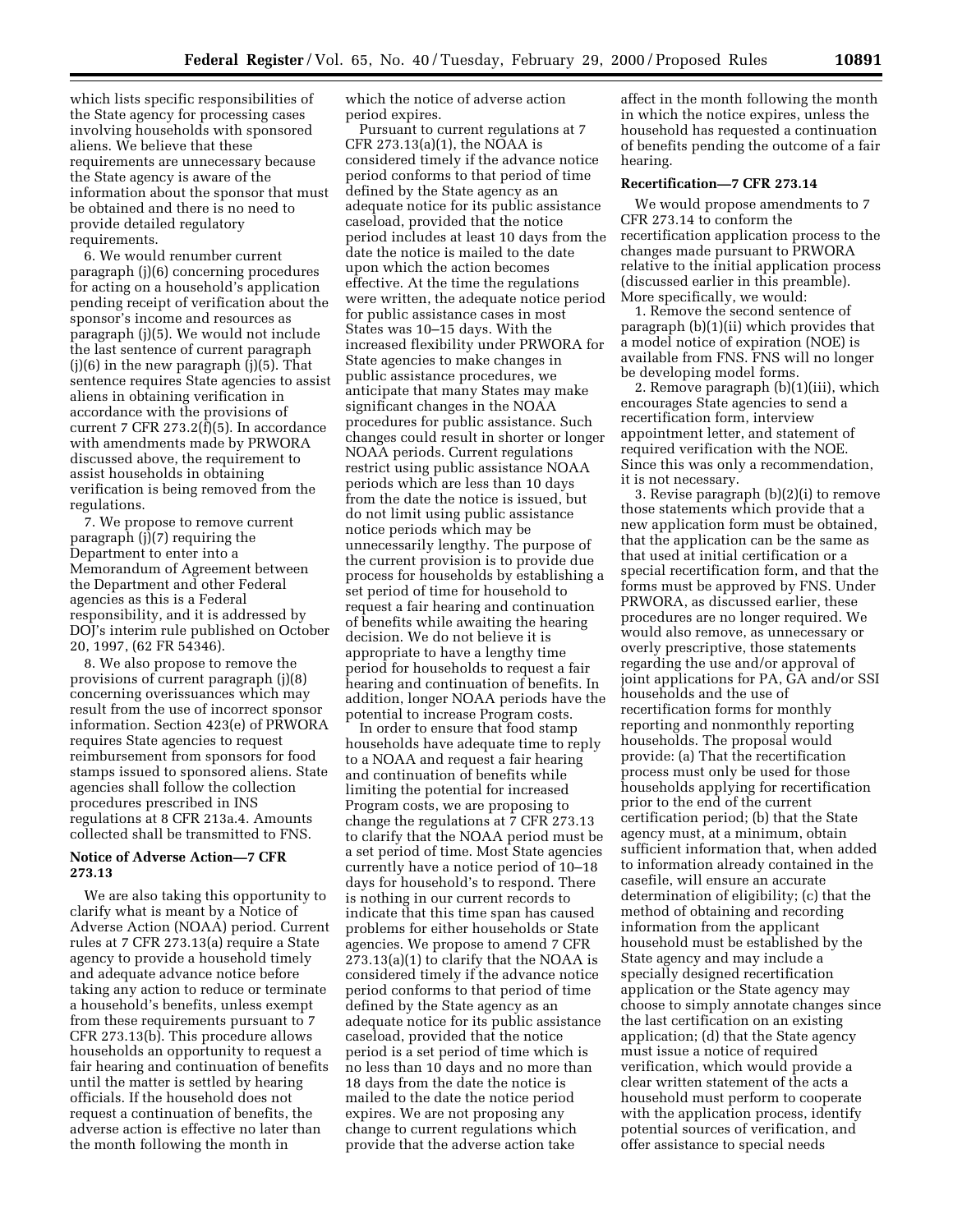households; and (e) that a new signature, whether handwritten or electronic, be obtained from the applicant at the time of each recertification.

4. Remove the provision of paragraph (b)(2)(ii) that State agencies may request the household to bring the recertification form to the interview or return it by a specified date because it is unnecessary.

5. Revise (b)(3)(i) regarding interviews. State agencies would only be required to have a face-to-face interview once every 12 months. We would add a new sentence to clarify that if a telephone interview is conducted, the State agency must mail the application to the household to obtain the necessary signature.

6. Remove the second sentence of paragraph (b)(3)(ii), which requires the State agency to conduct an annual faceto-face interview at the same time as the PA or GA interview. PRWORA eliminated the requirement for a single food stamp/PA interview.

7. Remove the first two sentences of paragraph (b)(3)(iii). The provisions regarding interview scheduling are unnecessary. We propose to retain the requirement that the State agency schedule interviews so that the household has at least 10 days to provide the required verification before the certification period expires.

8. Remove the second sentence of paragraph (b)(4) regarding the notice of required verification because the notice is no longer required. We propose to add the phrase ''and benefits cannot be prorated'' to the last sentence for clarification.

9. Revise and simplify the language in current paragraph (e) regarding delays in application processing but retain the current State agency options.

#### **Fair Hearings—7 CFR 273.15**

Under Section 11(e)(10) of the Food Stamp Act (7 U.S.C. 2020(e)(10)) and current rules at 7 CFR 273.15(a), the State agency must provide a fair hearing to any household adversely affected by any action of the State agency which affects the participation of the household in the FSP. The current rules at 7 CFR 273.15(j) further specify that the State agency may not deny or dismiss a request for a hearing unless: (1) the request is not received within the allowable time period specified in the rules; (2) the request is withdrawn in writing by the household or its representative; or (3) the household or its representative fails, without good cause to appear at the scheduled hearing.

Section 839 of PRWORA amended Section 11(e)(10) of the Food Stamp Act to specify that, ''at the option of a State, at any time prior to a fair hearing determination under this paragraph, a household may withdraw, orally or in writing, a request by the household for the fair hearing. If the withdrawal request is an oral request, the State agency shall provide a written notice to the household confirming the withdrawal request and providing the household with an opportunity to request a hearing.''

We are proposing to implement Section 839 by revising 273.15(j) to specify that State agencies may accept an expression (orally or in writing) to withdraw a fair hearing request from the household. State agencies electing to accept oral withdrawals of the fair hearing request must, as required by Section 11(e)(10), provide the household with a written notice confirming the withdrawal.

#### **Simplified Food Stamp Program—7 CFR 273.25**

The PRWORA provides State agencies with a number of options to align the rules and procedures between the TANF program and the Food Stamp Program (FSP). One such option available is the Simplified Food Stamp Program (SFSP). Under a SFSP, States may determine food stamp benefit levels for households receiving TANF by using food stamp requirements, TANF rules and procedures, or a combination of the two.

Since the purpose of an SFSP is to simplify program requirements for State agencies as well as for applicants and recipients by aligning TANF and FSP rules and procedures, the Department recognizes that over-regulating the SFSP is contrary to the goals of simplification. As a result, the Department is publishing regulations on the area of the statute where the Department has explicit authority to establish program rules. Except where discretion is provided, the Department believes the statutory language governing the SFSP provides sufficient guidance for State agencies choosing to implement such programs.

Legislation governing the Simplified Food Stamp Program (SFSP) at 7 U.S.C. 2035(c)(3) provides the Department with authority to establish criteria for approving participation in SFSPs for households in which at least one, but not all members, receive assistance under a State program funded under part A of title IV of the Social Security Act (42 U.S.C. 601 *et seq.*). This rulemaking establishes criteria for limits on benefit losses that the Department will implement under this discretionary

authority. The Department is addressing the limit on benefit losses in rulemaking because of its particular impact on households.

# Definitions—§ 273.25(a)

For purposes of this section, the following definitions are proposed:

1. Simplified Food Stamp Program (SFSP) means a program authorized under 7 U.S.C. 2035.

2. Temporary Assistance for Needy Families (TANF) means assistance from a State program funded under part A of title IV of the Social Security Act (42 U.S.C. 601 *et seq.*).

3. Pure-TANF household means a household in which all members receive assistance under a State program funded under part A of title IV of the Social Security Act (42 U.S.C. 601 *et seq.*).

4. Mixed-TANF household means a household in which 1 or more members, but not all members, receive assistance under a State program funded under part A of title IV of the Social Security Act (42 U.S.C. 601 *et seq.*).

Benefit Reduction for Mixed-TANF Households Under the Simplified Food Stamp Program—§ 273.25(b)

Under the regular Food Stamp Program (FSP), certain deductions have ensured that households receive the appropriate level of food assistance to meet basic nutritional needs. The Department wishes to maintain benefit levels under a SFSP so that mixed-TANF households continue to be able to meet their nutritional needs.

At the same time, the Department supports the objectives for simplification. In establishing approval criteria for mixed-TANF households, the Department considered requiring a medical deduction and/or standard deduction for mixed-TANF households. As the Department's overall objective is to ensure benefits are not reduced beyond a certain point for these households, it was felt that requiring specific deductions was too prescriptive. The Department, therefore, is proposing to limit benefit reductions and provide States with flexibility in deciding the best mechanism for achieving the desired results.

In formulating a threshold for benefit reduction for mixed-TANF households, the Department considered criterion used under demonstration authority which stipulates that projects reducing benefits by more than 20 percent for more than 5 percent of participating households cannot include more than 15 percent of the State's total caseload. The Department, however, rejected this criterion for the SFSP due to several major differences between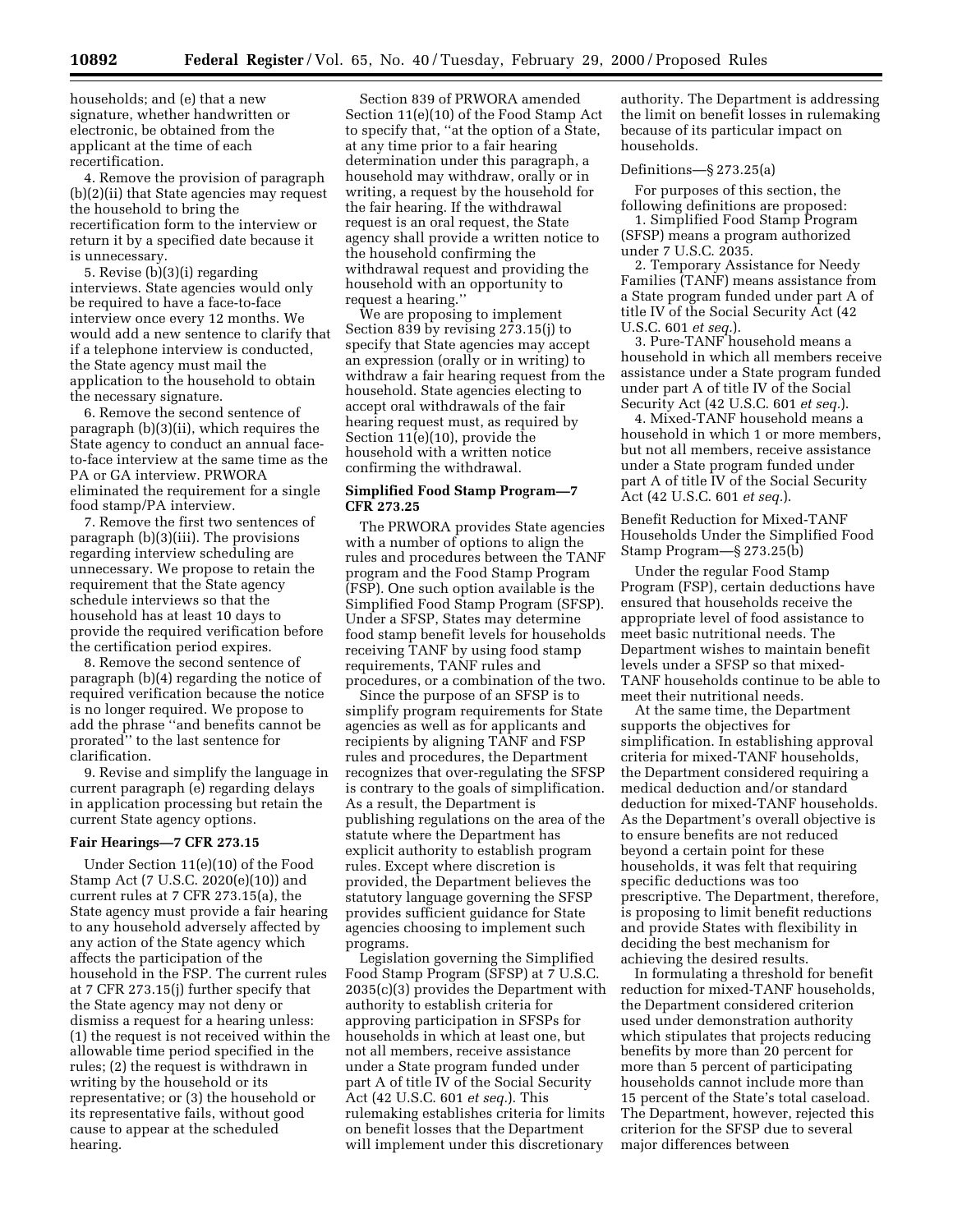demonstration projects and SFSPs. Demonstration projects are time-limited. Consequently, any benefit reductions experienced by households participating in these projects last only for the duration of the project. SFSPs, however, have no time-limit. Any benefit reductions under an SFSP are permanent unless the SFSP is terminated or the household loses eligibility for the SFSP. Demonstration projects also require a research evaluation which provides an opportunity to determine its effects and make changes in program design based on these findings. SFSPs have no comparable evaluation requirements that would provide information necessary to determine any long-term nutritional gains or losses a household may experience under an SFSP. Finally, a methodology similar to that used for demonstration projects which allow large benefit reductions for a small percentage of households has the potential to create inequities in its application. Under demonstration project authority for example, a State would be allowed to operate a project with benefit reductions of 50 percent for 4 percent of its food stamp caseload; however, another State would be prohibited from operating a project in which benefits are reduced by 21 percent for 6 percent of its caseload. It can be argued that the second situation is far less severe than the first in terms of impact on households although the second situation could not be approved.

Since benefits under the regular FSP are based on the Thrifty Food Plan which is the least costly of several food plans developed by the Department that meet nutritional dietary standards, any reductions, regardless of how small, limit a household's access to a nutritious, healthy diet. The Department, however, wishes to balance this concern with the needs of States for flexibility in program design while ensuring compliance with legislative requirements that SFSPs do not increase costs to the Federal government. As a result, the Department is proposing criterion for approving mixed-TANF households that it believes will achieve the appropriate balance between these priorities. If a State's SFSP reduces benefits for mixed-TANF households, then no more than 5 percent of these participating households can have benefits reduced by 10 percent or more of the amount they are eligible to receive under the regular FSP and no mixed-TANF household can have benefits reduced by 25 percent or more of the amount it is eligible to receive under the regular FSP (5/10/25 percent

benefit reduction requirement). In other words, the Department is proposing a 3 tier standard to limit benefit loss in which: 1) there is no limit on the number of participating mixed-TANF households that can have benefit reductions of 9.99 percent or less of the amount they are eligible to receive under the regular FSP; 2) no more than 5 percent of participating mixed-TANF households can have benefits reduced between 10 and 24.99 percent of the amount they are eligible to receive under the regular FSP, and 3) no mixed-TANF household can have benefits reduced by 25 percent or more of the amount it is eligible to receive under the regular FSP. Under this criterion, FNS does not limit the number of households experiencing a loss of benefits until the reduction reaches the 10 percent level. In addition, the Department believes that benefit reductions of 25 percent or more would significantly impair a household's nutritional security, and is therefore prohibiting reductions of this magnitude.

Since minor reductions in monthly allotments that are relatively small could result in changes exceeding the requisite threshold, the Department is proposing to disregard benefit reductions of \$10 or less from this requirement. For example, an \$8 reduction to a \$40 monthly allotment would not be considered when applying the 5/10/25 percent benefit reduction requirement even though benefits are reduced by 20 percent.

In determining the extent of benefit reduction beyond the regular FSP, the Department will take into consideration the program options that are available to States and any administrative waivers approved for a State. For example, consider when a State uses the legislative option to reduce food stamp benefits under the regular FSP by 25 percent when a household member fails to comply with a TANF requirement. The State then requests to use its TANF procedures under an SFSP to impose a 30 percent reduction in benefits for the same violation. In determining the amount of benefit loss under the State's simplified proposal, FNS would consider the 25 percent reduction that is already allowable under the regular FSP. Consequently, the State's proposal is considered to reduce benefits beyond the regular FSP by 5 percent (the difference between 30 and 25 percent) rather than 30 percent.

If a State chooses to include mixed-TANF households in its SFSP, the State must include in its plan an analysis showing the impact of the SFSP on benefit levels for these participating households and the amount of any

benefit reductions compared to the benefit amount the household would receive under the regular FSP. In order for FNS to accurately evaluate the program's impact, States must describe in detail the methodology used as the basis for this analysis. If it is determined by FNS that a SFSP will reduce benefits for mixed-TANF households beyond the 5/10/25 benefit reduction requirement excluding reductions of \$10 or less, the plan will not be approved for these households. To ensure compliance with the benefit reduction requirement once an SFSP is operational, States must describe in their plans and have approved by FNS a methodology for measuring benefit reductions for mixed-TANF households on an on-going basis throughout the duration of the SFSP. In addition, States must report periodically to FNS the amount of benefit loss experienced by mixed-TANF households participating in the State's SFSP. The frequency of the reports will be determined by FNS taking into consideration such factors as the number of mixed-TANF households participating in the SFSP and the amount of benefit loss attributed to these households through initial or ongoing analyses. If it is determined that an approved SFSP is reducing benefits beyond the allowable thresholds, the State will need to modify its SFSP to bring it into compliance.

#### **Part 274—Issuance and Use of Coupons**

Mail Issuance—7 CFR 274.2 Prior to the enactment of PRWORA, Section 11(e)(25) of the Food Stamp Act (7 U.S.C. 2020(e)(25)) required State agencies to issue food stamp benefits through a mail issuance system in rural areas where households experience transportation difficulties in obtaining benefits. Current rules at 7 CFR 274.2(g) specify the requirements that State agencies must meet in determining the rural areas in need of mail issuance. The regulations at 7 CFR 272.2(g) also require State agencies to submit an attachment to the State Plan of Operation describing mail issuance requirements.

Section 835 of PRWORA deleted direct-mail issuance requirements.

To implement this provision, we are proposing to remove the mandatory mail issuance requirements from State plan requirements at 7 CFR 272.2(d)(1)(xi) and 7 CFR 274.2(g)(1) and (g)(2). This proposal would retain, however, the basic provisions at 7 CFR 274.2(g) requiring State agencies to issue food stamp benefits through a direct mail issuance system in rural areas where households experience transportation difficulties in obtaining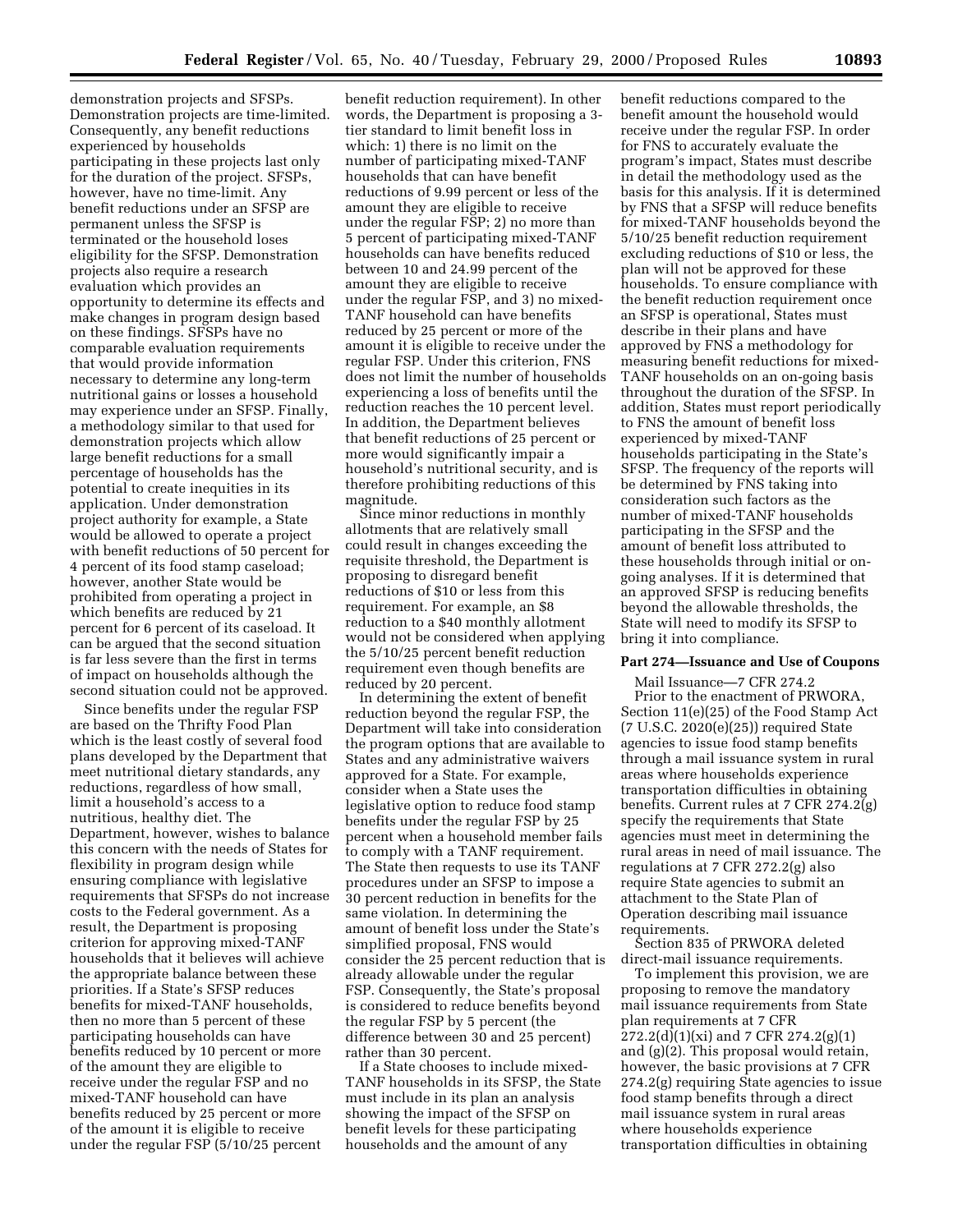benefits. These provisions would apply unless an EBT system is in place. Under this proposal, the State agency would determine the rural areas which are in need of direct mail issuance. Furthermore, in areas where direct mail issuance would continue, the State agency would determine if any households or geographic areas would be granted an exception. Finally, we are proposing to eliminate State plan requirements at 7 CFR  $272.2(d)(1)(xi)$ although exceptions to direct mail issuance would be reported to FNS as specified at 7 CFR 272.3(a)(2) and (b)(2). 7 CFR 272.3(a)(2) and 7 CFR 272.3(b)(2) require State agencies to prepare and provide staff with Operating Guidelines and to submit their operating guidelines to FNS.

We believe retaining this basic requirement would ensure that benefits are provided to all eligible households in a fair and timely manner as required by Section 835 of PRWORA. Once implemented, EBT will replace the need for mail issuance. More than 70 percent of food stamp benefits are currently issued through an EBT system and, by law, EBT must be implemented in all States nationwide by 2002.

# **Part 277—Payments of Certain Administrative Costs of State Agencies**

Funding for Program Informational Activities—7 CFR 277.4

Section 11(e)(1) of the Food Stamp Act and the regulations at 7 CFR 272.5(c) allow State agencies, at their option, to conduct activities designed to inform low-income households about the availability, eligibility requirements, application procedures, and benefits of the FSP. States electing to conduct Program informational activities must obtain FNS approval as specified in the current rules at 7 CFR  $272.2(d)(1)(ix)$ . State agencies with approval from FNS are reimbursed at the 50 percent rate under Section 16(a) of the Food Stamp Act (7 U. S. C. 2025(a)) and 7 CFR Part 277 of the corresponding regulations.

Section 847 of PRWORA amended Section 16(a)(4) of the Food Stamp Act to specify that Federal reimbursement funding not include ''recruitment activities.'' We are proposing to implement Section 847 of PRWORA by amending 7 CFR 277.4(b) to prohibit Federal reimbursement for recruitment activities. State agencies seeking reimbursement from FNS for Program informational and educational activities would continue to be required to provide a plan to FNS as specified at 7 CFR  $272.2(d)(1)(ix)$ . However, we are interested in receiving comments about the usefulness of this plan and ideas

about how to make the plan approval process more efficient. We would also welcome comments on how to encourage additional State agencies to prepare Program informational plans.

#### **Implementation**

The provisions of PRWORA, as amended by the Balanced Budget Act, were effective and required to be implemented by State agencies on the date of enactment of PRWORA (August 22, 1996) for new applicants and no later than the next recertification for recipients, unless otherwise noted. Therefore, we propose that the effective date and required implementation date for sections 402, 807, 808 and 811 of PRWORA would be August 22, 1996 for new applicants and no later than recertification for recipients. Section 402 of PRWORA, as amended by section 510 of the OCAA, specified that the alien eligibility requirements cannot apply until April 1, 1997, to an alien who received benefits on August 22, 1996, unless the alien is ineligible for another reason. State agencies were required to recertify all aliens between April 1 and August 22, 1997.

Section 551 of the OCAA amended section 423 of PRWORA to provide that the sponsored alien provisions of section 421 of PRWORA apply to new legally binding affidavits of support executed on or after a date specified by the Attorney General. The Attorney General issued a notice in the **Federal Register** on October 20, 1997 setting this date as December 19, 1997. The Attorney General determined the PRWORA's legally binding affidavit of support requirement would not apply to an alien who had, prior to December 19, 1997: (1) applied for admission (via application for either an immigrant visa or adjustment of status); and (2) had an official interview with either a consular or immigration officer (62 FR 54346, 54347.) Therefore, the proposed provisions in 7 CFR 273.11(j) of this action apply only to sponsored aliens who had an official interview with a consular or immigration official on or after December 19, 1997, and whose sponsors signed an affidavit of support on or after December 19, 1997.

The provision of section 809 of PRWORA allowing a shelter deduction for homeless households was effective August 22, 1996. There is no required implementation date because the deduction is a State option. However, section 809 removed the provision of section 11(e) of the Act requiring use of a standard shelter estimate for homeless households. Therefore, State agencies were required to discontinue use of the estimate for new applicants on August

22, 1996 and no later than recertification for recipients.

Section 827 of PRWORA, which requires proration of benefits after any break in certification, was effective on August 22, 1996, and required to be implemented at recertification of affected households. Section 847 of PRWORA, which prohibits Federal reimbursement for recruitment activities was effective on August 22, 1996.

Sections 801, 809, 812, 818, 828, 830, 835, 836, 839, 840, and 848 of PRWORA were effective on August 22, 1996 but have no required implementation date because they allow, but do not require, action by the State agency.

Sections 503 through 509 of AREERA are effective on November 1, 1998.

Accordingly, we propose to incorporate into the final rule, at 7 CFR 272.1(g), the effective dates and implementation dates as discussed in the previous paragraphs of this section of the preamble. The provisions of the final rule are proposed to be effective 60 days after publication and must be implemented no later than 180 days after publication. The provisions would have to be implemented no later than the required implementation date for all households newly applying for Program benefits on or after the required implementation date. The current caseload would be required to be converted no later than the next recertification following the implementation date. Any variances would be excluded from quality control analysis in accordance with 7 CFR  $275.12(d)(2)(vii)$  and 7 U.S.C. 2025(c)(3)(A). We would allow a second variance exclusion period under 7 CFR 275.12(d)(2)(vii) for States which first implement option 1 under proposed 7 CFR 273.11(c)(3)(ii), and then decide at a later date to implement option 2.

#### **List of Subjects**

#### *7 CFR Part 272*

Alaska, Civil rights, Claims, Food and Nutrition Service, Food stamps, Grant programs-social programs, Reporting and recordkeeping requirements, Unemployment compensation, Wages.

#### **List of Subjects**

# *7 CFR Part 273*

Administrative practice and procedure, Aliens, Claims, Employment, Food and Nutrition Service, Food stamps, Fraud, Government employees, Grant programs-social programs, Income taxes, Reporting and recordkeeping requirements, Students, Supplemental Security Income, Wages.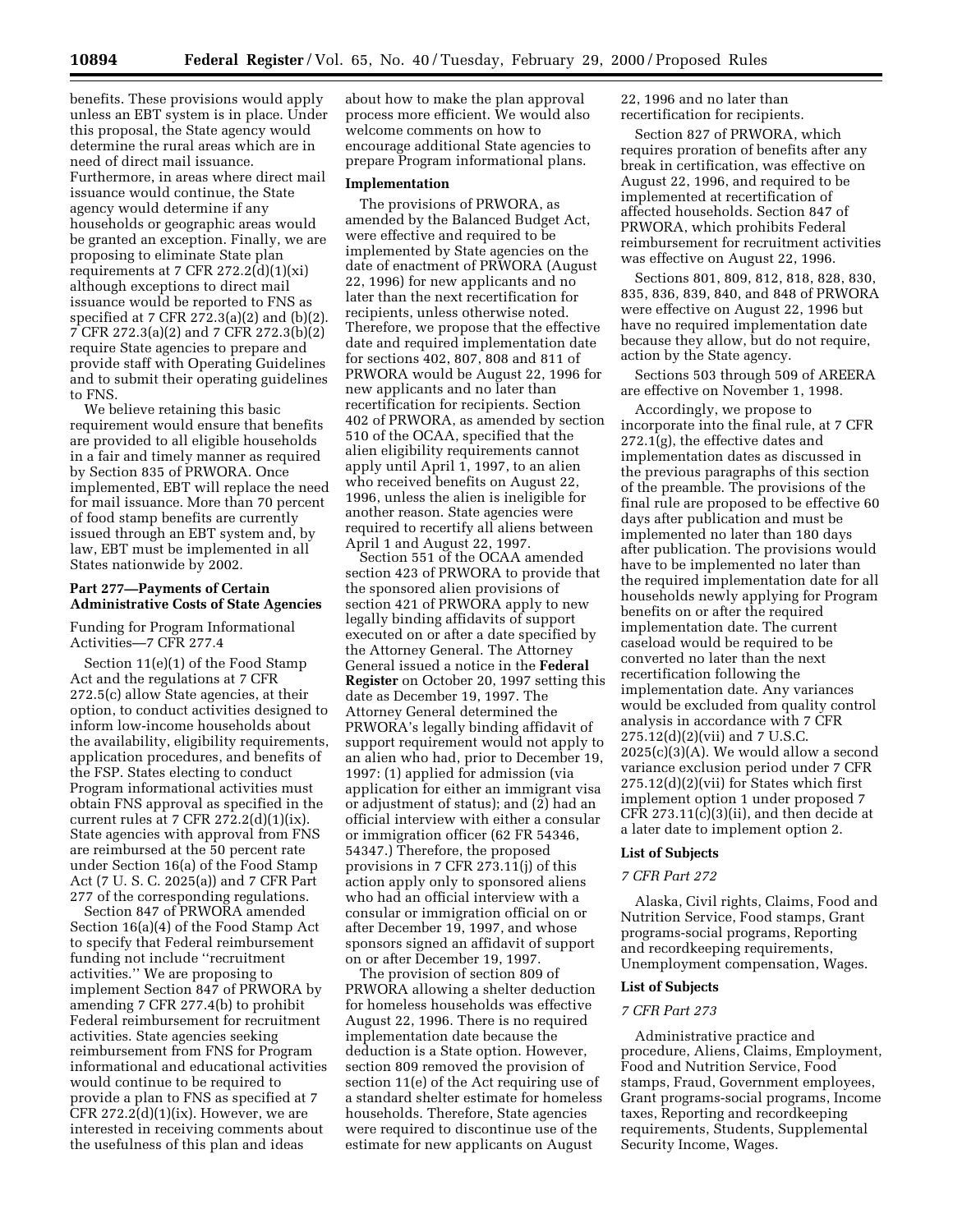Food and Nutrition Service, Food stamps, Fraud, Grant program-social programs, Reporting and recordkeeping requirements.

# *7 CFR Part 277*

Administrative practice and procedure, Food stamps, Fraud, Grant programs-social programs, Penalties. Accordingly, 7 CFR Parts 272, 273,

274, and 277 are proposed to be amended as follows:

1. The authority citation for Parts 272, 273, 274, and 277 continues to read as follows:

**Authority:** 7 U.S.C. 2011–2036.

# **PART 272—REQUIREMENTS FOR PARTICIPATING STATE AGENCIES**

**§ 272.2 [Amended]**

2. In § 272.2:

a. Paragraph (a)(2) is amended by removing the thirteenth sentence; and

b. Paragraph (d)(1)(xi) is removed and paragraph (d)(1)(xii) is redesignated as paragraph (d)(1)(xi).

#### **§ 272.3 [Amended]**

3. In § 272.3:

a. In paragraph (b)(1), the words '', except the Application for Food Stamps,'' and the last sentence of the paragraph are removed; and

b. Paragraph (c)(5) is removed, and paragraphs (c)(6) and (c)(7) are redesignated as paragraphs (c)(5) and (c)(6), respectively.

4. In § 272.4:

a. Paragraph (d) is removed:

b. Paragraphs (e), (f), (g), and (h) are redesignated as paragraphs (d), (e), (f), and (g) respectively; and

c. Newly redesignated paragraph (f) is revised to read as follows:

#### **§ 272.4 Program administration and personnel requirements.**

\* \* \* \* \*

(f) *Hours of operation.* State agencies are responsible for setting the hours of operation for their food stamp offices. In doing so, State agencies shall take into account the special needs of the populations they serve including households containing a working person.

\* \* \* \* \*

5. In § 272.5:

a. Paragraph (b)(1)(i) is redesignated as the text of paragraph (b)(1) and revised;

b. Paragraphs  $(b)(1)(ii)$  and  $(b)(1)(iii)$ are removed;

c. Paragraphs (b)(2) and (b)(3) are redesignated as (b)(3) and (b)(4) respectively; and

d. Paragraph (b)(1)(iv) is redesignated as paragraph (b)(2).

The revisions read as follows:

#### **§ 272.5 Program informational activities.**

\* \* \* \* \* (b) *Minimum requirements.* \*\*\* (1) FNS shall encourage State agencies to develop Nutrition Education Plans as specified at 7 CFR 272.2(d)(2) to inform applicant and participant households about the importance of a nutritious diet and the relationship between diet and health.

\* \* \* \* \*

6. In § 272.8:

a. Paragraph (a)(1) introductory text is amended by removing the word ''shall'' in the first, second, and third sentences, and adding the word ''may'' in its place;

b. Paragraph (a)(1) introductory text is further amended by revising the last sentence;

c. Paragraph (a)(2) introductory text is amended by removing the word ''shall'' in the first sentence, and adding the word ''may'' in its place;

d. Paragraph (a)(2)(i) is revised;

e. Paragraph (a)(4) is revised;

f. Paragraph (a)(5) is removed;

g. Paragraphs (b), (d), (e), (f), and (j) are removed, and paragraphs (c), (g), (h), and (i) are redesignated as paragraphs (b), (c), (d), and (e), respectively;

h. Newly redesignated paragraphs (b) and (e) are revised; and

i. A new paragraph (f) is added.

The addition and revisions read as follows:

# **§ 272.8 State income and eligibility verification system.**

(4) Agreements. (a) *General.* (1) \* \* \* Data exchange

agencies, at a minimum, are: \* \* \* \* \*

 $(2) * * * *$ 

(i) Temporary Assistance to Needy Families;

\* \* \* \* \* (4) Prior to requesting or exchanging information with other agencies, State agencies shall execute data exchange agreements with those agencies. The agreements shall specify the information to be exchanged and the procedures which will be used in the exchange of information. These agreements shall be part of the State agency's Plan of Operation.

\* \* \* \* \* (b) *Alternate data sources.* A State agency may continue to use income information from an alternate source or sources to meet any requirement under paragraph (a) of this section.

\* \* \* \* \* (e) *State Plan of Operation.* The data exchange agreements conducted by the State agency with data sources specified in paragraph (a)(1) of this section must be included in an attachment to the State Plan of Operation as required in § 272.2(d). This document must include a description of procedures used and agreements with the other agencies and programs specified in paragraph (a) of this section. The State agency shall submit revisions to the attachment if and when changes to the procedures used or agreements with other agencies or programs occur.

(f) *Documentation.* The State agency shall document, as required by § 272.2(f)(6), information obtained through the IEVS both when an adverse action is and is not instituted.

#### **§ 272.11 [Amended]**

7. In § 272.11:

a. Paragraph (a) is amended by removing the word, ''shall'' and adding the word ''may'' in its place;

b. Paragraph (b)(2)(iii) is amended by removing the words ''as outlined in paragraph (d)(1) of this section,'';

c. Paragraph (d)(1) and the heading of paragraph (d)(2) are removed, and the text of paragraph (d)(2) is redesignated as the text of paragraph (d);

d. The text of newly redesignated paragraph (d) is amended by removing the words ''as described in paragraph (d)(1) of this section''; and

e. Paragraph (e)(2) is removed, and paragraph (e)(1) is redesignated as the text of paragraph (e).

# **PART 273—CERTIFICATION OF ELIGIBLE HOUSEHOLDS**

#### **§ 273.1 [Amended]**

8. In § 273.1, paragraph (f) is removed and paragraph (g) is redesignated as paragraph (f).

9. In § 273.2, the section heading and paragraphs (a) through (j) are revised to read as follows:

#### **§ 273.2 Office operations and application processing.**

(a) *Office operations.* State agencies must establish procedures governing the operation of food stamp offices that the State agency determines best serve households in the State, including households with special needs, such as, but not limited to, households with elderly or disabled members, households in rural areas with lowincome members, homeless individuals, households residing on reservations, and households in areas in which a substantial number of members of lowincome households speak a language other than English, and households with earned income (working households). The State agency must provide timely, accurate, and fair service to applicants for, and participants in, the Food Stamp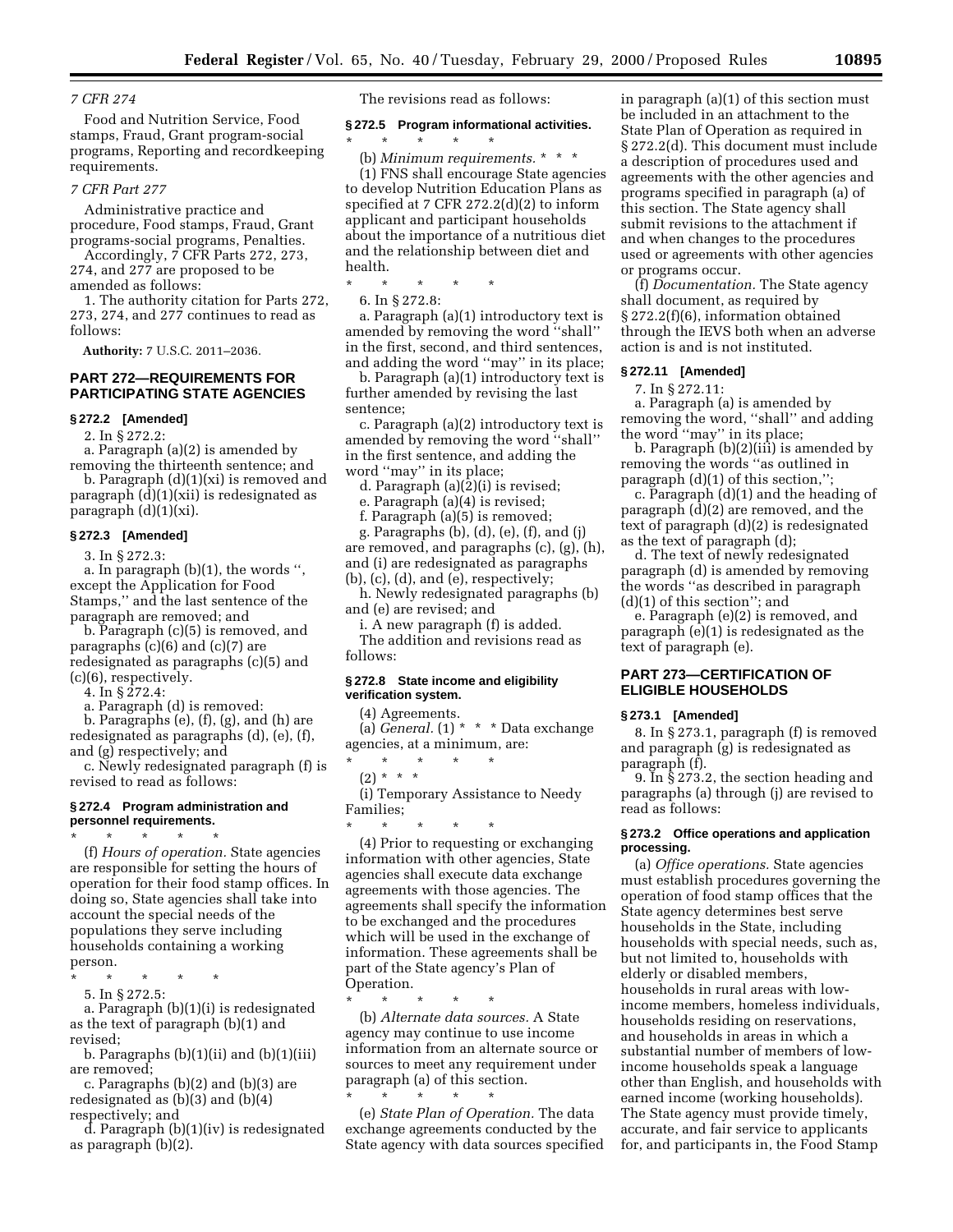Program. The State agency cannot, as a condition of eligibility, impose additional application or application processing requirements. The State agency must have a procedure for informing persons who wish to apply for food stamps about the application process and their rights and responsibilities. The State agency shall base food stamp eligibility solely on the criteria contained in the Act and the regulations.

(b) *Application processing.* The application process must include filing and completing an application, being interviewed, and providing verification of certain information.

(1) *Application design.* The State agency, in the development of its food stamp application, may use an electronic format and electronic signature. The design and format of the application are the State agency's responsibility. The State agency may design a separate application for food stamps or include the necessary food stamp information in a multi-program application designed by the State agency.

(2) *Application contents.* The State agency's application must include the following:

(i) All information necessary to comply with the Act and the regulations. Notifications to households may be included on the application itself or a separate document;

(ii) The following nondiscrimination statement must appear on the application itself even if a joint program application is being used.

'The U.S. Department of Agriculture (USDA) prohibits discrimination in all its programs and activities on the basis of race, color, sex, religion, national origin, or political beliefs. Persons with disabilities who require alternative means for communication of program information (Braille, large print, audiotape, etc.) should contact USDA's TARGET Center at (202) 720–2600 (voice and TDD).

''To file a complaint of discrimination, write to USDA, Director, Office of Civil Rights, Room 326–W, Whitten Building, 14th and Independence Avenue, SW, Washington, D.C. 20250–9410 or call (202) 720–5964 (voice and TDD). USDA is an equal opportunity provider and employer.''

(iii) Written notifications required by other Federal laws, such as, but not limited to those in paragraphs  $(b)(2)(iii)(A)$  through  $(b)(2)(iii)(D)$ . The notifications may be on the application itself or provided with the application on a separate document.

(A) Notification that the Civil Rights Act of 1964 allows for the collection of racial and ethnic data in connection with the Food Stamp Program (as required by § 272.6(g) of this chapter), that the information is voluntary and only serves to help us comply with the Civil Rights Act, and that it will not affect whether the application is approved.

(B) Notification that information available through the IEVS will be requested, used and may be verified through collateral contact when discrepancies are found by the State agency and that such information may affect the household's eligibility and level of benefits. This applies only to State agencies which opt to use IEVS.

(C) Notification that the alien status of any household member may be subject to verification by INS through the submission of information from the applicant to INS. The resulting information received from INS may affect the alien's eligibility. This statement is required even if a State agency opts not to use INS' SAVE system for this and other purposes pursuant to the Privacy Act.

(D) Notification of the following facts through a written statement on or provided with the application and any other document where social security numbers are obtained.

(*1*) The Food Stamp Act requires the collection of social security numbers (SSN) as a condition of food stamp eligibility and failure to provide a SSN may result in the household member who fails to provide a SSN being ineligible to receive food stamps;

(*2*) Collection of the information is authorized under 42 U.S.C. 2000 and 7 USC 2011–2036; and

(*3*) A statement of how the social security number will be used and to whom it may be disclosed. The SSN will be used to check the identity of household members, to prevent duplicate participation and to make mass food stamps changes. It will also be used to check information provided by the household against information in food stamp records and against other Federal, state and local government agency computer matching systems. This could mean that employers, banks and other parties may be contacted. SSNs may be disclosed to auditors to assure that cases are properly certified and to the Internal Revenue Service for the purpose of collecting food stamp claims through tax refund offset. SSNs may be released to a court, magistrate, or administrative tribunal when required in civil or criminal proceedings.

(3) *Jointly processed cases.* If a State agency has a procedure that allows applicants to apply for the food stamp program and another program at the same time, the State agency shall notify applicants that they may file a joint application for more than one program or they may file a separate application for food stamps independent of their application for benefits from any other program. All food stamp applications, regardless of whether they are joint applications or separate applications, must be processed for food stamp purposes in accordance with food stamp procedural, timeliness, notice, and fair hearing requirements. No household shall have its food stamp benefits denied solely on the basis that its application to participate in another program has been denied or its benefits under another program have been terminated without a separate determination by the State agency that the household failed to satisfy a food stamp eligibility requirement. Households that file a joint application for food stamps and another program and are denied benefits for the other program shall not be required to resubmit the joint application or to file another application for food stamps but shall have its food stamp eligibility determined based on the joint application in accordance with the food stamp processing time frames from the date the joint application was initially accepted by the State agency.

(c) *Filing an application.*

(1) *Filing process.* An adult member of the household, or an authorized representative as provided in paragraph (g) of this section, must sign the application and submit it to the food stamp office. An adult representative of each applicant household must certify in writing, under penalty of perjury, that the information contained in the application is true and that all members of the household are citizens or are eligible aliens. The application may be submitted in person, by fax or other electronic transmission, by mail, or by completing an on-line electronic application in person at the food stamp office. The household may file an incomplete application as long as it contains the applicant's name and address, and is signed by an adult member of the household or the household's authorized representative. Applications signed through the use of electronic signature techniques or applications containing a handwritten signature and then transmitted by fax or other electronic transmission are acceptable.

(2) *Household's right to file.* State agencies shall post signs or make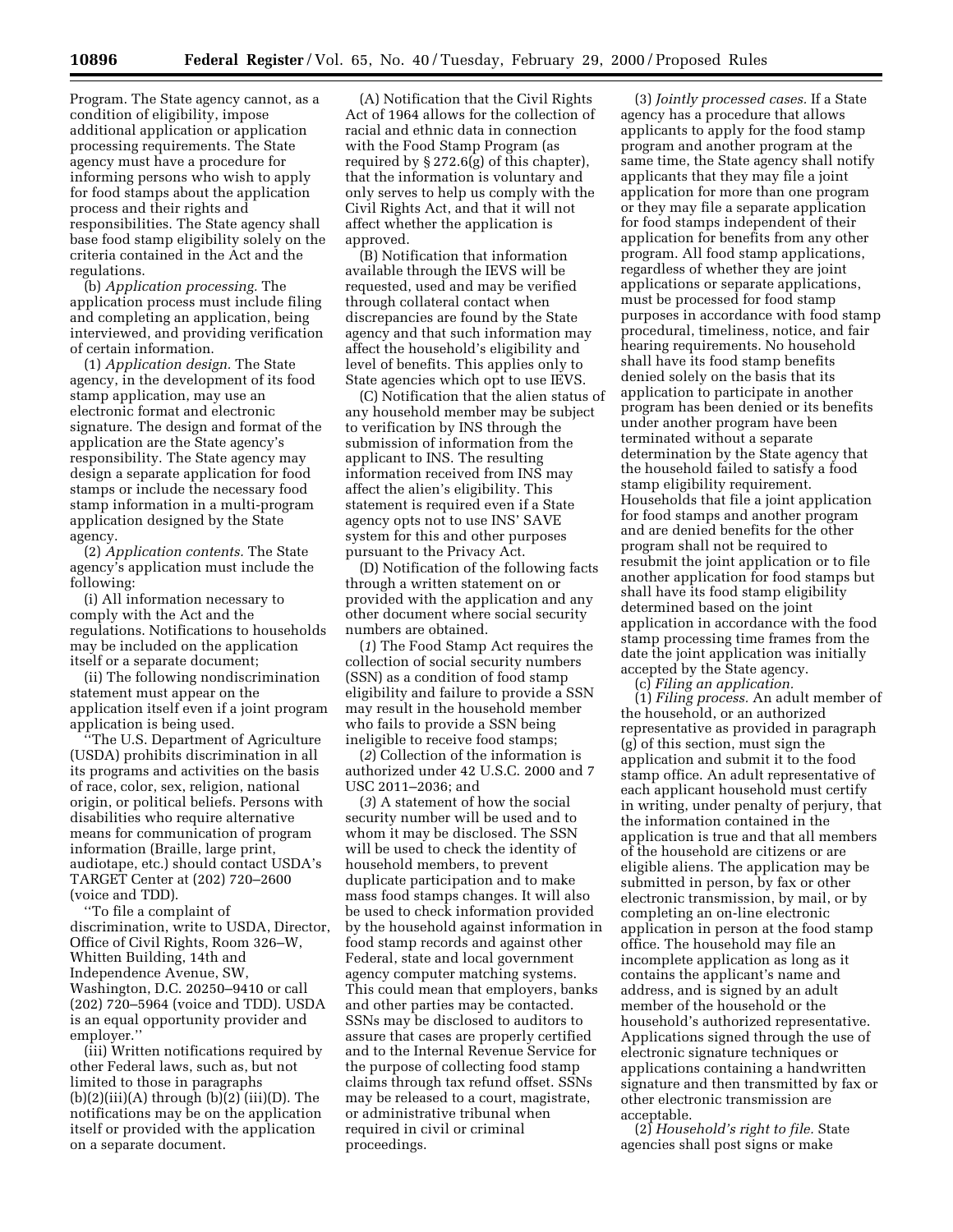available other advisory materials explaining a person's right to file an application on the day of their first contact with the food stamp office and explaining the application processing procedures. State agencies shall notify all persons who contact a food stamp office and either request food assistance or express financial and other circumstances which indicate a probable need for food assistance, of their right to file an application and encourage them to do so. For purposes of this paragraph (c)(2), encourage means that State agencies have a responsibility, at a minimum, to inform individuals who express an interest in food assistance, or express concerns which indicate food insecurity, about the Food Stamp Program and their right to apply. The State agency shall make food stamp applications readily accessible to all potentially eligible households and to anyone who requests one. The State agency shall provide an application in person or by mail to anyone who requests one. If a household requests to receive an application through the mail, the State agency must mail the application by the next business day. Households must be allowed to file an application on the same day the household or its authorized representative contacts the State agency food stamp office in person or by telephone during office hours and expresses interest in obtaining food stamp assistance. The State agency may require households to file an application at a specific certification office or allow them to file an application at any certification office within the State or project area. If an application is received at an incorrect office, the State agency shall advise the household when the application is received of the address and telephone number of the correct office and shall forward the application for the household not later than the next business day.

(3) *Withdrawing an application.* A household may voluntarily withdraw its application at any time prior to the determination of eligibility. The State agency shall document in the case file the reason for withdrawal, if any was stated by the household, and that contact was made with the household to confirm the withdrawal. The State agency shall notify the household of its right to reapply for food stamp benefits at any time after it withdraws its current application.

(4) *Notice of required verification.* The State agency must provide each applicant household, at the time of application for certification and recertification, a clear written statement explaining what the household must do

to cooperate in obtaining verification and otherwise completing the application process, and identifying potential sources of required verification. The notice must also inform special needs households of the State agency's responsibility to assist the household in obtaining required verification, provided the household is cooperating with the State agency as specified in paragraph (d)(1) of this section. Such households include, but are not limited to, households with elderly or disabled members, households in rural areas with lowincome members, homeless individuals, households residing on reservations, and households in areas in which a substantial number of members of lowincome households speak a language other than English.

(d) *Household cooperation.* (1) *Cooperation with application processing.* If the household refuses to cooperate with the State agency in completing the food stamp application process, the State agency shall deny the application at the time of refusal. For a determination of refusal to be made, the household must be able to cooperate, but clearly demonstrate that it will not take the necessary actions that are required to complete the application process. If there is any question as to whether the household has merely failed to cooperate, as opposed to refused to cooperate, the household cannot be denied. The household must also be determined ineligible if it refuses to cooperate in any subsequent interview or review of its case, including interviews or reviews generated by reported changes or discrepancies discovered by the State agency during the certification period, interviews at the time of application for recertification, and quality control reviews. The scheduling of in-office interviews to resolve discrepancies reported or discovered during a household's certification period must be limited to those situations in which the State agency has new information indicating a potential intentional Program violation situation. Refusal to appear for such an interview would result in termination of the case. In all cases, where the State agency determines that benefits will be reduced or terminated, households are entitled to a notice of adverse action, unless exempt, pursuant to the provisions of § 273.13.

(2) *Quality control review.* The household must be determined ineligible if it refuses to cooperate in any subsequent review of its eligibility as part of a quality control review. If a household is terminated for refusal to

cooperate with a quality control reviewer, the household may reapply, but cannot be determined eligible until it cooperates with the quality control reviewer. If a household which was terminated for refusal to cooperate with a State quality control review reapplies after 90 days from the end of the annual review period, the household cannot be determined ineligible for the refusal to cooperate with a State quality control reviewer during the completed review period, but must provide verification in accordance with paragraph (f)(1)(xii) of this section. If a household terminated for refusal to cooperate with a Federal quality control reviewer reapplies after seven months from the end of the annual review period, the household cannot be determined ineligible for its refusal to cooperate with a Federal quality control reviewer during the completed review period, but must provide verification in accordance with paragraph  $(f)(1)(xii)$  of this section.

(e) *Interviews.*

(1) *Face-to-face interview.* Except for households certified for longer than 12 months, households must have a faceto-face interview with an eligibility worker at initial certification and at least once every 12 months thereafter. If a household in which all adult members are elderly or disabled is certified for 24 months in accordance with § 273.10(f)(1), or a household residing on a reservation is required to submit monthly reports and is certified for 24 months in accordance with § 273.10(f)(2), a face-to-face interview is not required during the certification period. Interviews may be conducted at the food stamp office or another mutually convenient location of the State agency's choosing, including a household's residence. The individual interviewed may be the head of household, spouse, any other responsible member of the household, or an authorized representative. The applicant may bring any person he or she chooses to the interview. The interviewer shall not simply review the information that appears on the application, but shall explore and resolve with the household unclear and incomplete information. The applicant's right to privacy must be protected during the interview. The interview may be conducted separately or jointly with an interview for other types of assistance programs for which the household has applied. If the interview will be conducted in a household's residence, it must be scheduled in advance with the household. Interviews should be scheduled so as to allow the household at least 10 days to provide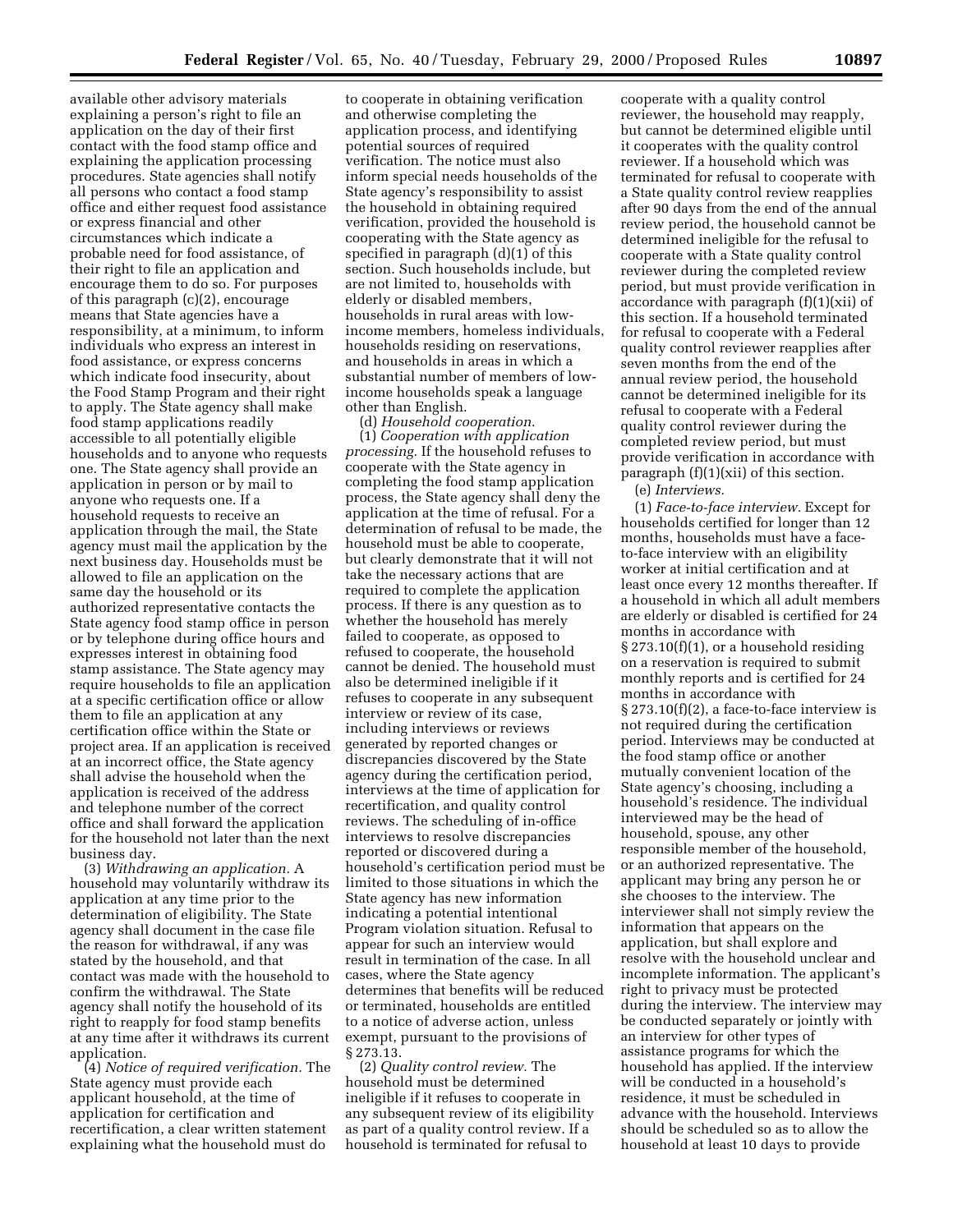requested verification before the end of the 30-day processing period.

(2) *Waivers of the face-to-face interview.* The State agency shall waive the face-to-face interview required in paragraph (e)(1) of this section in favor of a telephone interview on a case-bycase basis because of household hardship situations as determined by the State agency. The State agency shall document the case file to show when a waiver was granted because of a hardship. The State agency may opt to waive the face-to-face interview in favor of a telephone interview for all households which have no earned income and all members of the household are elderly or disabled. Regardless of any approved waivers, the State agency must grant a face-to-face interview to any household which requests one. The State agency has the option of conducting a telephone interview or a home visit that is scheduled in advance with the household if the office interview is waived.

(f) *Verification.* Verification is the use of documentation or a contact with a third party to confirm the accuracy of statements or information. The State agency must give households at least 10 days to provide required verification. Paragraph (i)(4) of this section contains verification procedures for expedited service cases.

(1) *Mandatory verification.* Prior to initial certification, State agencies must verify the following information:

(i) *Identity.* The identity of the person making application must be verified. Where an authorized representative applies on behalf of a household, the identity of both the authorized representative and the head of household must be verified.

(ii) *Residency.* The household's residency must be verified except where verification of residency cannot reasonably be accomplished (such as residency for homeless households, some migrant farmworkers, and households who have recently moved to the area).

(iii) *Social security numbers.* Except for TANF and SSI categorically eligible households described in paragraph (j) of this section, the State agency must verify social security numbers (SSN) reported by households by submitting them to the Social Security Administration (SSA) for verification according to procedures established by SSA. The State agency may accept as verified an SSN that has been verified by another program participating in the IEVS described in § 272.8 of this chapter. The State agency cannot delay the certification for or issuance of

benefits to an otherwise eligible household solely to verify the SSN of a household member. If an individual is unable to provide an SSN or does not have an SSN, the State agency must follow the procedures in § 273.6. Newly obtained SSNs must be verified at recertification.

(iv) *Alien eligibility.* The immigration status of aliens must be verified. The Department of Justice (DOJ) Interim Guidance On Verification of Citizenship, Qualified Alien Status and Eligibility Under Title IV of the Personal Responsibility and Work Opportunity Reconciliation Act of 1996 (Interim Guidance) (62 FR 61344, November 17, 1998) contains information on acceptable documents and INS codes. State agencies should use the Interim Guidance until DOJ publishes a final rule on this issue. Thereafter, State agencies should consult both the Interim Guidance and the DOJ final rule. Where the Interim Guidance and the DOJ final rule conflict, the latter should control the alien eligibility determination. As provided in § 273.4 the following information may also be relevant to the eligibility of some aliens: date of admission or date status was granted; military connection; battered status; if the alien was lawfully residing in the United States on August 22, 1996; membership in certain Indian tribes; if the person was age 65 or older on August 22, 1996; if a lawful permanent resident can be credited with 40 qualifying quarters of covered work and if any Federal means-tested public benefits were received in any quarter after December 31, 1996; or if the alien was a member of certain Hmong or Highland Laotian tribes during a certain period of time or is the spouse or unmarried dependent of such a person. If applicable to the alien's eligibility, these factors must also be verified. An alien is ineligible until acceptable documentation is provided unless:

(A) The State agency has submitted a copy of a document provided by the household to INS for verification. Pending such verification, the State agency cannot delay, deny, reduce or terminate the individual's eligibility for benefits on the basis of the individual's immigration status.

(B) The applicant or the State agency has submitted a request to SSA for information regarding the number of quarters of work that can be credited to the individual, SSA has responded that the individual has fewer than 40 quarters, and the individual provides documentation from SSA that SSA is conducting an investigation to determine if more quarters can be credited. If SSA indicates that the

number of qualifying quarters that can be credited is under investigation, the individual may be certified pending the results of the investigation for up to 6 months from the date of the original determination of insufficient quarters.

(v) *Disability.* (A) Verification of a person's disability must be obtained.

(B) To determine if a disabled person qualifies as a separate household under § 273.1(a)(2)(ii), the State agency must use the most recent list of disabilities issued by SSA to determine if a disability is considered permanent under the Social Security Act. If the disability is on the list, the State agency must determine if the person is unable to purchase and prepare meals because of such disability. If the person suffers from a nondisease-related severe, permanent physical or mental disability that is not on SSA's list, and it is obvious to the caseworker that the person is unable to purchase and prepare meals because of the disability, no verification is required. If it is not obvious to the caseworker, the caseworker must require a statement from a physician or licensed or certified psychologist certifying that the individual is unable to purchase and prepare meals because the individual suffers from one of the disabilities on the SSA list or other nondisease-related, severe, permanent physical or mental disability. The elderly and disabled individual (or his or her authorized representative) is responsible for obtaining the cooperation of the individuals with whom he or she resides in providing the necessary income information about the others for purposes of this provision.

(vi) *Gross nonexempt income.* Gross nonexempt income must be verified. However, where all attempts to verify the income have been unsuccessful because the person or organization providing the income has failed to cooperate with the household and the State agency, and all other sources of verification are unavailable, the eligibility worker must determine an amount to be used for certification purposes based on the best available information.

(vii) *Medical expenses.* The amount of medical expenses (including the amount of reimbursements) deductible under § 273.9(d)(3) must be verified. Verification of other factors, such as whether an expense is deductible or entitlement of the person incurring the cost to the medical deduction, is required if questionable.

(viii) *Legal obligation and actual child support payments.* The household's legal obligation to pay child support, the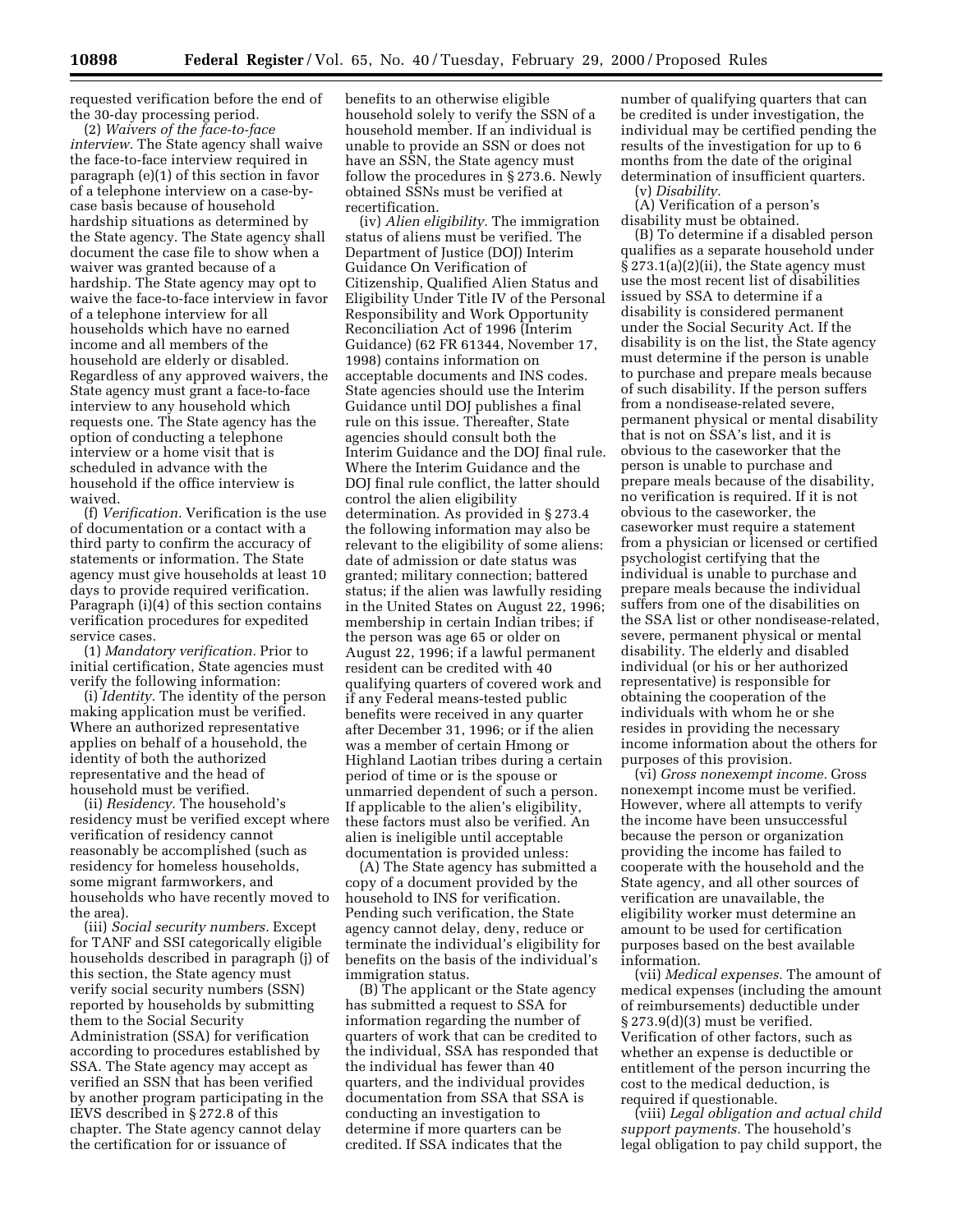amount of the obligation, and the monthly amount of child support the household actually pays must be verified.

(ix) *Shelter costs for homeless households.* Homeless households claiming shelter expenses must provide verification of their shelter expenses to qualify for the homeless shelter deduction if the State agency has such a deduction.

(x) *Utility expenses.* The household must provide verification of utility expenses (for its current home and an unoccupied home) claimed in excess of the standard allowance if the expenses would actually result in a deduction and the State agency does not mandate the use of utility standards.

(xi) *Unverified expenses.* If required verification of an allowable expense cannot be obtained within the 30-day processing time, the State agency must advise the household that its eligibility and benefit level will be determined without allowing the unverified expense. If the household's actual utility expenses cannot be verified within the 30-day processing time, the State agency must use the standard utility allowance, provided the household is entitled to use the standard as specified in § 273.9(d).

(xii) *Refusal to cooperate with QC reviewer.* State agencies must verify all factors of eligibility for households which have been terminated for refusal to cooperate with a State quality control reviewer and which reapply after 90 days from the end of the annual review period. State agencies must verify all factors of eligibility for households who have been terminated for refusal to cooperate with a Federal quality control reviewer and reapply after seven months from the end of the annual review period.

(2) *Verification of questionable information.*

(i) Prior to certification, the State agency must verify all factors that could affect the household's eligibility and benefit level, including household composition, if they are questionable. The State agency must establish guidelines to be followed in determining what will be considered questionable information. These guidelines cannot prescribe verification based on race, religion, ethnic background, or national origin; and they cannot target groups such as migrant farm workers or Native Americans for more intensive verification under this paragraph (f)(2)(i).

(ii) If a member's citizenship is questionable, the State agency must verify the member's citizenship in accordance with attachment 4 of the

DOJ Interim Guidance. After DOJ issues final rules, State agencies should consult both the Interim Guidance and the final rule. Where the Interim Guidance and the DOJ final rule conflict, the latter should control the eligibility determination. The State agency must accept participation in another program as acceptable verification if verification of citizenship was obtained for that program. The member whose citizenship is in question is ineligible to participate until the issue is resolved.

(3) *State agency options.* In addition to the verification required in paragraphs (f)(1) and (f)(2) of this section, the State agency may elect to mandate verification of any other factor which affects household eligibility or allotment level. Such mandatory verification policy must be applied to all households on a Statewide basis or throughout a project area and cannot be selectively imposed on a case-by-case basis. The optional verification does not apply in those offices of the SSA which, in accordance with paragraph (k) of this section, provide for the food stamp certification of households containing recipients of Supplemental Security Income (SSI) and social security benefits. However, the State agency may negotiate with those SSA offices with regard to mandating verification of these options.

(4) *Sources of verification.* State agencies must establish their own standards for sources of verification, subject to the provisions of this paragraph (f)(4). Such standards shall emphasize determining the adequacy of the documentary evidence the household provides to support the statement on the application. State agencies shall not limit households to one specific form of verification, if other documents can equally prove its statements. Home visits may be used as verification only when documentary evidence is insufficient to make a firm determination of eligibility or benefit level, or cannot be obtained, and the home visit is scheduled in advance with the household. State agencies may use a collateral contact, that is, oral confirmation of a household's circumstances by a person outside of the household, as verification. The collateral contact may be made either in person or over the telephone. The State agency may select a collateral contact if the household fails to designate one or designates one which is unacceptable to the State agency, but shall first apprise the household of the selection and afford the household an opportunity to verify the information using alternate means. Where unverified information

from a source other than the household contradicts statements made by the household, the household must be afforded a reasonable opportunity to resolve the discrepancy prior to a determination of eligibility or benefits. If unverified information is obtained through the IEVS, as specified in § 272.8 of this chapter, the State agency must follow the procedures in paragraph (f)(8)(iv) of this section.

(5) *Responsibility for obtaining verification.* The household has primary responsibility for providing documentary evidence to support statements on the application, reported changes in household circumstances, and statements provided at recertification and to resolve any questionable information. Households may supply verification in person, through the mail, facsimile or other electronic device, or through an authorized representative. State agencies shall not require households to present verification in person at the food stamp office, except as provided in paragraph (d)(1) of this section. The State agency shall accept any reasonable documentary evidence provided by the household.

(6) *Documentation.* The State agency must document the case file to support eligibility, ineligibility, and benefit level determinations. Documentation must be in sufficient detail to permit a reviewer to determine the reasonableness and accuracy of the determination. The State agency may store records electronically.

(7) *Verification subsequent to initial certification.* Information required to be verified in paragraphs (f)(1), (f)(2) and (f)(3) of this section must be verified again when changes are reported during the certification period or at recertification which would affect eligibility or the benefit level and when unchanged information becomes questionable.

(8) *Optional use of IEVS.* (i) The State agency may obtain information through IEVS in accordance with procedures specified in § 272.8 of this chapter and use it to verify the eligibility and benefit levels of applicants and participating households.

(ii) The State agency must take action, including proper notices to households, to terminate, deny, or reduce benefits based on information obtained through IEVS which is considered verified upon receipt. Information considered verified upon receipt is social security, SSI, TANF, and Unemployment Insurance Benefits (UIB) information obtained from the agencies administering those programs. If the information about a particular household is questionable,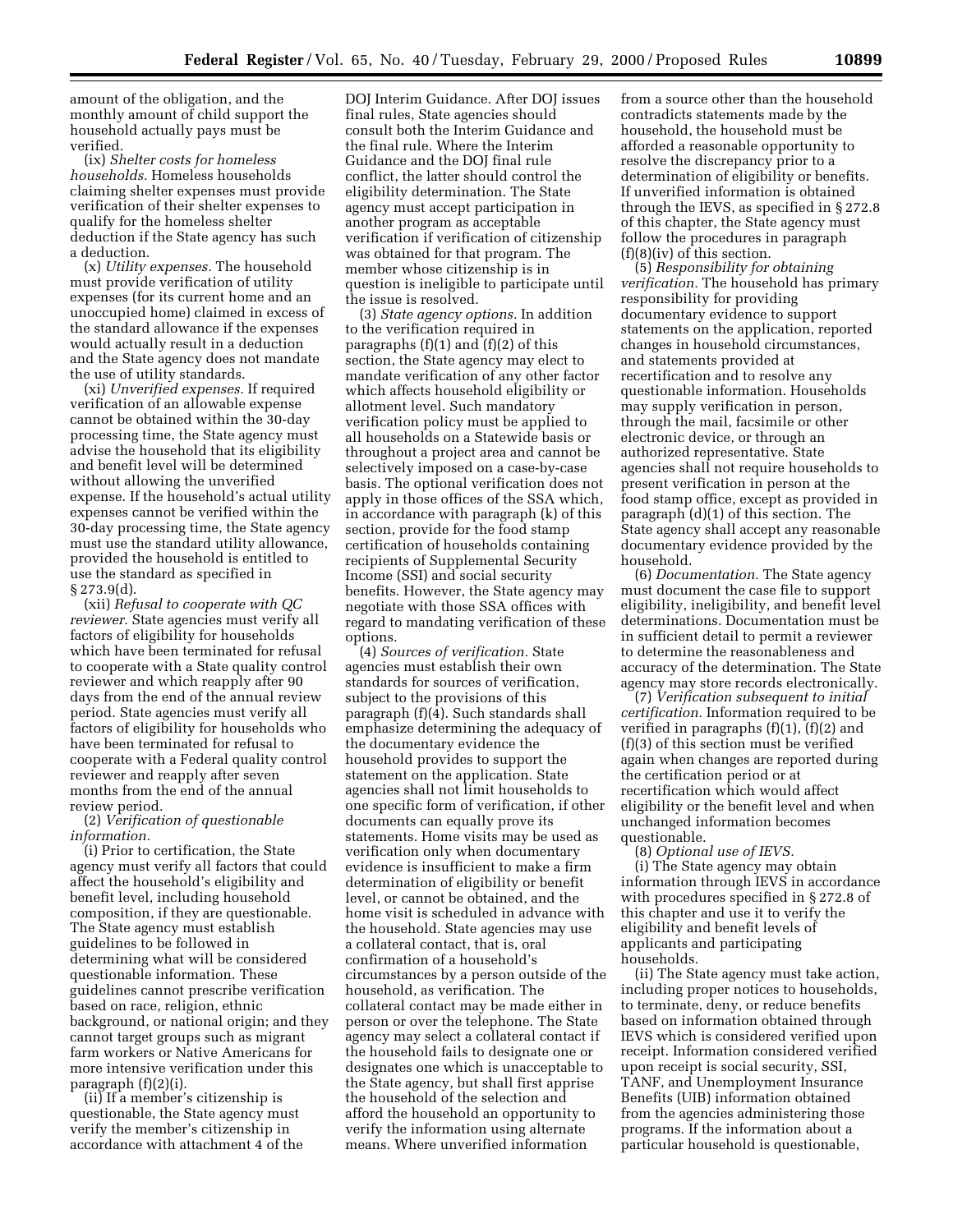the information is considered unverified upon receipt, and the State agency must take action as specified in paragraph (f)(8)(iii) of this section.

(iii) Except as noted in this paragraph (f)(8)(iii), prior to taking action to terminate, deny, or reduce benefits based on information obtained through IEVS which is considered unverified upon receipt or questionable, State agencies must independently verify the information. Information that is considered unverified upon receipt may include but is not limited to unearned income information from IRS, wage information from SSA and SWICAs, and questionable information. Except with respect to unearned income information from IRS, if a State agency has information which indicates that independent verification is not needed, such verification is not required.

(iv) Independent verification includes verification of the amount of the resources or income involved and when the household had the resources or received the income. The State agency must obtain independent verification of unverified information obtained from IEVS by contacting the household or the appropriate income or resource source. If the State agency chooses to contact the household, it must inform the household of the information which it has received and provide the household with a reasonable opportunity to respond. If the household fails to respond in a timely manner (or when the household or appropriate source provides the independent verification), the State agency must properly notify the household of the action it intends to take and provide the household with an opportunity to request a fair hearing prior to any adverse action.

(9) *Optional Use of SAVE.* Households are required to submit documents to verify the immigration status of aliens. State agencies that verify the validity of such documents through the INS SAVE system in accordance with § 272.11 of this chapter must use the following procedures.

(i) The written consent of the alien is not required for the State agency to contact INS to verify the validity of documents the household presents.

(ii) Pending resolution of discrepancies between the Alien Status Verification Index database and information submitted by the household, the State agency must not delay, deny, reduce, or terminate the alien's eligibility for benefits on the basis of the individual's alien status.

(iii) If the State agency determines that the alien is not in an eligible alien status, the State agency must take action, including proper notices to the household, to terminate, deny or reduce benefits.

(iv) The use of SAVE must be documented in the casefile or other agency records. When the State agency is waiting for a response from SAVE, agency records must contain either a notation showing the date of the State agency's transmission or a copy of the INS Form G–845 sent to INS. Once the SAVE response is received, agency records must show documentation of the ASVI Query Verification Number or contain a copy of the INS-annotated Form G–845. Whenever the response from automated access to the ASVI directs the eligibility worker to initiate secondary verification, agency records must show documentation of the ASVI Query Verification Number and contain a copy of the INS Form G–845.

(g) *Authorized representatives.* Representatives may be authorized to act on behalf a household in the application process, in obtaining food stamp benefits, and in using food stamp benefits.

(1) *Application process.* When a responsible member of the household cannot complete the application process, a nonhousehold member may be designated as the authorized representative for application processing purposes. The household member or the authorized representative may complete work registration forms for those household members required to register for work. Except for those situations in which a drug and alcoholic treatment center or other group living arrangement acts as the authorized representative, the State agency must inform the household that the household will be held liable for any overissuance that results from erroneous information given by the authorized representative.

(i) A nonhousehold member may be designated as an authorized representative for application processing purposes provided that the person is an adult who is sufficiently aware of relevant household circumstances and the authorized representative designation has been made in writing by the head of the household, the spouse, or another responsible member of the household. Paragraph (g)(4) of this section contains further restrictions on who can be designated an authorized representative.

(ii) In the event the only adult living with a household is a nonhousehold member as defined in § 273.1(b), the adult may be the authorized representative for the minor household member(s).

(iii) Residents of drug addict or alcoholic treatment centers and group homes must apply and be certified through the use of authorized representatives in accordance with § 273.11(e) and § 273.11(f).

(2) *Obtaining food stamp benefits.* An authorized representative may be designated to obtain benefits, and the designation should be done at the time of certification. Even if the household is able to obtain benefits, it should be encouraged to name an authorized representative for obtaining benefits in case of illness or other circumstances which might result in an inability to obtain benefits. The name of the authorized representative must be recorded in the household's case record and on the food stamp identification (ID) card, as provided in  $\S 274.10(a)(1)$ of this chapter. The authorized representative for obtaining benefits may or may not be the same individual designated for application processing purposes. The State agency must develop a system by which a household may designate an emergency authorized representative in accordance with § 274.10(c) of this chapter to obtain the household's benefits for a particular month.

(3) *Using benefits.* A household may allow any household member or nonmember to use its ID card and benefits to purchase food or meals, if authorized, for the household. Drug or alcohol treatment centers and group living arrangements which act as authorized representatives for residents of the facilities must use food stamp benefits for food prepared and served to those residents participating in the Food Stamp Program (except when residents leave the facility as provided in § 273.11(e) and (f)).

(4) *Restrictions on designations of authorized representatives.* The State agency must restrict the use of authorized representatives for purposes of application processing and obtaining food stamp benefits as follows:

(i) State agency employees who are involved in the certification or issuance processes and retailers who are authorized to accept food stamp benefits may not act as authorized representatives without the specific written approval of a designated State agency official and only if that official determines that no one else is available to serve as an authorized representative.

(ii) An individual disqualified for an intentional Program violation cannot act as an authorized representative during the disqualification period, unless the State agency has determined that no one else is available to serve as an authorized representative. The State agency must separately determine whether the individual is needed to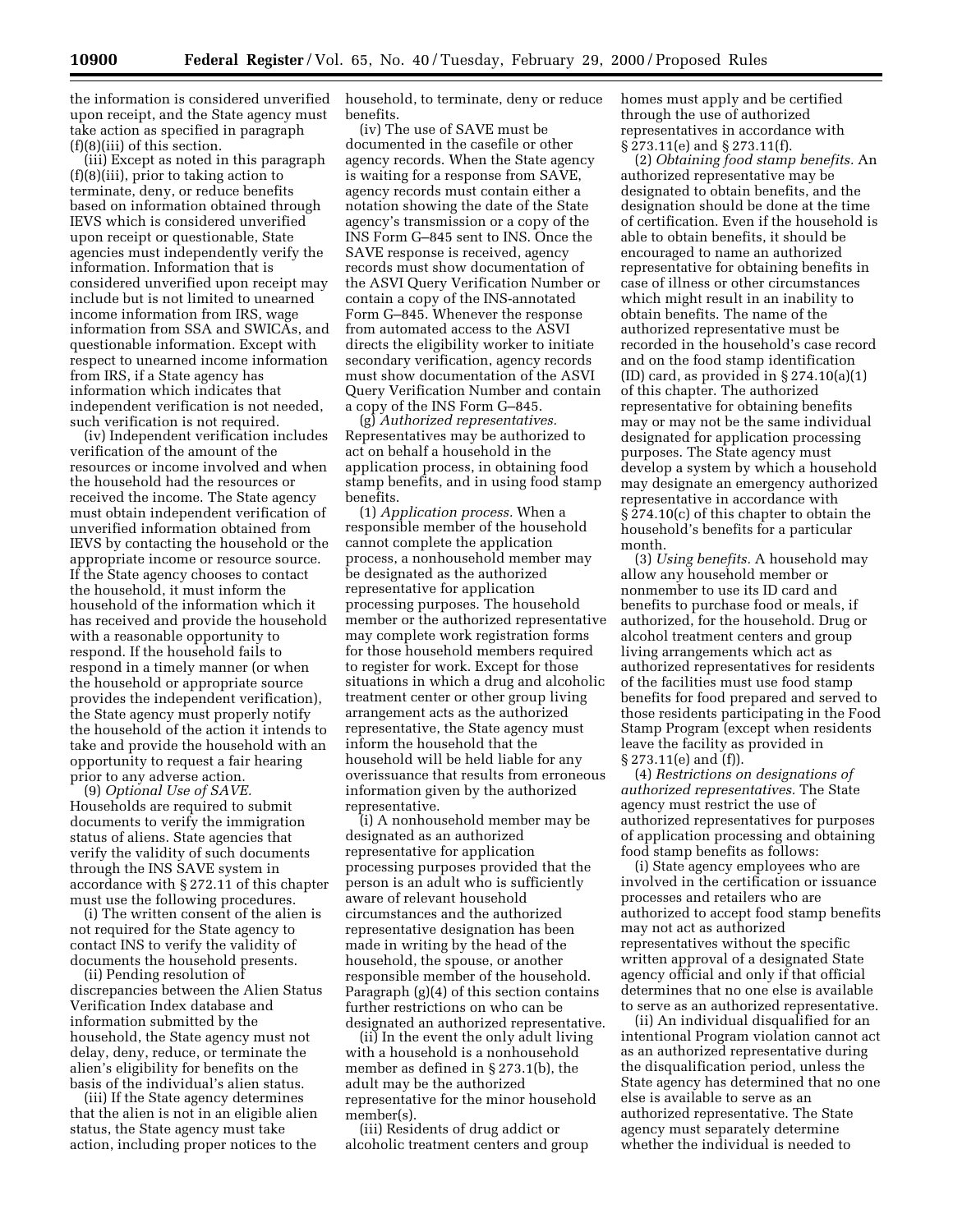apply on behalf of the household, or to obtain benefits on behalf of the household.

(iii) If a State agency has determined that an authorized representative has knowingly provided false information about household circumstances or has made improper use of coupons, it may disqualify that person from being an authorized representative for up to one year. The State agency must send written notification to the affected household(s) and the authorized representative 30 days prior to the date of disqualification. The notification must specify the reason for the proposed action and the household's right to request a fair hearing. This provision is not applicable in the case of drug and alcoholic treatment centers and those group homes which act as authorized representatives for their residents.

(iv) Homeless meal providers, as defined in § 271.2 of this chapter, may not act as authorized representatives for homeless food stamp recipients.

(v) In order to prevent abuse of the program, the State agency may set a limit on the number of households an authorized representative may represent.

(h) *Normal processing.* 

(1) *Thirty-day standard.* The State agency must provide eligible households that complete the initial application process an opportunity to participate (as defined in § 274.2(b) of this chapter) as soon as possible, but no later than 30 calendar days following the filing date. The filing date is the date an application that contains the applicant's name and address and the signature of a responsible member of the household or the household's authorized representative is filed at the correct office. Day one of the 30-day period is the day after the date an application is filed. When a resident of an institution jointly applies for SSI and food stamps prior to leaving the institution in accordance with § 273.1(e)(2), the filing date is the date the applicant is released from the institution. Households that are found to be ineligible must be sent a notice of denial as soon as the decision is made but no later than 30 days following the date of application.

(2) *Delayed actions.* If the State agency cannot act on an application within 30 days because of a delay on its part, the State agency must continue to process the case. If the State agency determines that the household is eligible, the household is entitled to benefits retroactive to the date of application. If the State agency cannot act on the application within 30 days because of a delay on the household's

part, the State agency must either deny the case or hold the case pending for an additional period of time. The State agency may determine the length of the application pending period, provided the period is not more than 2 months in addition to the month of application. If the household caused the delay, the State agency must provide benefits retroactive to the date the household takes the required action.

(3) *Determining cause for delayed actions.* The State agency must determine the cause of a delay in processing using the following criteria:

(i) Delays that are the fault of the State agency include, but are not limited to, the following:

(A) Failure to explore and attempt to resolve with the household any unclear and incomplete information at the interview;

(B) failure to inform the household of the need for one or more members to register for work and failure to allow the members at least 10 days to complete work registration;

(C) Failure to provide the household with a statement of required verification and failure to allow the household at least 10 days to provide the missing verification; or

(D) Failure to notify the household that it could reschedule a missed interview appointment.

(ii) Delays that are the fault of the household include, but are not limited to, the following:

(A) Failure to cooperate with the State agency in resolving any unclear or incomplete information provided at the interview;

(B) Failure to register household members for work;

(C) Failure to provide missing verification; or

(D) Failure to reschedule a missed interview appointment.

(4) *Combined allotments.* At State agency option, households which apply after the 15th of the month may be issued a combined allotment which includes prorated benefits for the month of application and full benefits for the next month provided that the month of application is an initial month (as described in § 273.10(a)), and the household has completed the application process within 30 days of the date of application and been determined eligible for those benefits. The benefits must be issued in accordance with § 274.2(c) of this chapter.

(i) *Expedited service.* 

(1) *Entitlement.* The following households are entitled to expedited service:

(i) Households with less than \$150 in monthly gross income, as computed in § 273.10(e), provided their liquid resources do not exceed \$100;

(ii) Migrant or seasonal farmworker households who are destitute, as defined in § 273.10(e)(3), provided their liquid resources do not exceed \$100; or

(iii) Households whose combined monthly gross income and liquid resources are less than the household's monthly rent or mortgage and utilities (or utility standard in accordance with § 273.9(d)), or less than the homeless shelter standard if the household is homeless.

(2) *Identifying households needing expedited service.* The State agency shall screen all applications at the time they are filed to identify households entitled to expedited service and shall document their evaluation.

(3) *Processing time.* Households entitled to expedited service must have their cases processed in accordance with the following provisions (except during periods of allotment reductions or suspensions as provided in § 271.7(e)(2) of this chapter).

(i) *Benefit delivery.* The State agency must make benefits available to the household in accordance with § 274.2(b) of this chapter not later than the seventh calendar day following the date the application was filed. If the State agency elects to interview the household outside of the office, the State agency must conduct the interview and make benefits available not later than the seventh calendar day following the date the application was filed (unless the household cannot be reached to schedule the interview).

(ii) *Telephone interviews.* If the State agency conducts a telephone interview and mails the application to the household for signature, the mailing time involved and the time during which the household has the application in its possession is not counted in the seven-day standard.

(iii) *Late determinations.* If the State agency fails to identify a household as being entitled to expedited service at the time the application is filed, but subsequently discovers this, benefits must be made available to the household not later than the seventh calendar day following the date the State agency discovers the household is entitled to expedited service.

(4) *Special procedures.* The State agency must use the following procedures for households entitled to expedited service.

(i) *Verification.* 

(A) *Mandatory verification.* Prior to certification, the State agency must verify the identity of the person making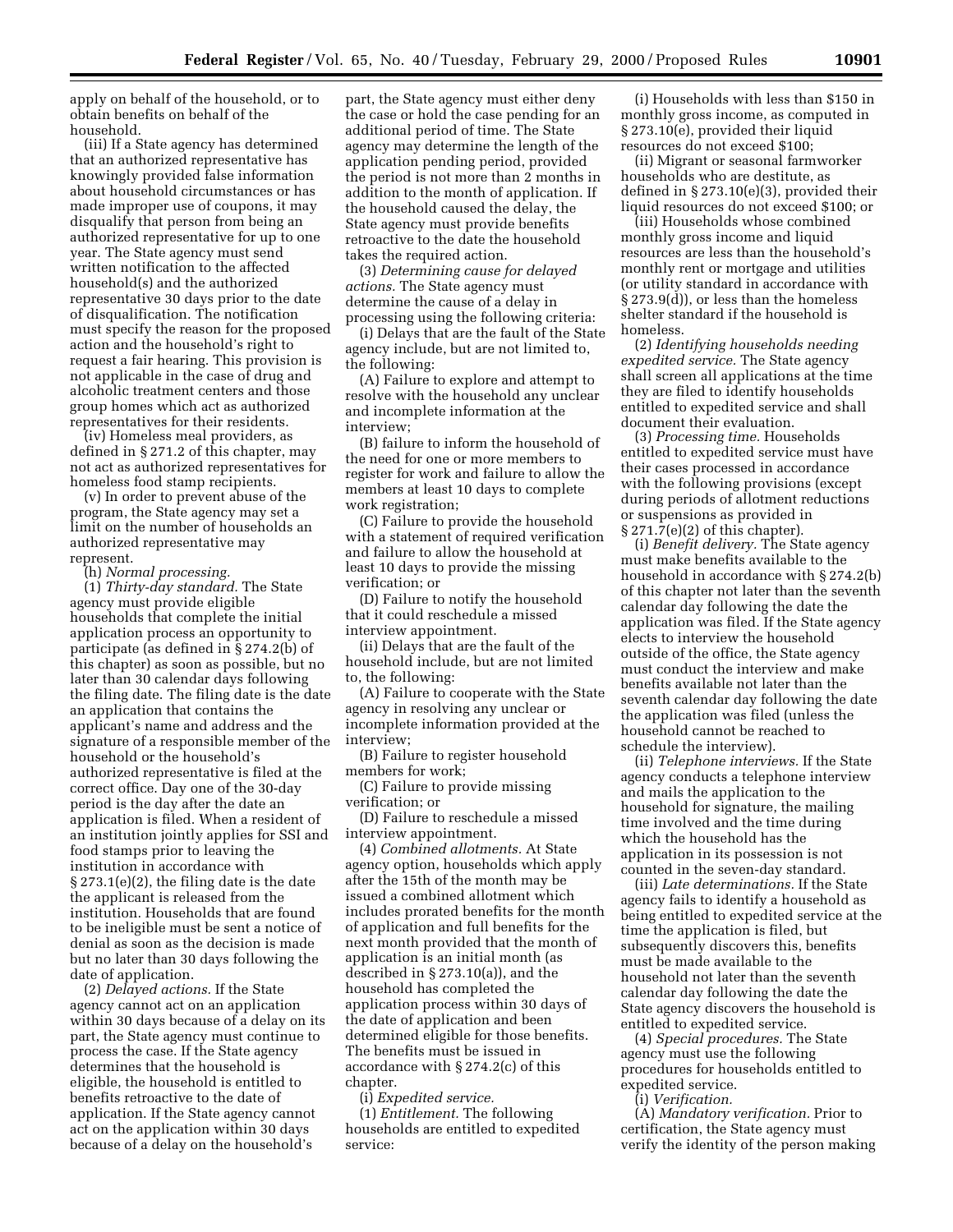the application. All reasonable efforts must be made to verify residency, income (including, if appropriate, a statement that the household has no income), and liquid resources within the expedited processing time frame. State agencies may verify other factors as well, but benefits cannot be delayed beyond the delivery standard prescribed in paragraph (i)(3) of this section solely because eligibility factors other than identity have not been verified.

(B) *Postponed verification.* 

(*1*) If a household applies on or before the 15th of the month, any verification that was postponed must be submitted prior to the second month's issuance. If a certification period of longer than one month is assigned, the State agency must issue the second month's benefits within seven working days from receipt of the necessary verification but not before the first day of the second month.

(*2*) If a household applies after the 15th of the month, verification that was postponed must be submitted prior to the third month's issuance. If a certification period of longer than two months is assigned, the State agency must issue the third month's benefits within seven working days from receipt of the necessary verification information but not before the first day of the third month.

(ii) *Social security numbers.* Households entitled to expedited service must be asked to furnish or apply for an SSN for each household member prior to the second month's issuance, or if the State agency issues combined allotments as provided in paragraph (i)(5) of this section, prior to the third month's issuance. Those household members who do not meet this requirement must be allowed to continue to participate if they satisfy the good cause requirements specified in § 273.6(d). The household must provide an SSN or proof of an application for an SSN for a newborn within 6 months after the month the baby is born.

(iii) *Work registration.* With regard to the work registration requirements specified in § 273.7, the State agency must, at a minimum, require the applicant to register (unless exempt). The State agency may attempt to register other members within the expedited service time frame.

(5) *Combined allotments.* Households that apply for initial benefits (as described in § 273.10(a)) after the 15th of the month and are eligible to receive benefits for the initial month and the next month may, at the option of the State agency, receive a combined allotment consisting of prorated benefits for the initial month of application and benefits for the first full month of

participation within the expedited service time frame. If necessary, verification must be postponed to meet the expedited time frame. The benefits must be issued in accordance with § 274.2(c) of this chapter.

(6) *Frequency.* There is no limit to the number of times a household can be certified under expedited procedures as long as, prior to each expedited certification, the household either completes the verification that was postponed at the last expedited certification or was certified under normal processing standards since the last expedited certification. The provisions of this section do not apply at recertification if a household reapplies before the end of its current certification period.

(j) *Categorical eligibility.* Households in which each member receives TANF or SSI benefits pursuant to the provisions of paragraph (j)(1) of this section, or receives certain GA benefits pursuant to the provisions of paragraph (j)(2) of this section, are considered to be categorically eligible for food stamps based on their status as recipients of such benefits. For the purpose of the provisions of paragraphs  $(i)(1)$  and  $(i)(2)$ of this section, individuals are considered recipients of TANF, SSI, or GA benefits if they are actually receiving such benefits, they are authorized to receive such benefits but the actual payments have not been received, the benefits are suspended or recouped, or the benefits are not paid because the grant is less than a minimum benefit level. Residents of institutions who are found by SSA to be potentially eligible for SSI are not considered categorically eligible until such time as a final SSI eligibility determination has been made and they are released from the institution. Individuals not receiving TANF, SSI, or GA benefits who are entitled to Medicaid only are not considered categorically eligible. The food stamp benefit level of categorically eligible households must be computed in accordance with food stamp procedures contained in § 273.10.

(1) *TANF and SSI Households.* Except as provided in this paragraph (j)(1), households in which each member receives SSI or TANF benefits are considered categorically eligible to participate in the Food Stamp Program. Categorical eligibility means that the household is eligible for food stamps without regard to the amount of its resources (whether or not it transferred resources to become eligible) or the amount of its gross and net income. In addition, information regarding the social security numbers of household

members, sponsored alien information, and residency are deemed to be acceptable without verification. A household is not categorically eligible if any member of the household has been disqualified for an intentional Program violation in accordance with § 273.16 or the entire household has been disqualified from the Program for any reason. All other food stamp eligibility criteria apply, including, but not limited to, the definition of a food stamp household in § 273.1, the ineligible alien provisions in § 273.4, and the work requirements of § 273.7. The household must complete the food stamp application process, cooperate in providing necessary information for food stamp purposes and submit required reports.

(i) *Ineligible members.* No person can be included as an eligible member of a categorically eligible household if that person is one of the ineligible household members listed in § 273.1(b)(2).

(ii) *Joint processing.* Households that apply jointly for TANF or SSI and food stamp benefits and whose food stamp eligibility depends on their categorical eligibility status must be issued benefits from the beginning of the period for which TANF or SSI benefits are paid or the original food stamp application date, whichever is later. However, in accordance with § 273.1(e)(2), food stamp benefits cannot be issued to residents of public institutions who apply jointly for SSI and food stamp benefits prior to their release from the institution.

(2) *GA households.* Except as specified in paragraph (j)(2)(ii) of this section, households in which each member receives benefits from a State or local GA program which meets the criteria in paragraph (j)(2)(i) of this section are categorically eligible.

(i) *Qualifying GA programs.* The GA program must meet the criteria in paragraph (j)(2)(i)(A) of this section or be certified by FNS in accordance with paragraph  $(j)(2)(i)(B)$  of this section.

(A) The program must:

(*1*) Have income and resource standards which may be separate from or included in the benefit computation and which do not exceed the limits for income and resources of the Food Stamp Program, TANF program, or SSI program. The rules for the GA program apply in determining countable income and resources for purposes of this provision;

(*2*) Provide GA benefits as defined in § 271.2 of this part; and

(*3*) Provide ongoing benefits which are not limited to emergency assistance.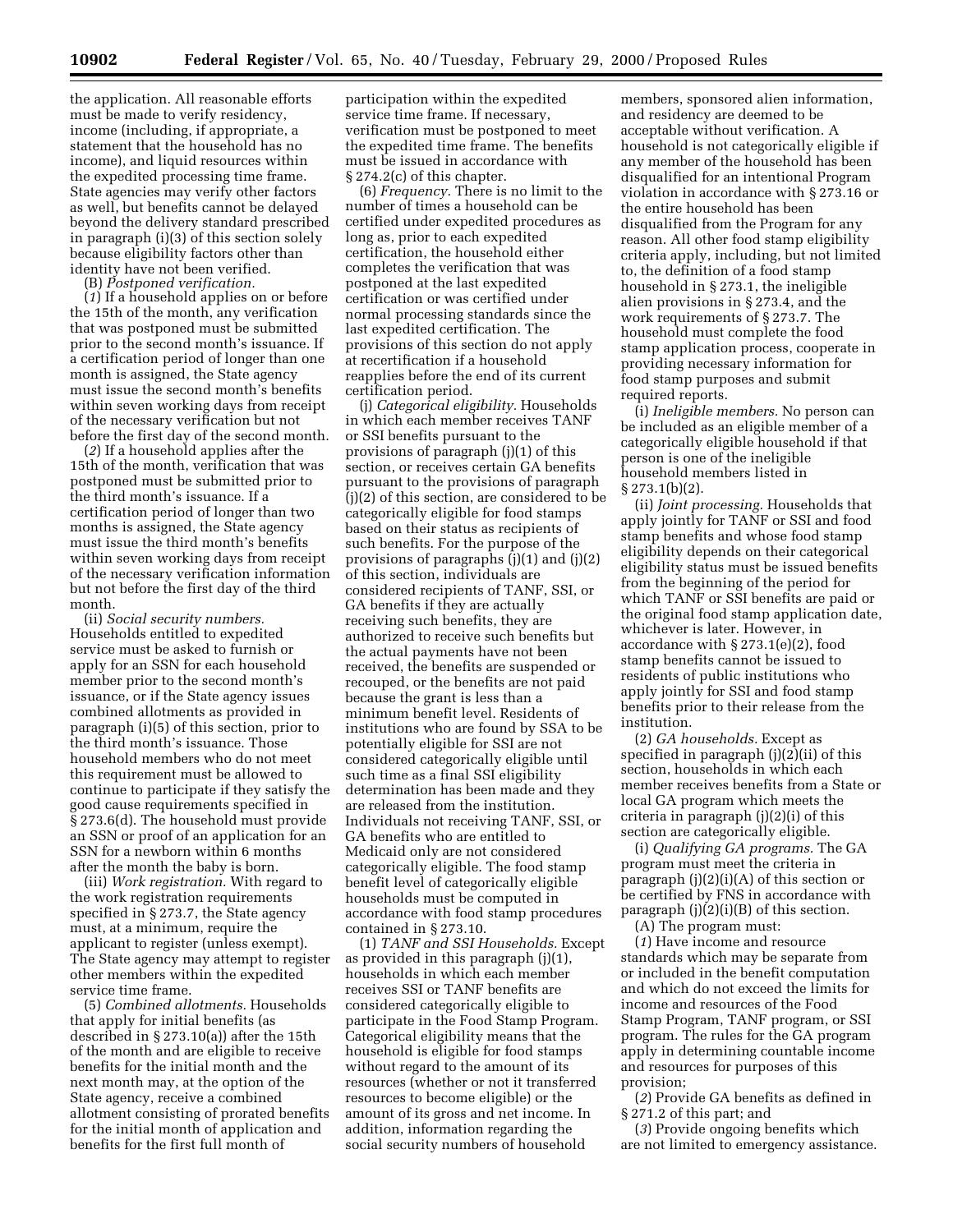(B) If a GA program does not meet all of the criteria in paragraphs  $(i)(2)(i)(A)$ of this section, the State agency may request certification of the program by FNS as one that is appropriate for categorical eligibility. In requesting certification, the State agency must submit to the appropriate FNS regional office a description of the program containing, at a minimum, the type of assistance provided, the income and resource eligibility limits, and the period for which the GA is provided.

(ii) *Ineligible households.* A household is not considered categorically eligible if it:

(A) Refuses to cooperate in providing to the State agency information that is necessary for making a determination of its eligibility or for completing any subsequent review of its eligibility, as described in paragraph (d) of this section or § 273.21(m)(l)(ii); or

(B) Is disqualified for failure to comply with a work requirement of § 273.7.

(iii) *Ineligible members.* No person can be included as an eligible member in any household which is otherwise categorically eligible if that person is one of the ineligible household members listed in § 273.1(b)(2).

(iv) *Verification requirements.* In determining whether a household is categorically eligible, the State agency must verify that each member receives PA or SSI benefits, or GA benefits from a GA program that meets the criteria in paragraph (j)(2)(i) of this section; the household has not been disqualified as provided in paragraph (j)(2)(ii); and no individuals have been disqualified as provided in paragraph (j)(2)(iii) of this section.

(v) *Deemed eligibility factors.* When determining the eligibility for a categorically eligible household, all Food Stamp Program provisions apply except the following:

(A) *Resources.* None of the provisions of § 273.8 apply to categorically eligible households except the second sentence of § 273.8(a) pertaining to categorical eligibility and § 273.8(i) concerning transfer of resources. The provisions in § 273.10(b) regarding resources available at the time of the interview do not apply to categorically eligible households.

(B) *Gross and net income limits.* None of the provisions of § 273.9(a) relating to income eligibility standards apply to categorically eligible households, except the fourth sentence pertaining to categorical eligibility. The provisions in § 273.10(a)(10)(i) and § 273.10(c) relating to the income eligibility determination also do not apply to categorically eligible households.

(C) *Residency.* The household's residency is deemed to be acceptable. Verification is not needed.

(D) *Sponsored aliens.* The sponsored alien information is deemed to be acceptable. Verification is not needed.

(vi) *Zero benefit households.* The provision of  $\S 273.10(e)(2)(iii)(A)$  which allows a State agency to deny the application of a household with three or more members entitled to no benefits because its net income exceeds the level at which benefits are issued does not apply to categorically eligible households. All eligible households of one or two persons must be provided the minimum benefit, as required by  $\S 273.10(e)(2)(ii)(C)$ .

\* \* \* \* \*

10. In § 273.4:

a. Paragraphs (a) and (c) are revised. b. Paragraphs (b) and (d) are removed, and paragraph (e) is redesignated as paragraph (b).

The revisions read as follows:

#### **§ 273.4 Citizenship and alien status.**

(a) *Household members meeting citizenship or alien status requirements.* No person is eligible to participate in the Food Stamp Program unless that person is:

(1) A U. S. citizen;

(2) A U. S. alien national;

(3) An individual who is:

(i) An American Indian born in Canada who possesses at least 50 per centum of blood of the American Indian race to whom the provisions of section 289 of the Immigration and Nationality Act (8 U.S.C. 1359) apply; or

(ii) A member of an Indian tribe as defined in section 4(e) of the Indian Self-Determination and Education Assistance Act (25 U.S.C. 1359) which is recognized as eligible for the special programs and services provided by the United States to Indians because of their status as Indians;

(4) An individual who is:

(i) Lawfully residing in the United States and was a member of a Hmong or Highland Laotian tribe at the time that the tribe rendered assistance to United States personnel by taking part in a military or rescue operation during the Vietnam era beginning August 5, 1964 and ending May 7, 1975;

(ii) The spouse, or surviving spouse of such an individual who is deceased, or

(iii) An unmarried dependent child of such Hmong or Highland Laotian who is under the age of 18 or if a full-time student under the age of 22; an unmarried child of such a deceased Hmong or Highland Laotian provided the child was dependent upon him or her at the time of his or her death; or an unmarried disabled child age 18 or

older if the child was disabled and dependent on the person prior to the child's 18th birthday; or

(5) An individual who is both a qualified alien as defined in paragraph (a)(5)(i) of this section and an eligible alien as defined in paragraph (a)(5)(ii) of this section.

(i) A qualified alien is:

(A) An alien who is lawfully admitted for permanent residence under the Immigration and Nationality Act (INA);

(B) An alien who is granted asylum under section 208 of the INA;

(C) A refugee who is admitted to the United States under section 207 of the INA;

(D) An alien who is paroled into the United States under section 212(d)(5) of the INA for a period of at least 1 year;

(E) An alien whose deportation is being withheld under section 243(h) of the INA as in effect prior to April 1, 1997, or whose removal is withheld under section 241(b)(3) of the INA;

(F) An alien who is granted conditional entry pursuant to section 203(a)(7) of the INA as in effect prior to April 1, 1980;

(G) An alien who has been battered or subjected to extreme cruelty in the U.S. by a spouse or a parent or by a member of the spouse or parent's family residing in the same household as the alien at the time of the abuse, an alien whose child has been battered or subjected to battery or cruelty, or an alien child whose parent has been battered, provided the individual meets the requirements specified in Exhibit B to Attachment 5 of the DOJ Interim Guidance (or any provision of a DOJ final rule superseding Exhibit B to Attachment 5 of the Interim Guidance); or

(H) An alien who is a Cuban or Haitian entrant, as defined in section 501(e) of the Refugee Education Assistance Act of 1980.

(ii) A qualified alien, as defined in paragraph (a)(5)(i) of this section, must also be at least one of the following to be eligible to receive food stamps:

(A) An alien lawfully admitted for permanent residence under the INA who has worked 40 qualifying quarters as determined under title II of the Social Security Act or can be credited with 40 quarters worked by a parent of the alien before the alien became 18 and/or quarters worked by a spouse of the alien during their marriage and they are still married or the spouse is deceased. After December 31, 1996, a quarter in which the alien actually received any Federal means-tested public benefit, as defined by the agency providing the benefit, or actually received food stamps is not creditable toward the 40-quarter total. Likewise, a parent or spouse's quarter is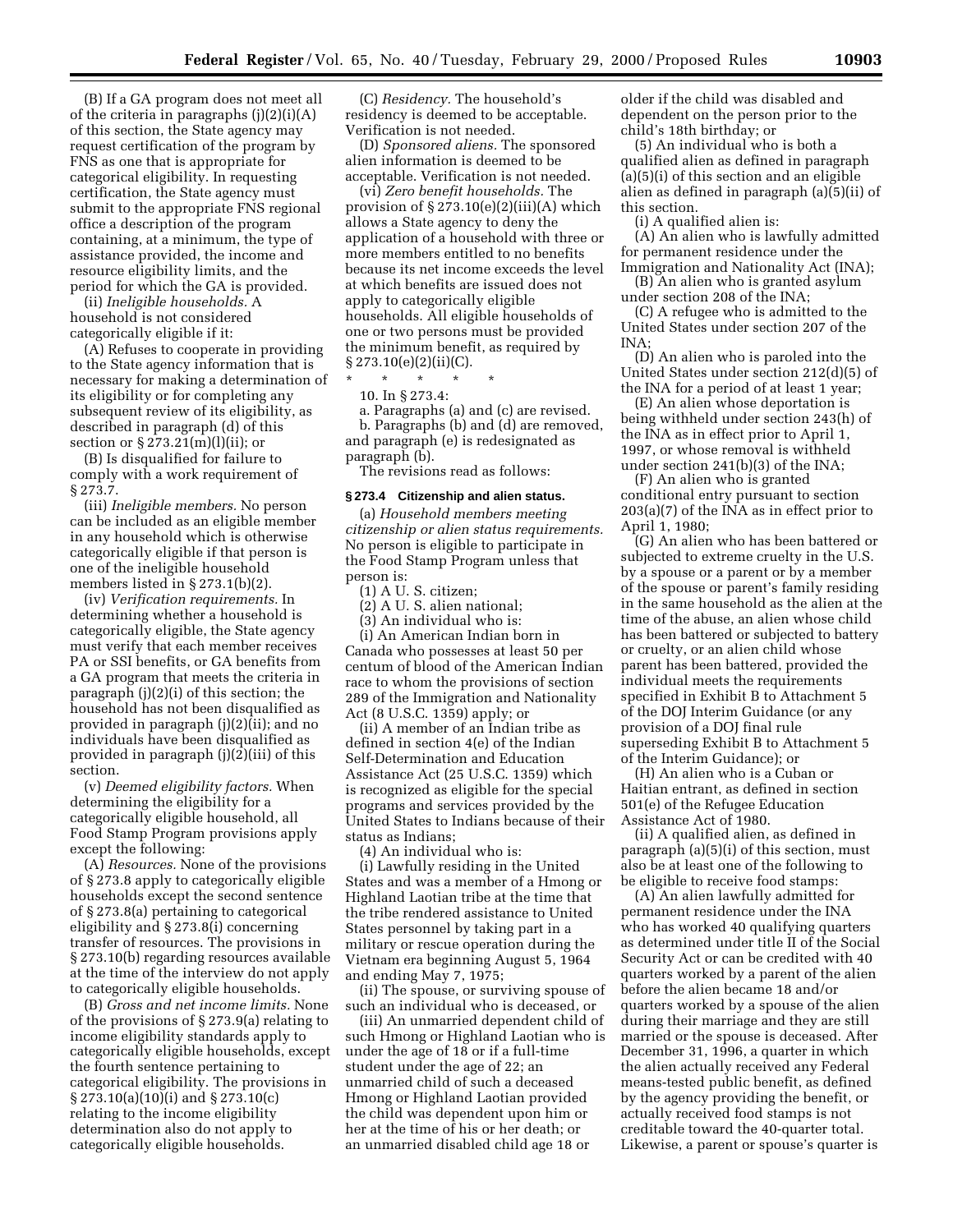not creditable if the parent or spouse actually received any Federal meanstested public benefit or actually received food stamps in that quarter.

(B) An alien admitted as a refugee under section 207 of the INA. Eligibility is limited to 7 years from the date of the alien's entry into the United States.

(C) An alien granted asylum under section 208 of the INA. Eligibility is limited to 7 years from the date asylum was granted.

(D) An alien whose deportation is withheld under section 243(h) of the INA as in effect prior to April 1, 1997, or whose removal is withheld under section 241(b)(3) or the INA. Eligibility is limited to 7 years from the date deportation or removal was withheld.

(E) An alien granted status as a Cuban or Haitian entrant (as defined in section 501(e) of the Refugee Education Assistance Act of 1980). Eligibility is limited to 7 years from the date the status as a Cuban or Haitian entrant was granted.

(F) An Amerasian, admitted pursuant to section 584 of Public Law 100–202, as amended by Public Law 100–461. Eligibility is limited to 7 years from the date admitted as an Amerasian.

(G) An alien with one of the following military connections:

(*1*) A veteran who was honorably discharged for reasons other than alien status, who fulfills the minimum activeduty service requirements of 38 U.S.C. 5303A(d), including an individual who died in active military, naval or air service. The definition of veteran includes an individual who served before July 1, 1946, in the organized military forces of the Government of the Commonwealth of the Philippines while such forces were in the service of the Armed Forces of the United States or in the Philippine Scouts, as described in 38 U.S.C. 107;

(*2*) An individual on active duty in the Armed Forces of the United States (other than for training); or

(3) *The spouse and unmarried dependent children of a person described in paragraphs (a)(5)(ii)(G)* (*1*) or (G)(*2*) of this section, including the spouse of a deceased veteran, provided the marriage fulfilled the requirements of 38 U.S.C. 1304, and the spouse has not remarried. An unmarried dependent child for purposes of this provision is a child who is under the age of 18 or if a full-time student under the age of 22; an unmarried child of a deceased veteran provided the child was dependent upon the veteran at the time of the veteran's death; or an unmarried disabled child age 18 or older if the child was disabled and dependent on

the veteran prior to the child's 18th birthday.

(H) An individual who on August 22, 1996, was lawfully residing in the United States, and is now receiving benefits or assistance for blindness or disability (as specified in § 271.2).

(I) An individual who on August 22, 1996, was lawfully residing in the United States and was 65 years of age or older on that date; or

(J) An individual who on August 22, 1996, was lawfully residing in the United States and is now under 18 years of age.

\* \* \* \* \*

(c) *Households containing sponsored alien members.*

(1) *Definition.* A sponsored alien is an alien for whom a person (the sponsor) has executed an affidavit of support on behalf of the alien pursuant to section 213A of the INA.

(2) *Deeming.* For purposes of determining the eligibility and benefit level of a household of which a sponsored alien is a member, all of the income and resources of the sponsor and the sponsor's spouse, if living with the sponsor, must be deemed to be the unearned income and resources of the sponsored alien. The income and resources must be deemed until the alien gains United States citizenship or has worked or can be credited with 40 qualifying quarters of work as determined under title II of the Social Security Act.

(i) The monthly income of the sponsor and sponsor's spouse deemed to be that of the alien must be the total monthly earned and unearned income, as defined in § 273.9(b) with the exclusions provided in § 273.9(c), of the sponsor and sponsor's spouse at the time the household containing the sponsored alien member applies or is recertified for participation.

(ii) Money paid to the alien by the sponsor or the sponsor's spouse will be considered as income to the alien only to the extent that it exceeds the amount deemed to the alien in accordance with paragraph (c)(2)(i) of this section.

(iii) Resources of the sponsor and sponsor's spouse deemed to be that of the alien must be the total amount of their resources as determined in accordance with § 273.8.

(iv) If a sponsored alien can demonstrate to the State agency's satisfaction that his or her sponsor sponsors other aliens, the income and resources deemed under the provisions of paragraphs  $(c)(2)(i)$  and  $(c)(2)(iii)$  of this section must be divided by the number of such aliens that apply for or are participating in the program.

(3) *Exempt aliens.* The provisions of paragraph (c)(2) of this section do not apply to:

(i) An alien who is a member of his or her sponsor's food stamp household;

(ii) An alien who is sponsored by an organization or group as opposed to an individual;

(iii) An alien who is not required to have a sponsor under the Immigration and Nationality Act, such as a refugee, a parolee, an asylee, or a Cuban or Haitian entrant;

(iv) An indigent alien that the State agency has determined is unable to obtain food and shelter taking into account the alien's own income plus any cash, food, housing, or other assistance provided by other individuals, including the sponsor(s). The only amount that will be deemed to such an alien will be the amount actually provided for a period beginning on the date of such determination and ending 12 months after such date. The State agency must notify the Attorney General of each such determination, including the names of the sponsor and the sponsored alien involved;

(v) A battered alien spouse, alien parent of a battered child, or child of a battered alien, for 12 months after the State agency determines that the battering is substantially connected to the need for benefits, provided such individual meets the requirements specified in Exhibit B to Attachment 5 of the DOJ Interim Guidance (or any provision of a DOJ final rule superseding Exhibit B to Attachment 5 of the Interim Guidance) and the battered individual does not live with the batterer. After 12 months, the batterer's income and resources will not be deemed if the battery is recognized by a court or the INS and has a substantial connection to the need for benefits and the alien does not live with the batterer.

(4) *Sponsored alien's responsibilities.* During the period the alien is subject to deeming, the alien is responsible for obtaining the cooperation of the sponsor and for providing the State agency at the time of application and at the time of recertification with the information and documentation necessary to calculate deemed income and resources in accordance with the paragraphs (c)(2)(i) through (c)(2) (iii) of this section. The alien is responsible for providing the names and other identifying factors of other aliens for whom the alien's sponsor has signed an affidavit of support. The entire amount of income and resources will be attributed to the applicant alien until this information is provided. The alien is also to be responsible for reporting the required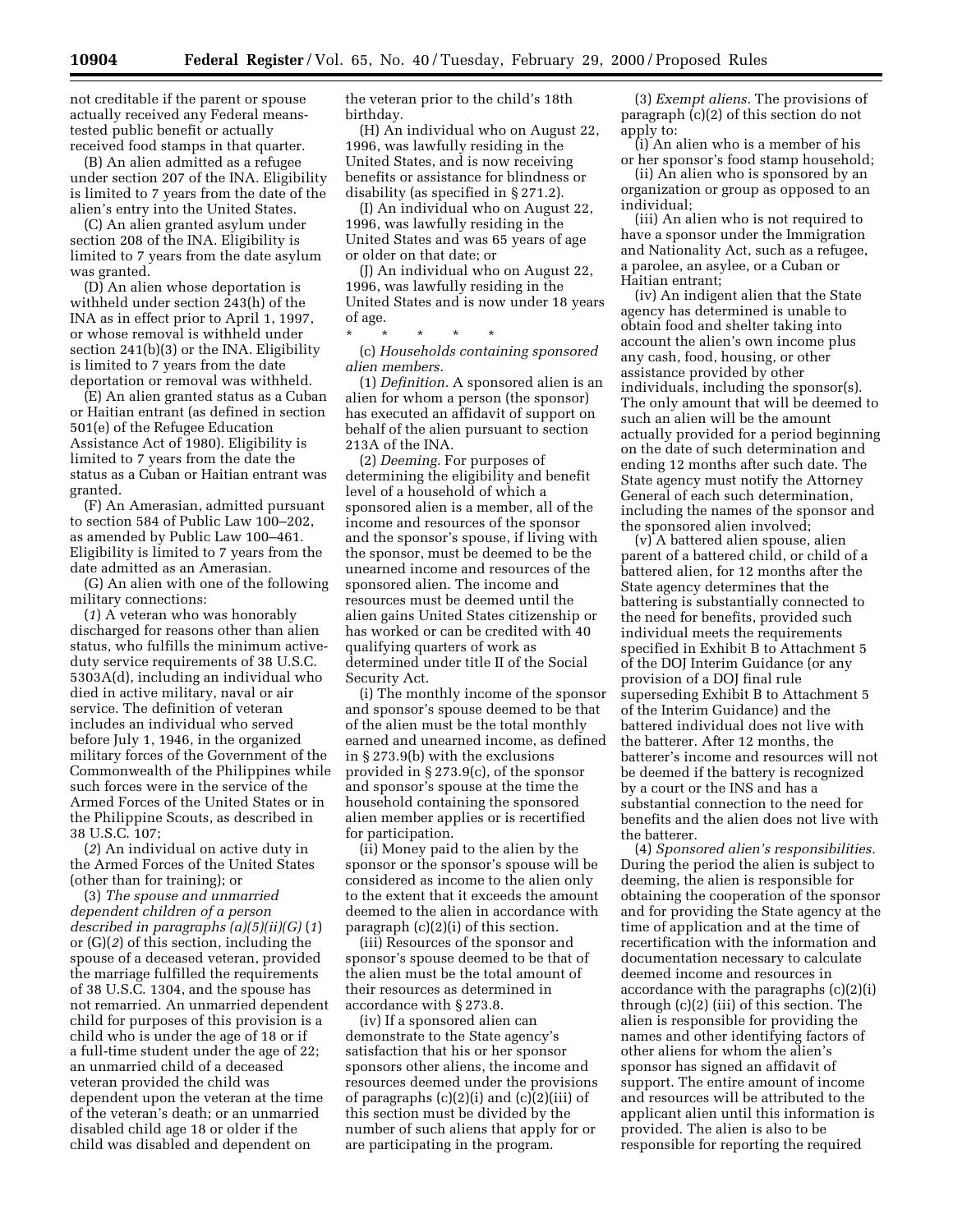information about the sponsor and sponsor's spouse should the alien obtain a different sponsor during the certification period and for reporting a change in income should the sponsor or the sponsor's spouse change or lose employment or die during the certification period. Such changes will be handled in accordance with the timeliness standards described in § 273.12.

(5) *Awaiting verification.* Until the alien provides information or verification necessary to carry out the provisions of paragraph (c)(2) of this section, the sponsored alien is ineligible. The eligibility of any remaining household members must be determined. The income and resources of the ineligible alien (excluding the deemed income and resources of the alien's sponsor and sponsor's spouse) must be considered available in determining the eligibility and benefit level of the remaining household members in accordance with paragraph (c) of this section. If the sponsored alien refuses to cooperate in providing information or verification, other adult members of the alien's household are responsible for providing the information or verification required in accordance with the provisions of § 273.2(d). If the information or verification is subsequently received, the State agency must act on the information as a reported change in household membership in accordance with the timeliness standards in § 273.12. If the same sponsor is responsible for the entire household, the entire household is ineligible until such time as needed sponsor information or verification is provided. \* \* \* \* \*

11. In § 273.8:

a. Paragraphs (c)(3), (e)(18)

introductory text and (h)(6) are revised. b. A new paragraph (h)(1)(vii) is added.

The revisions and addition read as follows:

#### **§ 273.8 Resource eligibility standards.**

\* \* \* \* \* (c) *Definition of resources.* \*\*\* (3) For a household containing a sponsored alien, the resources of the sponsor and the sponsor's spouse shall be deemed in accordance with  $\S 273.4(c)(2)$ .

\* \* \* \* \*

(e) *Exclusions from resources.* \*\*\* (18) State agencies shall develop clear and uniform standards for identifying kinds of resources that, as a practical matter, the household is unable to sell for any significant return because the

household's interest is relatively slight or the costs of selling the household's interest would be relatively great. A resource shall be so identified if its sale or other disposition is unlikely to produce any significant amount of funds for the support of the household or the cost of selling the resource would be relatively great. This provision does not apply to financial instruments such as stocks, bonds, and negotiable financial instruments. The determination of whether any part of the value of a vehicle is included as a resource shall be made in accordance with the provisions of paragraph (h) of this section. The State agency may require verification of the value of a resource to be excluded if the information provided by the household is questionable. The following definitions shall be used in developing these standards: \* \* \* \* \*

(h) *Handling of licensed vehicles.* \*\*\*

(1) \* \* \*

\* \* \* \* \*

(vii) the value of the vehicle is inaccessible, in accordance with paragraph (e)(18) of this section, because its sale would produce an estimated return of not more than onehalf of the applicable resource limit for the household.

(6) In summary, each licensed vehicle shall be handled as follows: First, the vehicle shall be evaluated under paragraph (h)(1) of this section to determine if it is excludable from resources as an income producer, a home, necessary to transport a disabled household member, necessary to carry fuel for heating or water for home use, or its value is inaccessible in accordance with paragraph (e)(18) of this section. Any vehicle excluded under paragraph (h)(1) of this section shall be deemed to have no countable value as a resource affecting eligibility; thus, such a vehicle need not be evaluated further under either paragraph (h)(3) or paragraph (h)(4) of this section. If not so excluded, however, a vehicle shall be evaluated under paragraph (h)(3) of this section to determine the amount, if any, by which fair market value exceeds \$4,650 (''excess fair market value''). The vehicle shall also be evaluated under paragraph (h)(4) of this section to see if it is exempt from having its equity value assessed as the household's only vehicle or as a second vehicle necessary for employment reasons. If the vehicle is equity exempt, the excess fair market value shall be counted as a resource. If the vehicle is not equity exempt, the countable equity value shall be determined, and the greater of the

excess fair market value and the countable equity value shall be counted as a resource.

\* \* \* \* \*

- 12. In § 273.9:
- a. Paragraph  $(b)(1)(v)$  is revised.
- b. Paragraph (b)(4) is revised.

c. Paragraph (c)(1)(i)(E) is removed and paragraph  $(c)(1)(i)(F)$  is

redesignated as paragraph (c)(1)(i)(E). d. Paragraphs  $(c)(1)(ii)(A)$  and

(c)(1)(ii)(E) are removed and paragraphs  $(c)(1)(ii)(B), (c)(1)(ii)(C), (c)(1)(ii)(D),$  $(c)(1)(ii)(F)$  and  $(c)(91)(ii)(G)$  are redesignated as paragraphs (c)(1)(ii)(A),  $(c)(1)(ii)(B), (c)(1)(ii)(C), (c)(1)(ii)(D)$  and  $(c)(1)(ii)(E)$ , respectively.

e. The first sentence of paragraph (c)(7) is amended by removing the number "22" and adding the number "18" in its place.

f. A new sentence is added before the last sentence in paragraph (c)(8).

g. Paragraph (c)(11) is revised.  $\check{h}$ . Paragraphs (d)(6), (d)(8) and (d)(9)

are removed.

i. Paragraph (d)(5) is redesignated as paragraph (d)(6) and paragraph (d)(7) is redesignated as paragraph (d)(5).

j. Newly redesignated paragraph  $(d)(6)(i)$  is revised in its entirety.

k. The heading and introductory text of newly redesignated paragraph  $(d)(6)(ii)$  is revised.

l. Newly redesignated paragraph  $(d)(6)(ii)(C)$  is revised.

m. A new paragraph (d)(6)(iii) is added.

The additions and revisions read as follows:

# **§ 273.9 Income and deductions.**

\* \* \* \* \* (b) *Definition of income.* \*\*\*  $(1) * * * *$ 

(v) Earnings to individuals who are participating in on-the-job training programs under section 204(b)(1)(C) or section  $264(c)(1)(A)$  of the Workforce Investment Act. This provision does not apply to household members under 19 years of age who are under the parental control of another adult member, regardless of school attendance and/or enrollment as discussed in paragraph (c)(7) of this section. For the purpose of this provision, earnings include monies paid by the Workforce Investment Act and monies paid by the employer.

\* \* \* \* \* (4) For a household containing a sponsored alien, the income of the sponsor and the sponsor's spouse shall be deemed in accordance with  $\S 273.4(c)(2)$ .

- \* \* \* \* \*
	- (c) *Income exclusions.* \*\*\*

(8) \* \* \* TANF payments made to divert a family from becoming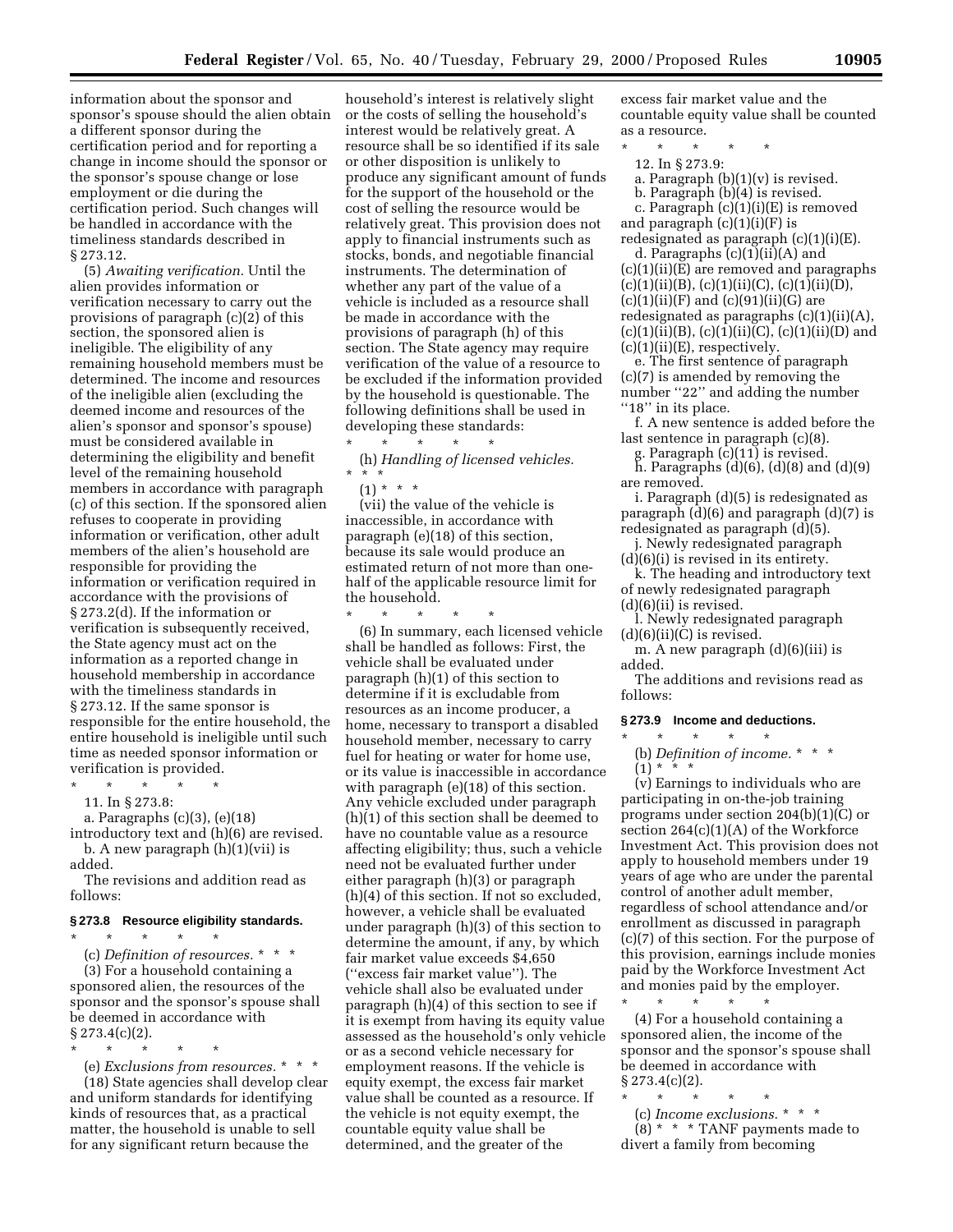dependent on welfare may be excluded as a nonrecurring lump-sum payment if no more than one payment is anticipated in any 12-month period to meet needs that do not extend beyond a 4-month period, the payment is designed to address barriers to achieving self-sufficiency rather than provide assistance for normal living expenses, and the household did not receive a regular monthly TANF payment in the prior month or the current month. \* \* \*

\* \* \* \* \*

(11) Energy assistance as follows: (i) Any payments or allowances made for the purpose of providing energy assistance under any Federal law other than part A of Title IV of the Social Security Act (42 U.S.C. 601 *et seq.*) and

(ii) A one-time payment or allowance applied for on an as-needed basis and made under a Federal or State law for the costs of weatherization or emergency repair or replacement of an unsafe or inoperative furnace or other heating or cooling device. A downpayment followed by a final payment upon completion of the work will be considered a one-time payment for purposes of this provision.

- \* \* \* \* \*
- (d) *Income deductions.* \*\*\*
- (6) *Shelter costs.*

(i) *Homeless shelter deduction.* A State agency may develop a standard homeless shelter deduction up to a maximum of \$143 a month for shelter expenses specified in paragraphs  $(d)(6)(ii)(A), (d)(6)(ii)(B)$  and  $(d)(6)(ii)(C)$ of this section that may reasonably be expected to be incurred by households in which all members are homeless individuals but are not receiving free shelter throughout the month. The deduction must be subtracted from net income in determining eligibility and allotments for the households. The State agency may make a household with extremely low shelter costs ineligible for the deduction. A household receiving the homeless shelter deduction cannot have its shelter expenses considered under paragraphs  $(d)(6)(ii)$  or  $(d)(6)(iii)$ of this section. However, a homeless household may choose to claim actual costs under paragraph (d)(6)(ii) of this section instead of the homeless shelter deduction if actual costs are higher and verified.

(ii) *Excess shelter deduction.* Monthly shelter expenses in excess of 50 percent of the household's income after all other deductions in paragraphs (d)(1) through (d)(5) of this section have been allowed. If the household does not contain an elderly or disabled member, as defined in § 271.2 of this chapter, the shelter

deduction cannot exceed the maximum shelter deduction limit established for the area. FNS will notify State agencies of the amount of the limit. Only the following expenses are allowable shelter expenses:

\* \* \* \* \*

(C) The cost of fuel for heating; cooling (*i.e.*, the operation of air conditioning systems or room air conditioners); electricity or fuel used for purposes other than heating or cooling; water; sewerage; garbage and trash collection; the basic service fee for one telephone (including tax on the basic fee); and fees charged by the utility provider for initial installation of the utility. One-time deposits cannot be included.

\* \* \* \* \*

(iii) *Standard utility allowances.* (A) With FNS approval, a State agency may develop the following standard utility allowances (standards) to be used in place of actual costs in determining a household's excess shelter deduction: an individual standard for each type of utility expense; a standard utility allowance for all utilities that includes heating or cooling costs (HCSUA); and, a limited utility allowance (LUA) that includes electricity and fuel for purposes other than heating or cooling, water, sewerage, and garbage or trash collection. The LUA must include expenses for at least two utilities other than telephone. However, at its option, the State agency may include the excess heating and cooling costs of public housing residents in the LUA if it wishes to offer the lower standard to such households. The State agency may use different types of standards but cannot allow households the use of two standards that include the same expense. In States in which the cooling expense is minimal, the State agency may include the cooling expense in the electricity component. The State agency may vary the allowance by factors such as household size, geographical area, or season. Only utility costs identified in paragraph  $(d)(6)(ii)(C)$  of this section must be used in developing standards.

(B) The State agency must review the standards periodically and make adjustments to reflect changes in costs. State agencies may opt to establish thresholds for making adjustments. State agencies must provide the amounts of standards to FNS when they are changed and submit methodologies used in developing and updating standards to FNS for approval when the methodologies are developed or changed.

(C) A standard with a heating or cooling component must be made

available to households that incur heating or cooling expenses separately from their rent or mortgage and to households that receive direct or indirect assistance under the Low Income Home Energy Assistance Act of 1981 (LIHEAA). A heating or cooling standard is available to households in private rental housing who are billed by their landlords on the basis of individual usage or who are charged a flat rate separately from their rent. However, households in public housing units which have central utility meters and which charge households only for excess heating or cooling costs are not entitled to a standard that includes heating or cooling costs based only on the charge for excess usage. Households that receive direct or indirect energy assistance that is excluded from income consideration (other than that provided under the LIHEAA) are entitled to a standard that includes heating or cooling only if the amount of the expense exceeds the amount of the assistance. Households that receive direct or indirect energy assistance that is counted as income and incur a heating or cooling expense are entitled to use a standard that includes heating or cooling costs. A household that has both an occupied home and an unoccupied home is only entitled to one standard.

(D) At initial certification, recertification, and when a household moves, the household may choose between a standard or verified actual utility costs for any allowable expense identified in paragraph (d)(6)(ii)(C) of this section (except the telephone standard), unless the State agency has opted, with FNS approval, to mandate use of a standard. The State agency may require use of the telephone standard for the cost of basic telephone service even if actual costs are higher. Households certified for 24 months may also choose to switch between a standard and actual costs at the time of the mandatory interim contact required by § 273.10(f)(1)(i), if the State agency has not mandated use of the standard.

(E) A State agency may mandate use of standard utility allowances for all households with qualifying expenses if the State has developed one or more standards that include the costs of heating and cooling and one or more standards that do not include the costs of heating and cooling, the standards will not result in increased program costs, and FNS approves the standard. Under this option households entitled to the standard may not claim actual expenses, even if the expenses are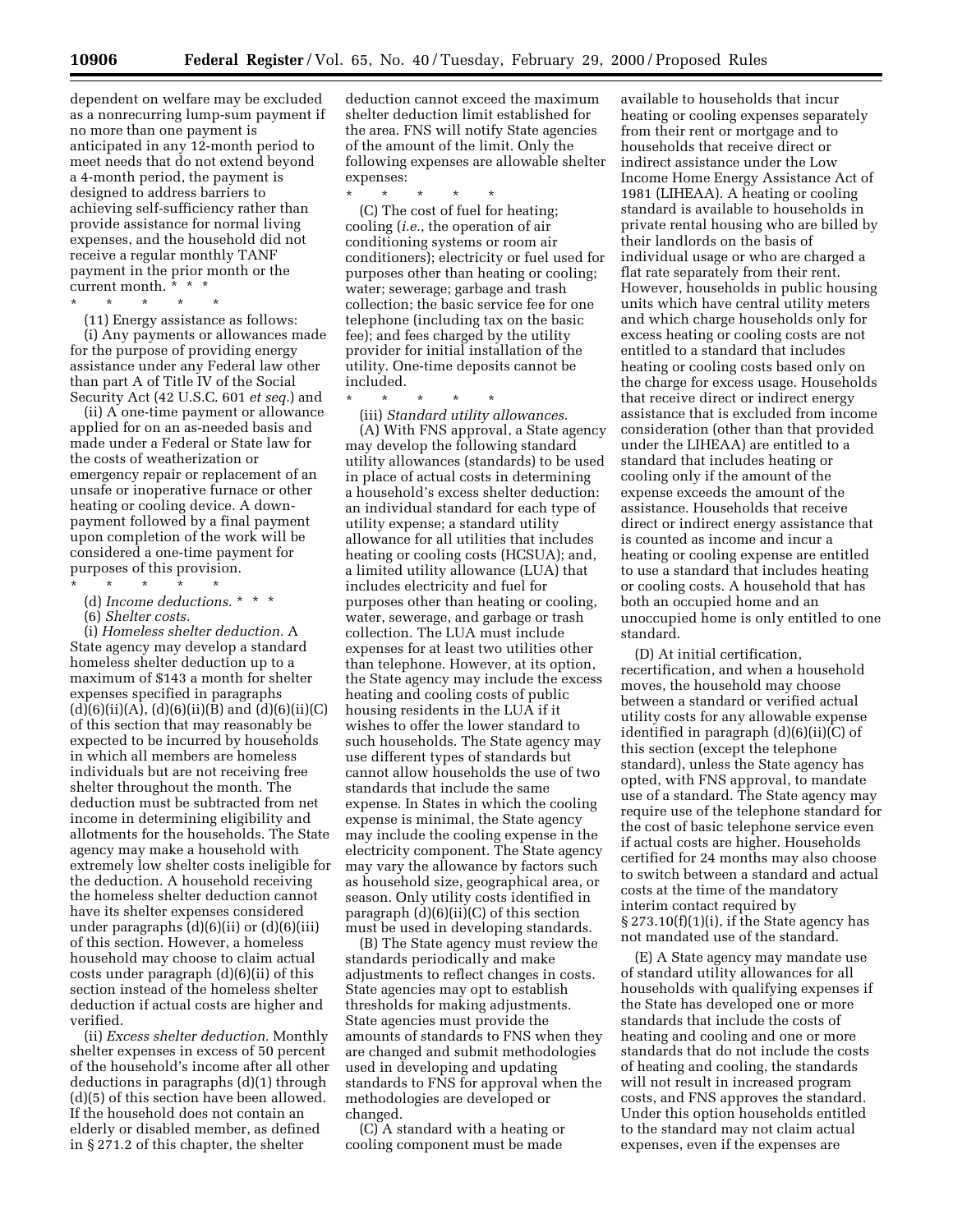higher than the standard. Households not entitled to the standard may claim actual allowable expenses. Households in public housing units that have central utility meters and charge households only for excess heating or cooling costs are not entitled to the HCSUA but, at State agency option, may claim the LUA. Requests for approval to use a standard for a single utility must include the cost figures upon which the standard is based. Requests to use an LUA should include the approximate number of food stamp households that would be entitled to the nonheating and noncooling standard, the average utility costs prior to use of the mandatory standard, the proposed standards, and an explanation of how the standards were computed.

(F) If a household lives with and shares heating or cooling expenses with another individual, another household, or both, the State agency must prorate a standard that includes heating or cooling expenses among the household and the other individual, household, or both.

\* \* \* \* \*

13. In § 273.10,

a. The third and fourth sentences of paragraph (a)(1)(ii) are revised.

b. Paragraph (a)(1)(iv) is removed. c. The third sentence of paragraph (a)(2) is amended by removing the words ''an application for recertification is submitted more than one month'' and adding in their place, ''a household, other than a migrant or seasonal farmworker household, submits an application''.

d. Three sentences are added to the end of paragraph (d)(3).

e. The second sentence of paragraph  $(e)(1)(i)(E)$  is removed.

f. Paragraphs (e)(1)(i)(G) and  $(e)(1)(i)(H)$  are redesignated as paragraphs  $(e)(1)(i)(H)$  and  $(e)(1)(i)(I)$ , respectively, and a new paragraph  $(e)(1)(i)(G)$  is added.

g. Newly redesignated paragraph  $(e)(1)(i)(H)$  is revised.

h. Paragraph (e)(2)(i)(E) is amended by removing the number "22" wherever it appears and adding in its place the number ''18''.

i. Paragraph (f) is revised.

The additions and revisions read as follows:

#### **§ 273.10 Determining household eligibility and benefit levels.**

(a) *Month of application.*

(1) *Determination of eligibility and benefit levels.* \*\*\*

 $(ii)$ <sup>\*</sup> \* \* As used in this section, the term ''initial month'' means the first month for which the household is certified for participation in the Food

Stamp Program following any period during which the household was not certified for participation, except for migrant and seasonal farmworker households. In the case of migrant and seasonal farmworker households, the term ''initial month'' means the first month for which the household is certified for participation in the Food Stamp Program following any period of more than 30 days during which the household was not certified for participation. \* \* \*

 $\star$   $\star$   $\star$ 

(d) *Determining deductions.* \*\*\*  $(3)$  \* \* \* For households certified for 24 months that have one-time medical expenses, the State agency must use the following procedure. In averaging any one-time medical expense incurred by a household during the first 12 months, the State agency must give the household the option of deducting the expense for one month, averaging the expense over the remainder of the first 12 months of the certification period, or averaging the expense over the remaining months in the certification period. One-time expenses reported after the 12th month of the certification period will be deducted in one month or averaged over the remaining months in the certification period, at the household's option.

(e) *Calculating net income and benefit levels.*

(1) *Net monthly income.*

 $\star$   $\star$   $\star$ 

(i) \* \* \*

(G) Subtract the homeless shelter deduction, if any, up to the maximum of \$143.

(H) Total the allowable shelter expenses to determine shelter costs, a deduction has been subtracted in accordance with paragraph (e)(1)(i)(G) of this section. Subtract from total shelter costs 50 percent of the household's monthly income after all the above deductions have been subtracted. The remaining amount, if any, is the excess shelter cost. If there is no excess shelter cost, the net monthly income has been determined. If there is excess shelter cost, compute the shelter deduction according to paragraph  $(e)(1)(i)(I)$  of this section.

\* \* \* \* \*

(f) *Certification periods.* The State agency must certify each eligible household for a definite period of time. The first month of the certification period will be the first month for which the household is eligible to participate. The certification period cannot exceed 12 months, except as specified in paragraphs (f)(1) and (f)(2) of this section:

(1) *Households in which all adult members are elderly or disabled.* The State agency may certify for up to 24 months households in which all adult members are elderly or disabled. The State agency must have at least one contact with each household every 12 months. The State agency may use any method it chooses for this contact.

(2) *Households residing on a reservation.* Households residing on a reservation that are required to submit monthly reports in accordance with § 273.21 must be certified for 24 months unless the State agency obtains a waiver from FNS. Any request for a waiver shall include justification for the shorter period, quality control error rate information for the affected households, and input from the affected Indian tribal organization(s). When households move off the reservation, the State agency must either continue their certification periods until they would normally expire or shorten the certification periods in accordance with paragraph (f)(4) of this section.

(3) *Households eligible for a child support deduction.* The State agency may certify for no longer than 3 months households eligible for a child support deduction which have no record of regular child support payments or of child support arrearages and which are not required to report child support payment information periodically (monthly or quarterly) during the certification. The State agency may certify for no longer than 6 months households with a record of regular child support and arrearage payments which are not required to report payment information periodically during the certification period. The State agency may certify for no longer than 12 months households required to report child support payment information monthly or quarterly.

(4) *Shortening certification periods.* (i) The State agency may shorten the certification period with a notice of adverse action under the following conditions *provided* the State agency has afforded the household at least 10 days to respond to a previously issued written request for a contact with the State agency to clarify its circumstances:

(A) The State agency has information indicating that a household is not reporting earned or unearned income properly;

(B) The State agency has information indicating the household has become ineligible;

(C) A household reports a change that indicates that the new circumstances are very unstable; or

(D) The household fails to provide adequate information regarding a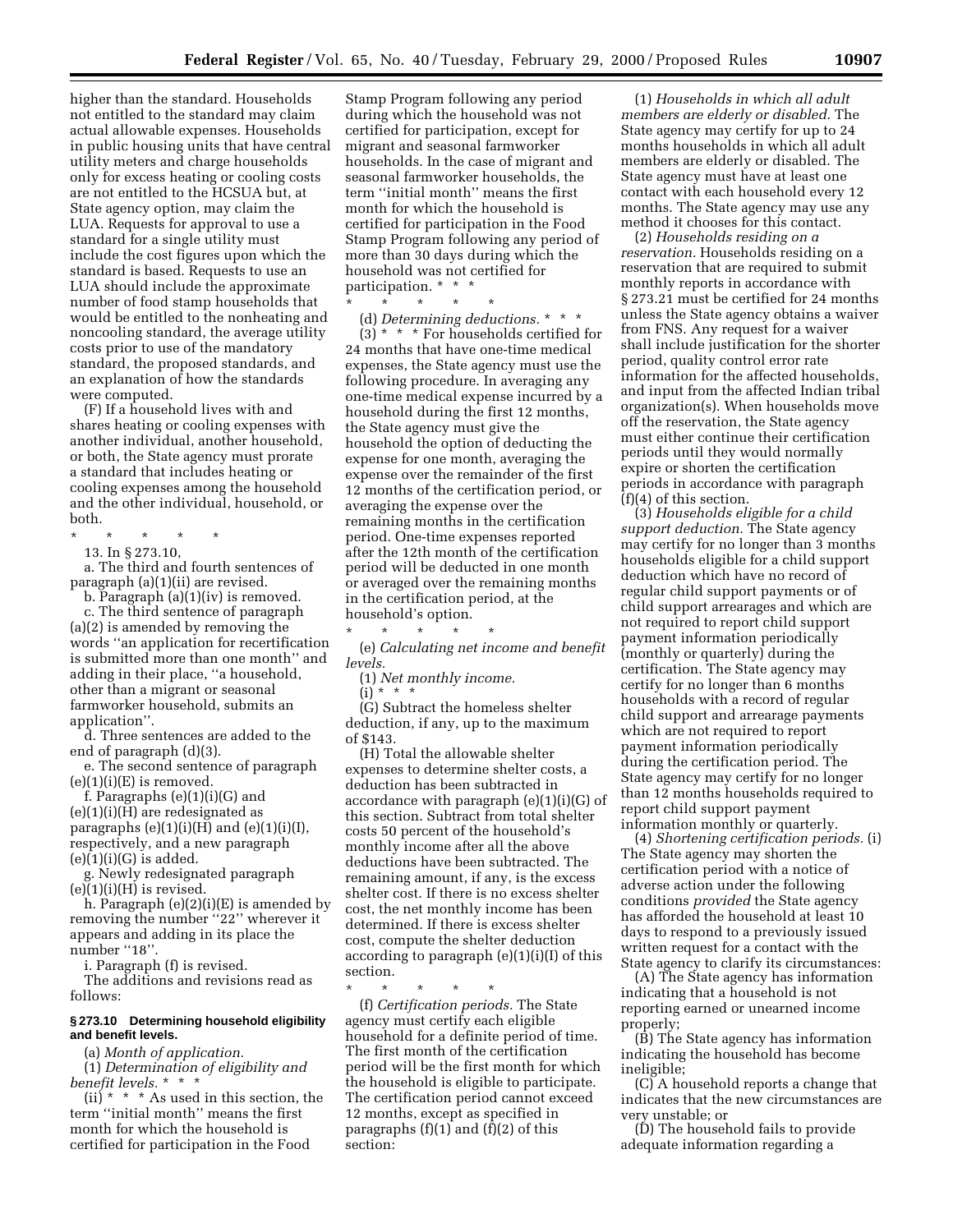change in household circumstances other than income.

(ii) If the household does not respond, does not provide sufficient information to clarify its circumstances, or agrees that changes in its circumstances warrant filing a new application, the State agency may issue a notice of adverse action as described in 273.13 which shortens the certification period and explains the reasons for the action.

(5) *Lengthening certification periods.* State agencies are prohibited from lengthening a household's current certification period once it is established. FNS will consider waiver requests from State agencies to lengthen certification periods pursuant to § 272.3(c) of this chapter for up to 24 months for households in which all adult members are elderly or disabled and up to 12 months for other households.

\* \* \* \* \*

14. In § 273.11,

a. Paragraphs (a) and (b) are revised. b. The heading and introductory text of paragraph (c)(2) are revised, paragraph (c)(3) is redesignated as paragraph (c)(4) and a new paragraph  $(c)(3)$  is added.

c. The heading of paragraph (e) and paragraphs (e)(1) through (e)(5) are revised.

d. Paragraphs (f)(1) and (f)(7) are revised.

e. Paragraph (g)(5) is revised.

f. Paragraph (j) is removed and paragraph (k) is redesignated as paragraph (j).

The revisions and additions read as follows:

#### **§ 273.11 Action on households with special circumstances.**

(a) *Self-employment income.* The State agency must calculate a household's self-employment income as follows:

(1) *Averaging self-employment income.*

(i) Self-employment income must be averaged over the period the income is intended to cover, even if the household receives income from other sources. If the averaged amount does not accurately reflect the household's actual circumstances because the household has experienced a substantial increase or decrease in business, the State agency must calculate the self-employment income on the basis of anticipated, not prior, earnings.

(ii) If a household's self-employment enterprise has been in existence for less than a year, the income from that selfemployment enterprise must be averaged over the period of time the business has been in operation and the

monthly amount projected for the coming year.

(iii) Notwithstanding the provisions of paragraphs (a)(1)(i) and (a)(1)(ii) of this section, households subject to monthly reporting and retrospective budgeting who derive their self-employment income from a farming operation and who incur irregular expenses to produce such income have the option to annualize the allowable costs of producing self-employment income from farming when the self-employment farm income is annualized.

(2) *Determining monthly income from self-employment.*

(i) For the period of time over which self-employment income is determined, the State agency must add all gross selfemployment income (either actual or anticipated, as provided in paragraph (a)(1)(i) of this section) and capital gains (according to paragraph (a)(3) of this section), exclude the costs of producing the self-employment income (as determined in paragraph (a)(4) of this section), and divide the remaining amount of self-employment income by the number of months over which the income will be averaged. This amount is the monthly net self-employment income. The monthly net selfemployment income must be added to any other earned income received by the household to determine total monthly earned income.

(ii) If the cost of producing selfemployment income exceeds the income derived from self-employment as a farmer (defined for the purposes of this paragraph (a)(2)(ii) as a selfemployed farmer who receives or anticipates receiving annual gross proceeds of \$1,000 or more from the farming enterprise), such losses must be prorated in accordance with paragraph (a)(1) of this section, and then offset against countable income to the household as follows:

(A) Offset farm self-employment losses first against other selfemployment income.

(B) Offset any remaining farm selfemployment losses against the total amount of earned and unearned income *after* the earned income deduction has been applied.

(iii) If a State agency determines that a household is eligible based on its monthly net income, the State may elect to offer the household an option to determine the benefit level by using either the same net income which was used to determine eligibility, or by unevenly prorating the household's total net income over the period for which the household's self-employment income was averaged to more closely approximate the time when the income

is actually received. If income is prorated, the net income assigned in any month cannot exceed the maximum monthly income eligibility standards for the household's size.

(3) *Capital gains.* The proceeds from the sale of capital goods or equipment must be calculated in the same manner as a capital gain for Federal income tax purposes. Even if only 50 percent of the proceeds from the sale of capital goods or equipment is taxed for Federal income tax purposes, the State agency must count the full amount of the capital gain as income for food stamp purposes. For households whose selfemployment income is calculated on an anticipated (rather than averaged) basis in accordance with paragraph (a)(1) of this section, the State agency must count the amount of capital gains the household anticipates receiving during the months over which the income is being averaged.

(b) *Allowable costs of producing selfemployment income.*

(1) Allowable costs of producing selfemployment income include, but are not limited to, the identifiable costs of labor, stock, raw material, seed and fertilizer, interest paid to purchase income-producing property, insurance premiums, and taxes paid on incomeproducing property.

(2) In determining net selfemployment income, the following items are not allowable costs of doing business:

(i) Payments on the principal of the purchase price of income-producing real estate and capital assets, equipment, machinery, and other durable goods;

(ii) Net losses from previous periods;

(iii) Federal, State, and local income taxes, money set aside for retirement purposes, and other work-related personal expenses (such as transportation to and from work), as these expenses are accounted for by the 20 percent earned income deduction specified in § 273.9(d)(2);

(iv) Depreciation; and

(v) Any amount that exceeds the payment a household receives from a boarder for lodging and meals.

(3) When calculating the costs of producing self-employment income, State agencies may elect to use actual costs for allowable expenses in accordance with paragraphs (b)(1) and (b)(2) of this section or determine selfemployment expenses as follows:

(i) For income from day care, use the current reimbursement amounts used in the Child and Adult Care Food Program or a standard amount based on estimated per-meal costs.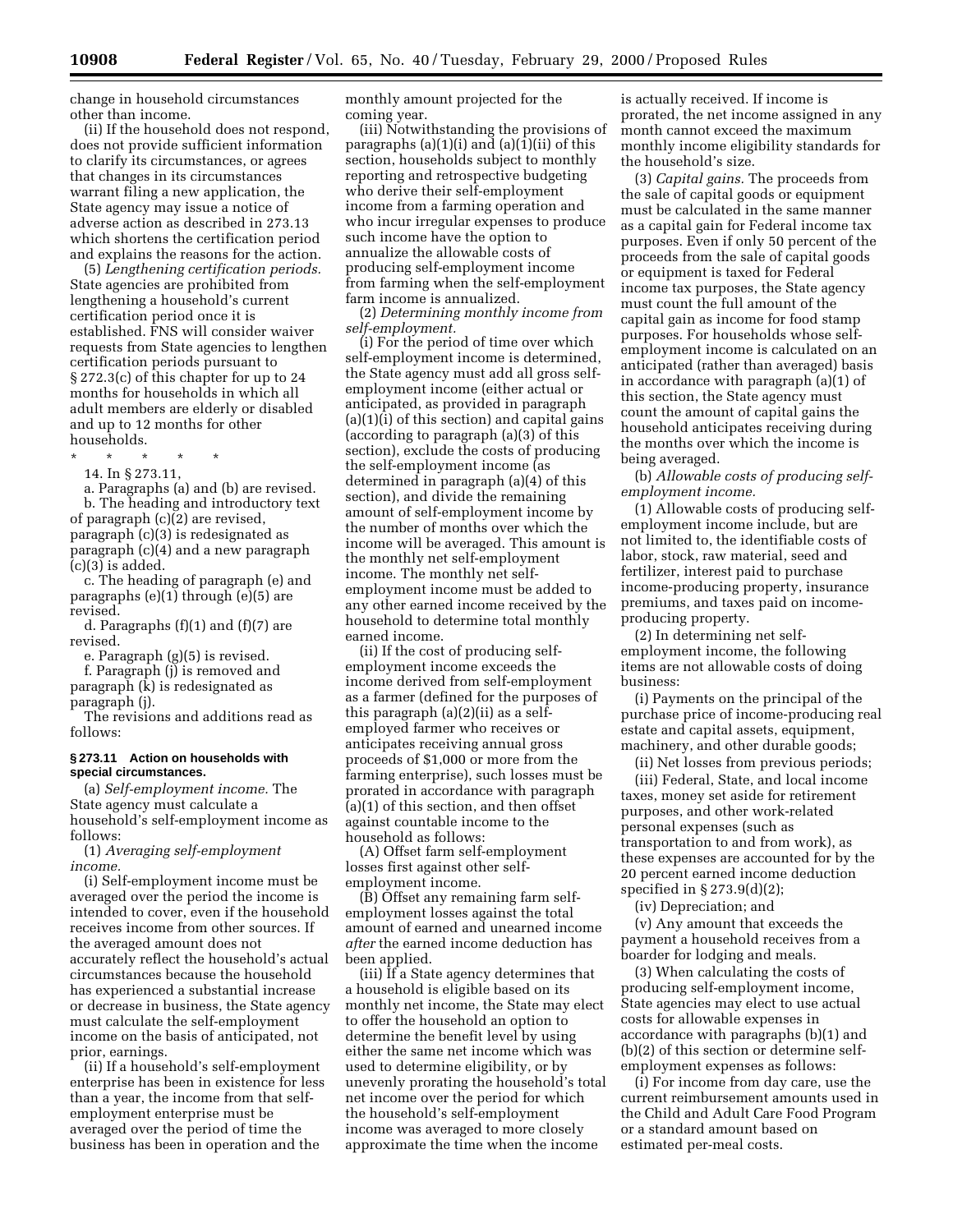(ii) For income from boarders, other than those in commercial boarding houses or from foster care boarders, use:

(A) The maximum food stamp allotment for a household size that is equal to the number of boarders; or

(B) A flat amount or fixed percentage of the gross income, provided that the method used to determine the flat amount or fixed percentage is objective and justifiable and is stated in the State's food stamp manual.

(iii) For income from foster care boarders, refer to § 273.1(c)(6).

(iv) Use the standard amount the State uses for its TANF program.

(v) Use an amount approved by FNS. State agencies may submit a proposal to FNS for approval to use a simplified self-employment expense calculation method that does not result in increased Program costs. Different methods may be proposed for different types of selfemployment. The proposal must include a description of the proposed method, the number and type of households and percent of the caseload affected, and documentation indicating that the proposed procedure will not increase Program costs.

(c) *Treatment of income and resources of certain nonhousehold* members. \*<sup>\*</sup> \* \*

(2) *SSN disqualification.* The eligibility and benefit level of any remaining household members of a household containing individuals who are disqualified for refusal to obtain or provide an SSN must be determined as follows:

\* \* \* \* \* (3) *Ineligible alien.* The eligibility and benefit level of any remaining household members of a household containing an ineligible alien must be determined as follows:

(i) The State agency must count all or, at the discretion of the State agency, all but a pro rata share, of the ineligible alien's income and deductible expenses and all of the ineligible alien's resources in accordance with paragraphs (c)(1) or (c)(2) of this section. In exercising its discretion under this paragraph (c)(3)(i), the State agency may count all of the alien's income for purposes of applying the gross income test for eligibility purposes while only counting all but a pro rata share to apply the net income test and determine level of benefits. This paragraph (c)(3)(i) shall not apply to an alien:

(A) Who is lawfully admitted for permanent residence under the INA;

(B) Who is granted asylum under section 208 of the INA;

(C) Who is admitted as a refugee under section 207 of the INA;

(D) Who is paroled in accordance with section 212(d)(5) of the INA; or

(E) Whose deportation or removal has been withheld in accordance with section 243 of the INA.

(ii) For an ineligible alien within a category described in paragraphs  $(c)(3)(i)(A)$  through  $(c)(3)(i)(E)$  of this section, State agencies may either:

(A) Count all of the ineligible alien's resources and all but a pro rata share of the ineligible alien's income and deductible expenses; or

(B) Count all of the ineligible alien's resources, count none of the ineligible alien's income and deductible expenses, count any money payment (including payments in currency, by check, or electronic transfer) made by the ineligible alien to at least one eligible household member, not deduct as a household expense any otherwise deductible expenses paid by the ineligible alien, but cap the resulting benefit amount for the eligible members at the allotment amount the household would receive if the household member within the one of the categories described in paragraphs (c)(3)(i)(A) through  $(c)(3)(i)(E)$  of this section were still an eligible alien. The State agency must elect one State-wide option for determining the eligibility and benefit level of households with members who are aliens within the categories described in paragraphs (c)(3)(i)(A) through  $(c)(3)(i)(E)$  of this section.

(iii) For an alien who is ineligible under § 273.4(b) because the alien's household indicates inability or unwillingness to provide documentation of the alien's alien status, the State agency must count all or, at the discretion of the State agency, all but a pro rata share of the ineligible alien's income and deductible expenses and all of the ineligible alien's resources in accordance with paragraph (c)(1) or (c)(2) of this section. In exercising its discretion under this paragraph (c)(3)(iii), the State agency may count all of the alien's income for purposes of applying the gross income test for eligibility purposes while only counting all but a pro rata to apply the net income test and determine level of benefits.

(iv) The income of the ineligible aliens must be computed using the income definition in § 273.9(b) and the income exclusions in § 273.9(c).

(v) The resources and income of an ineligible sponsored alien must include the resources and income of the sponsor and the sponsor's spouse.

\* \* \* \* \* (e) *Residents of drug addict and alcoholic treatment and rehabilitation programs.*

(1) Narcotic addicts or alcoholics who regularly participate in publicly operated or private non-profit drug addict or alcoholic (DAA) treatment and rehabilitation programs on a resident basis may voluntarily apply for the Food Stamp Program. Applications must be made through an authorized representative who is employed by the DAA center and designated by the center for that purpose. The State agency may require the household to designate the DAA center as its authorized representative for the purpose of receiving and using an allotment on behalf of the household. Residents must be certified as oneperson households unless their children are living with them, in which case their children must be included in the household with the parent.

(2)(i) Prior to certifying any residents for food stamps, the State agency must verify that the DAA center is authorized by FNS as a retailer in accordance with § 278.1(e) of this chapter or that it comes under part B of title XIX of the Public Health Service Act, 42 U.S.C. 300x *et seq.*, (as defined in ''Drug addiction or alcoholic treatment and rehabilitation program'' in § 271.2).

(ii) Except as otherwise provided in this paragraph (e)(2), the State agency must certify residents of DAA centers by using the same provisions that apply to all other households, including, but not limited to, the same rights to notices of adverse action and fair hearings.

(iii) DAA centers in areas without EBT systems may redeem the households' paper coupons through authorized food stores. DAA centers in areas with EBT systems may redeem benefits in various ways depending on the State's EBT system design. The designs may include DAA use of individual household EBT cards at authorized stores, authorization of DAA centers as retailers with EBT access via POS at the center, DAA use of a center EBT card that is an aggregate of individual household benefits, and other designs. Guidelines for approval of EBT systems are contained in § 274.12 of this chapter.

(iv) The treatment center must notify the State agency of changes in the household's circumstances as provided in § 273.12(a).

(3) The DAA center must provide the State agency a list of currently participating residents that includes a statement signed by a responsible center official attesting to the validity of the list. The State agency must require submission of the list on either a monthly or semimonthly basis. In addition, the State agency must conduct periodic random on-site visits to the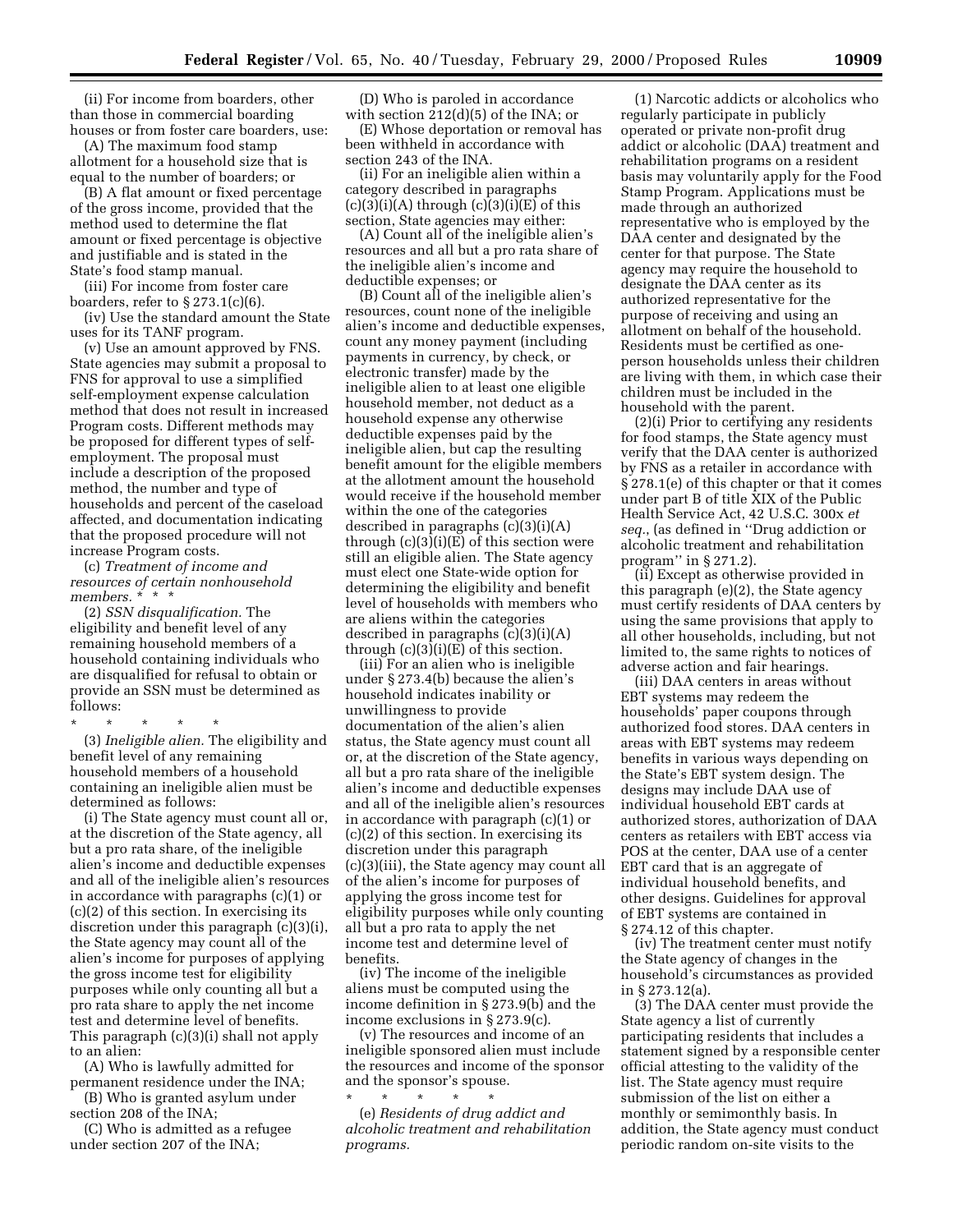center to assure the accuracy of the list and that the State agency's records are consistent and up to date.

(4) The State agency may issue allotments on a semimonthly basis to households in DAA centers.

(5) When a household leaves the center, the center must notify the State agency and the center must provide the household with its ID card. If possible, the center must provide the household with a change report form to report to the State agency the household's new address and other circumstances after leaving the center and must advise the household to return the form to the appropriate office of the State agency within 10 days. After the household leaves the center, the center can no longer act as the household's authorized representative for certification purposes or for obtaining or using benefits.

(i) The center must provide the household with its EBT card if it was in the possession of the center, any untransacted ATP, or the household's full allotment if already issued and if no coupons have been spent on behalf of that individual household. If the household has already left the center, the center must return them to the State agency. These procedures are applicable at any time during the month.

(ii) If the coupons have already been issued and any portion spent on behalf of the household, the following procedures must be followed.

(A) If the household leaves prior to the 16th of the month and benefits are not issued under an EBT system, the center must provide the household with one-half of its monthly coupon allotment unless the State agency issues semi-monthly allotments and the second half has not been turned over to the center. If benefits are issued under an EBT system, the State must ensure that the EBT design or procedures for DAAs prohibit the DAA from obtaining more than one-half of the household's allotment prior to the 16th of the month or permit the return of one-half of the allotment to the household's EBT account through a refund, transfer, or other means if the household leaves prior to the 16th of the month.

(B) If the household leaves on or after the 16th day of the month, the State agency, at its option, may require the center to give the household a portion of its allotment. Under an EBT system where the center has an aggregate EBT card, the State agency may, but is not required to transfer a portion of the household's monthly allotment from a center's EBT account back to the household's EBT account. However, the household, not the center, must be allowed to receive any remaining

benefits authorized by the household's HIR or ATP or posted to the EBT account at the time the household leaves the center.

(iii) The center must return to the State agency any EBT card or coupons not provided to departing residents by the end of each month. These coupons include those not provided to departing residents because they left either prior to the 16th and the center was unable to provide the household with the coupons or the household left on or after the 16th of the month and the coupons were not returned to the household.

\* \* \* \* \* (f) *Residents of a group living arrangement.*

(1) Disabled or blind residents of a group living arrangement (GLA) (as defined in § 271.2) may apply either through use of an authorized representative employed and designated by the group living arrangement or on their own behalf or through an authorized representative of their choice. The GLA must determine if a resident may apply on his or her own behalf based on the resident's physical and mental ability to handle his or her own affairs. Some residents of the GLA may apply on their own behalf while other residents of the same GLA may apply through the GLA's representative. Prior to certifying any residents, the State agency must verify that the GLA is authorized by FNS or is certified by the appropriate agency of the State (as defined in § 271.2) including the agency's determination that the center is a nonprofit organization.

(i) If the residents apply on their own behalf, the household size must be in accordance with the definition in § 273.1. The State agency must certify these residents using the same provisions that apply to all other households. If FNS disqualifies the GLA as an authorized retail food store, the State agency must suspend its authorized representative status for the same time; but residents applying on their own behalf will still be able to participate if otherwise eligible.

(ii) If the residents apply through the use of the GLA's authorized representative, their eligibility must be determined as a one-person household.

\* \* \* \* \* (7) If the residents are certified on their own behalf, the coupon allotment may either be returned to the GLA to be used to purchase meals served either communally or individually to eligible residents or retained and used to purchase and prepare food for their own consumption. The GLA may purchase

and prepare food to be consumed by eligible residents on a group basis if residents normally obtain their meals at a central location as part of the GLA's service or if meals are prepared at a central location for delivery to the individual residents. If personalized meals are prepared and paid for with food stamps, the GLA must ensure that the resident's food stamps are used for meals intended for that resident.

(g) *Shelters for battered women and children.*

\* \* \* \* \* (5) State agencies shall take prompt action to ensure that the former household's eligibility or allotment reflects the change in the household's composition. Such action shall include acting on the reported change in accordance with § 273.12 by issuing a notice of adverse action in accordance with § 273.13.

\* \* \* \* \*

15. In § 273.12, paragraph (f)(5) is revised as follows:

#### **§ 273.12 Reporting Changes.**

\* \* \* \* \* (f) *PA and GA households.*

\* \* \* \* \*

(5) Whenever a change results in the termination of a household's PA benefits within its food stamp certification period, and the State agency does not have sufficient information to determine how the change affects the household's food stamp eligibility and benefit level (such as when an absent parent returns to a household, and the State agency does not have any information on the income of the new household member), the State agency shall take the following action:

(i) Where a PA notice of adverse action has been sent, the State agency shall wait until the household's notice of adverse action period expires or until the household requests a fair hearing, whichever occurs first. If the household requests a fair hearing and its PA benefits are continued pending the appeal, the household's food stamp benefits shall be continued at the same basis.

(ii) If a PA notice of adverse action is not required, or the household decides not to request a fair hearing and continuation of its PA benefits, the State agency shall send the household a notice of expiration which informs the household that its certification period will expire at the end of the month following the month the notice of expiration is sent and that it must reapply if it wishes to continue to participate. The notice of expiration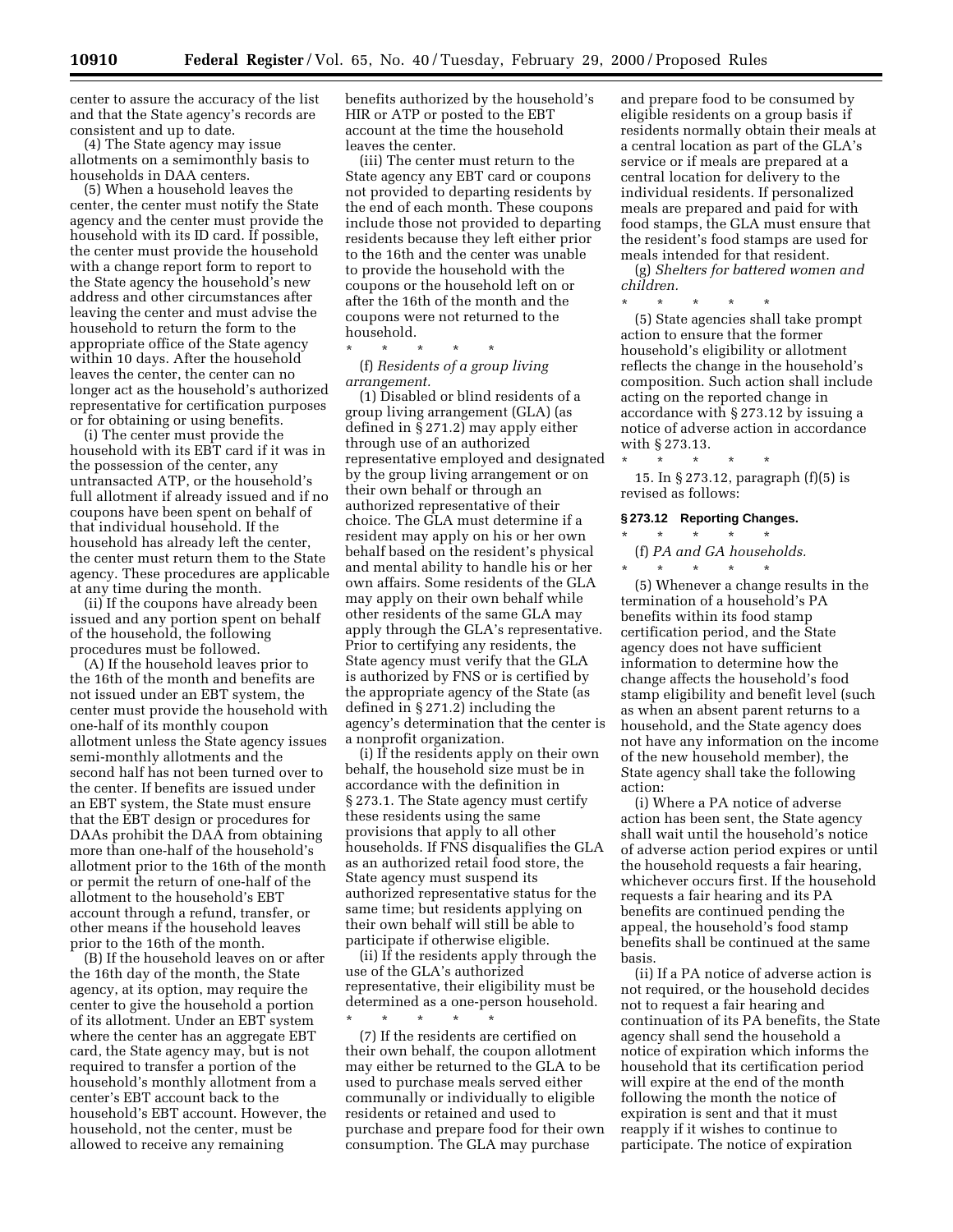shall also explain to the household that its certification period is expiring because of changes in its circumstances which may affect its food stamp eligibility and benefit level. At its option, the State agency may follow the procedure set forth at § 273.10(f)(4) to shorten certification periods.

16. In § 273.13, the first sentence of paragraph (a)(1) is revised to read as follows:

#### **§ 273.13 Notice of adverse action.**

(a) *Use of notice.*  $* * *$ 

(1) The notice of adverse action is considered timely if the advance notice period conforms with that period of time defined by the State agency as an adequate notice for its public assistance caseload, provided that the period is no less than 10 days and no more than 18 days from the date the notice is mailed to the date the notice expires. \* \* \*

\* \* \* \* \* 17. In § 273.14:

a. Paragraph (b)(1) is amended by removing the second sentence of the introductory text of paragraph (b)(1)(ii) and removing paragraph (b)(1)(iii).

b. Paragraph  $(b)(2)$  is revised.

c. Paragraph (b)(3) is amended by revising paragraph (b)(3)(i), removing the second sentence of paragraph (b)(3)(ii), and removing the first two sentences of paragraph (b)(3)(iii).

d. Paragraph (b)(4) is amended by removing the second sentence and adding the words ''and benefits cannot be prorated'' at the end of the paragraph.

e. Paragraph (e) is revised.

The addition and revisions read as follows:

### **§ 273.14 Recertification.**

\* \* \* \* \*

(b) *Recertification process.* \*\*\* (2) *Application.* The State agency must develop an application to be used by households when applying for recertification. It may be the same as the initial application, a simplified version, a monthly reporting form, or other method such as annotating changes on the initial application form. A new household signature and date is required at the time of application for recertification. The recertification process can only be used for those households which apply for recertification prior to the end of their current certification period. The process, at a minimum, must elicit from the household sufficient information that, when added to information already contained in the casefile, will ensure an accurate determination of eligibility and benefits. The State agency must notify the applicant of information which is specified in § 273.2(b)(2), and provide

the household with a notice of required verification as specified in § 273.2(c)(4). (3) *Interview.*

(i) As part of the recertification process, the State agency must conduct an interview with a member of the household or its authorized representative. At least one face-to-face interview is required every 12 months unless the State agency grants a waiver in accordance with § 273.2(e)(2). If a telephone interview is conducted the State agency must mail the application to the household to obtain the household's signature.

\* \* \* \* \* (e) *Delayed processing.*

(1) If an eligible household files an application before the end of the certification period but the recertification process cannot be completed within 30 days after the date of application because of State agency fault, the State agency must continue to process the case and provide a full month's allotment for the first month of the new certification period.

(2) If a household files an application before the end of the certification period, but fails to take a required action, the State agency may deny the case at that time, at the end of the certification period, or at the end of 30 days. If the household takes the required action before the end of the certification period, the State agency must reopen the case. If the household takes the required action after the end of the certification period, the State agency may reopen the case and provide benefits retroactive to the date the household takes the required action or it may require the household to reapply.

(3) If a household files an application after the end of the certification period, benefits must be prorated in accordance with § 273.10(a).

18. In § 273.15, paragraph (j) is revised to read as follows:

#### **§ 273.15 Fair hearings.** \* \* \* \* \*

\* \* \* \* \*

(j) *Denial or dismissal of request for hearing.*

(1) The State agency must not deny or dismiss a request for a hearing unless:

(i) The request is not received within the appropriate time frame;

(ii) The household or its representative fails, without good cause,

to appear at the scheduled hearing;

(iii) The request is withdrawn in writing by the household or its representative; or

(iv) The request is withdrawn orally by the household or its representative and the State agency has elected to allow such oral requests.

(2) A State agency electing to accept an oral expression from the household or its representative to withdraw a fair hearing must provide a written notice to the household confirming the withdrawal request and providing the household with an opportunity to request a hearing.

\* \* \* \* \*

# **§ 273.21 [Amended]**

19. In § 273.21:

a. Paragraph (a)(3) is removed and paragraph (a)(4) is redesignated as paragraph (a)(3).

b. Paragraph  $(j)(1)(vii)(A)$  is amended by removing the number "22" at the end of the second sentence and adding in its place the number "18".

c. Paragraph (t)(2) is removed and paragraphs  $(t)(3)$  through  $(t)(6)$  are redesignated as (t)(2) through (t)(5).

20. § 273.25 is added to read as follows:

#### **§ 273.25 Simplified Food Stamp Program.**

(a) *Definitions.* For purposes of this section:

(1) Simplified Food Stamp Program (SFSP) means a program authorized under 7 U.S.C. 2035.

(2) Temporary Assistance for Needy Families (TANF) means assistance from a State program funded under part A of title IV of the Social Security Act (42 U.S.C. 601 *et seq.*).

(3) Pure-TANF household means a household in which all members receive assistance under a State program funded under part A of title IV of the Social Security Act (42 U.S.C. 601 *et seq.*).

(4) Mixed-TANF household means a household in which 1 or more members, but not all members, receive assistance under a State program funded under part A of title IV of the Social Security Act (42 U.S.C. 601 *et seq.*).

(b) *Limit on Benefit Reduction for Mixed-TANF Households under the SFSP.* If a State agency chooses to operate an SFSP and includes mixed-TANF households in its program, the following requirements apply in addition to the statutory requirements governing the SFSP.

(1) If a State's SFSP reduces benefits for mixed-TANF households, then no more than 5 percent of these participating households can have benefits reduced by 10 percent of the amount they are eligible to receive under the regular FSP and no mixed-TANF household can have benefits reduced by 25 percent or more of the amount it is eligible to receive under the regular FSP. Reductions of \$10 or less will be disregarded when applying this requirement.

(2) The State must include in its State SFSP plan an analysis showing the